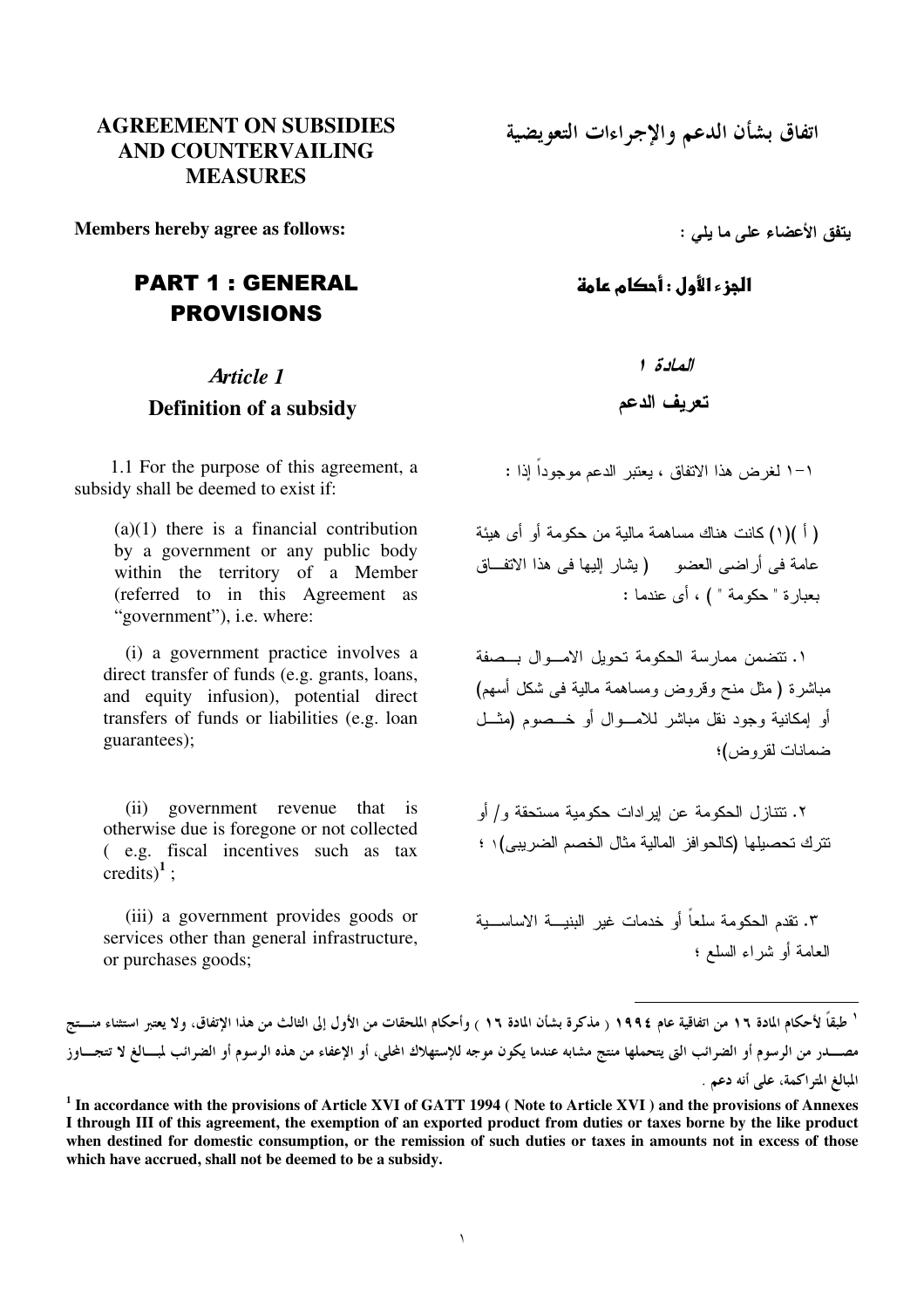(iv) a government makes payments to a funding mechanism, or entrusts or directs a private body to carry out one or more of the type of functions illustrated in (i) to (iii) above which would normally be vested in the government and the practice, in no real sense, differs from practices normally followed by government;

#### $or$

 $(a)(2)$  there is any form of income or price support in the sense of Article XVI of GATT 1994:

#### And

(b) a benefit is thereby conferred.

1.2 A subsidy as defined in paragraph 1 shall be subject to the provisions of Part II or shall be subject to the provisions of Part III or V only if such a subsidy is specific in accordance with the provisions of Article 2.

## Article 2

## **Specificity**

2.1 In order to determine whether a subsidy, as defined in paragraph 1 of Article 1, is specific to an enterprise or industry or group of enterprises or industries (referred to in this Agreement as "certain enterprises") within the jurisdiction of the grating authority, the following principles shall apply:

(a) Where the granting authority, or the legislation pursuant to which the granting authority operates, explicitly limits access to a subsidy to certain enterprises, such subsidy shall be specific.

٤. قدمت الحكومة مدفو عات الإلبة للتمويل أو تعهد الـــــ ِ هيئة خاصنة أو توجهها لتتفيذ مهمة أو أكثر من مهمة مـــن نوع المهام الموضحة في (١) إلى (٣) أعلاه والتي يعهد بها .<br>عادة إلى الحكومة وتكون الممارسة غير مختلفة في الحقيقة عن الممار سات التي تتبعها الحكومات عادة؛

اً ہ ( أ )(٢) يوجد أي شكل من دعم الدخل أو دعم الاسعار بمعنى المادة السادسة عشر ة من اتفاقية جات ١٩٩٤ ؛

(ب) نتحقق أستفادة من ذلك.

١-٢ تخضع للدعم كما عرفت في الفقرة ١ لاحكام الجزء الثاني أو تخضع لاحكام الجزء الثالث أو الخـــامس فقــط اذا تو افر ت فيها صفة التخصيص طبقاً لاحكام المادة ٢.

#### الصادة ٢

#### التخصبص

٢–١ لتحديد ما اذا كان دعم ما ، كما عرفت في الفقــرة ١ من المادة ١ ، تخصيص لمؤسسة أو صناعة أو مجموعة من المؤسسات أو الصناعات (بشار البها في هذا الاتفاق باعتبار ها " مؤسسات معينة ") في نطاق اختصاص الـسلطة المانحـــة ، نتطبق المبادئ التالية :

(أ ) عندما تحصر السلطة المانحة أو التشريــــع الذي تعمل بمقتضاه السلطة المانحة الحصول على الدعم في مؤسسات معبنة ، تكون هذه المنحة تخصيصية .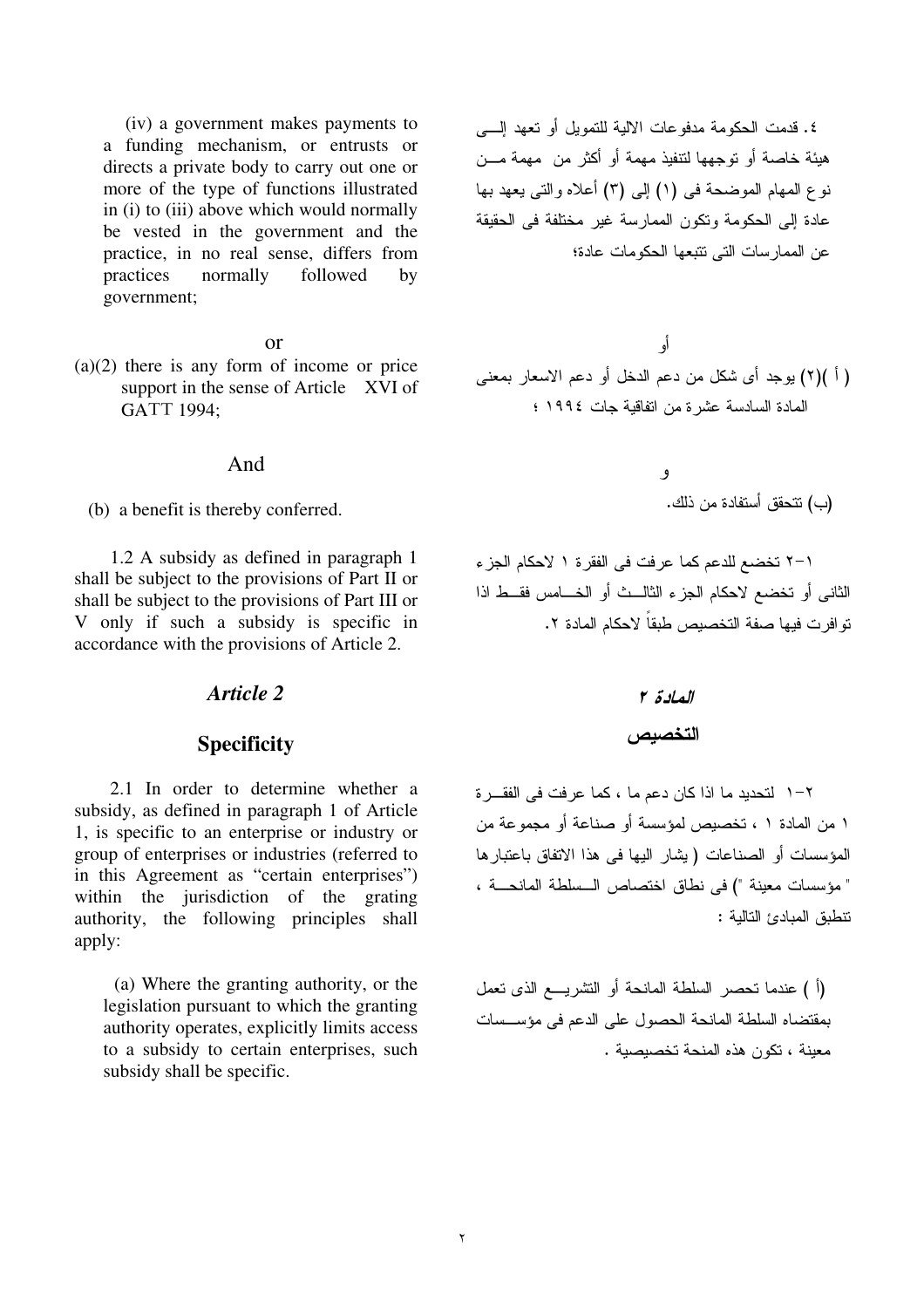(b) Where the granting authority, or the legislation pursuant to which the granting authority operates, establishes objective criteria or condition<sup>2</sup> governing the eligibility for, and the amount of, a subsidy, specificity shall not exist, provided that the eligibility is automatic and that such criteria and conditions are strictly adhered to. The criteria or conditions must be clearly spelled out in other  $law.$ regulation,  $\alpha$ official document, so as to be capable of verification.

(c) If notwithstanding any appearance of non-specificity resulting from the application of the principles laid down in subparagraphs (a) and (b), there are reasons to believe that the subsidy may in fact be specific, other factors may be considered. Such factors are: use of a subsidy, programme by a limited number of certain enterprises, predominant use by certain enterprises, the granting  $\alpha$ f disproportionately large amounts  $\alpha$ f subsidy to certain enterprises, and the manner in which discretion has been exercised by the granting authority in the decision to grant a subsidy<sup>3</sup>. In applying this subparagraph, account shall be taken of the extent of diversification of economic activities within the jurisdiction of the granting authority, as well as of the length of time during which the subsidy pogramme has been in operation.

2.2 A subsidy which is limited to certain enterprises located within a designated (ب) عندما تضع السلطة المانحة أو التشريع اللَّذي تعمــل بمقتضاه السلطة المانحة مقابيس أو شـــروطاً موضـــوعية' تحكم أحقية الحصول على دعم وقيمته ، وبعتبر التخصيص غير موجود ، بشرط أن نكون الاحقـــية نلقائيـــة وبـــشرط تطبيق تلك المقابيس والـــشر وط تطبيقـــاً دقيقـــاً . وينبغــــى نوضــــبح المقابيس أو الشروط في القانون أو النظـــام أوأى وثيقة رسمية أخرى وذلك للتمكن من التحقق منها .

(ج) بغض النظر عن أي مظهر بعدم التخصيص الناتج عن تطبيق المبادئ الواردة في الفقرتين الفسر عينين (أ) و (ب) ، اذا كانت هناك أسباب يعتقد بناء عليها أن الدعم هـــو فـــي الواقع مخصص ، يمكن النظر في عوامل أخـــري. وتلـــك العوامل هي : استخدام برنامج الدعم من قبل عدد محـــدود من مؤسسات معبنة أو استخدامه أساساً ً من قبل مؤســسات معينة، ومنح مبالغ كبيرة من الاعانات لمؤســسات معينـــة بطريقة غير منتاسبة ، والطبريقة التبي تمـــارس بهــا السلطة المانحة سلطاتها عند تقرير منح الدعم". وعند تطبيق هذه الفقرة الفرعية، ينبغي أن يؤخذ فسي الاعتبـــار مـــدى نتــــــوع الانشطة الاقتصادية التي نقـــع فـــي اختـــصاص السلطة المانحة، وكذلك طول المدة الزمنية التي يتم خلالهــا تطبيق برنامج الدعم .

٢–٢ الدعم المقصور على مؤسسات معينة موجودة فبي منطقة جغر افية محددة في نطاق اختصاص الــسلطة المانحـــة

٢ تعنى المعايير أو الشروط الموضوعية، كما تستخدم هنا، المعايير أو الشروط المحايدة، التي لا تفضل مؤسسات معينة عن غيرها، والتي تكون اقتصادية الطـــابع ويجرى تطبيقها على جميع المؤسسات، مثل عدد العاملين أو حجم المؤسسة.

٣ وفي هذا الصدد ينظر بصورة خاصة في المعلومات المتعلقة بتكرار تقديم طلبات الحصول على دعم ورفضها أو قبولها وأسباب تلك القرارات.

<sup>&</sup>lt;sup>2</sup> Objective criteria or conditions, as used herein, mean criteria or conditions which are neutral, which do not favour certain enterprises over others, and which are economic in nature and horizontal in application, such as number of employees or size of enterprise.

 $3$  in this regard, in particular, information on the frequency with which applications for a subsidy are refused or approved and the reasons for such decisions shall be considered.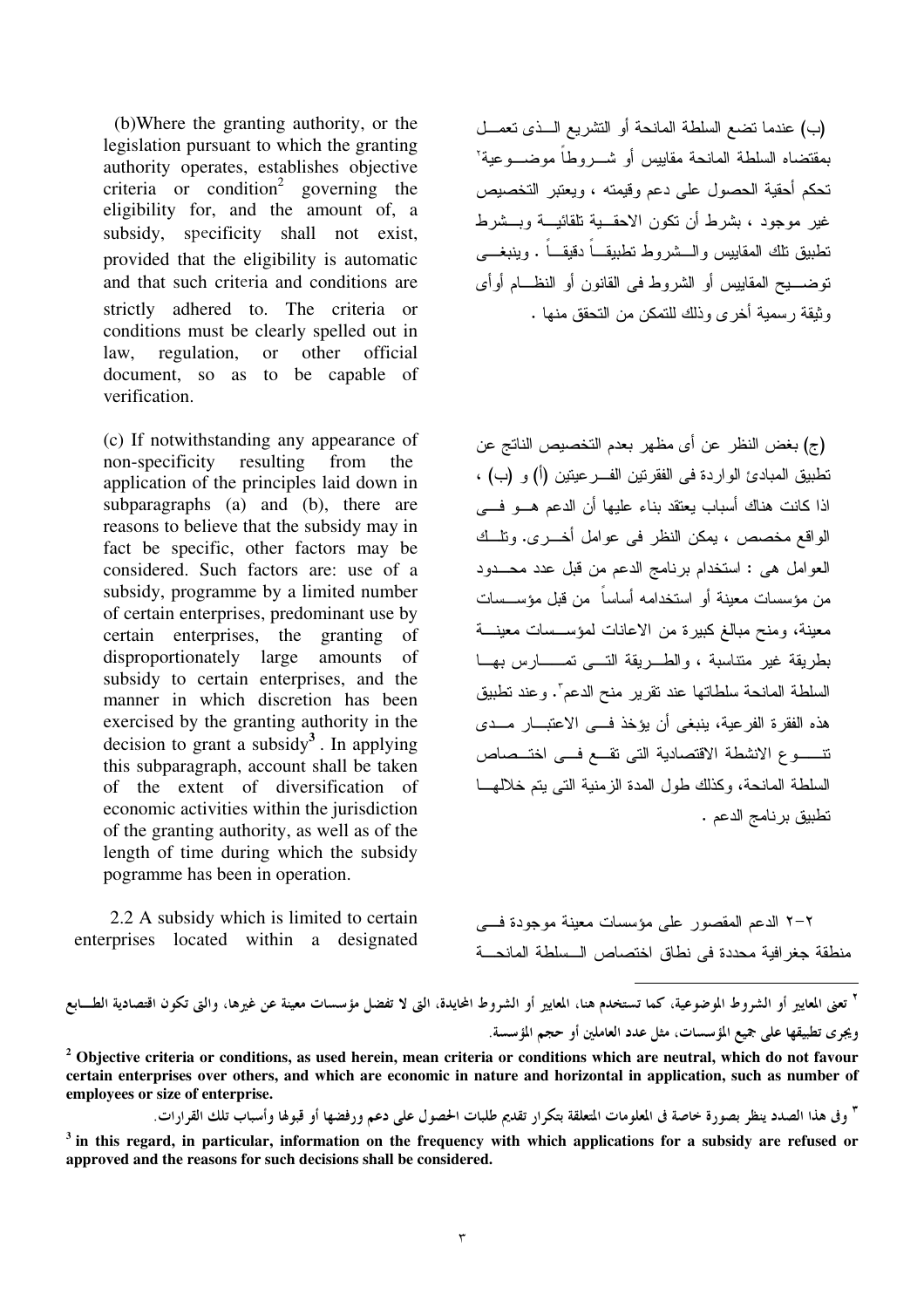geographical region within the jurisdiction of the granting authority shall be specific. It is understood that the setting or change of generally applicable tax rates by all levels of government entitled to do so shall not be deemed to be a specific subsidy for the purposes of this Agreements.

2.3 Any subsidy falling under the provisions of Article 3 shall be deemed to be specific.

2.4 Any determination of specificity under the provisions of this Article shall be clearly substantiated on the basis of positive evidence.

## **PART II: PROHIBITED SUBSIDIES**

## Article 3 **Prohibition**

3.1 Except as provided in the Agreement on Agriculture, the following subsidies, within the meaning of Article 1, shall be prohibited:

> (a) subsidies contingent, in law or in fact<sup>4</sup>, whether solely or as one of several other conditions, upon export performance, including those illustrated in Annex $1^5$ :

> (b) subsidies contingent, whether solely or as one of several other conditions, upon the

تكـــون تخصيـــصية ومــــــن المفهـــوم أن وضــــع أو تغيـــر أسعار الضريبة المطبقة بصفة عامة من جميـــع المــســتويات الحكومية التي يحق لها ان تفعل ذلك لا يعتبر دعم تخصيــصبي في هذا الاتفاق.

٢-٣ كل دعم يقع في نطـــاق أحكـــام المــــادة ٣ يعتبـــر مخصص،

٢–٤٪ تحديد وجود التخصيص بمقتضبي أحكام هذه المسادة بنبغي الندليل عليه بوضوح على أساس دليل حقيقي .

الجزء الثاني: الدعم الهمظور

# الصادة ٣ الحظ

٣-١ فيما عدا ما نص عليه في الاتفاق بشأن الزر اعـــة ، يعتبر الدعم التالي– محظور أ و فقاً لمفهو م المادة ١ :

(أ ) الدعم الذي بنوقف بشكل قانوني أو فعلـــي أ ؛ علـــي مستوى الإداء التصبيدري سواء بسبب شرط واحد أو كأحد عناصر من عدة شروط أخرى بـــما في ذلك ما هو موضح في الملحق الأول°؛ (ب) الدعم الذي يتوقف على استخدام السلع المحلية بدلا مـن

<sup>؛</sup> يستو في هذا المعيار عندما تبين الحقائق أن منح دعم ( بدون أن يكون مرتبط قانونياً بالأداء التصدير ي هو في الحقيقة مرتبطاً بالتصدير أو بحصيلة التــــصدير الفعلي أو المتوقع. أما مجرد منح الدعم لمؤسسات تقوم بالتصدير فإن ذلك وحده لا يعتبر دعماً للتصدير .

<sup>4</sup>This standard is met when the facts demonstrate that the granting of a subsidy, without having been made legally contingent upon export performance, is in fact tied to actual or anticipated exportation or export earnings. The mere fact that a subsidy is granted to enterprises which export shall not for that reason alone be considered to be an export subsidy within the meaning of this provision.

° التدابير المشار اليها في الملحق الاول على ألها لا تشكل اعانات تصدير لاتكون محظورة بمقتضى هذا النص أو أي نص آخر في هذا الاتفاق.

<sup>5</sup>Measures referred to in Annex 1 as not constituting export subsidies shall not be prohibited under this or any other provision of this Agreement.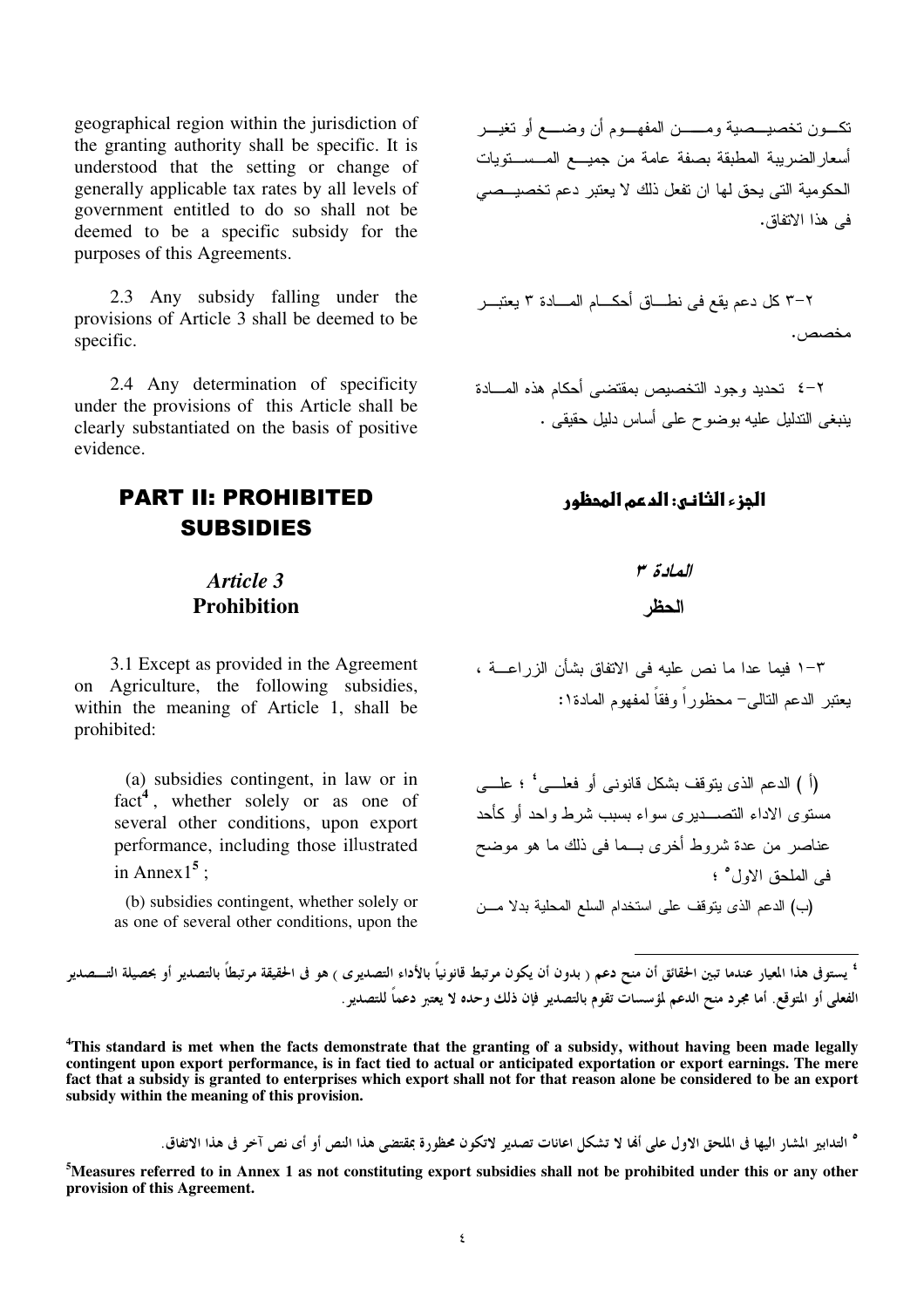use of domestic over imported goods.

3.2 A Member shall neither grant nor maintain subsidies referred to in paragraph 1.

## *Article 4*

#### **Remedies**

4.1 Whenever a Member has reason to believe that a prohibited subsidy is being granted or maintained by another Member, such Member may request consultations with such other Member.

4.2 A request for consultations under paragraph 1 shall include a statement of available evidence with regard to the existence and nature of the subsidy in question.

4.3 Upon request for consultations under paragraph1, the Member believed to be granting or maintaining the subsidy in question shall enter into such consultations as quickly as possible. The purpose of the consultations shall be to clarify the facts of the situation and to arrive at a mutually agreed solution.

4.4 If no mutually agreed solution has been reached within 30 days<sup>6</sup> of the request for consultations, any Member party to such consultations may refer the matter to the Dispute Settlement Body ("DSB") for the immediate establishment of a panel, unless the DSB decides by consensus not to establish a panel.

4.5 Upon its establishment, the panel may request the assistance of the Permanent المستور دة، سو اء كان هذا الشر ط منفر داً أو ضمن شر و ط .

٢–٢ لا يمنح العضو الدعم المشار اليه في الفقـــرة ١ ولا بستيقيها .

# المصادة كا العلاج

٤–١ اذا كان لدى العضو سبب للاعتقاد بان دعم محظــور يجرى منحه أو استبقاؤه من قبل عضو أخــــر ، يجــــوز لــــذلك العضو طلب مشاورات مع العضو الاخر .

٢-٤ ويشمل طلب المشاورات بمقتضى الفقـــرة ١ بيانـــا بالادلة المنوافرة على وجود الدعم وعلى طبيعته .

٤-٣ وعند طلب المشاورات بمقتضى الفقــرة ١ ، يــدخل العضو الذي يعتقد بأنه يمنح الدعم أو يستبقيه فسي مسشاور ات بأسرع ما يمكن . والغرض من المشاورات توضــــيح حقـــائق المو قف و الو صول الے حل بكون مقبو لا للطر فين .

٤–٤ وإذا لم يمكن النوصل الى حل مقبولا للطــــــرفين فــــى خلال ٣٠ بوماً<sup>،</sup> من طلب المشاورات يحيل أى عضو طـــرف في المشاورات المسألة الى جهاز نسوية المنازعـــات لانـــشاء فريق تحكيم فورا ، ما لم يقرر جهاز تسوية المنازعات بتوافق الار اء عدم انشاء هذا الفريق.

٤–٥ وعند انشـــاء فريق النحكيم يجوز لــــه ان يطـــلب مســـاعدة فريق الخــــبراء الدائم<sup>٬</sup> بالنـــسبة لمعرفـــة اذا كــــان

`` يمكن قديد أى فترات زمنية واردة فى هذه المادة بناء على اتفاق الطرفين .

 $\overline{a}$ 

**<sup>6</sup> Any time-periods mentioned in this Article may be extended by mutual agreement.**

<sup>٧</sup> كما ورد في المادة ٢٤.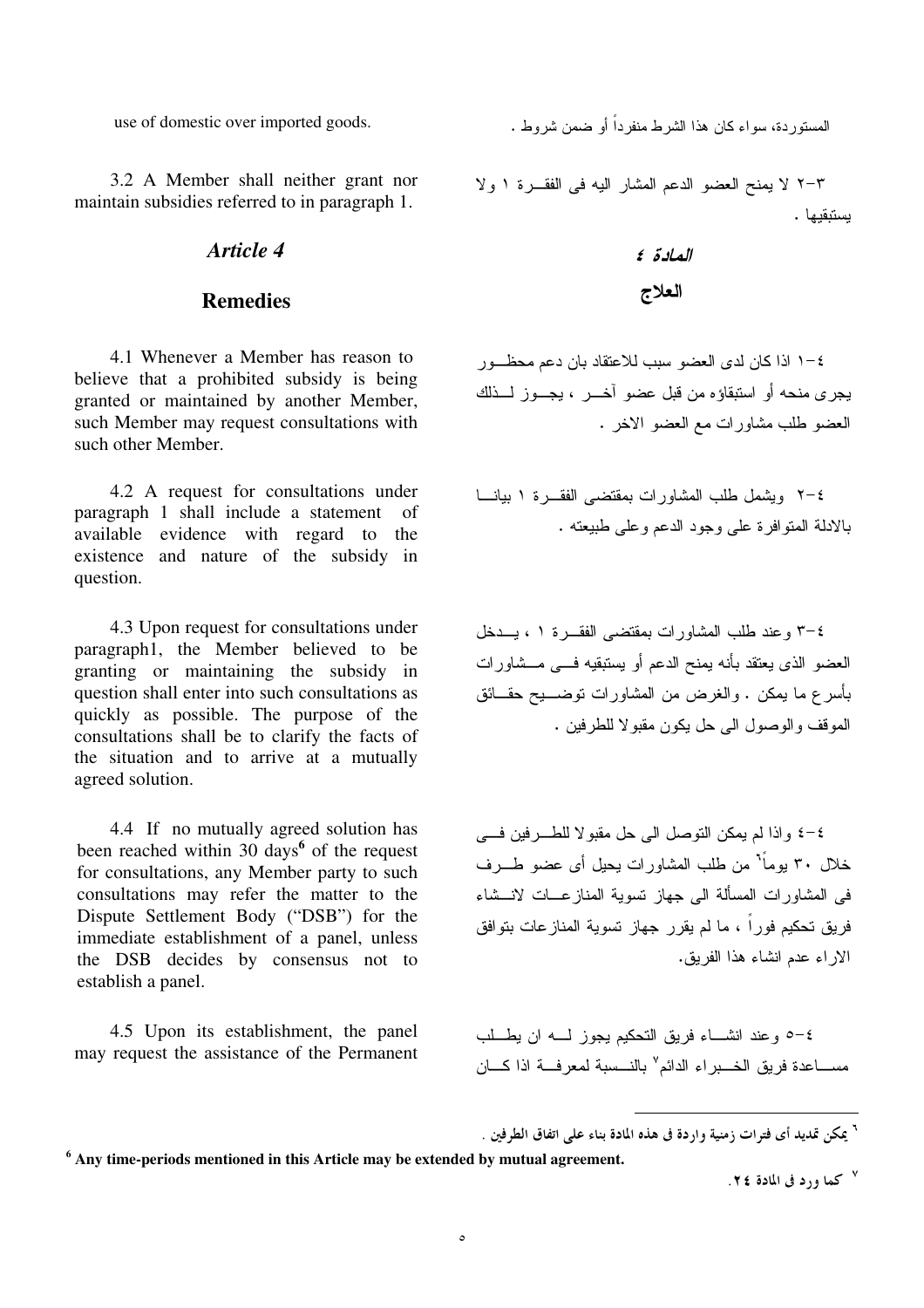Group of Experts**<sup>7</sup>** (referred to in this Agreement as the "PGE") with regard to whether the measure in question is a prohibited subsidy. If so requested, the PGE shall immediately review the evidence with regard to the existence and nature of the measure in question and shall provide an opportunity for the Member applying or maintaining the measure to demonstrate that the measure in question is not a prohibited subsidy. The PGE shall report its conclusions to the panel within a time-limit determined by the panel. The PGE's conclusions on the issue of whether or not the measure in question is a prohibited subsidy shall be accepted by the panel without modification.

4.6 The panel shall submit its final report to the parties to the dispute. The report shall be circulated to all Members within 90 days of the date of the composition and the establishment of the panel's terms of reference.

4.7 If the measure in question is found to be a prohibited subsidy, the panel shall recommend that the subsidizing Member withdraw the subsidy without delay. In this regard, the panel shall specify in its recommendation the time-period within which the measure must be withdrawn.

4.8 Within 30 days of the issuance of the panel's report to all Members, the report shall be adopted by the DSB unless one of the parties to the dispute formally notifies the DSB of its decision to appeal or the DSB decides by consensus not to adopt the report.

4.9 Where a panel report is appealed, the Appellate Body shall issue its decision within 30 days from the date when the party to the dispute formally notifies its intention to appeal. When the Appellate Body considers that it cannot provide its report within 30

j

الاجراء قيد النظر هو دعــم محظـــور. وإذا طلـــب ذلـــك ، يستعرض فريق الخبراء الدائــم فورا الــــدليل علــــي وجـــود الاجراء قيد النظر وعلى طبيعته ويتيح الفرصة للعضو السذى يطبق أو يستبقى الاجراء لبيان ان الاجراء قيد النظر ليس دعم محظور . ويقدم فريق الخبراء الدائم تقريراً بما توصل اليه من نتائج الى الفريق في فتر ة زمنية محـــدودة يقر رهــــا الفريــــق . ونكون نتائج فريق الخبراء الدائم باعتبار الاجراء قيــد النظـــر دعم محظور أم غير مقبول للفريق دون تعديل .

٤–٦ ويقدم الفريق نقريره النهائي الى الاطراف في النزاع. ويعمم النقرير على جميع الاعضاء خلال ٩٠ يوما من تـــاريخ نتثىكيل الفريق ووضع شروط اختصاصه.

٤–٧ وإذا وجد ان الاجراء قيد النظــــر دعـــم محظـــور ، يوصبي الفريق بأن يسحب العضو الذي يقدم الـــدعم هـــذا دون تأخير ). و في هذا الصدد بحدد الفريق في توصيته الفتر ة الزمنية التي ينبغي فيها سحب الاجراء .

٤–٨ وفي خلال ٣٠ يوما من توزيع نقرير الفريق علـــي جميع الاعضاء ، يعتمد النقرير من جهاز تسوية المنازعات ما لم يخطر أحد الاطراف النزاع رسميا جهاز تسوية المنازعـــات بقراره بالاستئناف أو اذا قرر جهاز تسوية المنازعات بتوافــق الاراء عدم اعتماد النقرير.

٤–٩ وعند استئناف نقرير الفريق ، يصدر جهاز الاستئناف قراره في خلال ٣٠ يوما من الناريخ الذي أخطر فيه الطـــرف في النزاع رسميا بنيته بالاســـنئناف. وعنـــدما يــــرى جهـــاز الاستئناف أنه لا يستطيع تقديم تقرير ه في خلال ٣٠ يوما فعليه

**<sup>7</sup> As established in Article 24.**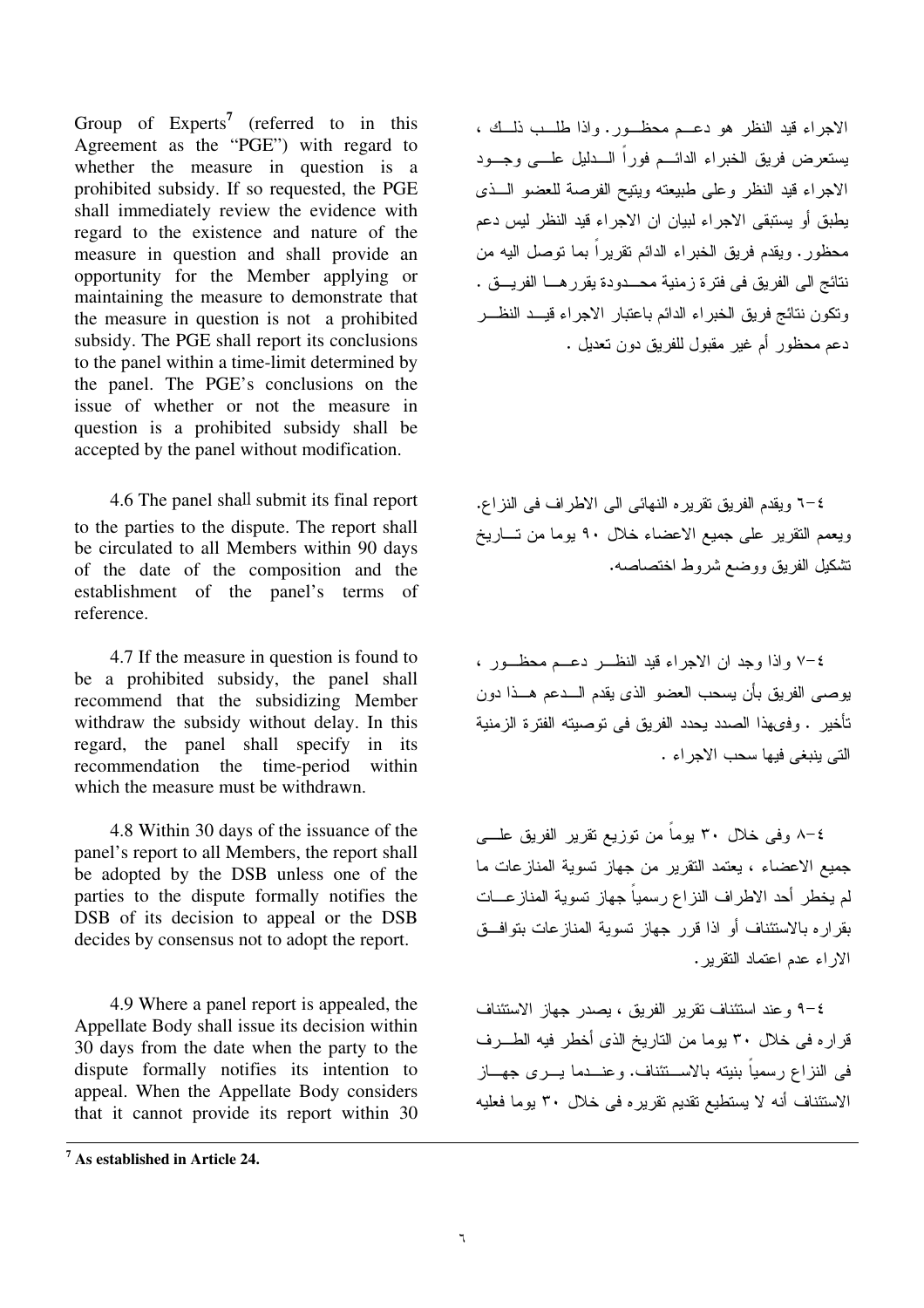days, it shall inform the DSB in writing of the reasons for the delay together with an estimate of the period within which it will submit its report. In no case shall proceedings exceed 60 days. The appellate report shall be adopted by the DSB and unconditionally accepted by the parties to the dispute unless the DSB decides by consensus not to adopt the appellate report within 20 days following its issuance to the Members**<sup>8</sup>** .

4.10 In the event the recommendation of the DSB is not followed within the timeperiod specified by the panel, which shall commence from the date of adoption of the panel's report or the Appellate Body's report, the DSB shall grant authorization to the complaining Member to take appropriate**<sup>9</sup>** countermeasures, unless the DSB decides by consensus to reject the request.

4.11 In the event a party to the dispute requests arbitration under paragraph 6 of Article 22 of the Dispute Settlement Understanding ("DSU"), the arbitrator shall determine whether the countermeasures are appropriate**<sup>10</sup>** .

4.12 For purposes of disputes conducted pursuant to this Article, except for timeperiods specifically prescribed in this Article, time-periods applicable under the DSU for the conduct of such disputes shall be half the time prescribed therein.

-

أن يخطر جهاز تسوية المنازعات كتابة بأسباب تـــأخيره مــــع .<br>نقدير الفتر ة التبي بمكنه من خلالها نقديم تقرير ه . و علــــي أيـــة حال ينبغي ألا نتجاوز الاجراءات ٦٠ بوما . ويعتمــد جهـــاز نسوية المنازعات نقرير جـــهاز الاستئناف ونقبلــــه الاطــــراف دون أى شروط ما لم يقرر جهاز تسوية المنازعـــات بتوافـــق الاراء عدم اعتماد نقرير جهاز الاستئناف في خلال ٢٠ يومــا عقب توزيعه على الاعضاء ^.

٤-١٠ وفي حالة عــدم انبـــاع نوصـــية جهــاز تــسوية المناز عات خلال الفتر ة الز منبة التي حددها الفريق ، والتي تبدأ من تاريخ اعتـــماد تقرير الفريق أو تقرير جهاز الاســــتئناف، يمنح جهـــاز تسوية المنازعات ترخيصا للعضو الشاكى باتخاذ إجراءات مضادة مناسبة° ما لم يقرر جهاز تسوية المنازعـــات بتو افق الأراء رفض الطلب .

٤–١١ فاذا طلب أحد أطراف النزاع اللجوء الى التحكــيم بمقتضى الفقرة ٦ من المادة ٢٢مــن التفــاهم بــشأن تــسوية المنازعات ، يحدد المحكم ما اذا كانت الاجــــراءات المـــضادة مناسبة `` .

٤–١٢ في المنازعات التي نتظر بناء على هــذه المـــادة، وباستثناء الفتر ات الزمنية المحددة صر احة في هــذا المـــادة ، تكون الفتر ات الزمنية المطبقة بمقتضي تفاهم تسوية المناز عات لنتاول تلك المناز عات هي نصف الوقت المحدد هنا.

^ اذا لم يكن من المقرر عقد اجتماع لجهاز تسوية اللمنازعات ، يعقد اجتماع لهذا الغرض .

**8 If a meeting of the DSB is not scheduled during this period, such a meeting shall be held for this purpose.** 

° لا يعنى هذا التعبير السماح بتدابير مضادة غير متناسبة بسبب أن الدعم الذى تتناوله الأحكام محظور .

`` لا يعني هذا التعبير السماح بتدابير مضادة تكون غير متناسبة على ضوء حقيقة أن الدعم الذي تتناوله الأحكام محظور

**<sup>10</sup> This expression is not meant to allow countermeasures that are disproportionate in light of the fact that the subsidies dealt with under these provisions are prohibited.** 

**<sup>9</sup> This expression is not meant to allow countermeasures that are disproportionate in light of the fact that the subsidies dealt with under these provisions are prohibited.**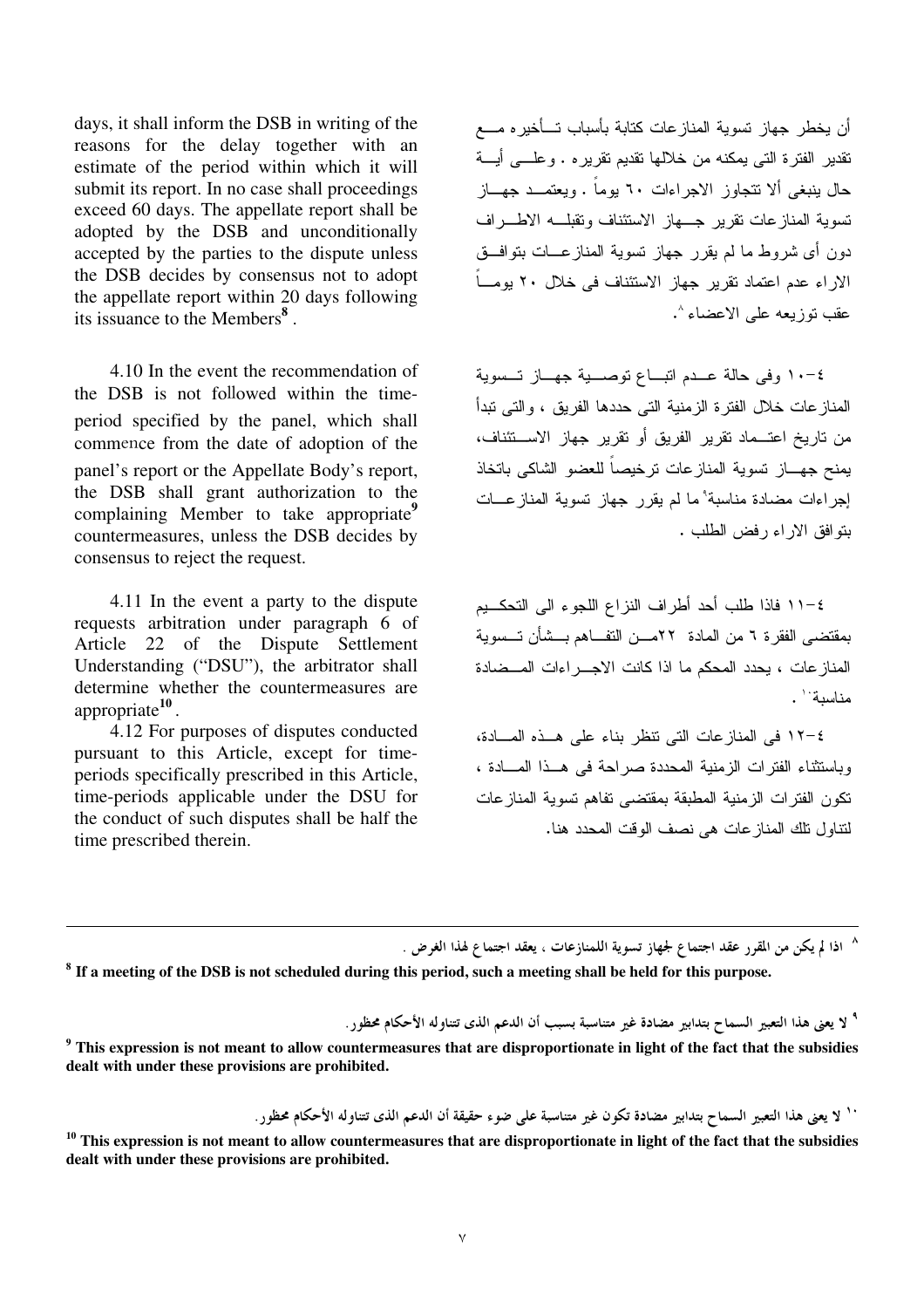## **PART III: ACTIONABLE SUBSIDIES**

## Article 5 **Adverse Effects**

NO Member should cause,t hrough the use of any subsidy referred to in paragraph 1 and 2 of Article 1, adverse effects to the interests of other Members, i.e.:

> (a) injury to the domestic industry of another Member $^{11}$ .

> (b) nullification or impairment of benefits accruing directly or indirectly to another Members under GATT 1994 in particular the benefits of concessions bound under Article II of GATT 1994<sup>12</sup>  $\ddot{\cdot}$

> (c) serious prejudice to the interests of another Member<sup>13</sup>.

This Article does not apply to subsidies maintained on agricultural products as provided in Article 13 of the Agreement on Agriculture.

## الجزء الثالث : الدعم القابل لاتخاذ اجراء

ينبغي ألا يسبب عضو من خبلال استخدام أي دعيم مشار الله في الفقر تين ١،٢ من المادة ١ ، آثار اسلبية علـــى مصالح أخرين ، أي:

(أ) اضرار بالصناعة المجلبة لعضو آخر ``.

(ب) ابطال أنَّر المزايا المباشرة وغيب المباشيرة التَّسي بحصل عليها الإعضاء الإخرين أو ما يعرضها للخطير ولا سيما المزايا الناجمة عن النتاز لات المربوطة بمقتضبي المادة ٢ من اتفاقة حات ١٩٩٤؟

(ج) إضرا خطير بمصالح عضو آخر"`.

ولا نتطبق هذه المادة على السدعم الممنسوح للمنتجات الزر اعية كما نص على ذلك في المادة ١٣ من الإتفاق يستبأن الزراعة .

.<br>'' يستخدم مصطلح " إضرار بالصناعة المحلية " هنا بنفس المعنى كما استخدم في الجزء الخامس.

 $<sup>11</sup>$  the term "injury to the domestic industry" is used here in the same sense as it is used in part V.</sup> ١٢ يستخدم مصطلح " إبطال أو تقليل " في هذا الإتفاق بنفس المعنى المستخدم في الأحكام ذات الصلة في اتفاققية جات ١٩٩٤، ويكون ويكون اثبات وجود مثل هذا الابطال أو التقليل بناء على الممارسة في تطبيق هذه الأحكام.

 $12$  the term " nullification or impairment" is used in this Agreement in the same sense as it is used in the relevant provisions of GATT 1994, and the existence of such nullification or impairment shall be established in accordance with the practice of application of these provisions.

<sup>.&</sup>lt;br>"' يستخدم مصطلح " إضرار خطير بمصالح عضو آخر " في هذا الإتفاق بنفس المعنى المستخدم في الفقرة ١ من المادة ١٦ من اتفاقية جات ١٩٩٤ ويــــشمل التهديد بالإضرار الخطير .

<sup>&</sup>lt;sup>13</sup> the term "serious preiudice to the interests of another Member" is used in this Agreement in the same sense as it is used in paragraph 1 of Article XVI of GATT 1994, and includes threat of serious prejudice.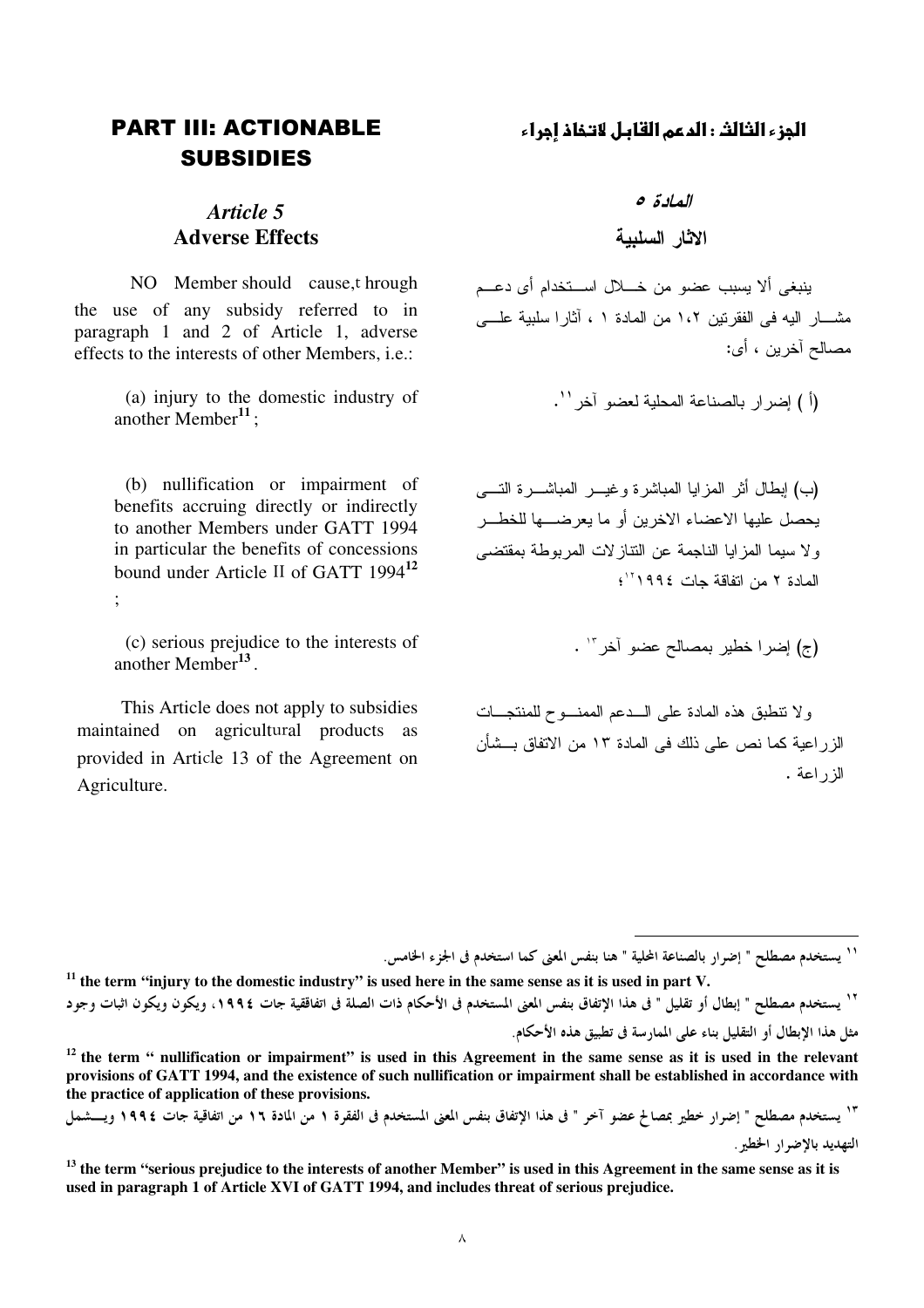#### *Article 6*

#### **Serious Prejudice**

6.1 Serious prejudice in the sense of paragraph (c) of Article5 shall be deemed to exist in the case of:

> (a) the total ad Valorem subsidization **14** of a product exceeding 5 per cent**<sup>15</sup>** ;

(b) subsidies to cover operating losses sustained by an industry;

(c) subsidies to cover operating losses sustained by an enterprise, other than one-time measures which are nonrecurrent and can not be repeated for the enterprise and which are given merely to provide time for the development of long-term solutions and to avoid acute social problems;

(d) direct forgiveness of debt, i.e. forgiveness of government-held debt, and grants to cover debt repayment**<sup>16</sup>** .

6.2 Notwithstanding the provisions of paragraph 1, serious prejudice shall not be found if the subsidizing Member demonstrates that the subsidy in question has not resulted in any of the effects enumerated in paragraph 3.

المصادة 7

## الاضرار الخطير

٦–١ يفترض وجود الضرر الخطير في اطار معنى الفقرة (ج) من المادة ٥ في حالة:

(أ )اذا كان اجمالي قيمة'' الدعم لمنتج ما يتجاوز ٥ فــي المائة أ في السياس

(ب) الدعم التي تغطي خسائر التــشغيل التـــي تتحملهـــا صناعة ما ؛

(ج) الدعم لتغطية خسائر التشغيل التي تتحملها مؤسسة، غير الاجــــراءات التــى نتفذ مرة واحــــدة ولا نتــــواتر ولا يمكن نكرارها نلك المؤسسة والتى منحت لمجــــرد تـــــوفير الوقــت لايجاد حلول طويلـــة الاجـــل ولتجنـــب مـــشاكل اجتماعية حادة ؛

(د) الاعفاء المباشر من الدبون ، أي الاعفاء من الـــدبون التي تستحق للحكومة ، والمنح لتغطية تسديد الديون<sup>١٠</sup> .

٦–٢ وبغض النظر عن أحكام الفقرة ١ ، لا يوجد اضرار خطير اذا بيـــن العضو الذي يقدم الدعم أن الدعم قيد النظر لم ينتج عنه أي آثار من الإثار التي عددتها الفقر ة ٣.

 $\overline{a}$ 

<sup>1</sup> ْ بحسب إجمالي قيمة الدعم طبقاً لأحكام الملحق الرابع.

**<sup>14</sup>The total ad valorem subsidization shall be calculated in accordance with the provisions of Annex IV.** 

<sup>1</sup>° نظراً لأن من المتوقع للطائرات المدنية أن تخضع لقواعد محددة متعددة الأطراف، لا تنطبق الشريحة المبدئية فى هذه الفقرة الفرعية على الطائرات المدنية. <sup>15</sup> Since it is anticipated that civil aircraft will be subject to specific multilateral rules, the threshold in this **subparagraph does not apply to civil aircraft.**

) +4 D4A 4-' dX, % 
lT \$ N 7B DA -T, 
N( 3,T
 a ~ a," +"K +, +" u> JT \$ AX . - 
& C1; !H, i % [^k % O 
Y J u # i 1; " 9 :]\* -' dX,

**<sup>16</sup> Members recognize that where royalty-based financing for a civil aircraft programme is not being fully repaid due to the level of actual sales falling below the level of forecast sales, this does not in itself constitute serious prejudice for the purposes of this subparagraph.**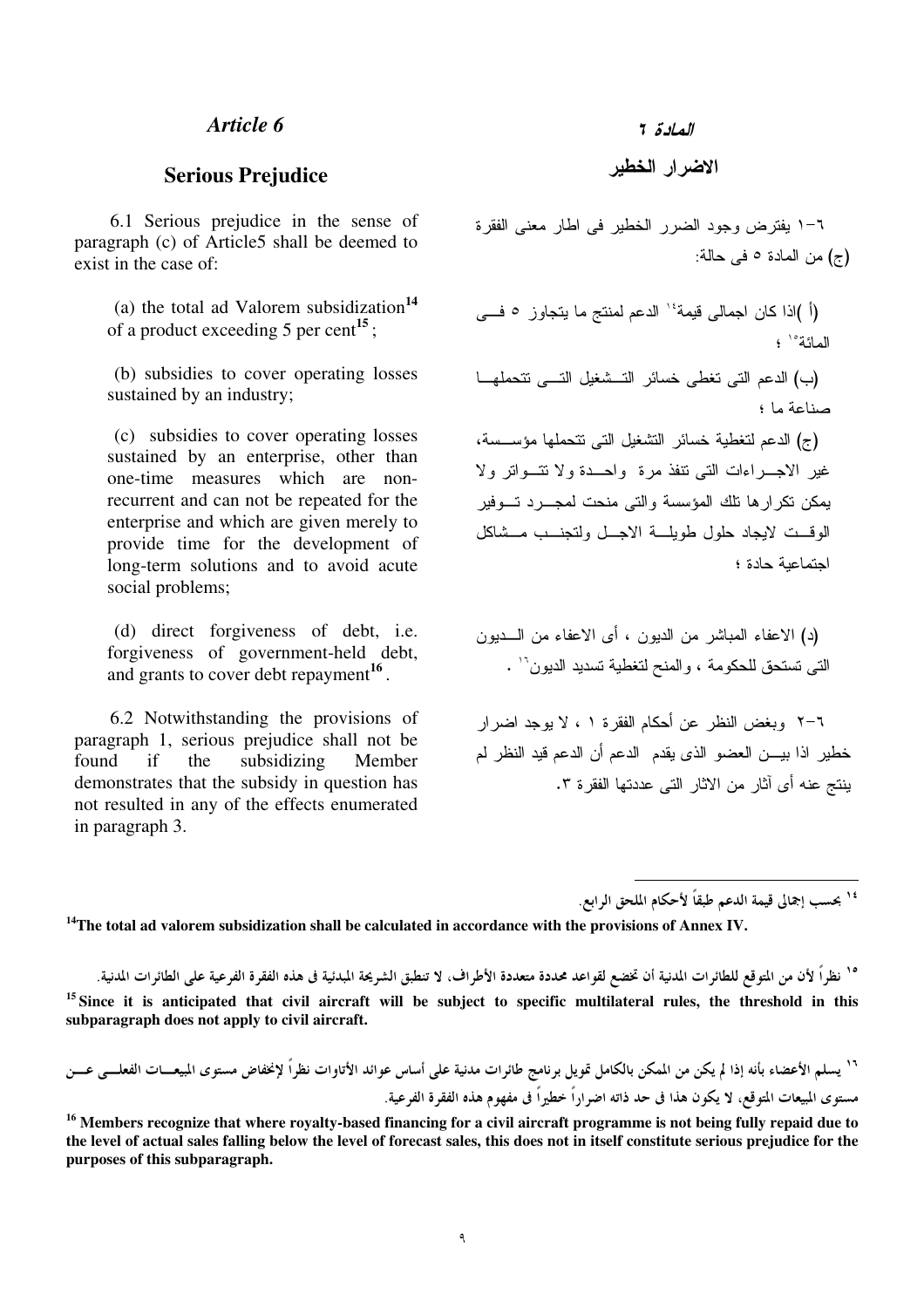6.3 Serious prejudice in the sense of paragraph (c) of Article 5 may arise in any case where one or several of the following apply:

> (a) the effect of the subsidy is to displace or impede the imports of a like product of another Member into the market of the subsidizing Member;

> (b) the effect of the subsidy is to displace or impede the exports of a like product of another Member from a third country market;

(c) the effect of the subsidy is a significant price undercutting by the subsidized product as compared with the price of a like product of another Member in the same market or significant price suppression, price depression or lost sales in the same market.

(d) the effect of the subsidy is an increase in the world market share of the subsidizing Member in a particular subsidized primary product or commodity**<sup>17</sup>** as compared to the average share it had during the previous period of three years and this increase follows a consistent trend over a period when subsidies have been granted.

6.4 For the purpose of paragraph 3(b), the displacement or impeding of exports shall include any case in which, subject to the provisions of paragraph 7, it has been demonstrated that there has been a change in relative shares of the market to the disadvantage of the non-subsidized like product (over an appropriately representative period sufficient to demonstrate clear trends in the development of the market for the product concerned, which, in normal

٦–٣ قد ينتج إضرار خطير بالمعنى الوارد في الفقرة (ج) من المادة ٥ في أي حالة ينطبق فيها و احد أو أكثر مما يلي:

(أ ) يكون أثر الدعم هو إزاحة أو إعاقـــة واردات لمنـــتج مثيل من عضو آخر الى سوق العضو السذى يقسد علسى الدعم ،

(ب) يكون أثر الدعم هو إز احة أو أعاقة تــصدير لمنـــتج مثل لعضو آخــر من سوق بلد ثالث .

(ج) يكون أثر الدعم كبير في خفــض أســـعار المنــتج المدعوم بالمقارنة بأسعار منتج شبيه عند عضو آخـــر فــــى نفس الســـوفي أو كبح الاسعار بصورة كبيرة أو خفضها أو ; & J( +, ) 0--&8

(د) بكون أثر الدعم هو زيادة نصبب العضو الذي بقــدم الدعم في الســـوق الـعالمية و لا سيما سوق المنتجات الاولية المدعومة أو السلع الاساسية المدعومة'' بالمقارنة بمنوسـط نصبيه خلال فتر ة الثلاث سنوات السابقة وكانت هذه الزبادة سائرة في اتجاه مستمر أثناء منح الدعم .

٦–٤ في نطبيق الفقرة ٣ (ب) ، يشمل إزاحـــة واعاقـــة الصبادر ات أي حالة بنتين فيها ان هناك تغيير ا في الإنسصية النسبية من السوق لغيرمصلحة المنتجات الشبيهة غير المدعومة (طوال فترة نموذجية مناسبة نكفي لبيان الاتجاهات بوضـــوح في نطور سوق المنتج المعنى ، والتي نكــون فـــي الظـــروف العادية سنة على الاقل) ، وذلك مع مراعاة أحكـــام الفقـــرة ٧. وبشمل " التغير في الانصبة النسبية من السوق" أي من الحالات

 $\overline{a}$ 

١٧ ما لم تنطبق قواعد محددة متعددة الأطراف متفق عليها على التجارة في منتج أو سلع أساسية قيد النظر . <sup>17</sup>**Unless other multilaterally agreed specific rules apply to the trade in the product or commodity in question.**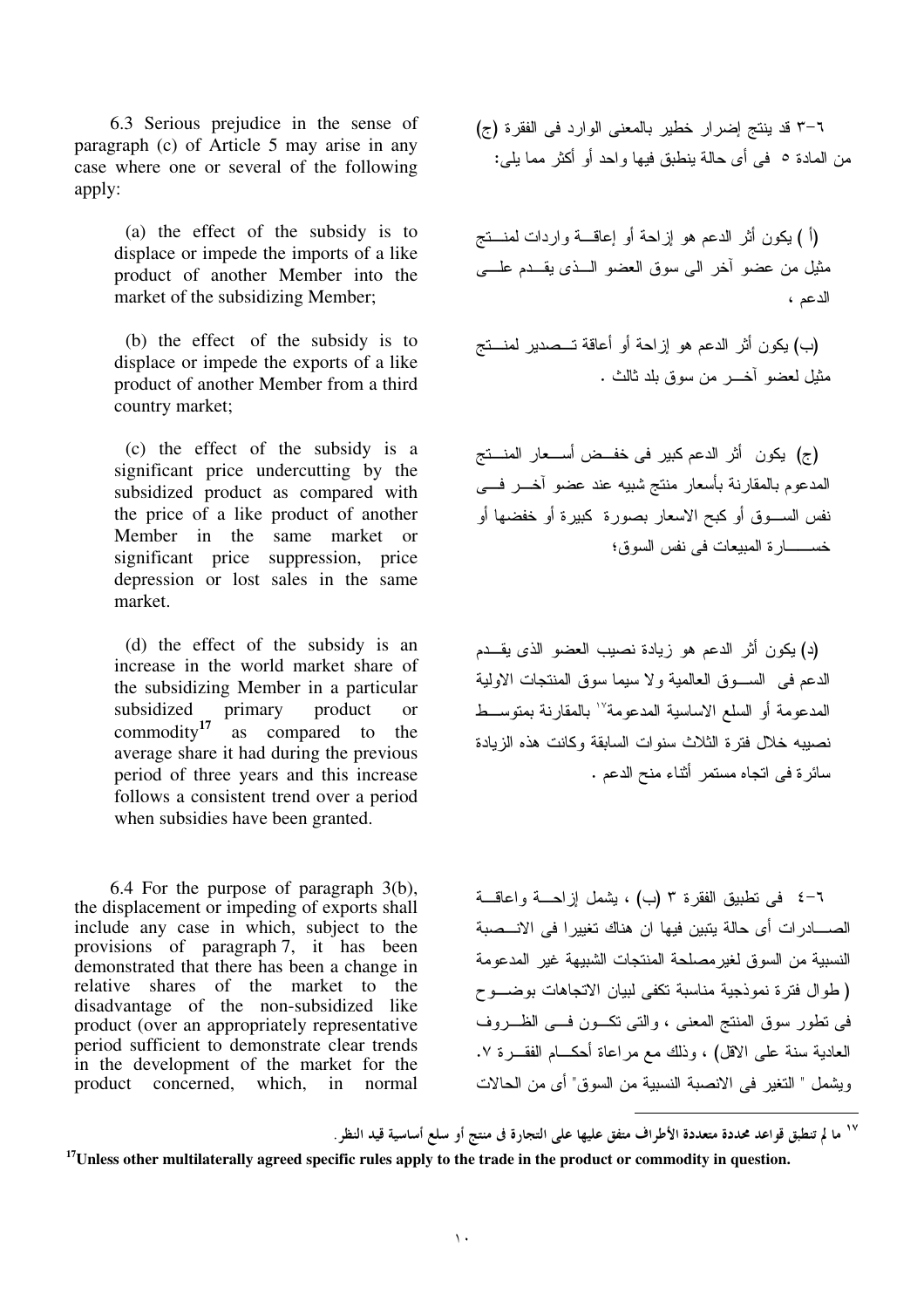circumstance, shall be at least one year). " Change in relative shares of the market " shall include any of the following situations:

(a) there is an increase in the market share of the subsidized product: (b) the market share of the subsidized product remains constant in circumstances in which, in the absence of the subsidy, it would have declined; (c) the market share of the subsidized product declines, but at a slower rate than would have been the case in the absence of the subsidy.

6.5 For the purpose of paragraph  $3$  (c), price undercutting shall include any case in which such price undercutting has been demonstrated through a comparison of prices of the subsidized product with prices of a non-subsidized like product supplied to the same market. The comparison shall be made at the same level of trade and at comparable times, due account being taken of any other factor affecting price comparability. However, if such a direct comparison is not possible, the existence of price undercutting may be demonstrated on the basis of export unit values.

6.6 Each Member in the market of which serious prejudice is alleged to have arisen shall, subject to the provisions of paragraph 3 of Annex V, make available to the parties to a dispute arising under Article 7, and to the panel established pursuant to paragraph 4 of Article 7, all relevant information that can be obtained as to changes in market shares of the parties to the dispute as well as concerning prices of the products involved.

Displacement or 6.7 impediment resulting in serious prejudice shall not arise under paragraph 3 where any of the following circumstances  $exist^{18}$  during the relevant period:

التالبة :

(أ) تزيد حصة المنتج المدعوم في السوق ، (ب) تظــل حــصة المنتج المدعوم في السوق ثابتة في ظروف كانت ستتخفض لولا الدعم، (ج) نتخفض حصة المنتج المدعوم في الــــسوق، ولكـــن بمعدل أبطأ مما لو كان بمكن أن بكون علبه لو لا الدعم.

٦–٥ في تطبيق الفقر ة ٣ (ج) ، يشمل التأثير على الاسعار .<br>بالخفض أي حالة بثبت فيها هذا الخفض بمقارنة أسعار منستج مدعوم مع أسعار منتج شبيه غير مدعوم مـــورده الــــي نفــس السوق . ونتم المقارنة على نفس مستوى التجارة وفي أوقـــات مقارنة ، وينبغي ايلاء العناية الى أي عامل آخر يــؤثر علـــي مقارنة الاسعار . ومع ذلك ، اذا لم يكن مـــن الممكـــن القيـــام بالمقارنة المباشرة ، بمكن اثبات وجود خفض في الاسعار على أساس قبيم وحدة الصبادر ات .

٦-٦ على كل عضو يدعى بوقوع اضرار خطيـر فــى سوقه أن يتيح للاطراف فـــى النـــزاع (بمقتــضي المـــادة ٧ ، وللفريق الذى ينشأ بمقتضى الفقرة ٤ من المسادة ٧) ، جميــــع المعلومات ذات الصلة التي يمكن الحصول عليها عن التغيير ات في أنصبة أطر اف النز اع في السوق وكذلك المتعلقـــة بأســـعار المنتجات قيد النظر ، مع مراعاة أحكام الفقرة ٣ مــن الملحــق الخامس .

٧-٧ لا يحدث إزاحة أو اعاقة تؤدي الى اضرار خطيــر بمقتضى الفقر ة ٣ عندما توجد الظروف التالية ^` خلال الفتير ة ذات الصلة :

<sup>&</sup>lt;sup>۱۸</sup> ان وجود ظروف معينة مشار اليها فى هذه الفقرة لا تجعل لها أى وضع قانوين فى اتفاقية جات ١٩٩٤ أو فى الإتفاق الحالى. ولا ينبغى أن تكون هذه الظروف معزولة أو متفرقة أو قليلة الأهمية لأي سبب آخر .

<sup>&</sup>lt;sup>18</sup>The fact that certain circumstances are referred to in this paragraph does not, in itself, confer upon them any legal status in terms of either GATT 1994 or this Agreement. These circumstances must not be isolated, sporadic or otherwise insignificant.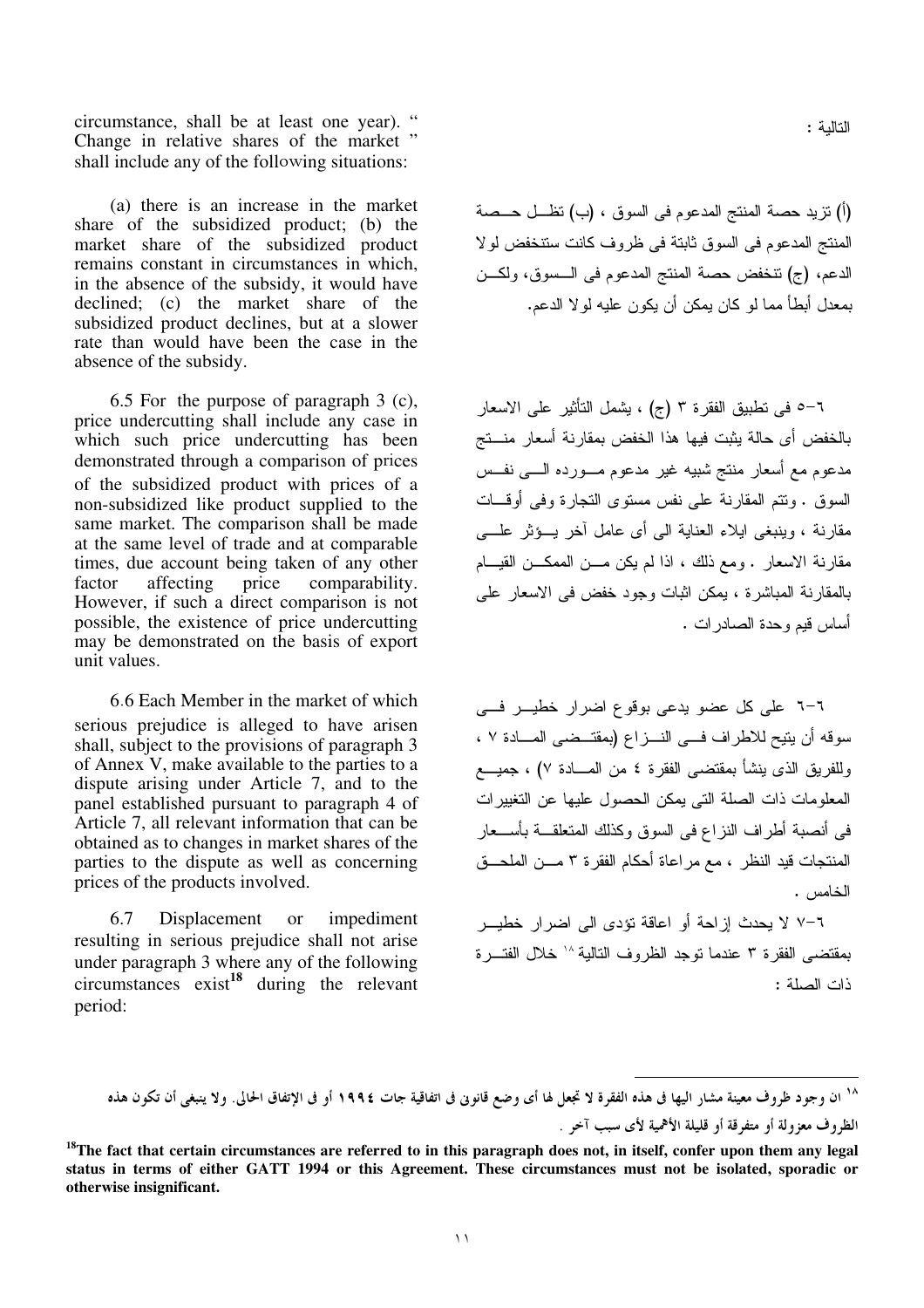(a) prohibition or restriction on exports of the like product from the complaining Member or on imports from the complaining Member into the third country market concerned;

(b) decision by an importing government operating a monopoly of trade or state trading in the product concerned to shift, for non-commercial reasons, imports from the complaining Member to another country or countries;

(c) natural disasters, strikes, transport disruptions or other force majeure substantially affecting production, qualities, quantities or prices of the product available for export from the complaining Member;

(d) existence of arrangements limiting exports from the complaining Member;

(e) voluntary decrease in the availability for export of the product concerned from the complaining Member (including, *inter alia*, a situation where firms in the complaining Member have been autonomously reallocating exports of this product to new markets );

(f) failure to conform to standards and other regulatory requirements in the importing country.

6.8 In the absence of circumstances referred to in paragraph 7, the existence of serious prejudice should be determined on the basis of the information submitted to or obtained by the panel, including information submitted in accordance with the provisions of Annex V.

6.9 This Article does not apply to subsidies maintained on agricultural products as provided in Article 13 of the Agreement

-

(أ ) وجود حظر أو قيود على نصدير المنتجات الـــشبيهة في العضو الشاكي أو على الاستير إد من العضو الشاكي الي سوق البلد الثالث المعنى ؛

(ب) وجود قرار من قبل حكومة مستوردة تحتكر التجارة أو تمارس الاتجار الحكومي فــي المنـــنج المعنـــي بنقـــل الاستير اد من العضو الشاكي الى بلــد أو بلــدان أخــرى ، لاسباب غير تجارية ؛

(ج) وقوع كوارث طبيعية أو اضرابات أو توقف النقل أو قوة قاهرة أخرى نؤثر بصورة كبيرة على انتاج المنتجـــات المتاحة للتصدير من العضو الــشاكي أو علـــي كميتهـــا أو نه عينها أو أسعار ها ؛

(د) وجود ترتيبات تحد من صادرات العضو الشاكي ؛

(هـ) تخفيض طوعي في توافر صادرات المنتج المعنـــي من العضو الشاكي ( بما في ذلك حالة ، مـــن بـــين جملـــة حالات، نكون فيها الشركات في العضو الشاكي قد غيـــرت وجهة تصدير المنتجات الى أسواق جديدة من تلقاء نفسها)؛

(و) عدم النطابق مع المقــابيس والمنطلبــات النتظيميــة الاخرى في البلد المستورد .

٦–٨ وفي غياب الظروف المشار اليها فـــي الفقـــرة ٧ ، يكون اثبات وجود اضرار خطير على أســــــــاس المعلومــــات المقدمة أو التي يحصل عليها فريق التحكيم ، بمـــا فـــى ذلــك المعلو مات المقدمة طبقاً لاحكام الملحق الخامس .

٩-٦ لانتطبق هذه المادة على الدعم الممنـــوح للمنتجـــات الزراعية كما نص على ذلك في المسادة ١٣مــن الاتفــاق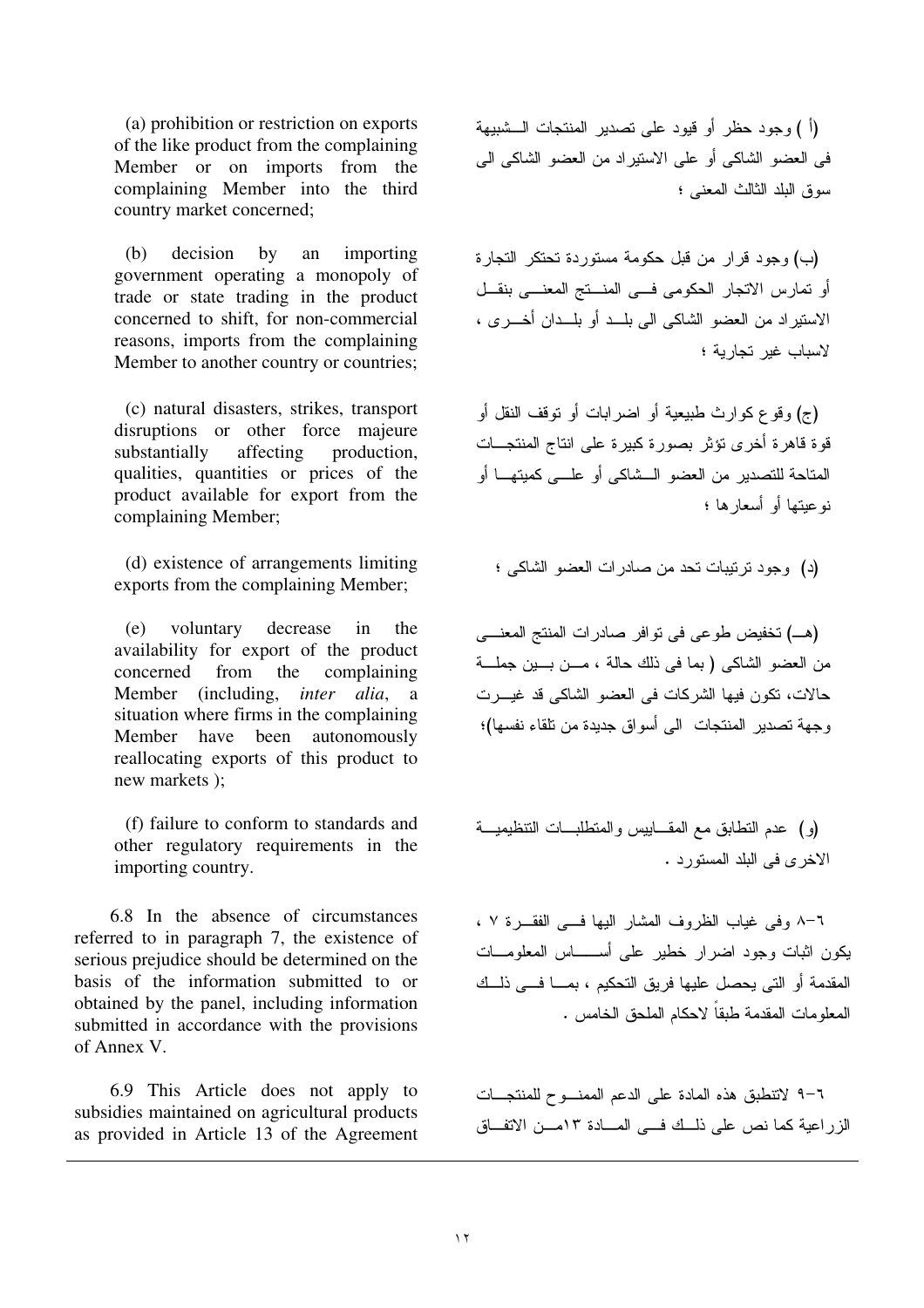## *Article 7*

#### **Remedies**

7.1 Except as provided in Article 13 of the Agreement on Agriculture, whenever a Member has reason to believe that any subsidy referred to in Article 1, granted or maintained by another Member, results in injury to its domestic industry, nullification or impairment or serious prejudice, such Member may request consultations with such other Member.

7.2 A request for consultations under paragraph 1 shall include a statement of available evidence with regard to (a) the existence and nature of the subsidy in question, and (b) the injury caused to the domestic industry, or the nullification or impairment, or serious prejudice**<sup>19</sup>** caused to the interests of the Member requesting consultations.

7.3 Upon request for consultations under paragraph 1, the Member believed to be granting or maintaining the subsidy practice in question shall enter into such consultations as quickly as possible. The purpose of the consultations shall be to clarify the facts of the situation and to arrive at mutually agreed solution.

7.4 If consultations do not result in a mutually agreed solution within 60 days<sup>20</sup>, any Member party to such consultations may

المصادة ٧ العلاج

١-٧ باستثناء ما نص عليه في المادة ١٣ مــن الاتفــاق بشأن الزراعة، عندما بِتوفر لعضو سبب للاعتقاد بأن، أي دعم مشار اليه في المادة ١ ، ممنوح ومستبقى من عــضو آخــر ، بؤدي الى ضر ر يصناعته المحلبة ، أو ابطال أثر أو اعاقــة أو اضرار خطير، يجوز لهذا العضو أن يطلب التشاور مع العضو الاخر .

٢–٢ يشمل طلب المشاورات بمقتــضـى الفقــــرة ١ بيانــــا بالأدلة المتوفرة عن (أ ) وجود الدعم قيد النظر وطبيعته، (ب) الضرر الذي بسببه للصناعة المحــلية أو ابطــال المزابــا أو الاعاقة أو الضرر الخطير أ` الذي حاق بمصالح العضو الطالب للمشاور ات .

٣-٣ وعند طلب المشاورات بمقتضىي الفقرة ١ ، يـــدخل العضو الذي يُعتقد أنه يمارس مسنح السدعم أو يسستبقيه فسي مشاور ات بأسر ع وقت ممكن. و غرض المشاور ات هو توضيح حقائق الحالة والتوصل الى حل متفق علبه بين الطر فين.

٤–٢ وإذا لم نتوصل المشاورات إلى حل متفق عليه خلال ٦٠ يوماً ٰ ٗ ، يجوز لأي عضو طرف في هذه المـــشاورات أن

 $\overline{a}$ 

<sup>19</sup> اذا كان الطلب متعلقاً يبدو ألها يسبب ضرراً خطيراً فى مفهوم الفقرة ١ من المادة ٦، يجوز أن يقتصر الدليل المتاح على وقوع الضرر الخطير على معرفة ما اذا كانت شروط الفقرة ١ من المادة ٦ قد استوفيت أم لا.

`` يجوز تمديد أي فترات زمنية واردة في هذه المادة بناء على اتفاق متبادل.

**<sup>19</sup>In the event that the request relates to a subsidy deemed to result in serious prejudice in terms of paragraph 1 Article 6. the available evidence of serious prejudice may be limited to the available evidence as to whether the conditions of paragraph 1 of Article 6 have been met or not .**

**<sup>20</sup> Any time-periods mentioned in this Article may be extended by mutual agreement.**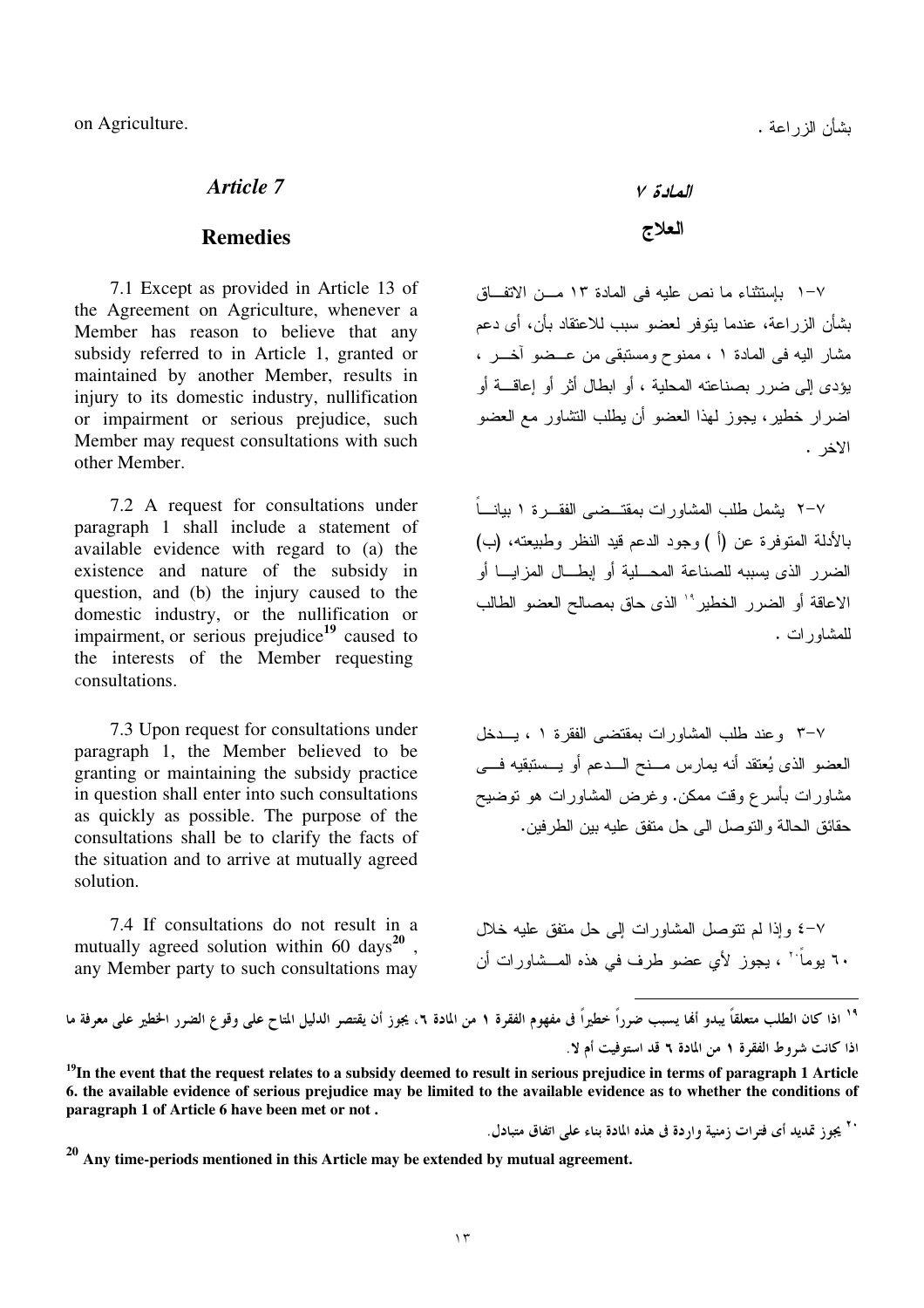refer the matter to the DSB for the establishment of a panel, unless the DSB decided by consensus to establish a panel. The composition of the panel and its terms of reference shall be established within 15 days from the date when it is established.

7.5 The panel shall review the matter and shall submit its final report to the parties to the dispute. The report shall be circulated to all Members within 120 days of the date composition and establishment of the panel's terms of reference.

7.6 Within 30 days of the issuance of the panel's report to all Members, the report shall be adopted by the DSB**<sup>21</sup>** unless one of the parties to the dispute formally notifies the DSB of its decision to appeal or the DSB decides by consensus not to adopt the report.

7.7 Where a panel report is appealed, the appellate Body shall issue its decision within 60 days from the date when the party to the dispute formally notifies its intention to appeal. when the appellate Body considers that it cannot provide its report within 60 days, it shall inform the DSB in writing of the reasons for the delay together with an estimate of the period within which it will submit its report. In no case shall the proceeding exceed 90 days. The appellate report shall be adopted by the DSB and unconditionally accepted by the parties to the disputeuenless the DSB decides by consensus not to adopt the appellate report within 20 days following its issuance to the Members**<sup>22</sup>** .

7.8 Where a panel report or an appellate Body report is adopted in which it is determined that any subsidy has resulted in adverse effects to the interests of another Member within the meaning of Article 5 , the Member granting or maintaining such

يحيل المسألة إلى جهاز تسوية المنازعات لإنشاء فريق تحكيم ، ما ً لم يقرر جهاز تسوية المنازعات بتوافق الأراء عدم إنشاء الفريق . ويجرى تشكيل الفريق ووضع شــــروط اختـــصـاصـه خلال ١٥ بوماً من تاريخ إنشائه .

0−۷ يستعرض الفريق المسألة ويقدم نقريــــره النهــــائـي للأطراف في النزاع. ويعمم النقرير على جميع الأعضاء خلال ١٢٠ بوماً من ناريخ تشكيل الفريق ووضع شروط اختصاصه.

٦–٧ وخلال ٣٠ يوما من نوزيع نقرير الفريـــق علــــي جميع الأعضاء، يعتمد النقرير من جهاز تسوية المنازعات'' ما لم يخطر أحد أطرف النزاع رسميا جهاز تســـوية المنازعــــات بقراره بالاستئناف أو يقرر جهاز تسوية المنازعـــات بتوافـــق الآراء عدم اعتماد النقرير .

٧–٧ وعند أستئناف نقرير الفريق، يصدر جهاز الاستئناف قراره خلال ٦٠ يوما من الناريخ الذي يقدم فيه طرف النــزاع اخطارا رسميا بنيته بالاستئناف. وعندما يرى جهاز الاستئناف انه لا يمكن نقديم نقريره خلال٢٠ يوما، يخطر جهاز تـــسوية المناز عات كتابة بأســباب التأخير مع تقدير الفتر ة التي بمكنـــه فيها نقديم نقريره . وعلــــي أي حالــــة لا يمكـــن أن نتجــــاوز الاجراءات ٩٠ بوما، ويعتمد جهاز نسوية المنازعات تقريـــر الاستئناف وتقبله الاطراف في النزاع دون شروط ما لم يقـــرر جهاز تسوية المنازعات بتوافق الاراء عــدم اعتمـــاد تقريـــر الاستئناف خلال ٢٠ بوما من توزيعه على الاعضاء'' .

٨–٧ وعند اعتماد نقرير الفريق أو نقرير جهاز الاستئناف الذي يحدد فيه أن أي دعم قد نتج عنه آثار سلبية على مــصالح عضو آخر في مفهوم المادة ٥، يجب على العضو الذي يمنح أو يستيقى الدعم اتخاذ الخطوات الملائمة لإز الة الإثار الـسليبة أو

 $\overline{a}$ `` اذا لم يكن من المقرر عقد اجتماع لجهاز تسوية المنازعات، يعقد اجتماع لهذا الغرض.

**<sup>21</sup>If meeting of the DSB is not scheduled during this period, such a meeting shall be held for this purpose.** <sup>٢٢</sup> اذا لم يكن من المقرر عقد اجتماع لجهاز تسوية المنازعات، يعقد اجتماع لهذا الغرض.

<sup>&</sup>lt;sup>22</sup> If meeting of the DSB is not scheduled during this period, such a meeting shall be held for this purpose.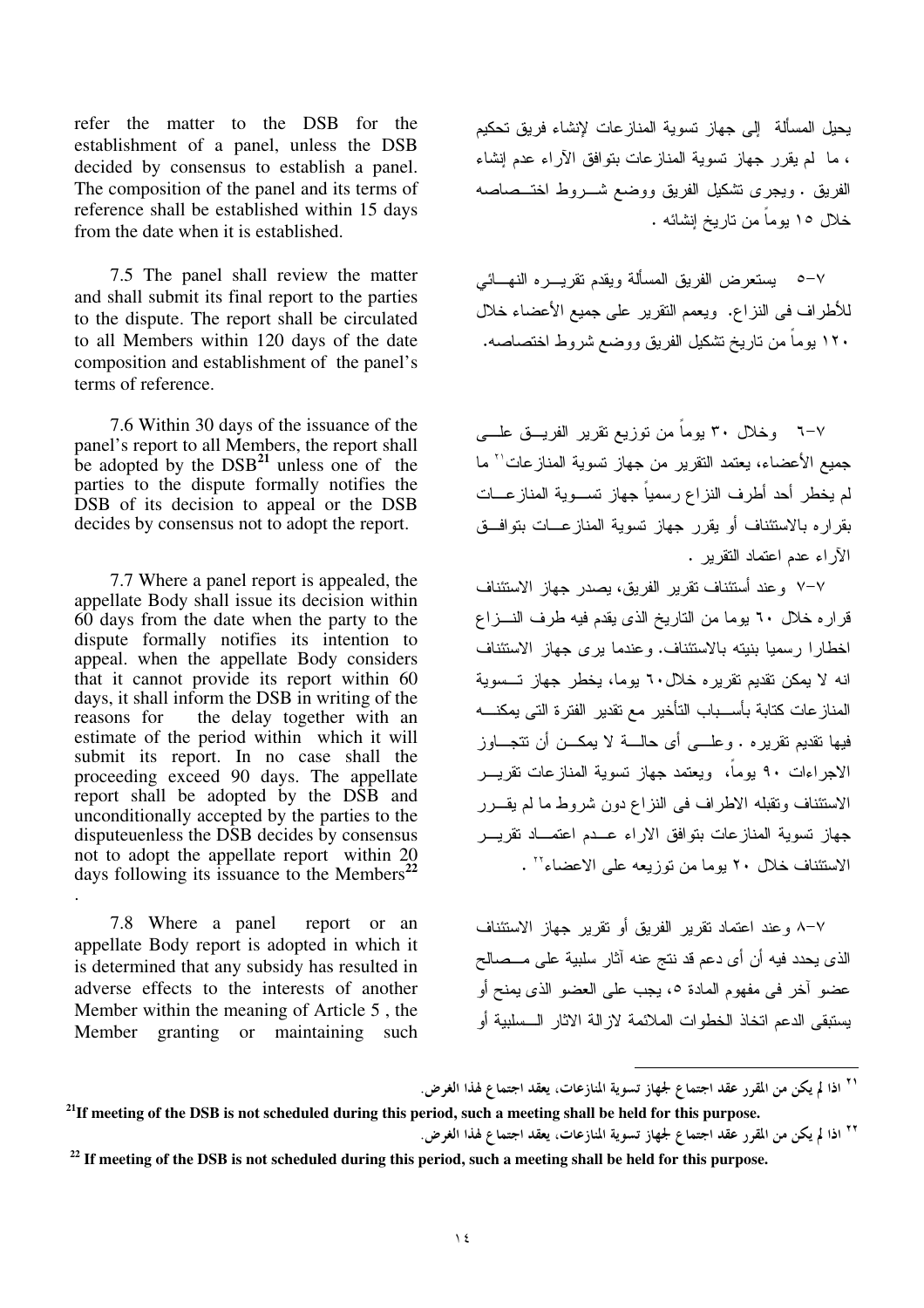subsidy shall take appropriate steps to remove the adverse effects or shall withdraw the subsidy.

7.9 In the event the Member has not taken appropriate steps to remove the adverse effects of the subsidy or withdraw the subsidy within six months from the date when the DSB adopts the panel report or the appellate Body report, and in the absence of agreement on compensation, the DSB shall grant authorization to the complaining Member to take countermeasures, commensurate with the degree and nature of the adverse effects determined to exist, unless the DSB decides by consensus to rejet the request.

7.10 In the event that a party to the dispute requests arbitration under paragraph 6 of Article 22 of the DSU, the arbitrator shall determine whether the countermeasures are commensurate with the degree and nature of the adverse effects determined to exit.

## **PART IV : NON-ACTIONABLE SUBSIDES** Article 8 **Identification of Non-Actionable Subsidies**

8.1 The following subsidies shall be considered as non-actionable  $^{23}$ :

(a) subsidies which are not specific within the meaning of Article 2;

(b) subsidies which are specific within the meaning of Article 2 but which meet all of the conditions provided for in paragraphs  $2(a)$ ,  $2(b)$  or  $2(c)$ below.

سحب الدعم .

٩-٧ وفي حالة عدم اتخاذ العضو الخطوات المناسبة لاز الة الاثار السلبية للدعم أو سحب الدعم خلال سنة أشهر من التاريخ الذي يعتمد فيه جهاز تسوية المنازعات تقرير الفريق أو تقرير جهاز الاستئناف، وعند عدم وجود اتفاق على النعويض، بمـــنح جهاز تسوية المنازعات ترخيصاً للعسضو السشاكي باتخساذ إجر اءات مضادة تتتاسب مع درجة وطابع الاثار السلببة التبي ثبت وجودها ، ما لم يقرر جهاز تسموية المناز عسات بتوافيق الاراء رفض الطلب .

٠-١٠ وفي حالة طلب طرف في النــزاع اللجــوء الـــي التحكيم بمقتضبي الفقر ة ٦ من المادة ٢٢ من التفاهم بشأن تسوية المناز عات، بحدد المحكم ما اذا كانـــت الإجـــر اءات المـــضادة نتتاسب مع درجة وطابع الاثار السلبية التي ثبت وجودها.

## الجزء الرابيع : الدعم الغير قابل لاتخاذ اجراء

٨-١ تعتبر أنواع الدعم التالية غير قابلة لاتخاذ اجراء ٢٠

(ب) الدعم الذي يكون مخصصاً في مفهوم المادة ٢ ولكنه يستوفى جميع الشروط المنصوص عليها في الفقرات ٢(أ) أو ٢ (ب) أو ٢ (ج) أدناه .

٢٣ من المسلم به أن مساعدة الحكومة لأغراض مختلفة متوفره على نطاق واسع لدى الأعضاء وأن مجرد أن هذه المساعدة قد تستوجب المعاملة ألها دعـــم غـــير قابل للإجراء بمقتضى أحكام هذه المادة لا تحد في حد ذامًّا من قدرة الأعضاء على توفير هذه المساعدة.

<sup>&</sup>lt;sup>23</sup> this recognized that government assistance for various purposes is widely provided by members and that the mere fact that such assistance may not qualify for non-actionable treatment under the provisions of this Article does not in itself restrict the ability of Member to provide such assistance.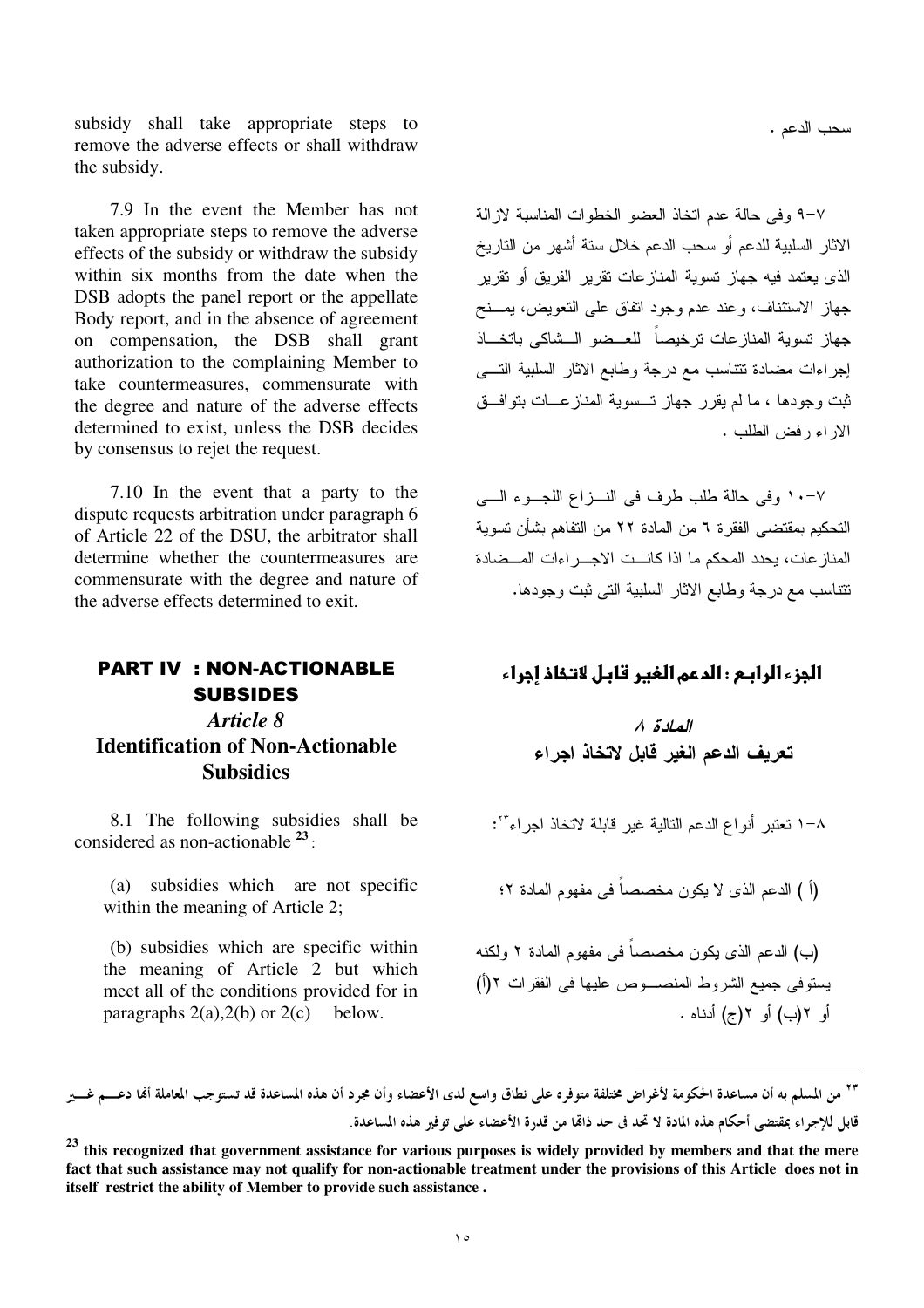8.2 Notwithstanding the provisions of parts III and V, the following subsidies shall he non-actionable ·

(a) assistance for research activities conducted by firms or by higher education or research establishments on a contract basis with firm if:<sup>24,25,26</sup>

٢–٢ وبغض النظر عن أحكام الجزءين الثالث والخامس ، لا يعتبر الدعم التالي قابلا لاتخاذ إجراء :

(أ ) المساعدة التي تعطي لأنشطة البحوث التسى نتف1ها الشركات أو مؤسسات النعليم العالى أو البحوث على أساس عقود مع شركات اذا :<sup>۲٦،٢٥،٢٤</sup>

<sup>٢٤</sup> نظرا لان من المتوقع أن تخضع الطائرات المدنية لقواعد متعددة الاطراف محددة ،فإن أحكام هذه الفقرة الفرعية لا ينطبق عليها.

<sup>24</sup> Since it is anticipated that civil aircraft will be subject to specific multilateral rules, the provisions of this subparagraph do not apply to that product.

°'في موعد لا يتجاوز ١٨ شهرا من تاريخ بدء نفاذ اتفاقية منظمة التجارة العالمية تستعرض لجنة الدعم و الاجراءات التعويضية المنصوص عليها في المادة ٢٤ ( يشار اليها في هذا الاتفاق على ألها " اللجنة" ) تطبيق أحكام الفقرة ٢ (أ) من أجل وضع جميع التعديلات الضرورية لتحسين تطبيق هذه الاحكسام . وعنسد نظب ها في التعديلات المكنة، تستعرض اللجنة بعناية تعريف الفئات الواردة في الفقرة الفرعية هذه على ضوء خبرة الاعضاء في تطبيق برامج البحوث والعمل في المؤسسات الدولية الاخرى ذات الصلة .

<sup>25</sup>Not later than 18 months after the date of entry into force of the WTO Agreement, the committee on subsidies and countervailing measures provided for in Article 24 (referred to in this Agreement as "the committee") shall review the operation of provisions of subparagraph  $2(a)$  with a view to making all necessary modifications to improve the operation of these provisions .In its consideration of possible modifications, the Committee shall carefully review the definitions of the categories set forth in this subparagraph in the light of the experience of Members in the operation of research programmes and the work in other relevant international institutions.

<sup>26</sup> The provisions of this Agreement do not apply to fundamental research activities independently conducted by higher education or research establishments. The term "fundamental research" means an enlargement of general scientific and technical knowledge not linked to industrial or commercial objectives.

 $27$  The allowable levels of non-actionable assistance referred to in this subparagraph shall be established by reference to the total eligible costs incurred over the duration of an individual project.

<sup>28</sup> The term "industrial research" means planned search or critical investigation aimed at discovery of new knowledge, with the objective that such knowledge may be useful in developing new products, processes or services, or in bringing about a significant improvement to existing products, processes or services.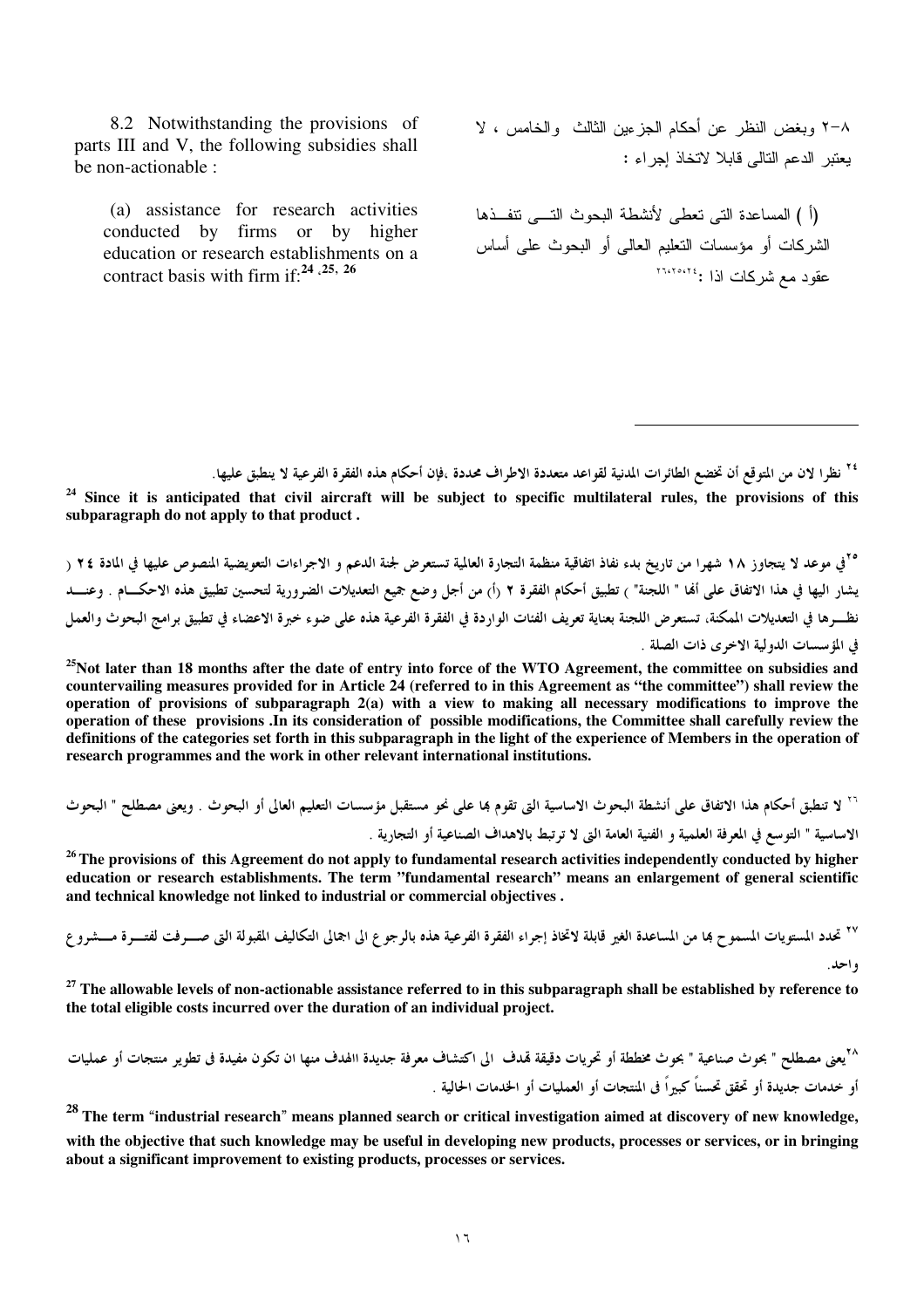the assistance covers<sup>27</sup> not more than 75 per cent of the costs of industrial research<sup>28</sup> or 50 per cent of the costs of pre-competitive<br>development activity  $^{29,30}$ 

and provided that such assistance is limited exclusively to:

- (i) costs of personnel (researchers technicians and other supporting staff employed exclusively in the research activity);
- (ii) costs of instruments, equipment, land and buildings used exclusively and permanently (except when disposed of on a commercial basis) for the research activity;
- (iii) costs of consultancy and equivalent services used exclusively for the

كانت المساعدة لا تغطي أكثر من ٧٥% من تكساليف البحوث الصناعية<sup>٢٨</sup> أو ٥٠% من تكاليف نشـــاط انمائ<sub>ك</sub> يسبق مر حللة التنافس ٢٠ ٣٠ ؛ وبشرط أن نكون هذه المساعدة ً محدودة على وجه الحصر فيما بله :

- .١. نكاليف العاملين (الباحثين والنقنيـــين والمـــوظفين المعاونين الاخرين المعنيين على وجه الحــصر فـــي أنشطة البحوث )؛
- ٢. نكساليف الإجهيز ة والمعبدات والارض والمبساني المستخدمة على وجه الحصر ويصورة دائمة في أنشطة البحوث (باستثناء النصرف فيها على أساس نجاري )؛
- .٣. نكاليف الاستشارات والخدمات المماثلة المسستنخدمة

٢٩ يعني مصطلح " نشاط انمائي يسبق مرحلة التنافس " ترجمة نتائج البحوث الصناعية في خطة أو مشروع أو تصميم لمنتجات أو عمليات أو خدمات معدلة أو محسنة سواء كان القصد منها البيع أو الاستخدام ، بما في ذلك أول نموذج لا يمكن استخدامه تجارياً ويمكن أن يشمل أيضاً الصياغة النظرية وتصميم منتجات أوعمليات أوخدمات بديلة وبيان أولى أومشروعات تجريبية، على شرط ان نفس المشروعات لا يمكن تحويلها أو أستخدامها لتطبيقات صــناعية أو اســـتغلالها تجارياً . ولا تشمل التعديلات الروتينية أو الدورية للمنتجات أو خطوط الانتاج أو عمليات التصنيع أو الحندمات الحالية والعمليات الجارية الاخرى حـــتى لـــو كانت هذه البدائل تعتبر تحسناً .

<sup>29</sup> The term "pre-competitive development activity" means the translation of industrial research findings into a plan, blueprint or design for new, modified or improved products, processes or services whether intended for sale or use, including the creation of a first prototype which would not be capable of commercial use. It may further include the conceptual formulation and design of products, processes or services alternatives and initial demonstration or pilot projects, provided that these same projects cannot be converted or used for industrial application or commercial exploitation. It does not include routine or periodic alterations to existing products, production lines, manufacturing processes, services, and other on-going operations even though those alterations may represent improvements.

<sup>30</sup> In the case of programmes which span industrial research and pre-competitive development activity, the allowable level of non-actionable assistance shall not exceed the simple average of the allowable levels of non-actionable assistance applicable to the above two categories, calculated on the basis of eligible costs as set forth in item  $(I)$  to  $(v)$  of this subparagraph.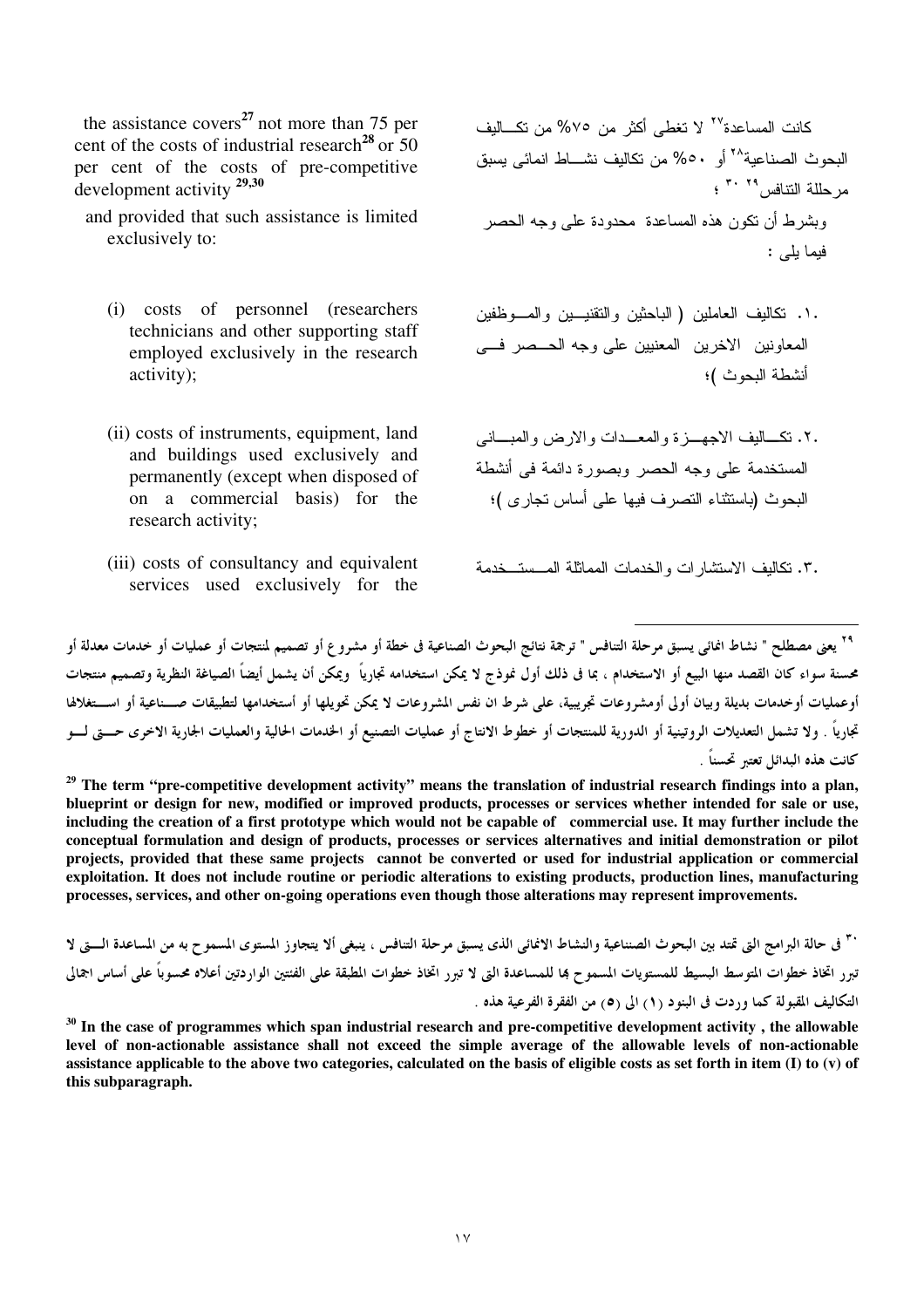research activity, including bought-in research, technical knowledge, patents, etc.;

- (iv) additional overhead costs incurred directly as a result of the research activity;
- (v) other running costs (such as those of materials, supplies and the like), incurred directly as a result of the research activity.

(b) assistance to disadvantaged regions within the territory of Member given pursuant to a general framework of regional development**<sup>31</sup>** and non-specific (within the meaning of Article 2) within eligible regions provided that:

- (i) each disadvantaged regions must be a clearly designated contiguous geographical area with a definable economic and administrative identify;
- (ii) the region is considered as disadvantaged on the basis of neutral and objective criteria**<sup>32</sup>** indicating that

على وجه الحصر في أنشطة البحوث ، بما فـــي ذلـــك نكاليف البحوث والمعرفة الفنية والبر اءات وما الى ذلك؛

.٤. التكاليف العامة الاضافية التي نكون نتيجـــة مباشـــــرة لانشطة البحوث ؛

.٥. النكاليف الجارية الاخرى (مثل المواد والامــدادات وما البي ذلك ) التبي نكون نتيجة مباشرة لانشطة البحوث .

(ب) المساعدة المقدمة للمناطق التي لا تتمتع بمز ابا داخل أراضبي عضب بمقتضبي اطبار عسيمل عبام للتنميسة الاقليمية<sup>'؟</sup> والتـى نكون غير تخصيصية (فى مفهـــوم المادة ٢) في داخل المناطق المؤهلة لذلك على شرط أن :

"١ " أن تكون المنطقة قليلة المزايا هي منطقة جغـــرافية محددة الحدود ولهيا كيسان اقتبصيادي وإداري بمكين تحديده ؛

"٢ " تعتبر المنطقة قلبلة المزابا على أساس من المقابيس المحايدة والموضوعية''' النبي ندل علـــي أن صــــعوبات

 $\overline{a}$ 

``يعني " اطار عمل عام للتنمية الاقليمية " أن تكون برامج الدعم الاقليمية جزءا من سياسة التنمية الاقليمية المستمرة داخليا والمطبقة بصورة عامة وأن اعانات التنمية الاقليمية لا تمنح لنقاط جغرافية معزولة ليس لها تأثير على تنمية اقليم ما.

**<sup>31</sup>A** "**general framework of regional development**" **means that regional subsidy programmes are part of an internally consistent and generally applicable regional development policy and that regional development subsidies are not granted in isolated geographical points having no, or virtually no, influence on the development of a region .** <sup>٢٢</sup> تعنى " المعايير المحايدة والموضوعية " معايير لا تفضل أقاليم معينة أكثر مما هو مناسب للقضاء على الأقليمية المعنى المعليا في اطار سياسة تنمية اقليمية. وفى هذا الصدد ، تشمل برامج الدعم الاقليمية حداً أعلى لمقدار المساعدة التي يمكن منحها لكل مشروع مدعم . وينبغي التمييز بين الحدود القصوى هذه طبقاً لاختلاف مســـتويات النمو في الاقاليم التي تقدم لها المساعدة . وينبغي التعبير عنها على أساس تكاليف الاستثمار أو تكاليف خلق فرص العمـــل. وفي نطـــاق الحدود القصوى تلك ، يكون توزيع المســـاعدة واسعاً بما فيه الكفاية ومتساوياً لتجنب استخدام معظم الدعم بواسطة مؤسسات معنية أو منح مبالغ كبيرة غبر متناسبة من الدعم لتلك المؤسسات ، كما جاء في المادة ٢.

**<sup>32</sup>** "**Neutral and objective criteria**" **means criteria which do not Favour certain regions beyond what is appropriate for the elimination or reduction of regional disparities within framework of the regional development policy. In this regard, regional subsidy programmes shall include ceilings on the amount of assistance which can be granted to each subsidized project. Such ceilings must be differentiated according to the different levels of development of assisted regions and must be expressed in terms of investment costs or cost of job creation. Within such ceilings, the distribution of assistance shall be sufficiently broad and even to avoid the predominant use of a subsidy by, or the granting of disproportionately large amounts of subsidy to, certain enterprises as provided for in Article 2.**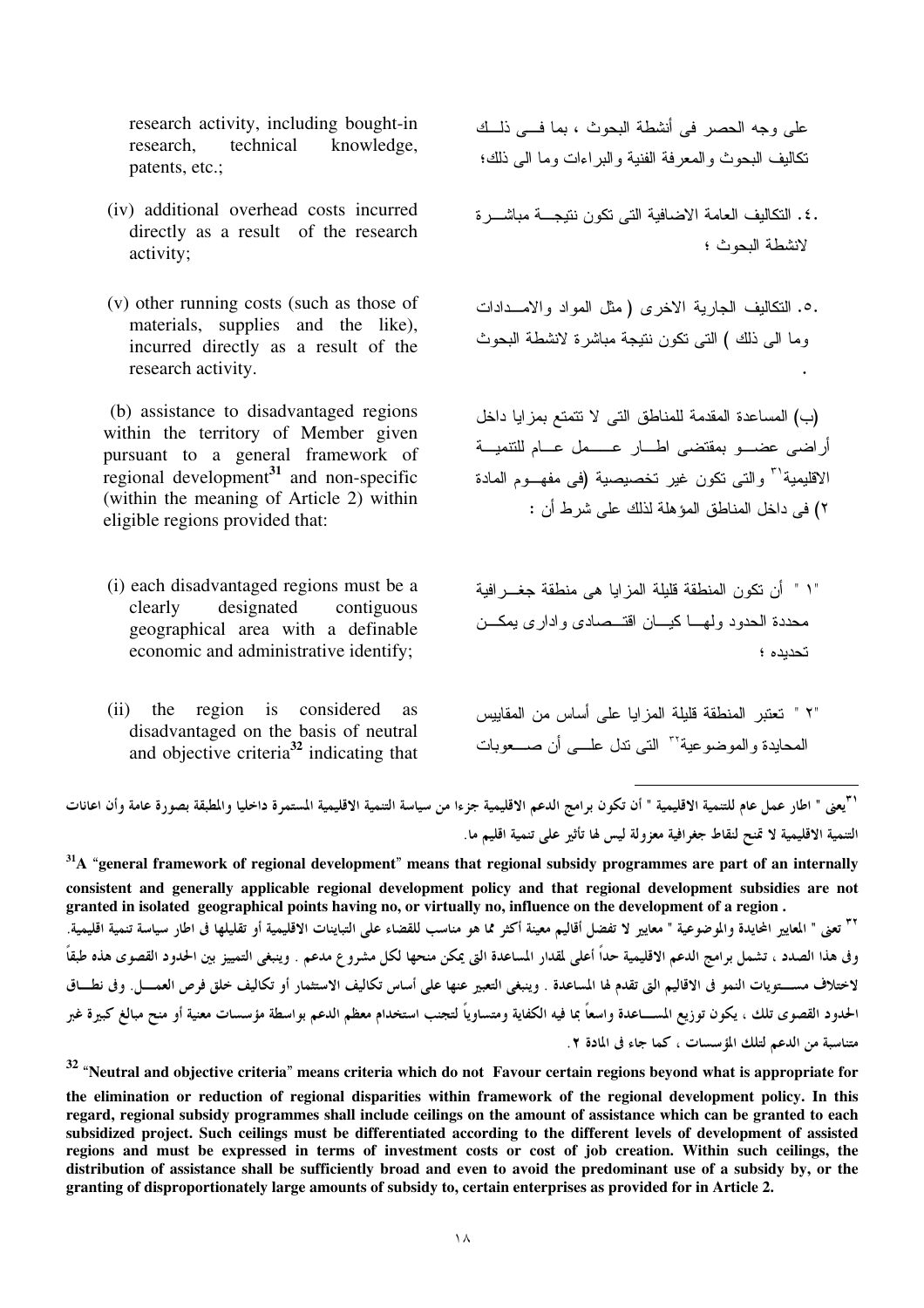the region's difficulties arise out of more than temporary circumstances; such criteria must be clearly spelled out in law, regulation, or other official document, so as to be capable of verification:

the criteria  $(iii)$ shall include a measurement of economic development which shall be based on at least one of the following factors :

- one of either income per capita or household income per capita, or GDP per capita, which must not be above 85 per cent of the average for the territory concerned;

- unemployment rate, which must be at least 110 per cent of the average for the territory concerned;

> as measured over a three-year period; such measurement, however, may be a composite one and may include other factors

(c) assistance to promote adaptation of existing facilities  $33$  to new environment requirements imposed by law and /or regulations which resulting greater constraints and financial burden on firms. provided that the assistance:

- (i) is a one time non-recurring measure; and
- (ii) is limited to 20 per cent of the cost of adaptation; and

المنطقة نتشأ من أكثر ٍ من مجرد ظروف مؤقتة، وبنبغي توضيح هذه المقابيس فيقانون أو نظام أو وثيقة رسمية أخر ي وذلك للتمكن من التحقق منها؛

– اما دخل الفرد أو دخل الفيرد في الاسير ة أو اجمالي الناتج المحلي للفرد ، والذي ينبغي ألا يتجاوز ٨٥ فسي المائة من المتوسط في الإراضي المعنبة ؛

– معدل البطالة ، والذي ينبغي أن يكون ١١٠ فـــي المائة على الإقل من المتوسط في الإر اضي المعنية ؛

كما سبق قياسه طوال فترة ثلاث ســــنوات ، ويمكــــن أن بكــون هذا القباس مركباً وبشمل عوامل أخرى .

(ج) المساعدة المقدمة لتتمية التكبيف مسع التسسهيلات القائمةَ" لمتطلبات البيئية الجديدة التي تفر ضبها القو انين و/أو النظم والتبي نؤدي البي قيود أكبر وأعباء مالية على الشركات ، علي شرط أن تكون المساعدة :

> لمرة واحدة ولا تتكرر ؛  $" \Upsilon"$

مقصور ة على ٢٠ في المائة من تكاليف التكيف؛ " $\Upsilon$ "

٣٣ يعني مصطلح " المرافق الحالية " المرافق التي كانت قيد التشغيل خلال آخر سنتين عند فرض شروط بيئية جديدة .

<sup>33</sup> The term "existing facilities" means facilities which have been in operation for at least two years at the time when new environmental requirements are imposed.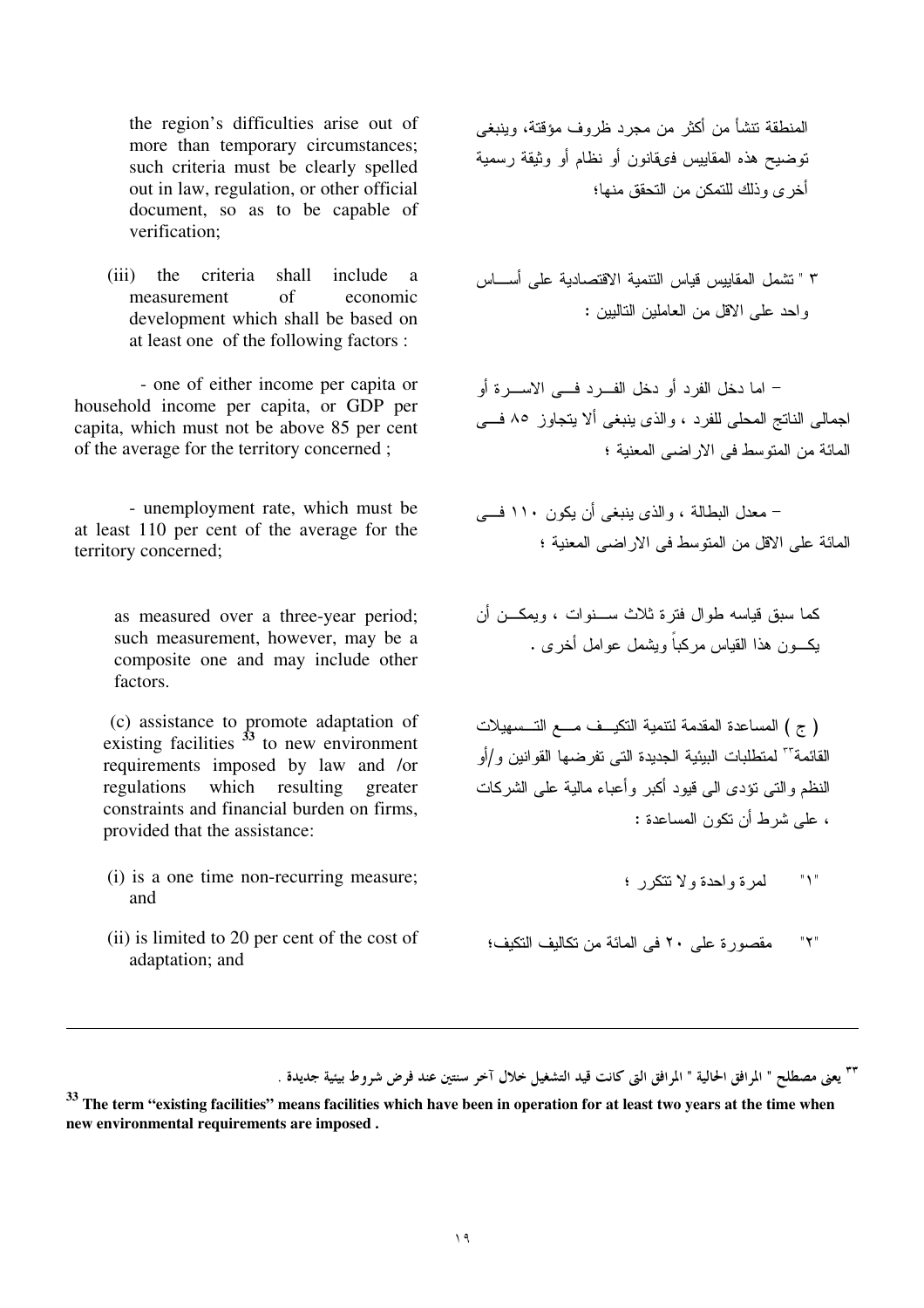- (iii) does not cover the cost of replacing and operating the assisted, investment, which must be fully borne by firms; and
- (iv) is directly linked to and proportionate to a firm's planned reduction of nuisances and pollution, and does not cover any manufacturing cost savings which may be achieved; and
- (v) is available to all firms which can adopt the new equipment and/or production processes.

8.3 A subsidy programme for which the provisions of paragraph 2 are invoked shall be notified in advance of its implementation to the Committee in accordance with the provisions of part VII. Any such notification shall be sufficiently precise to enable other Members to evaluate the consistency of the programme with the conditions and criteria provided for in the relevant provisions of paragraph 2.

Members shall also provide Committee with yearly updates of such notifications, in particular by supplying information on global expenditure for each programme, and on any modification of the programme. Other Members shall have the right to request information about individual cases of subsidization under a notified programme. **<sup>34</sup>**

8.4 Upon request of a Member, the Secretariat shall review a notification made pursuant to paragraph 3 and. where necessary, may require additional information from the subsidizing Member concerning the notified programme under review. The Secretariat shall report its findings to the committee. The Committee shall, upon request, promptly review the findings of the "٣" لا تشمل تكاليف استبدال الاستثمار ات المدعو مة أو تشغيلها ، التي ينبغي أن تتحملها الشركات بالكامل ؛

 -I8 H-&( J-& +?
 0/ 43 " "D " 4/- K -? Q= -8 #/ ;B(3 W# +, .::\$ %# ) , 

 8&- % %-# + )#/ B \$ "Z" . 0 Q( )?
 / )

٣-٨ يرســـــــل اخطار سابق الى اللجنة عـــن برنامـــــــج الدعم الذي نتطـــبق عليه أحكام الفقرة٢ وذلك قبـــل نتفــــــيذه طـــبقا لاحـــكام الـجزء الــــسابـع. وينبــــــغي أن يكـــون هـــذا الاخـــطار دقيقاً بما فيه الكفاية ليمكن الاعضاء الاخـــر بن مـــن تقبيم مدى انساقه مع الشر وط و المقابيس المنصب ص عليها في الاحكام ذات العلاقة بالفقر ة ٢.

ونقدم الاعضاء أيضا للجنة تحديث سنوي لهذه الاخطارات ، و لا سبما من خلال تقديم معلومات عن الإنفاق الشامل في كل برنامج وعن أي تعديل في البرنامج. ويحق لاعضاء آخـــرين طلب معلومات عن أي واحدة من حالات منح الدعم بمقتــضـي البرنامج الذي تم الاخطار عنه<sup>٢٤</sup> .

٨–٤ وبناء على طلب أحد الاعضاء، تـــستعرض الامانــــة الاخطار المقدم بمقتضىي الفقرة ٣، ويجوز لمها عند الضرورة أن تطلب معلومات اضافية من العضو المقدم للدعم عن البرنسامج الذي سبق الاخطار به والذي يجري مراجعته. وتقدم الامانة ما نوصلت اليه الى اللجنة. وتستعرض اللجنة فورًا، عند الطلـــب،

 $\overline{a}$ 

<sup>&</sup>lt;sup>٣٤</sup> من المسلم به انه لا شئ فى هذا الاخطار يتطلب تقديم معلومات سرية ، بما فى ذلك المعلومات التجارية السرية.

<sup>&</sup>lt;sup>34</sup> It is recognized that nothing in this notification provision requires the provision of confidential information, **including confidential business information .**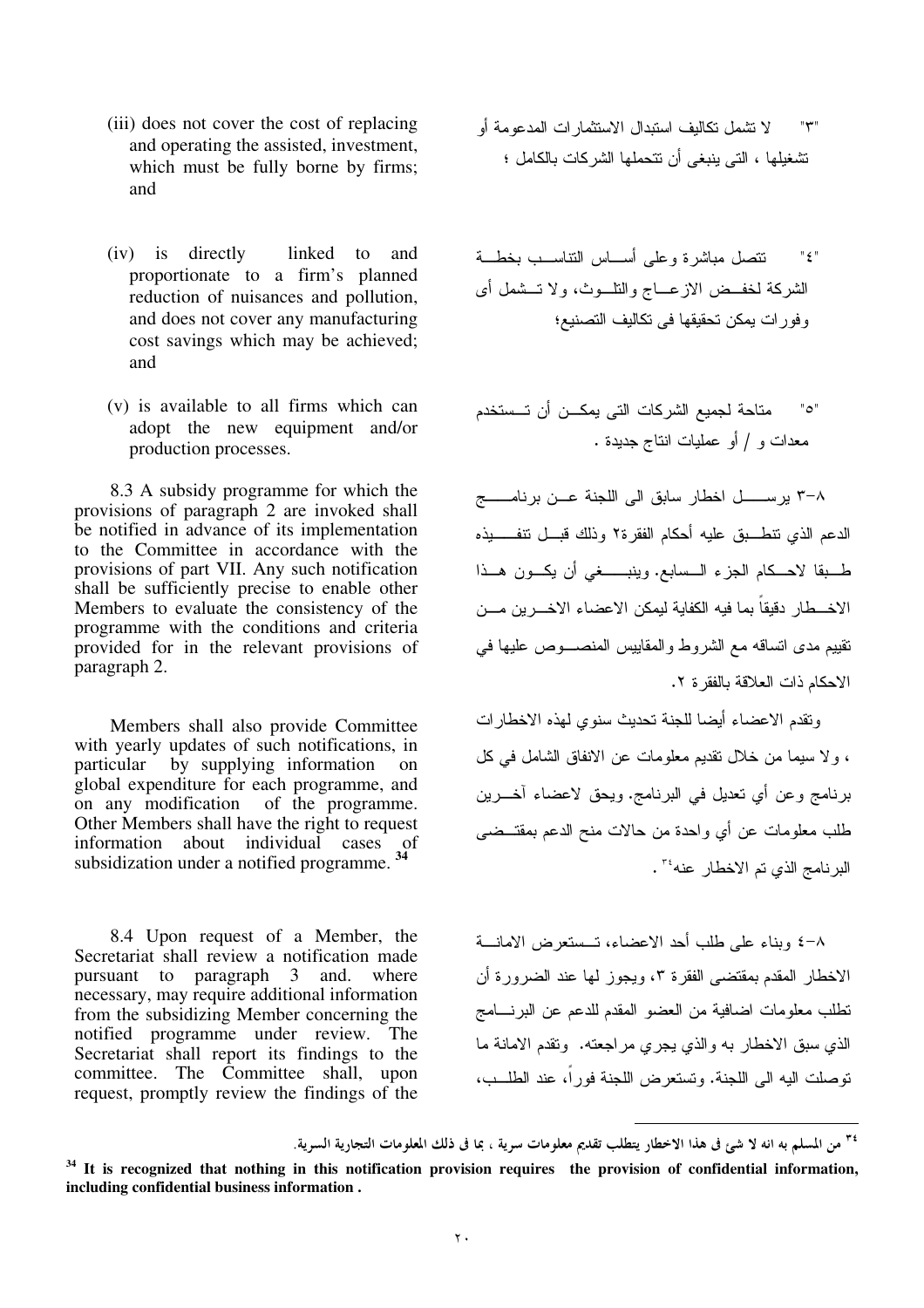Secretariat (or, if a review by the Secretariat has not been requested, the notification itself), with a view to determining whether the conditions and criteria laid down in paragraph 2 have not been met . The procedure provided for in this paragraph shall be completed at the least at the first regular meeting of the Committee following the notification of a subsidy programme, provided that at least two months have elapsed between such notification and the regular meeting of the Committee. The the Committee. The review procedure described in this paragraph shall also apply, upon request , to substantial modifications of programme notified in the yearly updates referred to in paragraph 3.

8.5 Upon the request of a Member, the determination by the Committee referred to in paragraph 4, or a failure by the Committee to make such a determination, as well as the violation, in individual cases, of the conditions set out in a notified programme, shall be submitted to binding arbitration. The arbitration body shall present its conclusions to the Members within 120 days from the date when the matter was referred to the arbitration body. Except as otherwise provided in the paragraph, the DSU shall apply to arbitrations conducted under this paragraph .

## *Article 9*

## **Consultations and Authorized Remedies**

9.1 If, in the course of implementation of a programme referred to in paragraph 2 of Article 8, notwithstanding the fact that the programme is consistent with the criteria laid down in that paragraph, a Member has reasons to believe that this program has results in serious adverse effects to the domestic industry of that Member, such as to cause damage which would be difficult to repair, such Member may request consultations with the Member granting or maintaining the subsidy.

ما توصلت إليه الامانة ( أو الاخطار نفسه اذا لم يكن قد طلب من الامانة عمل مراجعة )، من أجل تحديد ما اذا كانت الشروط والمقاييس والواردة في الفقرة ٢ مستوفاة . ويستكمل الاجـــراء المنصوص عليه في هذه الفقرة في أول إجتماع عـــادي للجنــــة على الاقل عقب الاخطار ببرنامج الدعم، على شرط أن يكـــون قد مر شهران بين هذا الاخطار والاجتمـــاع العـــادى للـجنـــة. وينطبق إجراء المراجعة الواردة في هذه الفقرة أيـــضا ، عنـــد الطلب، على النعديلات الجوهرية على البرنــــامج النــــى يقـــدم إخطار بها في الاستكمالات السنوية المشار إليها في الفقر ة ٣.

٨–٥ وبنـــاء على طلــب أحــد الاعــضـــاء ، يقــــــــدم تحديد اللجنة المشـــــــــار اليه فـي الفقرة ٤ ، أو عــــــــدم تمكنــــها من هذا التحـــديد، وكذلك حــــــــــالات انتهـــــاك الـــشـــر وط الو ار دة في البر نامـــــــج الذي سبق الإخطار عنه، الى تحكـــبم ملزمْ. ونقدم هيئة التحكيم نتائجها الىي الاعضاء خلال ١٢٠ يوما من ناريخ إحالة المسالة البها . وباستثناء ما قد نتص عطيه هذه الفقر ة، ينطبق التفاهم بشأن تسوية المناز عسات علـــى حــــالات التحكيم التي نتم بمقتضبي هذه الفقر ة .

المصادة ٩

المشاورات وسبل العلاج المرخص بها

في أثناء نتفيذ البرنامج المشار اليه في الفقــرة ٢  $1 - 9$ من المادة ٨، وبغض النظـــر عـــن أن البرنـــــامج يتمشى مع المقابيس الواردة في تلك الفقـــرة، اذا اعتقد أحد الاعضاء أن البرنامج أدى الــــى أثــــار سلبية خطير ة في الصناعة المحلية لمهذا العــضو ، مثل تسبيب ضرر يصعب اصلاحه، يجــوز لمهذا العضو أن يطلب التشاور مع العضو الذي يمـــنح الدعم أو يستنقيه .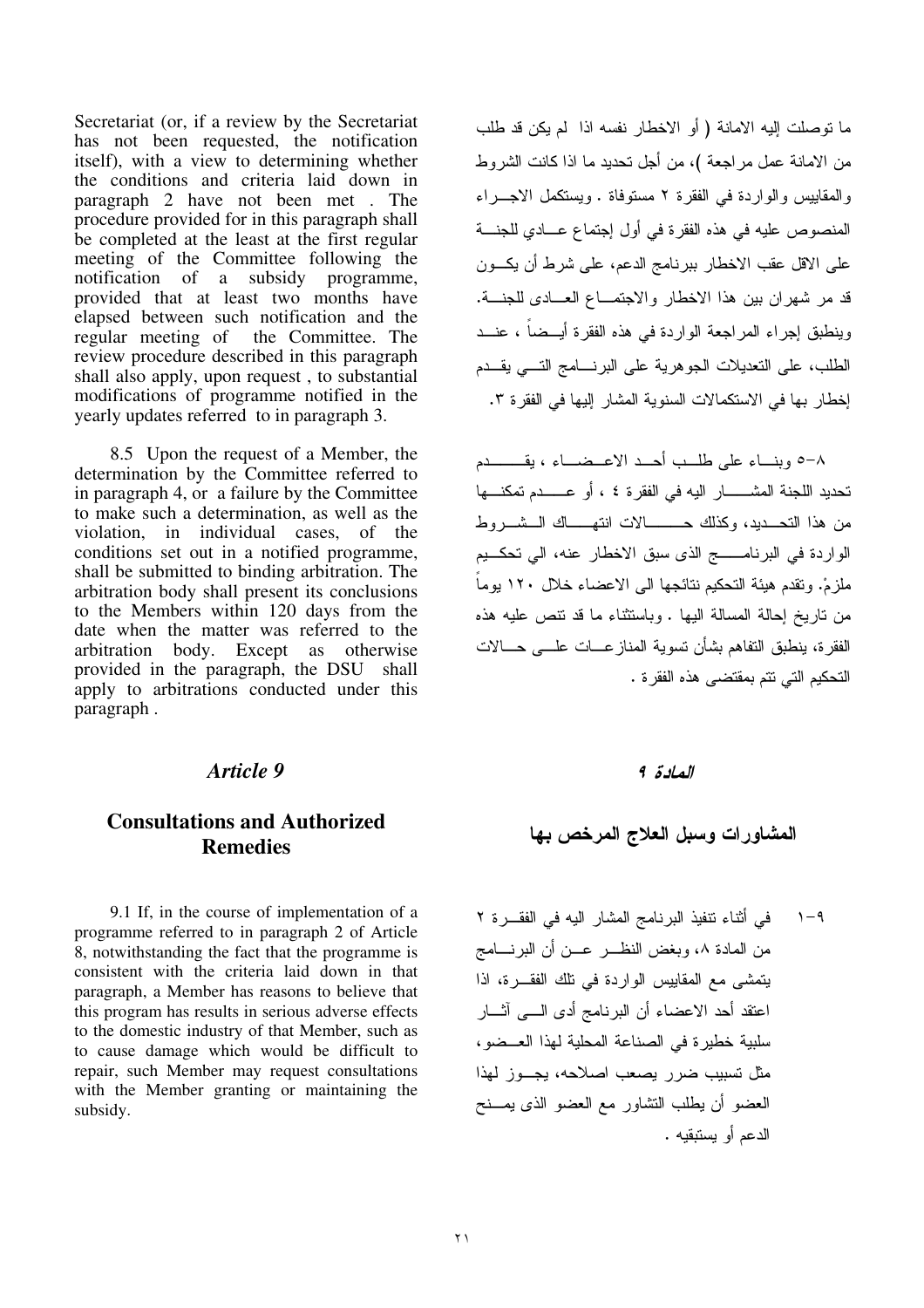9.2 Upon request for consultations under paragraph 1, the Member granting or maintaining the subsidy programme in question shall enter into such consultation as quickly as possible. The purpose of the consultations shall be to clarify the facts the situation and to arrive at mutually acceptable solution.

9.3 If no mutually acceptable solution has been reached in consultations under paragraph 2 within 60 days of the request for such consultations, the requesting Member may refer the matter to the Committee.

9.4 Where a matter is referred to the Committee, the Committee shall immediately review the facts involved and the evidence of the effects referred to in paragraph 1. If the Committee determines that such effects exist, it may recommend to the subsidizing Member to modify this programme in such a way as to remove these effects. The Committee shall present its conclusions within 120 days from the date when the matter is referred to it under paragraph 3. In the event the recommendation is not followed within six months, the Committee shall authorize the requesting Member to take appropriate countermeasures commensurate with the nature and degree of the effects determine to exist.

8-٢ عند طلب المشاورات بمقتضى الفقـــرة ١، يـــدخل العضو الذي يمنح أويستبقى برنامج الدعــم قيــد النظــر فـــى مشاورات بأسرع ما يمكن. ويكون غرض المسشاورات هــو نو ضبح حقائق الحالة و النو صل الى حل مقبول للطرفين .

٩-٣ و اذا لم يمكن النوصل الى حل مقبـــول منبــــادل فــــى المشاور ات بمقتضى الفقر ة ٢ خلال ٦٠ بوماً من طلــب تلــك المشاورات يجوز للعضو الطالب احالة المسألة البي اللجنة .

٩-٤ وعندما نحال المسألة الى اللجنة، نـــستعرض اللجنـــة فورا الحقائق والادلة على حدوث الاثار المشار اليها في الفقرة ٠. واذا قررت اللجنة أن هذه الاثار موجودة، يجـــوز لمهـــا أن توصبي العضو الذي يمنح الدعم بتعديل هذا البر نامج بطريقة تزيل هذه الأثار ونقدم اللجنة نتائجها خلال ١٢٠ بوم من تاريخ إحالة المسألة إليها بمقتضبي الفقر ٣: و في حالسة عسدم اتبياع التوصية خلال سنة أشهر، نخول اللجنة العضو الطـــالب إنخاذ إجراءات مضادة تتناسب مع طابع الاثار التبي ثبــت وجودهـــا ومع درجة هذه الاثار .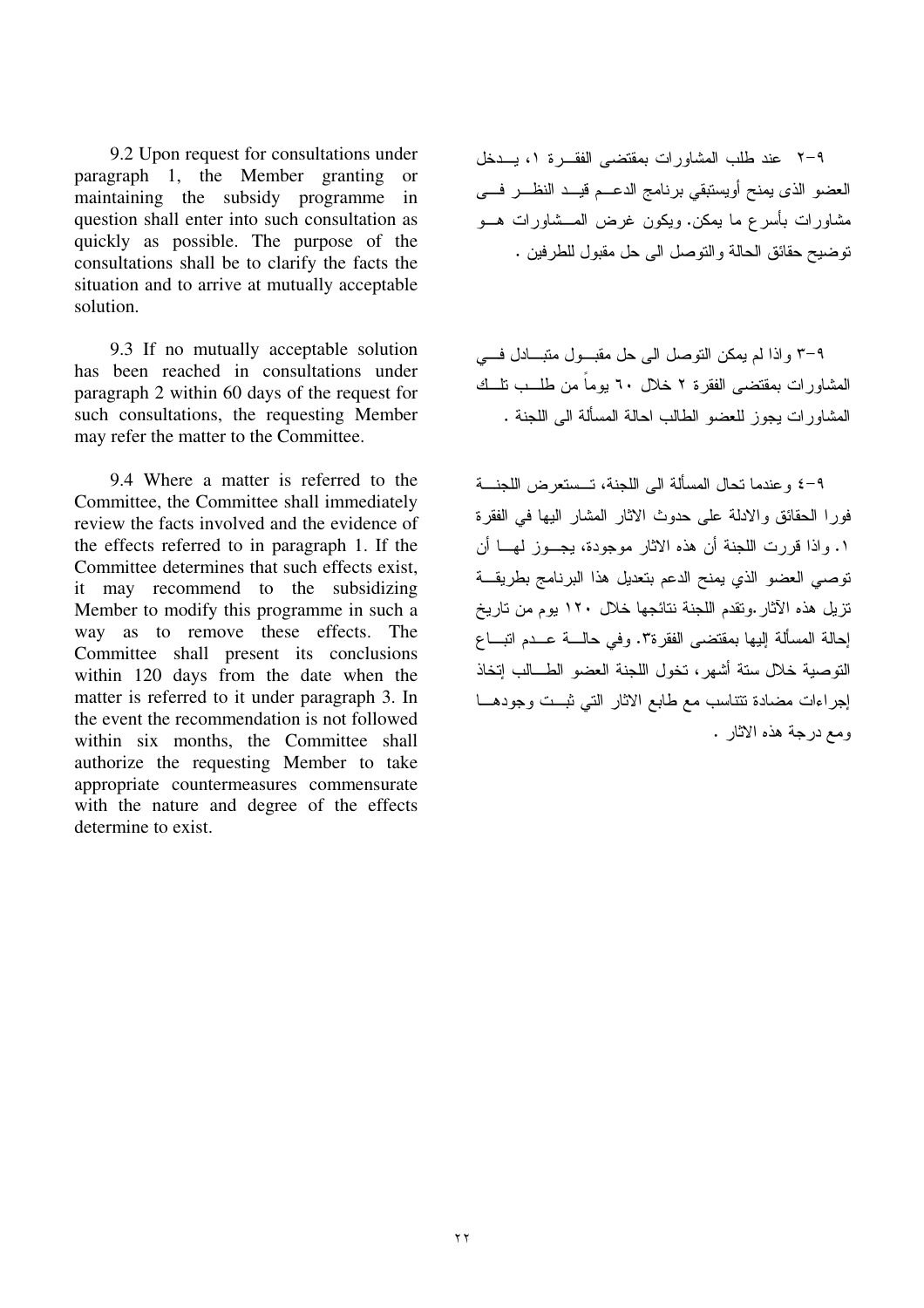## **PART V:COUNTERVAILING MEASURES**

## **Article 10 Application of Article VI of GATT** 1994 $35$

Members shall take all necessary steps to ensure that the imposition of a countervailing duty<sup>36</sup> on any product of the territory of any member imported into the territory of another member is in accordance with the provisions of article VI of GATT 1994 and the terms of this Agreement. Countervailing duties may only be imposed pursuant to investigations initiated<sup>37</sup> and conducted in accordance with the provisions of this Agreement and the Agreement on Agriculture.

#### الحزء الخامس : الأحراءات التعميضية

نتخذ الاعضاء جميع الخطوات الضرورية لــضمان أن فرض أي رسم مقابل للدعم" على أي منتج في أراضــــي أي عضو مستورد الى اراضى عضو آخر بنفق مع أحكام المسادة السادسة من إنفاقية جات ١٩٩٤ وشروط الاتفاق الحسالي. ولا بجوز فرض رسوم مقــابلة للدعم الا بعد اجراء تحقيقات تبدأ<sup>٣٧</sup> وتدار طبقاً لاحكام الاتفاق الحالي والاتفاق بشأن الزر اعة .

<sup>36</sup> the term " countervailing duty " shall be understood to mean a special duty levied for the purpose of offsetting any subsidy bestowed directly or indirectly upon the manufacture, production or export of any merchandise, as provided for in paragraph 3 of article VI of GATT 1994.

<sup>٣٧</sup> يستخدم مصطلح " بدأ " ليعني عملا اجرائيا يبدأ به العضو تحريات رسمية كما نص على ذلك في المادة ١١.

<sup>37</sup> The term " initiated " as used hereinafter means procedural action by which a Member formally commences an investigation as provided in Article 11.

م<br>متح يمكن اللجوء الى أحكام الجزء الثانى أو الثالث الى جانب أحكام الجزء الخامس ، ومع ذلك ، بالنسبة لاثار اعانة معينة فى السوق المحلية لدولة مـــستوردة ، يتاح شكل واحد من العلاج فقط ( اما رسم مقابل للدعم ، اذا استوفى متطلبات الجزء الخامس أو تدبير مضاد . بمقتضى المادة ٤ أو ٧) . ولايجوز اللجوء لمواد الجزءين الثالث والحامس فيما يتعلق بالتدابير الغير قابلة لاتخاذ إجراء طبقاً لاحكام الجزء الرابع. الا ان التدابير المشار اليها في الفقرة ١(أ) من المادة ٨ يمكـــن التحرى عنـــها لتحديد ما اذا كانت تخصصية فى مفهوم المادة ٢ . وبالاضافة الى ذلك ، وفى حالة دعم مشار اليه فى الفقرة ٢ من المادة ٨ ممنـــوح بمقتـــضى برنامج لم يتم الاخطار به طبقاً للفقرة ٣ من المادة ٨ ، يجوز اللجوء لاحكام الجزء الثالث أو الخامس ، الا ان هذا الدعم يعامل على أنه غير قابل لاتخاذ إجـــراء اذا تبين ألها تتمشى مع المعايير الواردة في الفقرة ٢ من المادة ٨ .

<sup>35</sup> the provisions of part II or III may be invoked in parallel with the provisions of part v: however, with regard to the effects of a particular subsidy in the domestic market of the importing member, only one form of relief (either a countervailing duty, if the requirements of part V are met, or a countermeasure under Articles 4 or 7) shall be available the provisions of parts III and V shall not be invoked regarding measures considered non-actionable in accordance with the provisions of part IV. However measures referred to in paragraph 1 (a) of Article 8 may be investigated in order to determine whether or not they are specific within the meaning of Article 2. In addition, in the case of a subsidy referred to in paragraph 2 of Article 8 conferred pursuant to programme which has not been notified in accordance with paragraph  $3$  of Article 8, the provisions of part III or V may be invoked, but such subsidy shall be treated as non- actionable if it is found to conform to the standards set forth in paragraph 2 of Article 8.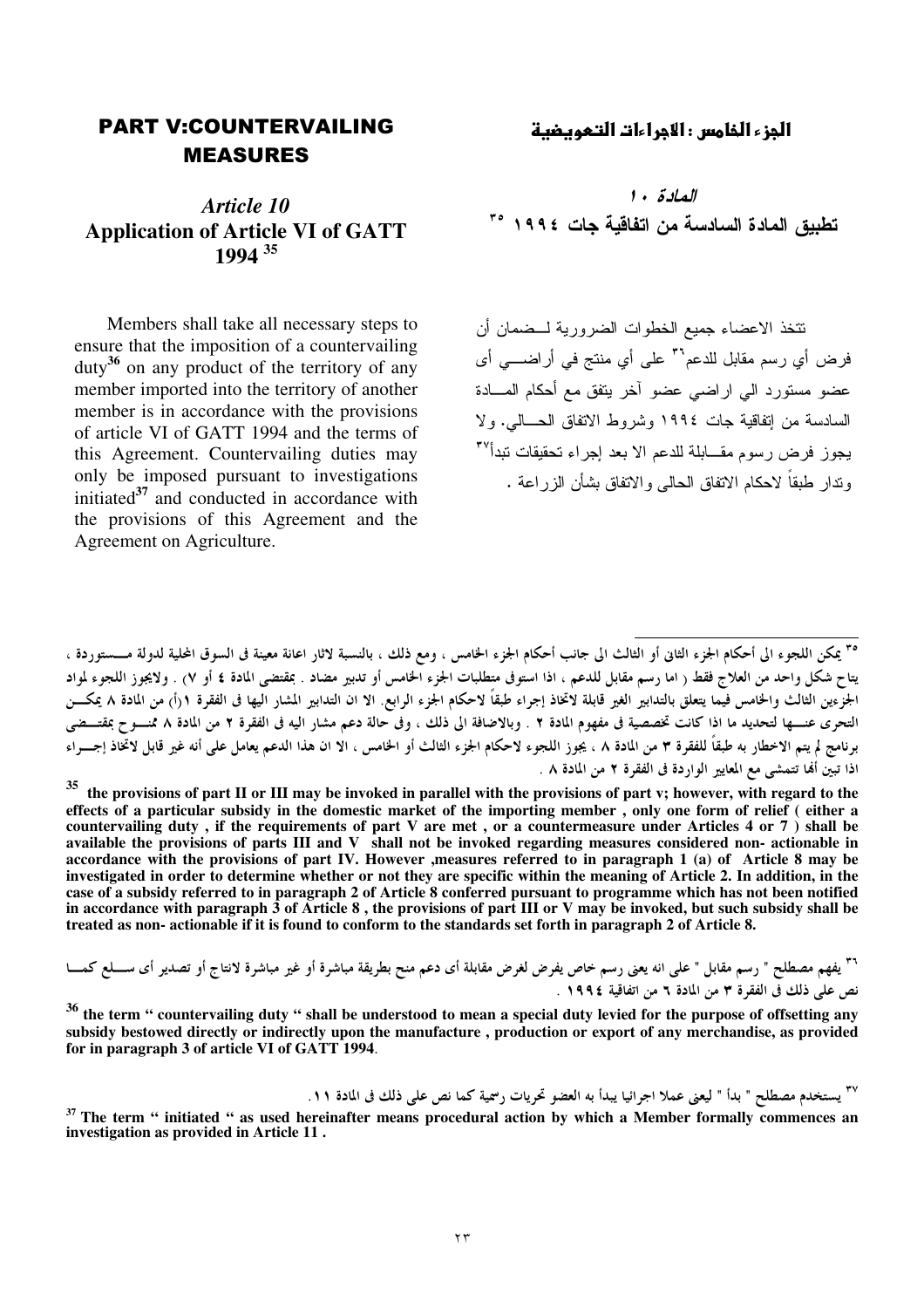## *Article 11*  **Initiation and subsequent Investigation**

11.1 Except as provided in paragraph 6, an investigation to determine the existence ,degree and effect of any alleged subsidy shall be initiated upon a written application by or behalf of the domestic industry.

11.2 An application under paragraph 1 shall include sufficient evidence of existence of (a) a subsidy and, if possible, its amount, (b) injury within the meaning of Article VI of GATT 1994 as interpreted by this Agreement and (c) causal link between the subsidized imports and the alleged injury. Simple assertion, unsubstantiated by relevant evidence, cannot be considered sufficient to meet the requirements of this paragraph. The application shall contain such information as is reasonably available to the applicant on the following:

(i) the identity of the applicant and a description of the volume and value of the domestic production of the like product by applicant. Where a written application is made on behalf of the domestic industry, the application shall identify the industry on behalf of which the application is made by a list of all known domestic producers of the like product (or associations of domestic producers of the like product) and, to the extent possible, a description of the volume and value of domestic production of the like product accounted for by such producers;

(ii) a complete description of the allegedly subsidized product, the names of the country or countries of origin or export in question, the identity of each known exporter or foreign producer and a list of known persons importing the product in question;

(iii) evidence with regard to the existence, amount and nature of the subsidy in question;

# العبادة ال بدء الإجراءات والتحقيق اللاحق

1\-1 فيما عدا ما نص عليه في الفقرة ٦، يبدأ التحقيــق لنحديد وجود أى ادعـــاء بنقديم دعم وبدرجة هذا الدعم وأثرها بناء على طلَّــب كنابي مقدم من صناعة محلية أو نيابة عنها.

1\-7 ويشمل الطلب بمقتضىي الفقرة ١ دليلا كافيا علـــي وجود (أ) الدعم، و اذا كان من الممكن، مقدار ه، (ب) الضرر في مفهوم المادة السادسة من اتفاقية جات١٩٩٤ كما يفسرها هــذا الاتفاق ،(ج) صلة سببية بين الواردات المدعومـــة والـــضرر المدعى به. ولا يمكن اعتبار ادعاء بسيط ، لا يؤيده دليــل ذو علاقة، كافيا لتلبية شروط هذه الفقر ة. ويحتوى الطلب علي المعلومات التبي نكون مستاحة بشكل معقول لمقدم الطلب بشأن ما بلي:

"١ " شخصية مقدم الطلب ووصف لحجم وقيمــــة الانتاج المحلي من المنتج المحـــلى الشبيه لدى مقـــدم الطلـــب. وعندما يقدم طلب كتابي نيابة عن صناعة محلية، يحدد الطلب الصناعة التي قدم الطلب نيابة عنها من خـــــــــلال قائمة بكل المنتجين المحليين المعروفين للمنتج الـــشبيه ( أو جمعيات المنتجين المحليين للمنــــنج الــــشبيه ) والـــــى المدى الممكن ، وصفا لحجم وقيمة الانتاج المحلبي مـــن المنتج الشبيه الذي ينتجه هؤ لاء المنتجون ؛

وصفا تام للمنتج المدعى دعمه، وأسماء بلــد أو بلدان المنشأ أو التصدير قيد النظــر ، وشخــصبـة كـــل مصدرَ أو منتج أجنبي معــــروف وقائمــــة بالاشــــخاص المعروفين باستيراد المنتج قيد النظر ؛

٣" لنليل عن وجود السدعم قيـــد النظــــر ومقـــدارها " ه طابعها؛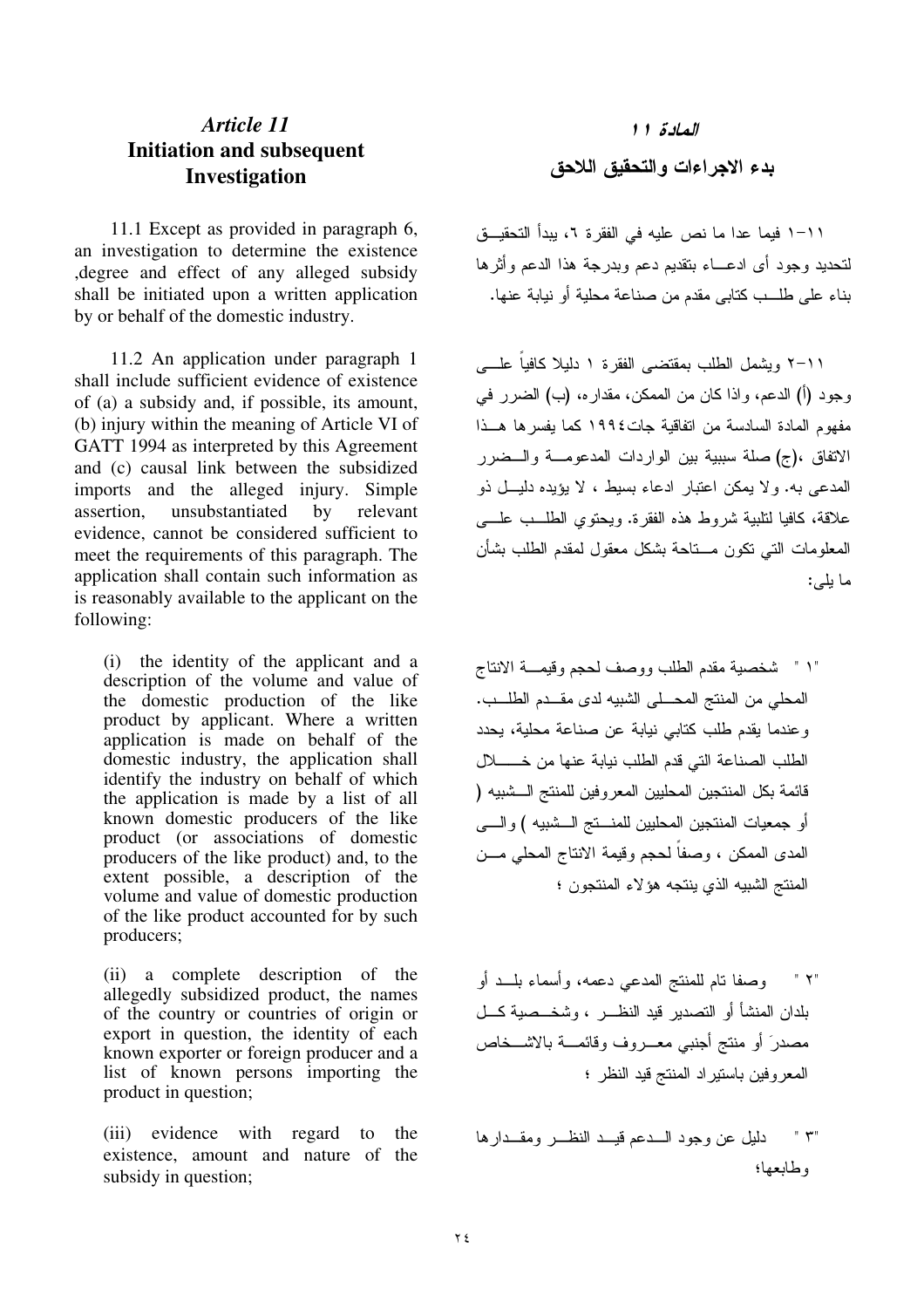(iv) evidence that alleged injury to a domestic industry is caused by subsidized imports through the effects of the subsides: this evidence includes information on the evolution of the volume of the allegedly subsidized imports, the effect of these imports on prices of the like product in the domestic market and the consequent impact of the imports on the domestic industry, as demonstrated by relevant factors and indices having a bearing on the state of the domestic industry, such as those listed in paragraphs 2 and 4 of Article 15.

11.3 The authorities shall review the accuracy and adequacy of the evidence provided in the application to determine whether the evidence is sufficient to justify the initiation of an investigation.

11.4 An investigation shall not be initiated pursuant to paragraph 1 unless the authorities have determined, on the basis of an examination of the degree of support for, or opposition to, the application expressed<sup>38</sup> by domestic producers of the like product, that the application has been made by or on behalf of the domestic industry<sup>39</sup>. The application shall be considered to have been "by or on behalf of the domestic made industry" if it is supported by those domestic producers whose collective output constitutes more than 50 per cent of the total production of the like product produced by the portion of the domestic industry expressing either support for or opposition to the application. However, no investigation shall be initiated producers when domestic expressly supporting the application account for less

"٤ " دليل بأن الإدعاء باحداث ضرر بالصناعة المحلبة قد سببته الوار دات المدعومة من خلال آثار الإعانـــات، ويشمل هذا الدليل معلومات عن تطور حجم السواردات المدعى بدعمها ، وأثر هذه الواردات على أسعار المنتج الشيبه في السوق المحلبة والاثر الذي تحدثه السواردات على الصناعة المحلبــة ، كمـــا توضــــــحه العوامــل والمؤشرات ذات الصبلة التي لمها تسأثير علي حالسة الصناعة المحلية، كالواردة في الفقر نين ٢،٤ من المسادة  $\cdot$  10

٢-١١ تستعرض السلطات دقة وكفاية الدليل المقدم في الطلب لتحديد ماإذا كان الدليل كافياً لنبرير البدء في التحقيق.

11-٤ لا يبدأ التحقيق عملا بالفقر ١٥ مالم تحدد الــسلطات، علم أساس در اسة درجة تأييد الطلب أو معارضته، الذي عبـــر عنه<sup>^</sup>" المنتجون المحليون للمنتج الشبيه، وأن الطلب قد تقدمت به الصناعة المحلية أو نيابة عنها<sup>٣٩.</sup> ويعتبر الطلب كما لو كان مقدماً من "الصناعة المحلية أو من بنسوب عنهـــا" اذا أبـــــده مـــن ٥٠ في المــــائة من إجمـــــــالي إنتاج المنتج الشبيه الذي ينتجه ذلك الجزء من الصناعة المحلية الذي يؤيــد الطلــب أو يعارضه. ومع ذلك، لايبدأ أي تحقيق عنـــدما يكـــون انتــــــاج المنتجين المحلبين المؤيدين للطلب أقل من٢٥ في المائــــة مــــن

<sup>٣٨</sup> في حالة الصناعات المتفرقة التي تشمل عدداً كبيراً من المنتجين، قد تحدد السلطات التأييد أو المعارضة بإستخدام وسائل أخذ عينات إحصائية صالحة. 38 In the case of fragmented industries involving an exceptionally large number of producers, authorities may determine support and opposition by using statistically valid sampling techniques.

<sup>٣٩</sup> يدرك الاعضاء أنه يمكن في أراضي البلد الاعضاء، أن يتقدم المستخدمون لدى منتجن محلين ينتجون المنتج الشبيه أو ممثلو هــؤلاء المـــستخدمن، بطلـــ لاجراء تحقيق أو بطلب تأييده عملا بالفقرة١، وذلك في أراضي بعض الاعضاء.

<sup>39</sup> Members are aware that in the territory of certain Members employees of domestic producers of the like product or representatives of those employees may make or support an application for an investigation under paragraph 1.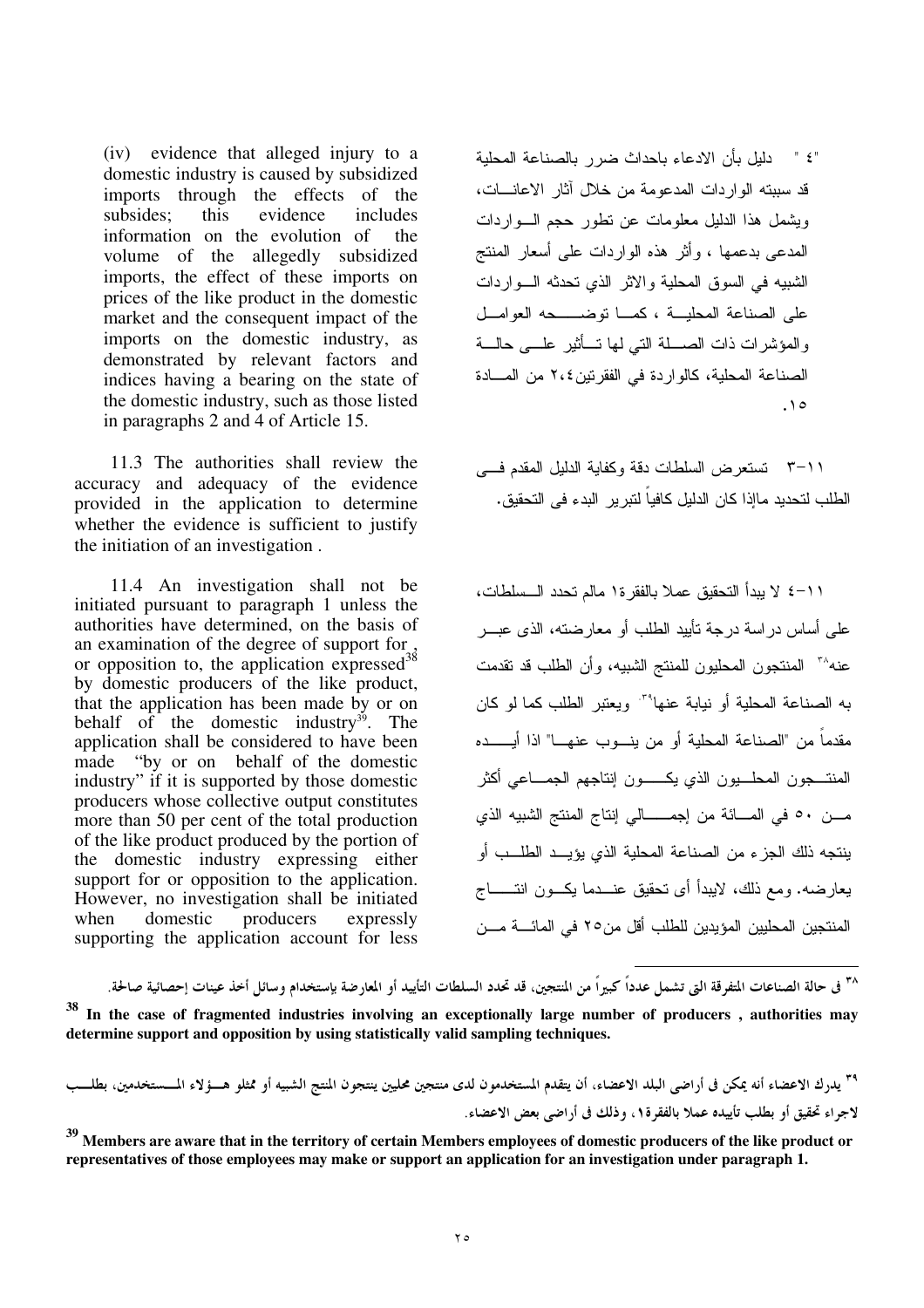than 25 per cent of total production of the like product produced by the domestic industry.

11.5 The authorities shall avoid, unless a decision has been made to initiate an investigation, any publicizing of the application for the initiation of an investigation.

11.6 If, in special circumstances, the authorities concerned decide to initiate an investigation without having received a written application by or on behalf of a domestic industry for the initiation of such investigation, they shall proceed only if they have sufficient evidence of the existence of a subsidy, injury and causal link, as discribed in paragraph 2, to justify the initiation of an investigation.

11.7 The evidence of both subsidy and injury shall be considered simultaneously (a) in the decision whether or not to initiate an investigation, and (b) thereafter, during the course of the investigation starting on a date not later than the earliest date on which in accordance with the provisions of this Agreement provisional measures may be applied.

11.8 In cases where products are not imported directly from the country of origin but are exported to the importing Member from an intermediate country, the provisions of this Agreement shall be fully applicable and the transactions or transaction shall, for the purposes of this Agreement, be regarded as having taken place between the country of origin and the importing Member.

11.9 An application under paragraph 1 shall be rejected and an investigation shall be terminated promptly as soon as the authorities concerned are that satisfied there is not sufficient evidence of either subsidization or of injury to justify proceeding with the case. There shall be immediate termination in cases where the

الانتاج الكلي من المنتج الشبيه الذي نتتجه الصناعة المحلية .

1 \ -0 تتجنب السلطات أي إعلان عن طلب بدء التحقيــق، ما لم يكن قد اتخذ قرار ببدء التحقيق.

1\-٦ واذا قررت السلطات المعنية ، في ظروف خاصة ، بدء تحقيق دون تلقي طلب كتابي من الصناعة المحلية أو نيابة عنها لبدء ذلك التحقيق ، تو اصل تحقيقها إذا كان لـــديها دليـــل كاف عن وجود دعم وضرر وصلة سببية نبرر بدء التحقيق كما ورد في الفقرة ٢.

\ V-۱۱ وينظر في دليل كل من الدعم والضرر فـــي نفــس الوقت (أ) أثناء تقرير ما إذا كان بمكن البدء في التحقيـــق أم لا (ب) وبعد ذلك اثناء النحقيق الذي يبدأ ۖ في تـــاريخ لا يتجــــاوز أقرب تاريخ بمكن، أن تطبق فيه تدابير ٍ مؤقتة بناء على أحكـــام هذا الاتفاق .

1 \ - ^ في الحالة التي نكون فيها المنتجات غير مـــستوردة مباشر ة من بلد المنشأ ولكن صدرت الى العضو المستورد مـــن بلد وسيط، تطبق أحكام هذا الاتفاق بالكامل وتعتبر الـــصفقة أو الصفقات التجارية، في هذا الاتفاق، كما لو كانت تمت بين بلـــد المنشأ والعضو المستورد .

\ 1 \- 9 يرفض أي طلب بمقتضى الفقرة \ وينتهى التحقيق فورًا عندما نتأكد السلطات المعنية من عدم وجود دليـــل كــــاف بمنح دعم أو بضرر يبرر السير في الدعوى. وينتهي التحقيــق فوراً في الحالات التي يكون فيها مبلغ الدعــم قليل الشأن ، أو حجم الواردات المدعمة، الفعلي أو المحتمل ، أو حجم الـــضرر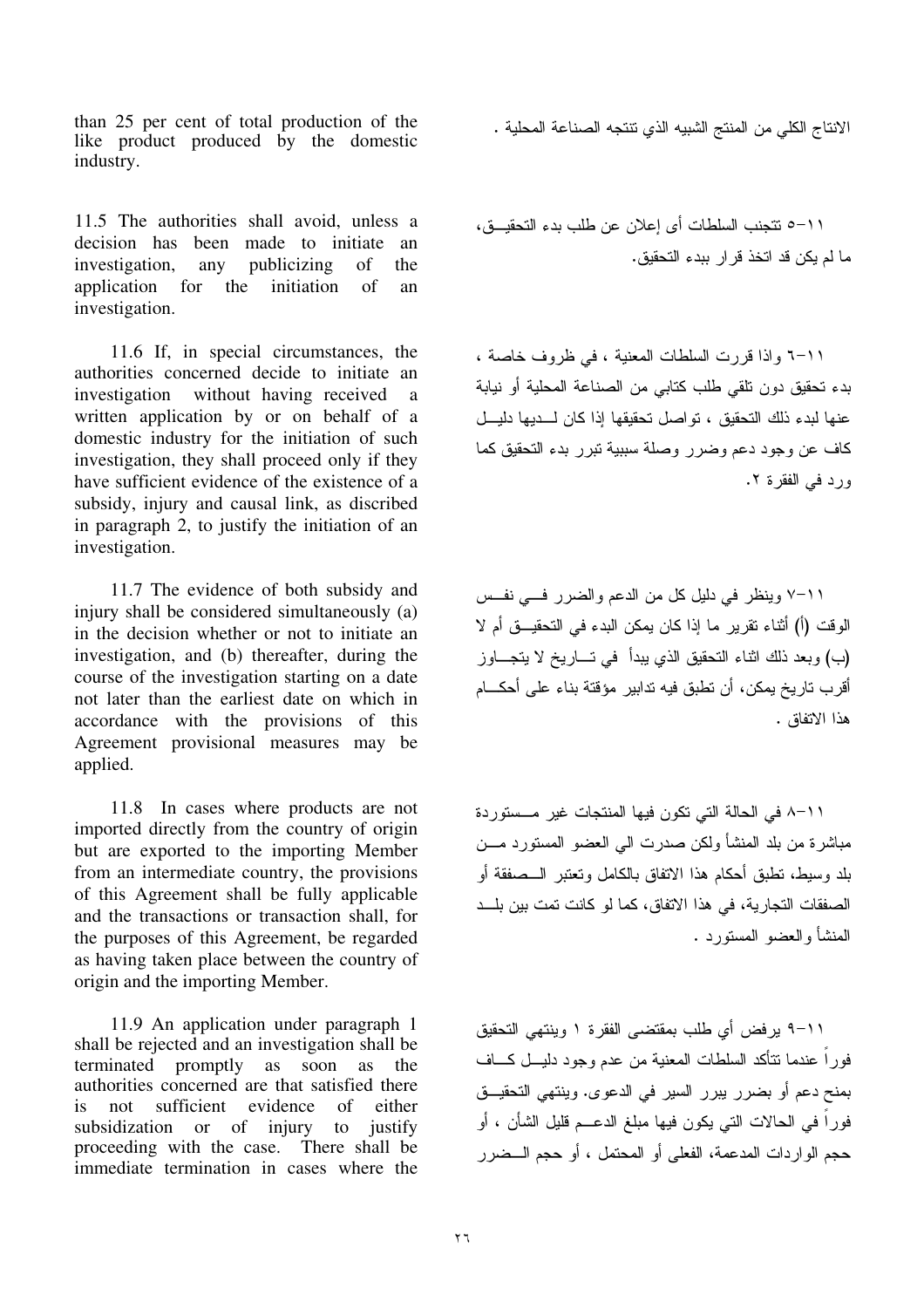amount of a subsidy is *de minims*, or where the volume of subsidized imports, actual or potential, or the injury, is negligible. For the purpose of this paragraph, the amount of the subsidy shall be considered to be *de minims* if the subsidy is less than 1 per cent ad Valorem.

11.10 An investigation shall not hinder the procedures of customs clearance.

11.11 Investigation shall, except in special circumstances, be concluded within one year, and in no case more than 18 months, after their initiation.

#### Article 12

#### **Evidence**

 $12.1$ Interested Member and all interested parties in a countervailing duty investigation shall be given notice of the information which the authorities require and Sample opportunity to present in writing all evidence which they consider relevant in respect of the investigation in question.

12.1.1 Exporters, foreign producers or interested Member receiving questionnaires used in a countervailing duty investigation shall be given at least 30 days for reply<sup>40</sup>. Due consideration should be given to any request for an extension of the 30 -day period and, upon cause shown, such an

extension should be granted whenever practicable.

12.1.2 Subject to the requirement to protect confidential information, evidence presented in writing by one interested Member or Interested party shall be made

يمكن تجاهله. و في هذه الفقرة ، يعتبر مبلغ الدعم قليل الشأن اذا كان الدعـــم أُقل من ١ في المائة بـحسب القيمة .

1\-1\ نتم التحقيقات بإستثناء ظروف خاصة خلال عام واحد و لا تتجاوز ۱۸ شهر اً بعد بدئها .

العادة ٢ ١ الاثمات

١٦-١ يقدم الى الاعضاء المعنيـــة وجميـــع الاطــــراف المعنية بالتحقيق في رسم مقابل للدعم إخطار بالمعلومات التسي تطلبها السلطات ونتساح له فرصة كافية ليقوموا بالكتابة جميع الادلة التي يعتبر ونها ذات علاقة بالتحقيق قيد النظر .

١٦–١-١ ويمنح المصدرون والمنتجــون الاجانــب أو الاعضاء المعنيون الذين يتلقون إستبيانات تستخدم في تحقيق رسوم مقابلة للدعم فترة ٣٠ بوم للإجابة عليهـــا في بنبغـــى ايلاء العناية الكافية لاى طلب بتمديد فتر ة الثلاثين بوماً كمـــا ينبغي منح هذا التمديد ، كلما كان عملياً، عند توضيح السبب.

١٦–٢–٢ ومع مراعاة حماية المعلومات السرية، نتساح الادلة المقدمة كتابة من عضو أو طرف معنـــي فــوراً الِـــي

<sup>.&</sup>lt;br>\* كقاعدة عامة، يحسب الحد الزمني للمصدرين من تاريخ تسلم الاستبيان، ولهذا الغرض يعتبر أنه تم تسليمه بعد أسبوع من التاريخ الـــذي أرســــل فيــــه الى الشركات التي تتلقى قائمة الاسئلة أو أرسل إلى الممثلين الدبلوماسيين للعضو المصدر أو الى ممثل رسمي للاقاليم المصدرة في حالة الاراضي الجمركيسة المنفسصلة العضو في منظمة التجارة العالمية.

 $40$  As a general rule, the time-limit for exporters shall be counted from the date of receipt of the questionnaire, which for this purpose shall be deemed to have been received on week from the date on which it was sent the respondent or transmitted to the appropriate diplomatic representatives of the exporting Member or, in the case of a separate customs territory Member of the WTO, an official representative of the exporting territory.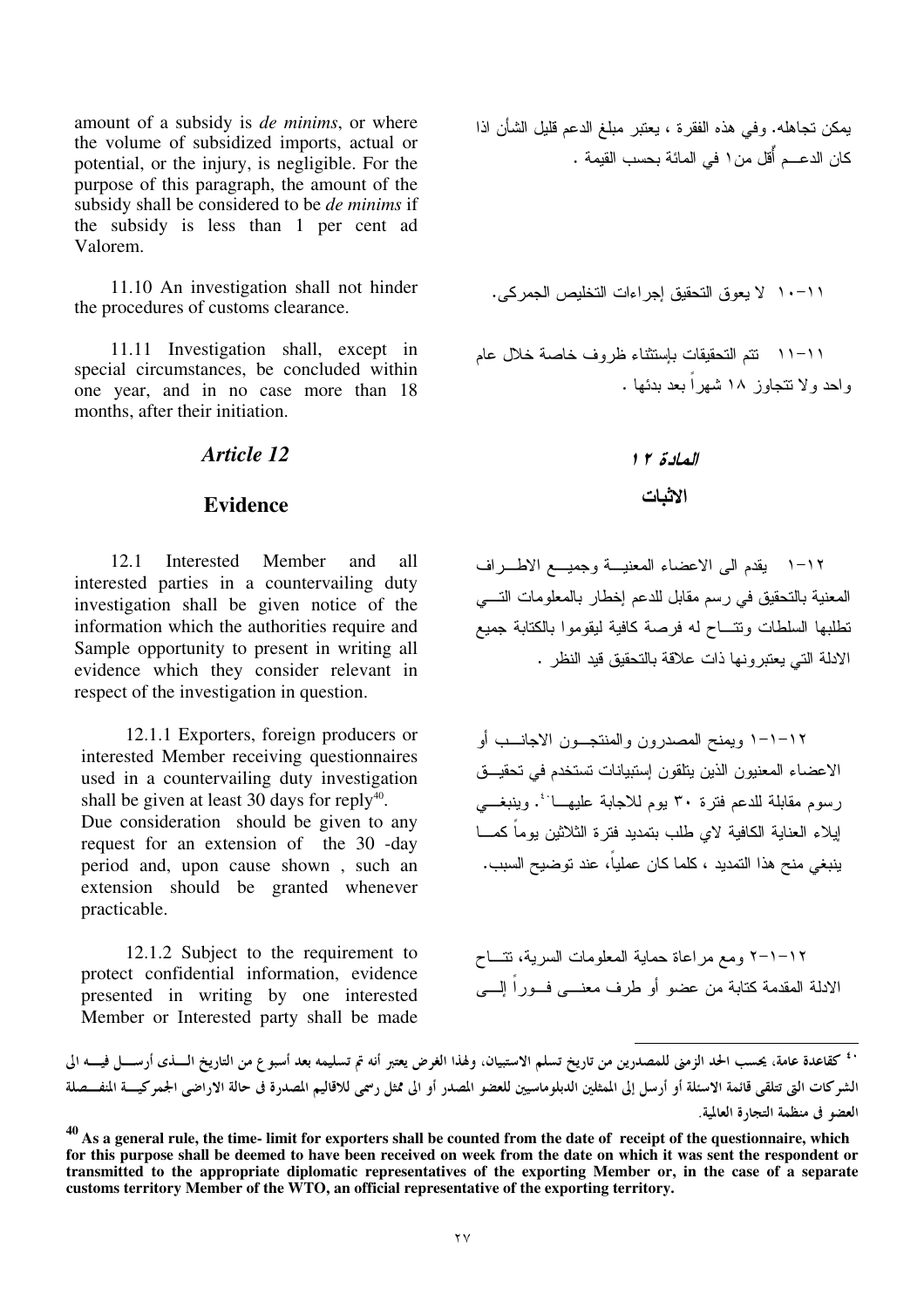available promptly to other interested Members or interested parties participating in the investigation.

12.1.3 As soon as an investigation has been initiated, the authorities shall provide the full text of the written application received under paragraph 1 of Article 11 to the known exporters $41$  and to the authorities of the exporting Member and shall make it available, upon request, to other interested parties involved. Due regard shall be paid to the protection of confidential information, as provided for in paragraph 4.

12.2 Interested Members and interested parties also shall have the right, upon justification, to present information orally. Where such information is provided orally, the interested Members and interested parties subsequently shall be required to reduce such submissions to writing . Any decision of the investigating authorities can only be based on such information and argument as were on the written record of this authority and which were available to interested Members and interested parties participation in the investigation, due account having been given to the need to protect confidential information.

12.3 The authorities shall whenever provide timely opportunities for all interested Members and interested parties to see all information that is relevant to the presentation of their cases, that is ot confidential as defined in paragaph 4, and that is used by the authorities in a countervailing duty investigation, and to prepare presentations on the basis of this information .

confidential (for example, because its

الاعضاء المعنيين الاخرين أو للاطراف المعنية المشاركة في التحقبق .

١٢–١-٣ وبمجرد بدء النحقيق نقدم الــسلطات الـــنص الكامل للطلب المكتوب المسلم، بناء على الفقرة ١ من المادة ١١ الى المصدرين المعروفين' والى سلطات البلد المــصدر ونتنحه ، عند الطلب، للاطراف المعنية الاخـــرى. وينبغـــي الاهتمام بحماية المعلومات السرية كما نص على ذلك في الفقر ۃ ٤.

٢-١٢ يحق للاعضاء والاطراف المعنيـــة أيــضا تقـــديم معلومات شفوبة اذا قدموا ميرراً لذلك. وعند تقديم المعلومات شفوياً، يطلب من الاعضاء والاطراف المعنية نقديمها كتابـــة. , لا بمكن أن بـــستند أي قـــر ار لــسلطات التحقيـــق إلا علــــي المعلومات والحجج الثابتة في السجل المكتوب لمهــذه الـــسلطة والتي أنبحت للاعضاء والاطب اف المعنبية المسشاركة في النحقيق، مع ايلاء العناية لضرورة حماية المعلومات السرية.

٢-١٢ وتتيح السلطات، كلما كان عمليا، الفرص المناســـبة لجميع الاعضاء والاطراف المعنيسة للاطسلاع علسي جميسع المعلومات التي لمها علاقة بعرض قضاياها والتي نكون غيـــر سرية كما نص في الفقرة ٤ وكما تــستخدمها الــسلطات فـــي تحقيقات الرسوم المقابلة للدعم، وإعداد مستنداتها على أســـاس هذه المعلومات.

12.4 Any information which is by nature % H&- 95-) c-& BI ) ) ? " D-<

 $\overline{a}$ 

<sup>.&</sup>lt;br>' من المفهوم أنه عندما يكون عدد المصدرين كثيراً جداً، ينبغي تقديم النص الكامل للطلب الى سلطات البلد المصدر أو الى الاتحادات التجارية ذات العلاقسة التي تحيل نسخاً منه الى المصدرين المعنيين.

**<sup>41</sup> It being understood that where the number of exporters involved is particularly high, the full text of the application should instead be provided only to the authorities of the exporting Member or to revenant trade association who then should forward copies to the exporters concerned .**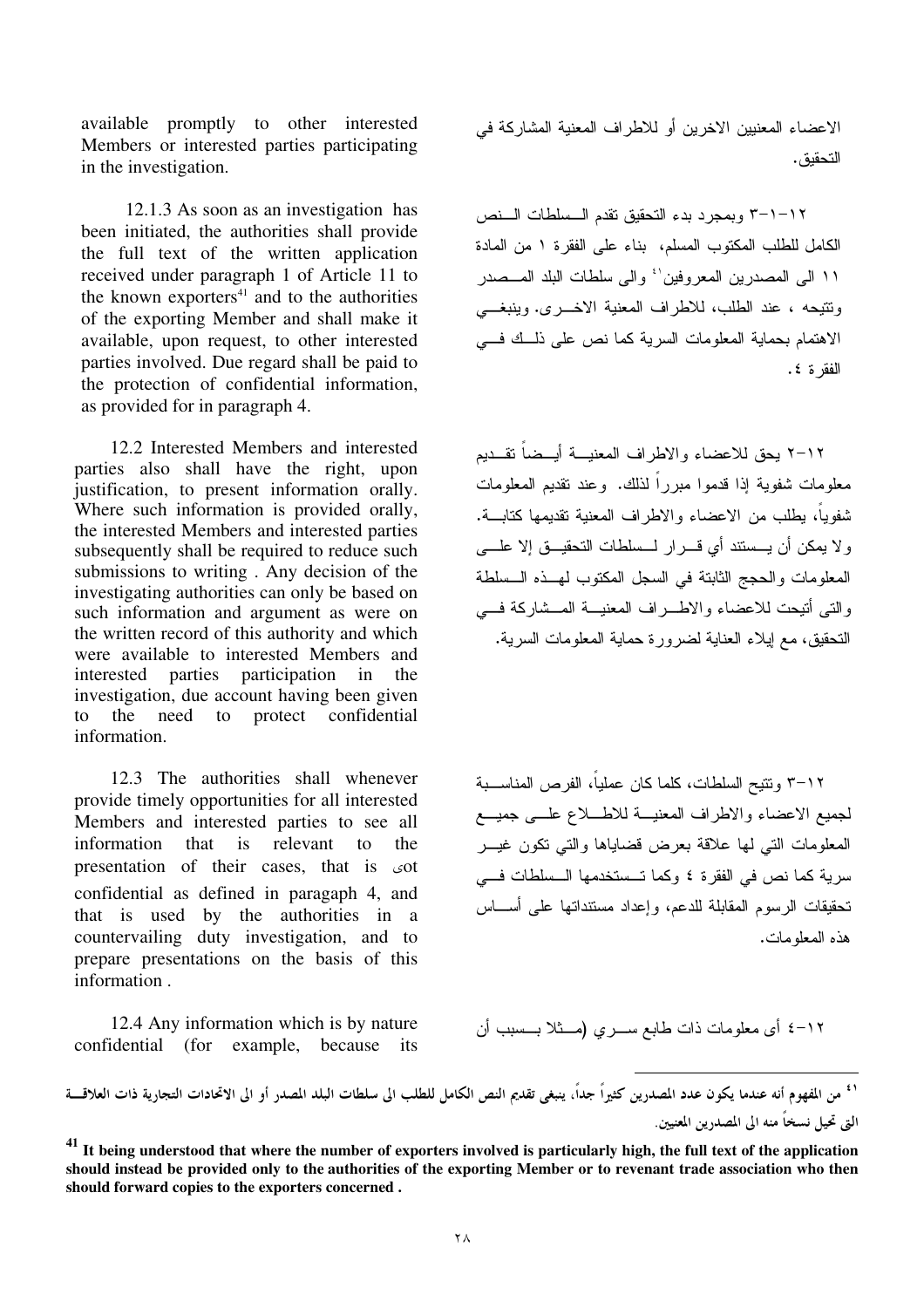disclosure would be of significant competitive advantage to a competitor or because its disclosure would have a significantly adverse effect upon a person supplying the information or a person from whom the supplier acquired the information). or which is provided on a confidential basis by parties to an investigation shall, upon good cause shown, be treated as such by the authorities. Such information shall not disclosed without specific permission of the party submitting it<sup>42</sup>.

12.4.1 The authorities shall require interested Members or interested parties providing confidential information to furnish non-confidential summaries thereof. These summaries shall be in sufficient detail to permit a reasonable understanding of the substance of the information submitted in confidence. In exceptional circumstances, such Members or parties may indicate that such information is not susceptible of summary.  $In$ such exceptional circumstances, a statement of the reasons why summarization is not possible must be provided.

12.4.2 If the authorities find that a request for confidentiality is not warranted and if the supplier of the information is either unwilling to make the information public or to authorize its disclosure in generalized or summary form, the authorities may disregard such information unless it can be demonstrated to their satisfaction from appropriate sources that the information is correct<sup>43</sup>.

افشائها بحقق مبز ة تتافسية لمنافس أو يسبب أن افشائها سبكون له أثر سلبي كبير على الشخص الذي يقدم معلومـــات أو علـــي شخص يطلب منه المورد معلومات) أو أي معلومـــات تقـــدمها الاطراف على أساس سرى لتحقيق بنبغي أن تعاملها الـسلطات على هذا النحو ، عند بيان سبب وجيه. ولا تفشى هذه المعلومات دون تصريح محدد من الطرف الذي قدمها<sup>٤٢</sup>٠

١٦-٤-١ تطلب السلطات من الاعضاء أو الإطـراف المعنية التي قدمت معلومات سرية أن توفر موجزاً غير سرى عنها. وبنبغي أن بحتوى المسوجز على تفاصيل كافية تسمح بقدر معقول بفهم جوهر المعلومات السرية المقدمـــة. وفــــى ظروف استثنائية، قد برى الاعضاء أو الاطـــراف أن هـــذه المعلومات غير قابلة للايجاز . وفي هذه الظروف الاستثنائية، يقدم بيان بأسباب عدم إمكانية وضع موجز لمها.

٠١٢–٢-٢ واذا وجدت السلطات عدم وجود مبرر لطلب السرية وأن مقدم المعلومات لسبس علسى اسستعداد لاتاحسة المعلومات علنا ولا للنز خبص بافسشائها بطريقية عامسة او مختصرة ، يجوز للسلطات أن تتغاضبي عن هذه المعلومسات مالم تتأكد من مصادر يعتمد عليها أن المعلومات صحيحة يعني

<sup>٢٢</sup> يدرك الاعضاء أن الامر قد يتطلب فى بعض أراضى أعضاء معينين، افشاء بعض المعلومات على أثر صدور أمر وقائى محرر فى نطاق ضيق .

<sup>42</sup> Members are a ware that in the territory of certain Members disclosure pursuant to narrowly - drawn protective order may be required.

.<br>\*\* يوافق الاعضاء على أن طلبات السرية ينبغي ألا ترفض بشكل تعسفي. وتوافق الاعضاء أيضاً على أن سلطات التحقيق قد تطلب التنازل عن السرية فقسط فيما يتعلق بالمعلومات ذات الصلة بالاجراءات الجارية .

<sup>&</sup>lt;sup>43</sup>Members agree that requests for confidentiality should not be arbitrarily rejected. Members further agree that the investigating authority may request the waiving of confidentiality only regarding information relevant to the proceedings.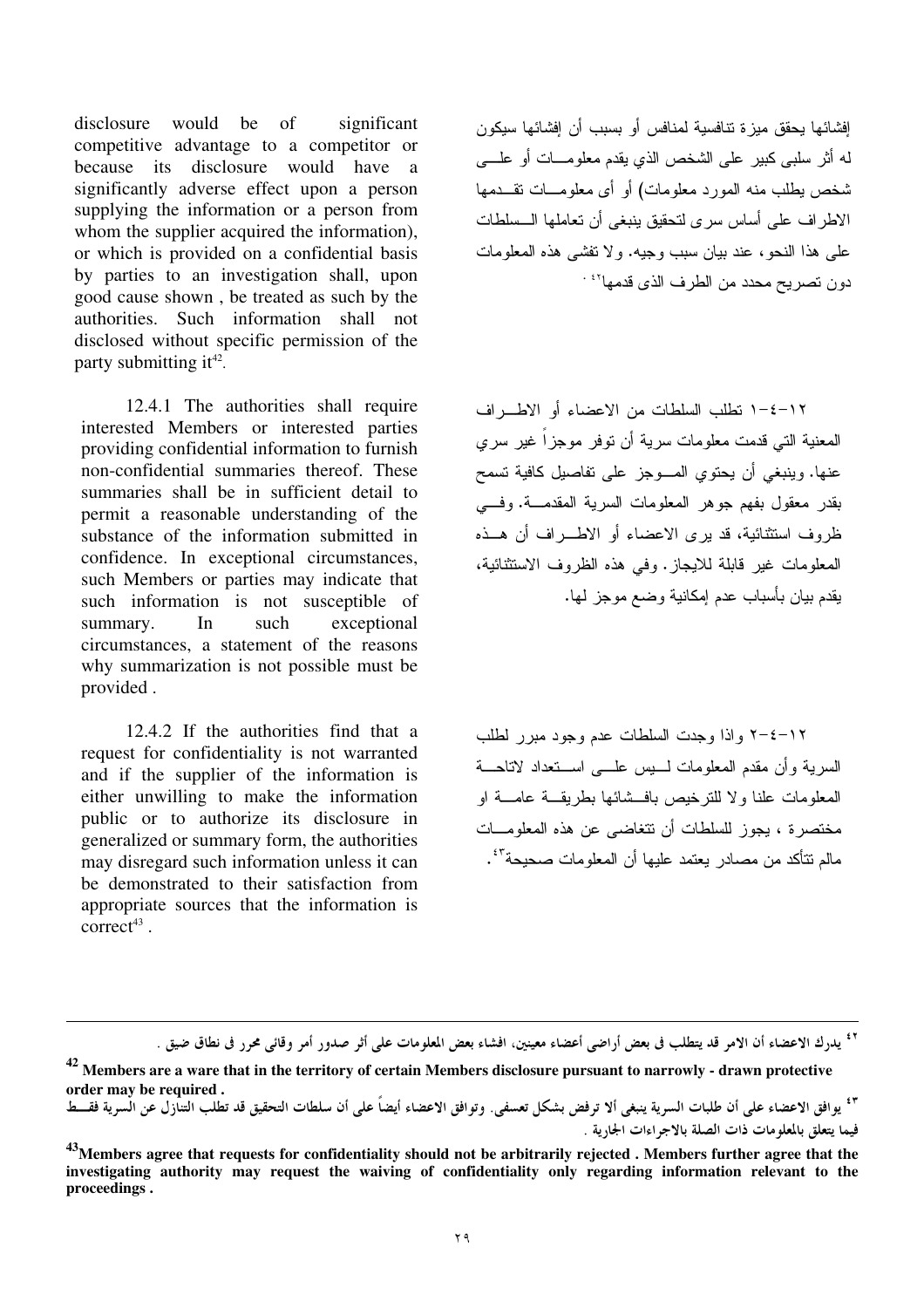12.5 Except in circumstances provided for in paragraph7, the authorities shall during the course of an investigation satisfy themselves as to the accuracy of the information supplied by interested Members or interested parties upon which their findings are based.

12.6 The investigating authorities may carry out investigations in the territory of other Members as required, provided that they have notified in good time the Member in question and unless that Member objects to the investigation. Further, the investigating authorities may carry out investigations on the premises of a firm and may examine the records of a firm if (a) the firm so agrees and (b) the Member in question is notified and does not object. The procedures set forth in Annex VI shall apply to investigations on the premises of a firm. Subject to the requirement to protect confidential information, the authorities shall make the results of any such investigations available, or shall provide disclosure thereof pursuant to paragraph 8, to the firms to which they pertain and may make such results available to the applicants.

12.7 In cases in which any interested Member or interested party refuses access to, or otherwise does not provide, necessary information within a reasonable period or significantly impedes the investigation, preliminary and final determinations, affirmative or negative, may be made on the basis of the facts available.

12.8 The authorities shall, before a final determination is made, inform all interested Members and interested parties of the essential facts under consideration which form the basis for the decision whether to apply definitive measures, such disclosure should take place in sufficient time for the parties to defend their interests.

12.9 For the purposes of this Agreement, "interested parties" shall include :

> (i) an export or foreign producer or the importer of a product subject to

١٢-٥ باستثناء الظروف السواردة فسي الفقيرة ٧، تتأكيد السلطات خلال التحقيق من دقة المعلومات التي يقدمها الاعضاء أو الاطراف المعنية والتي تستند إليها فيما نتوصل إليـــه مـــن نقرير ات.

1 \ - 1 يمكن أن تقوم سلطات التحقيق بتحقيقاتها في أراضي أعضاء آخرين، على النحو اللازم، على شرط أن نكبون قب أخطرت العضو قيسد النظر فيهسا فتسرة كافيسة وبسشرط ألا يعترض العضو على إجراء النحقيق وفضلا عن ذلــك، بمكـــن لسلطات التحقيق اجراء بالتحقيقات في مقر الشركة وأن تفحص سجلات الشركة اذا (أ) وافقت الشركة على ذلك (ب) تم اخطار العضو قيد التحقيق ولم يعترض. ونتطبق الاجر اءات الـــواردة في الملحق السادس على التحقيقات في مقر الشركة. وبناء على شرط حماية المعلومات السرية، نتيح السلطات نتائج تحقيقاتهــا أو تعلن عن هـــذه التحقيقات، عملاً بالفقر ة ٨، للشركات التــــى يتعلَّق بها الامر ونتاح هذه النتائج لمقدمي الطلبات.

١٢–٧ في الحالات التي يرفض فيها العــضو أو الطـــرف المعني إناحة معلومات خلال فترة معقولة أو يرفض نقديمها أو يعوق التحقيق يجوز أن تستند القرارات الاولية والنهائية، سواء الإيجابية أو السلبية على الحقائق المتاحة.

١٢-٨ قبل الحكم النهائي تخطر السلطات جميع الاعــضاء والاطراف المعنية بالحقائق الاساسية قيد النظر التسى تسشكل أساس قرارها بتطبيق تدابير نهائية. وينبغي أن يـــصدر هـــذا الاعلان بحيث يكون للاطراف وقت كاف مـــن الـــدفاع عـــن مصالحها.

١٢-٩ في هذا الاتفاق نشمل " الاطراف المعنية " :

،١٠ مصدَر أو منتج أجنبي أو مستورد لمنستج يخــضع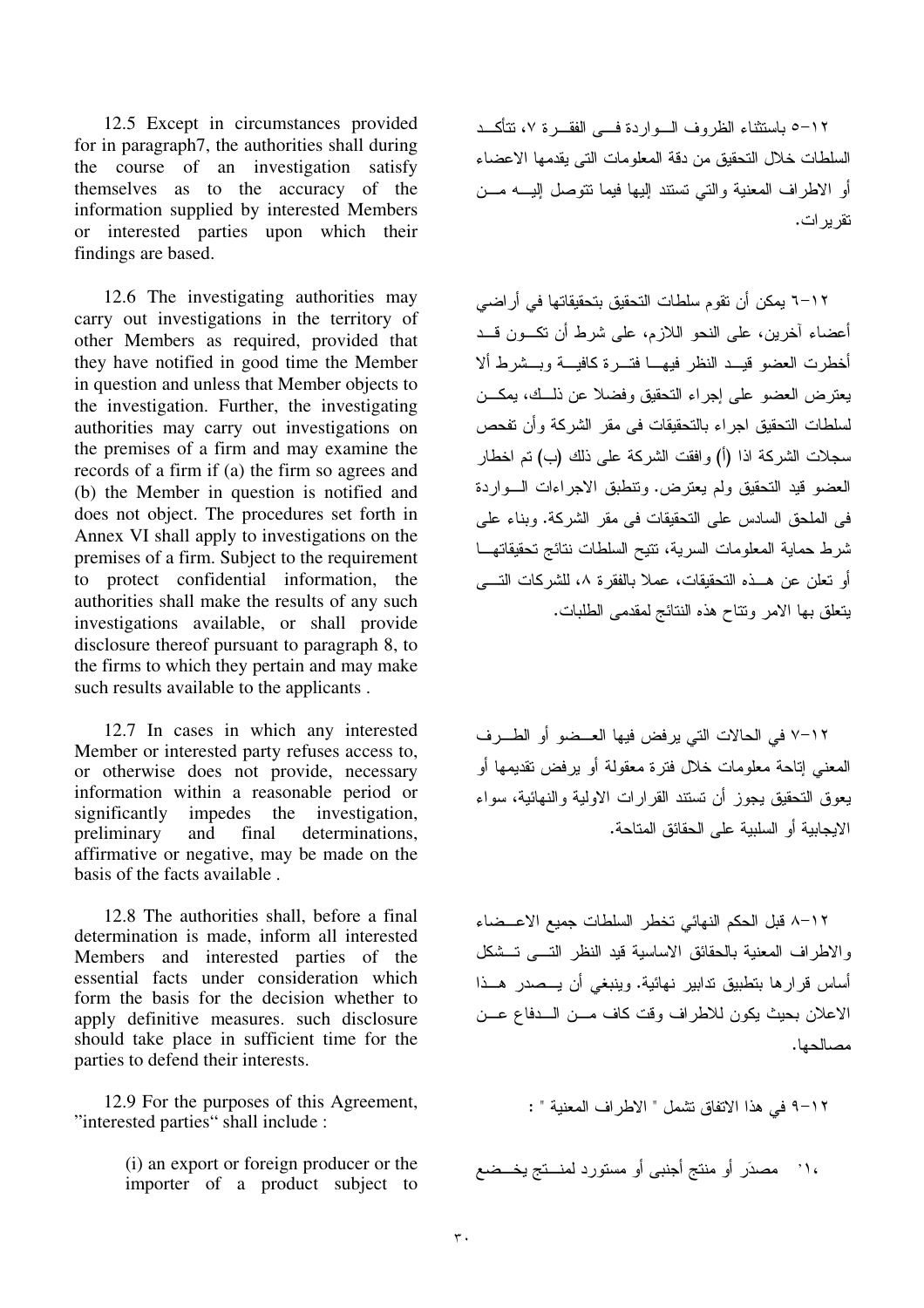investigation, or a trade or business association a majority of the members of which are producers, exporters or importers of such product; and

(ii) a producer of the like product in the importing Member or a trade and business association a majority of the members of which produce the like product in the territory of the importing Member. This list shall not preclude Members from allowing domestic or foreign parties other than those mentioned above to be included as interested parties.

12.10 The authorities shall provide opportunities for industrial users of the product under investigation, and for representative consumer organizations in cases where the product is commonly sold at the retail level, to provide information which is relevant to the investigation regarding subsidization, injury and causality.

12.11 The authorities shall take due account of any difficulties experienced by interested parties, in particular small companies, in supplying information requested, and shall provide any assistance practicable.

12.12 The procedures set out above are not intended to prevent the authorities of a Member from proceeding expeditiously with regard to initiating an investigation, reaching preliminary or final determinations, whether affirmative or negative, or from applying provisional or final measures, in accordance with relevant provisions of this agreement.

## *ARTICLE 13*

## **Consultations**

13.1 As soon as possible after an application under Article 11 is accepted , and in any event before the initiation of any investigation, Members the products of which may be subject to such investigation shall be invited for consultations with the aim of clarifying the situation as to the matters

للنحقيق، أو رابطة نجارية أو رابطة رجال أعمال نكـــون غالبية أعــضائها ًمـــن المنتجـــين أو المـــصـــدرين أو المستوريين لهذا المنتج؛ ٢٠ مُنتج لمنتج شبيه في العضو المسستورد أو رابطة نجارية أو رابطة رجال أعمال غالبية أعضائها ينتجـــون منتجا شبيها في أراضــــي العضو المستورد. وهذه القائمة لاتمنع الاعضاء من السماح بإدخال الاطـــراف المحليـــين والاجانب غير الوارد ذكرهم أعلاه بإعتبـــارهم أطــــراف معنىة.

10−11 نتيح السلطات الفرص للمــستخدمين الـــصناعيين للمنتج قيد التحقيق، ولممثلي منظمات المستهلكين في الحسالات الذي يباع فيه المنتج بصورة عامة على مسنوى التجزئة، بنقديم معلومات ذات علاقة بالتحقيق تتصل بمنح الاعانات والسضرر و السببة .

1\–١٢ نولي السلطات العناية الواجبة للصعاب التي نواجه أطراف معنية، و لاسيما الـــشركات الـــصغير ة، فــــى تـــوفير المعلومات المطلوبة، وتقدم أي مساعدة ممكنة .

١٢–١٢ لا يقصد من الاجراءات الواردة أعلاه هـــو منــــع سلطات عضو من بدء تحقيق بسر عة والتوصل إلـــي قـــر ار ات أولية أو نهائية، سواء إيجابية أو سلبية، أو نطبيق ندابير مؤقتة أو نهائية طبقاً للاحكام ذات العلاقة بهذا الاتفاق.

## الصادة ٣ ا

## المشـــــاور ات

١٠١٣ بمجرد قبول الطلب بمقتضى المادة ٥١١، قبل بدايــــة التحقيق على أى حال ، يــدعى الاعــضاء الــذين تخــضـــع منتجاتهم للتحقيق لاجراء مشاورات بهسدف توضسيح الحالسة بالنسبة للمسائل المشار البها في الفقـر ة ٢ مــن المــادة ١١ و التوصل الى حل بتفق علبه على نحو متبادل .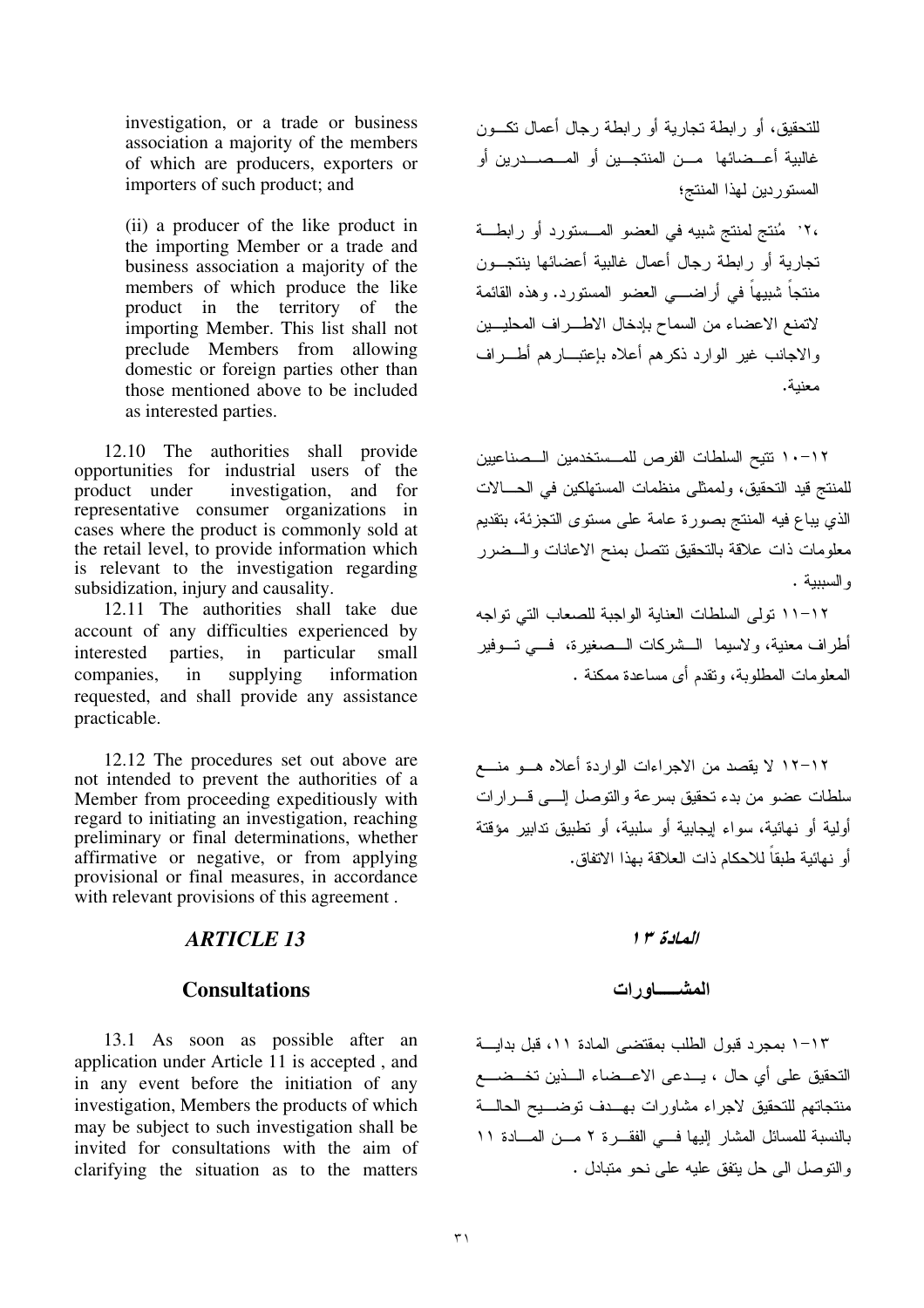referred to in paragraph 2 of Article 11 and arriving at mutually agreed solution .

13.2 Furthermore, throughout the period of investigation, Members the products of which are the subject of the investigation shall be afforded a reasonable opportunity to continue consultations, with a view to clarifying the factual situation and to arriving at a mutually agreed solution<sup>44</sup>.

13.3 Without prejudice to the obligation to afford reasonable opportunity for consultation , these provisions regarding consultations are not intended to prevent the authorities of a Member from proceeding expeditiously with regard to initiating the investigation, reaching preliminary or final determinations, whether affirmative or negative, or from applying provisional or final measures ,in accordance with the provisions of this Agreement .

13.4 The Member which intends to initiate any investigation or is conducting such an investigation shall permit, upon request, the Member or Members the products of which are subject to such investigation access to non-confidential evidence, including the non-confidential summary of confidential data being used for initiating or conducting the investigation.

## *ARTICLE 14*  **Calculation of the Amount of a subsidy in terms of the Benefit to the Recipient**

 For the purpose of part V, any method used by the investigating authority to calculate the benefit to the recipient conferred pursuant to paragraph 1 of Article 1 shall be provided for in the national legislation or ١٣-٢ وفضلاً عن ذلك ، وخلال فتـــرة النحقيـــق، تتـــاح للاعضاء الذين تخضع منتجـــاتهم للتحقيـــق فرصــــة معقولــــة لمواصلة المشاورات من أجــل نوضيح الحالة الفعلية والنوصل الى حل يتفق عليه بين الطرفين<sup>٤٤</sup>

٠١٣–٣ ودون المساس بالالتزام بتـــوفير فرصــــة معقولــــة للمشاورات، لايقصد من الاحكام المتعلقـــة بالمـــشاورات منــــع سلطات عضــــو من بدء التحقيق بسرعة والتوصل الى أحكـــام أولية أو نـهائية ، سواء إيجابية أو سلبية ، أو من نطبيق تـــدابير مؤقتة أو نهائية، طبقاً لاحكام هذا الاتفاق.

١٣-٤ يسمح العضو الذي ينوي بدء أي تحقيق أو يقوم بهذا التحقيق، عند طلب العضو أو الاعضــــاء الذين تخضـع منتجاتهم للتحقيق من الوصول عند الطلب ، الى الإدلة غير السرية، بما في ذلك الموجز غير السرى للبيـــــــانات السرية التي تـــستخدم لبدء التحقيق أو إجرائه .

 &77 8 9(:  7 ;( -7

تحقيق الاهداف الواردة في الجزء الخـــامس يجـــب أن ينص التشريع الوطني أو اللوائح التتفيذية للعضو المعنى علـــي أى أسلوب الذي تستخدمه سلطة التــــــحقيق لـمـــساب مقـــدار

 $\overline{a}$ 

<sup>&</sup>lt;sup>14</sup> من المهم بصورةخاصة، طبقاً لأحكام هذه الفقرة، عدم اصدار قرار ايجابي سواء أولى أو نمائي دون اتاحة فرصة معقولة للمشاورات. و يجوز لهذه المشاورات أن تضع أساس الاجراءات بمقتضى أحكام الجزء الثاني أو الثالث أو العاشر .

**<sup>44</sup> It is particularly important ,in accordance with the provisions of this paragraph , that no affirmative determination whether preliminary or final be made without reasonable opportunity for consultations having been given . Such consultations may establish the basis for proceeding under the provisions of part (II) , (III) or X.**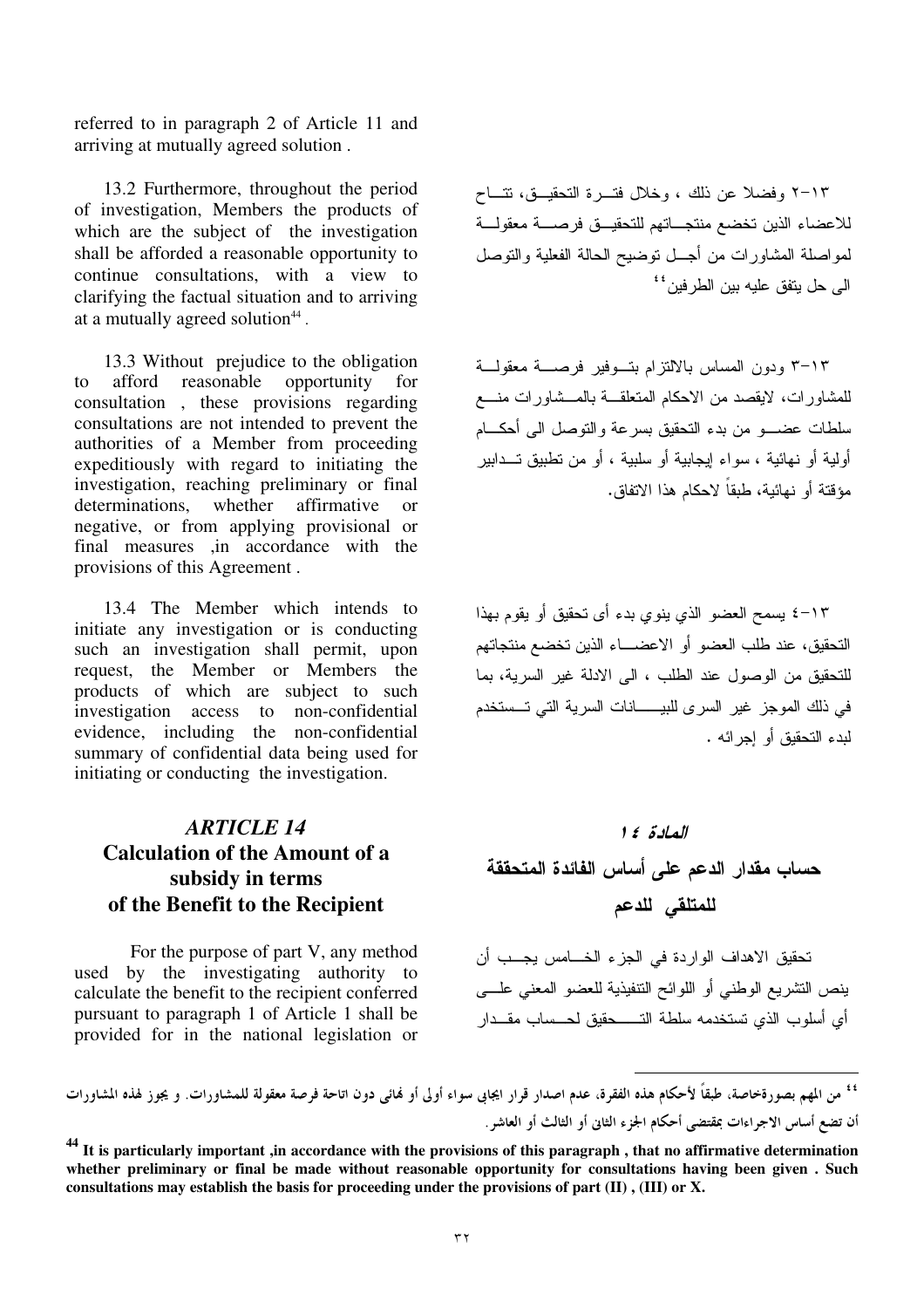implementing regulations of the Member concerned and its application to each particular case shall be transparent and adequately explained. Furthermore, any such method shall be consistent with the following guidelines:

> (a) government provision of equity capital shall not be considered as henefit .unless conferring  $\overline{a}$ the investment decision can be regarded as inconsistent with the usual investment practice (including for the provision of risk capital) of private investors in the territory of that Member;

> (b) a loan by a government shall not be considered as conferring a benefit, unless there is a difference between the amount that the firm receiving the loan pays on the government loan and the amount the firm would pay on a comparable commercial loan which the firm could actually obtain on the market. In this case the benefit shall be the difference between these  $two$ amounts:

> (c) a loan guarantee by a government shall not be considered as conferring a benefit, unless there is a difference between the amount that the firm receiving the guarantee pays on a loan guaranteed by the government and the amount that the firm would pay on a comparable commercial loan absent the government guarantee. In this case the benefit shall be the difference between these two amounts adjusted for any difference in fees:

> (d) the provision of goods or services or purchase of goods by a government shall not be considered as conferring a benefit unless the provision is made for less than adequate remuneration, or the purchase is made for more than adequate remuneration. The adequacy of remuneration shall be determined in relation to prevailing market conditions for the good or service in question in the

الدعــم الذي استفاد منه متلقى الدعم ويجب عند تطبيقه علـــى أي حالة بأن يكون ذلك واضحا ومتسماً بالشفافية ويتم شـــرحه بطريقة مناسبة وفضلا عــن ذلك نكون هذه الطـــريقة متمشية مع المبادئ التوجيهية التالية :

(أ) اشتر اك الحكومة في رأس المال لا يعتبــر تحقيــق فائدة ، إلا إذا أعتبر قرار الاستثمار غيـــر متفـــق مــــع الممارسة الاستثمارية العادية للمستثمرين الخاصسين فبي أراضي ذلك العضو (بما في ذلـك تـوفير رأس مــال المخاطرة)؛

(ب) تقديم قر ض من الحكومة لايعتبر تحقيق فائـــدة، إلا إذا كان هناك فرق بين المبلغ الذي ندفعه الشـــركة المتلقية للقرض مقابل القرض الحكومي والمبلغ السذي كانست ســــندفعه على قرض تجارى مشابه بمكن أن تحصل عليه في السوق . وفي هذه الحالة نكون الفائدة هي الفرق بـــين المطغين ؛

(ج) ضمان قرض بواسطة الحكومة لايعتبر تحقيق فائدة إلا إذا كان هناك فرق بين المبلغ السذي ندفعــــه الـــشركة المتلقيه للضمان على القرض المضمون مسن الحكومسة والمبلغ الذى ندفعه على قرض نجاري مشابه دون ضمان حكومي. وفي هذه الحالة نكون الفائدة هـــي الفـــرق بـــين المبلغين (مع تعديل هذا الفرق ليأخذ فسي الاعتبـــار أيــــة مصاريف أو رسوم)؛

(د ) تقديم الحكومة للسلع أو الخدمات أو شراء سلع لا يعتبر تحقيق فائدة الا اذا كان بأقل من العائـــد الكـــافي أو كان الشراء بمبلغ أكثر مما يجب . ويحدد العائـــد الكلــــي حسب الاوضاع الســائدة في سوق السلع أو الخدمات قيد النظر في بلد التوريد أو الشراء (بما فسي ذلك السسعر والنوعية والنوافر وامكانية التسويق والنقل وشيروط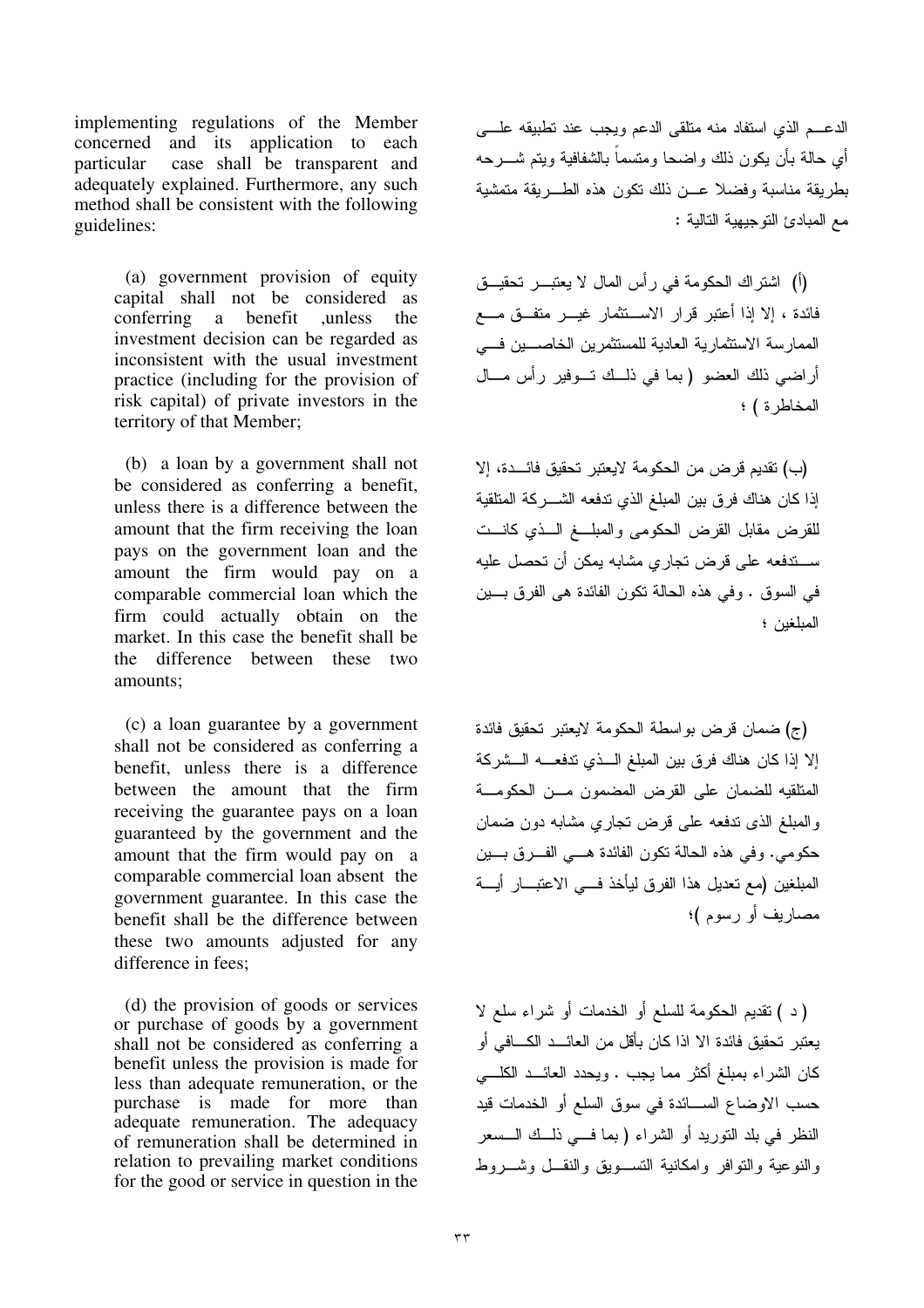country of provision or purchase (including price, quality, availability, marketability, transportation and other condition of purchase or sale).

#### **ARTICLE 15**

## Determination of Injury<sup>45</sup>

15.1 A determination of injury for purposes of Article VI of GATT 1994 shall be based on positive evidence and involve an objective examination of both (a) the volume of the subsidized imports and the effect of the subsidized imports on prices in the domestic<br>market for like products<sup>46</sup> and (b) the consequent impact of these imports on the domestic producers of such products.

15.2 With regard to the volume of the imports. subsidized the investigating authorities shall consider whether there has been a significant increase in subsidized imports, either in absolute terms or relative to production or consumption in the importing Member. With regard to the effect of the subsidized imports on prices, the investigating authorities shall consider whether there has been a significant price undercutting by the subsidized imports as compared with the price of a like product of the importing Member, or whether the effect of such imports is otherwise to depress prices to a significant degree or to prevent price increases, which otherwise would have occurred, to a significant degree. No one or الشراء والبيع الاخر ي).

#### العادة و ا

## تحديد الضرريع

1⁄0-1 يكون تحديد الضرر في تطبيق المادة ٦ من اتفاقيـــة جات ١٩٩٤ على أســـاس دليـــل ايجـــابي ويتـــضمن فحـــصـاً موضوعياً لكل من( أ ) حجم الواردات المدعومة وأثر الواردات المدعومة على الإسعار في السوق المحلية للمنتجات السشبيهة" و(ب ) الاثــــر المنزنب على هذه الواردات على المنتـــــــجين المحليين لتلك المنتحات .

١٥-٢ وفيما يتعلق بحجم الواردات المدعمة، تنظر سططة التحقيق فيما اذا كانت هناك زيادة كبير ة في الو ار دات المدعو مة ، سواء بشكل مطلق أو بما ينتاسب مع الانتاج والاستهلاك في العضو المستورد. وفيما بتعلق بأثر الواردات المدعومة علـــى الاسعار ، تنظر سلطات التحقيق فيما اذا كان هنساك انخفساض كبير في الاسعار نتيجة للواردات المدعومة بالمقارنة بأســـعار المنتج الشبيه لدى العضو المستورد ، او اذا كــان أثــر هــذه الو اردات يؤدي الى خفض الاسعار بدرجة كبيرة أو بمنع زيادة الإسعار ، التي لو لإها لحدث ذلك بدر جة كبير ة. و أي مـــن هـــذه العو امل أو عدة عو امل منها لا بوفر بالضرورة دلبلا قاطعاً .

<sup>&</sup>lt;sup>ه،</sup> بمقتضى هذا الاتفاق يعنى مصطلح " ضرر " ضرر مادى للصناعة الحلية أو مّديد بضرر مادى للصناعة الحلية أو اعاقة مادية لاقامة هذه الصناعة ويتم تفسيره طبقاً لاحكام هذه المادة، ما لم ينص على غير ذلك .

<sup>&</sup>lt;sup>45</sup> Under this Agreement the term " injury " shall, unless otherwise specified, be taken to mean material injury to a domestic industry, threat of material injury to a domestic industry or material retardation of the establishment of such an industry and shall be interpreted in accordance with the provisions of this Article

<sup>&</sup>lt;sup>43</sup>في هذا الاتفاق يفسر مصطلح " منتج شبيه " على أنه يعني منتج مماثل ، أي مماثل من جميع الجوانب للمنتج قيد النظر، أو في غياب مثل هذا المنتج ، فمنــــتج آخر ، بالرغم من أنه لا يشبهه في جميع الجوانب ، فيكون له خواص تشابه تقريباً خواص المنتج قيد النظر .

<sup>&</sup>lt;sup>46</sup>Throughout this Agreement the term "like product" ("product similaire") shall be interpreted to mean a product which is identical, i.e. alike in all respects to the product under consideration, or in the absence of such a product, another product which, although not alike in all respects, has characteristics closely resembling those of the product under consideration.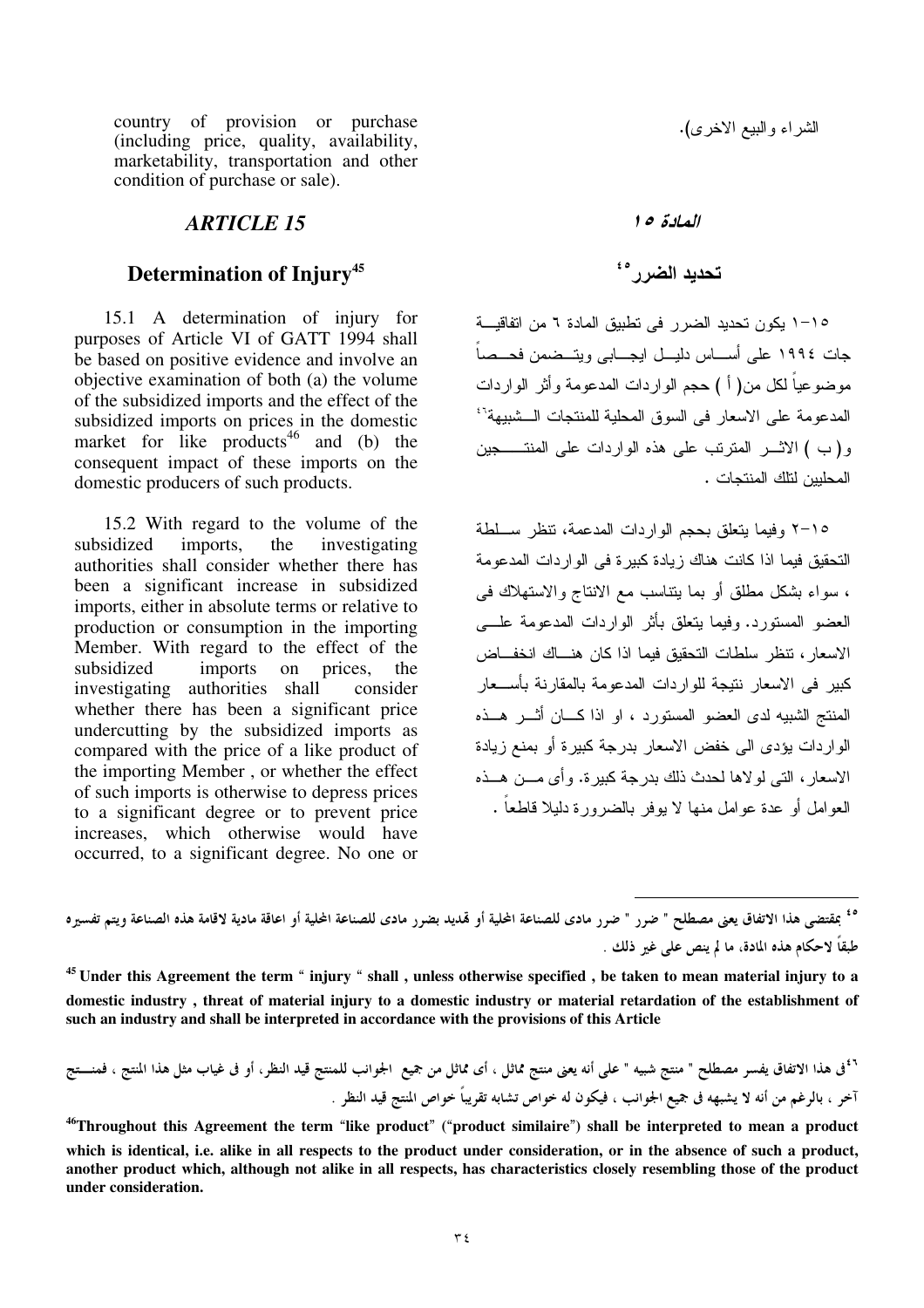several of these factors can necessarily give decisive guidance.

15.3 Where imports of a product from more than one country are simultaneously subject to countervailing duty investigations , the investigating authorities may cumulatively assess the effects of such imports only if they determine that (a) the amount of subsidization established in relation to the imports from each country is more than de minims as defined in paragraph 9 of Article 11 and the volume of imports from each country is not negligible and (b) a cumulative assessment of the effects of the imports is appropriate in light of the conditions of competition between the imported products and the conditions of competition between the imported products and the like domestic product.

15.4 The examination of the impact of the subsidized imports on the domestic industry shall include an evaluation of all relevant economic factors and indices having a bearing on the state of the industry, including actual and potential decline in output, sales, market share, profits, productivity, return or investments, or utilization of capacity; factors affecting domestic prices; actual and potential negative effects on cash flow, inventories, employment, wages, growth, ability to raise capital or investments and, in the case of agriculture, whether there has been an increased burden on government support programmes. This list is not exhaustive, nor can one or several of these factors necessarily give decisive guidance.

15.5 It must be demonstrated that the subsidized imports are , through the effects**<sup>47</sup>** of subsidies, causing injury within the meaning of this Agreement. The demonstration of a causal relationship between the subsidized imports and the injury to the domestic industry shall be based on an examination of all relevant evidence before the authorities. The authorities shall also ١٥–٣ عندما نكون الواردات من منتج معين من أكثر مـــن بلد خاضعة في نفس الوقت للتحقيق حول الرسوم التعويضية، لا نعمد سلطات النحقيق الى اجراء نقيـــيم نراكمــــي لاثـــار هـــذه الواردات الا اذا حددت أن( أ ) مبلغ مـــنح الـــدعم المــــرتبط بالواردات من كل بلد أكثر مـــن مبلغ قليل الشأن كما عرف في الفقرة ۹ من المادة ۱۱ وأن حجم الواردات من كل بلد لا يمكن تجاهله و(ب) أن النقييم النراكمي لاثار الواردات مناسب فـــي ضوء أوضاع المنافسة بين المنتجات المـــســـتوردة وأوضــــاع المنافسة بينها وبين المنتج المحلي الشبيه .

10-2 نشمل در اسة أثر الصادرات المدعومة على الصناعة المحلية نقييما لجميع العوامـــل والمؤشــــرات الاقتـــصـادية ذات العلاقة التي لها تأثير على حالة الــصناعة ، بمــا فـــ ذلــك الانخفاض الفعلي والمحتمل في الانتاج أو المبيعات أو نــصيبها في السوق أو الارباح أو الانتاجية أو العوائد على الاستثمارات أو استخدام الطاقة الانتـــاجية والـعوامل التـي نؤثر علـي الاسعار المحلبة، والإثار السليبه الفعلبة والمحتملة على الندفق النقدى أو كميات المخزون أو العمالة أو الاجور أو النمو أو القدرة علــــي نجميع رأس المال أو الاستثمارات، وفي حالة الزراعة مـــا إذا كانت هناك زيادة في العبء على برامج الدعم الحكومية. وهذه القائمة ليست شاملة ، ولا يمكن لاى عامل أو عوامـــل عديـــدة بالضرورة أن بوفر بالضرور ة دليلا قاطعاً.

0-10 ينبغي اثبات ان الواردات المدعومة تحــدث ، بــسبب الاعانات،<sup>٤٧</sup> ضرراً في مفهوم هذا الاتفاق. ويقوم بيان العلاقـــة السببية بين الواردات المدعومة والضرر بالصناعة المحلية على أساس در اسة جميع الادلــــة ذات العلاقــــة المعروضــــة علــــي السلطات. وندرس السلطات أيضاً أي عوامل معروفة غيـــر الواردات المدعومة التي تحدث فـــي نفــس الوقــت ضـــرراً

 $\overline{a}$ 

<sup>&</sup>lt;sup>٤٧</sup> كما ورد في الفقرة ٢ و ٤ .

**<sup>47</sup> As set forth in paragraphs 2 and 4 .**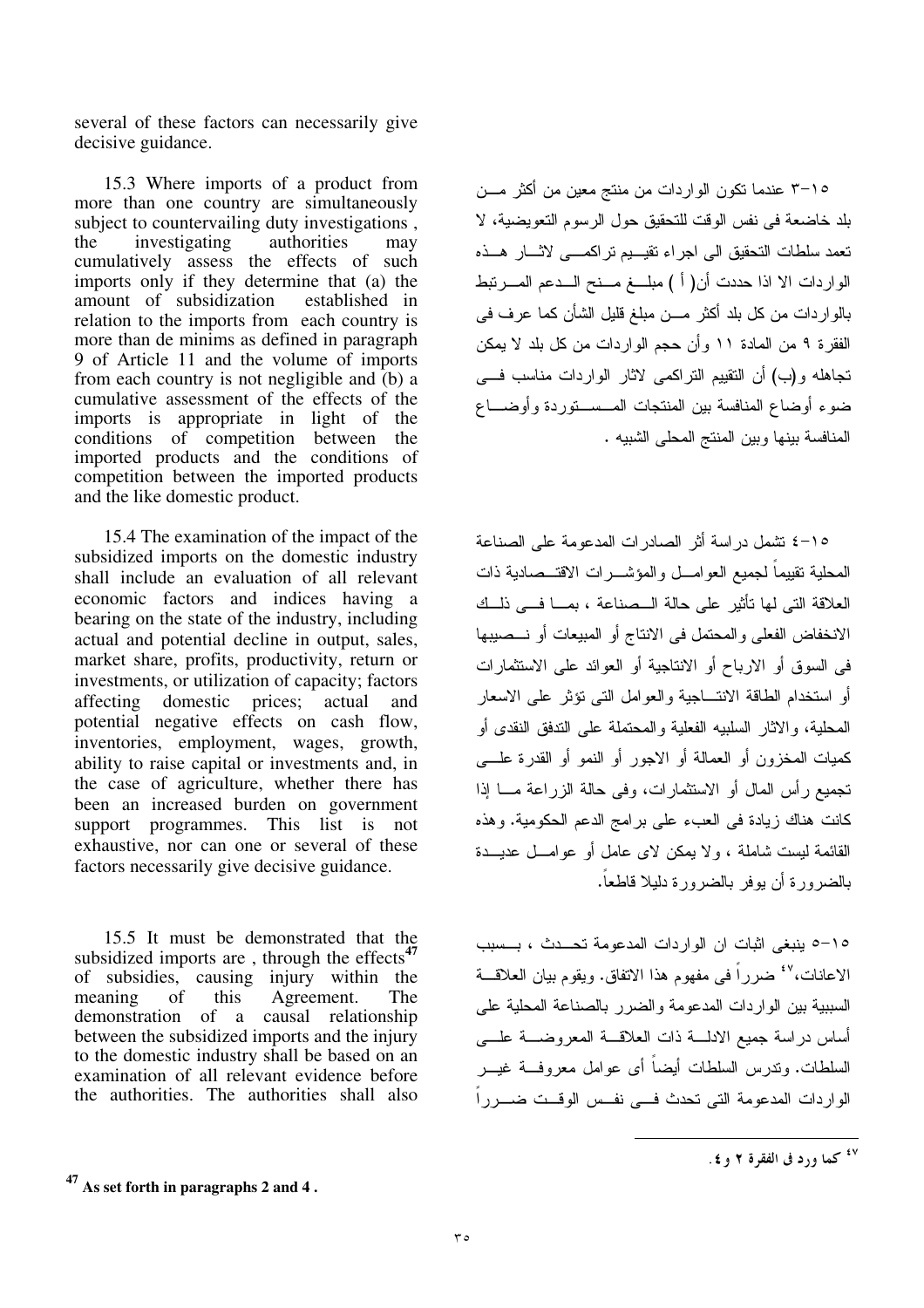examine any known factors other than the subsidized imports which at the same time are injuring the domestic industry, and the injuries caused by these other factors must not be attributed to the subsidized imports. Factors which may be relevant in this respect include, *inter alia* the volumes and prices of non - subsidized imports of the product in question, contraction in demand or changes in the patterns of consumption, trade restrictive practices of and competition between the foreign and domestic producers, developments in technology and the export performance and productivity of the domestic industry.

15.6 The effect of the subsidized imports shall be assessed in relation to the domestic production of the like product when available data permit the separate identification of that production on the basis of such criteria as the production process, producers' sales and profits. If such separate identification of that production is not possible, the effects of the subsidized imports shall be assessed by the examination of the production of the narrowest group or range of products, which includes the like product, for which the necessary information can be provided.

15.7 A determination of a threat of material injury shall be based on facts and not merely on allegation, conjecture or remote possibility. The change in circumstances which would create a situation in which the subsidy would cause injury must be clearly foreseen and imminent . In making a determination regarding the existence of a threat of material injury, the investigating authorities should consider, inter alia, such factors as:

> (i) nature of the subsidy or subsidiesin question and the trade effects likely to arise therefrom:

> (ii) a significant rate of increase of subsidized imports into the domestic market indicating the likelihood of substantially increased importation;

> (iii) sufficient freely disposable, or an imminent, substantial increase in, capacity of the exporter indicating the

بالصناعة المحلية، وينبغي عـدم ارجاع الاضرار التي نتسبب فيها عوامل أخرى الى الواردات المدعومة . وتشمل العوامـــل التي قد نكون ذات علاقة في هذا الصدد (من بين جملة عوامل )، أحجام وأسعار الواردات غير المدعومة مـــن المنـــتج قيـــد النظر، وانكماش الطلب أو التغيرات فـــى أنمــــاط الاســـتهلاك والممسار سات التجارية التقبيديسة والمنافسية بسين المنتجسين الإجانــب والمحليـــين والنطـــورات فــــ النكنولوجيـــا و أداء الصادر ات وانتاجية الصناعة المحلية .

1-10 يكون نقييم أثر الواردات المدعومة بالنسبة للإنتـــاج المحلي من المنتج الشبيه عندما نتاح بيانات تسمح بتحديد هــذا الانتاج تحديدا مستقلا على أساس معابير مثل طريقة الانتساج ومبيعات المنتجين وأرباحهم. وإذا لم يكن من الممكـــن تحديـــد الانتاج تحديدا مستقلا، تقيم أثار الواردات المدعومة عن طريق دراسة انتاج أضيق لمجموعة من المنتجات أو جزء منها بمكن نوفير معلومات أســـاسية عنه يشمل المنتج الشبيه.

١٥-٧ يكون تحديد التهديد بالضرر المادى علـــ أســاس حقائق لا على مجرد الادعاء أو النكهن أو الاحتمال البعيد. أن النغير في الظروف التي نؤدي إلى وضع بـــسبب فيــــه الــــدعم ضرراً بِنبغي أن بكون واضح و وشَيْك الوقوع. وعند إصدار حكم منعلق بوجود تهديد بضرر مادى، ينبغي أن نتظر سلطات النحقيق ، من بين جملة أمور ، في عوامل مثل :

.١. طابع الدعم قبد النظر والاثار النجارية المحتلمة التي نتجم عنه ؛

٢٠. المعدل الكبير في زيادة الواردات المدعومة في السوق المحلي التي تشير إلى احتمال زيسادة السواردات زيادة كبيرة؛ ٣٠. قدرة كافية لدى المصدر أو زيادة وشيكة في هــذه القــدرة التي تشير إلى إحتمال زيادة الصادرات المدعومة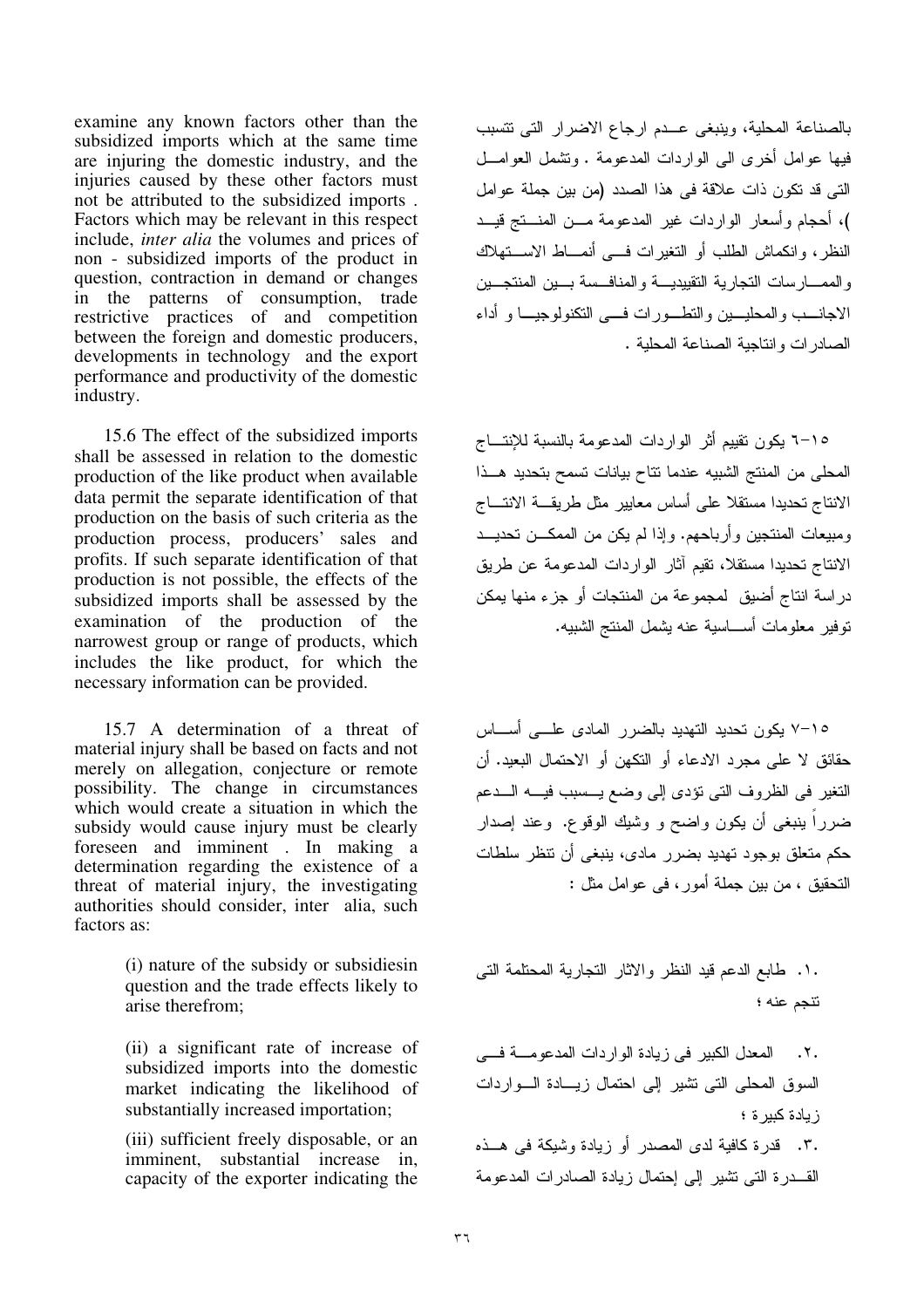likelihood of substantially increased subsidized exports to the importing Member's market, taking into account the availability of other export markets to absorb any additional exports;

(iv) Whether imports are entering at prices that will have a significant depressing or suppressing effect on domestic prices, and would likely increase demand for further imports; and

 $(v)$  inventories of the product being investigated.

 No one of these factors by itself can necessarily give decisive guidance but the totality of the factors considered must lead to the conclusion that further subsidized exports are imminent and that, unless protective action is taken, material injury would occur.

15.8 With respect to cases where injury is threatened by subsidized imports, the application of countervailing measures shall be considered and decided with special care.

#### **Definition of Domestic Industry**

16.1 For the purposes of this Agreement, the term "domestic industry" shall, except as provided in paragraph 2, be interpreted as referring to the domestic producers as a whole of the like products or to those of them whose of collective output of the products constitutes a major proportion of the total domestic production of those products, except that when producers are related<sup>48</sup> to the exporters or importers or are themselves زيادة كبير ة في سوق العضو المستورد ، مع مراعاة توافر أسو اق تصدير ِ أخر ي تستو عب أي صادر ات إضافية.

.٤. ما إذا كانت الواردات ندخل بأسعار لمهــــــا تـــأثير بؤدي إلى خفض أو كبح الاسعار المحلية والتي يكون لها أثر فسي زيادة الطلب على الواردات؛

.0. المخزون من المنتج الذي يجرى التحقيق فيه.

ولا يمكن لاى عامل من العوامل هذه في حــد ذاتـــه أن يوفر دليلا قاطعا ولكن ينبغي النظر في إجمالي العوامل التسبي تؤدى إلى نتيجة أن مزيدا من الصادرات المدعومــــة وشــــيك الوقوع وأنه، ما لم يتخذ إجراء حمائي، سيحدث ضرر مادي.

١٥-٨ وبالنسبة للحالات التي يكـــون هنـــاك تهديـــد مـــن الصادرات المدعومة ، ينظر في نطبيق ندابير نعويضية ويجب بذل عنابة خاصبة عند اقر ار اها .

\$  & &< *Article 16*

 7-?I3- -&- --- -- +--, -[ "الصبيناعة المحلية" فيما عبدا منا نبص عليه في الفقرة %-?\$ % --( E -- + --/ O( +?
 < للمنتجات الشبيهة أو للمنتجات التي يـــشكل ناتجهــــا الجمـــــاعي نســبة كبيرة مــن الانتــاج المحلي الاجــمالي مــن هــــذه المنتـــجات، فيمـا عدا عنــــدما يكـــــــون للمنتجـــين علاقــــات<sup>^</sup>

 $\overline{a}$ 

<sup>&</sup>lt;sup>44</sup> لاغراض هذه الفقرة ، يعتبر المنتجون أن لهم علاقة بالمصدرين أو بالمستوردين فقط إذا (أ) كان يتحكم واحد منهم بطريقة مباشرة وغير مباشرة فى الاخر ، أو (ب) كلاهما يتحكم فيه بطريقة مباشرة وغير مباشرة شخص ثالث ، أو (ج) كلاهما يتحكمان فى شخص ثالث بطريقة مباشرة أو غير مباشرة ، على شــــرط أن هناك أساس يعتقد أو يشك في أن تأثير هذه العلاقة يسبب للمنتج المعنى القيام بتصرف بطريقة مختلفة عن المنتجين الذين ليست لهم علاقة . ولغـــرض هـــذه الفقرة ، يعتبر واحد يتحكم في الاخر عندما يكون الاول في موقع قانوني أو عملي يمارس قيداً أو توجيهاً على الاخر .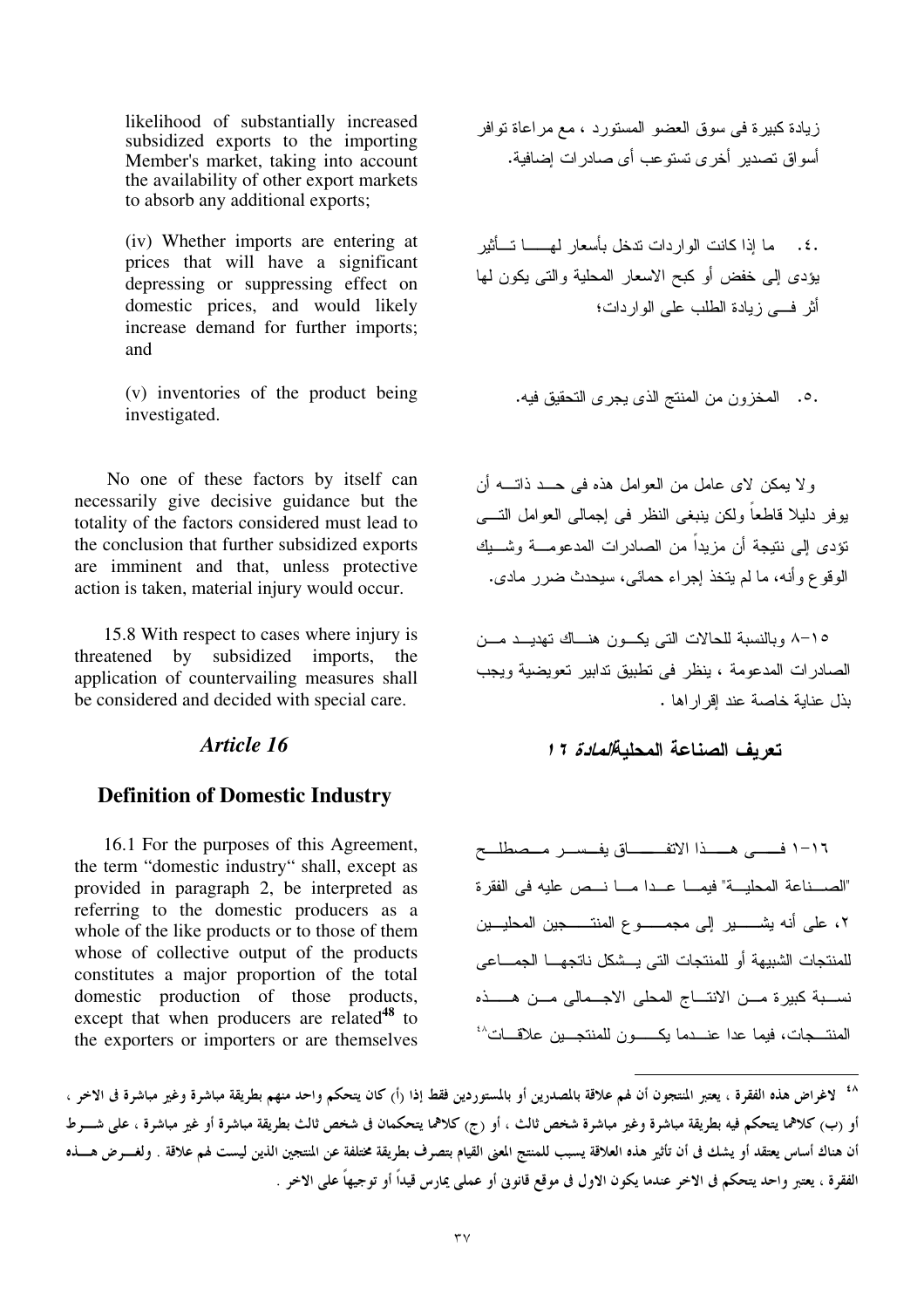importers of the allegedly subsidized product or a like product from other countries, the term "domestic industry" may be interpreted as referring to the rest of the producers.

16.2 In exceptional circumstances, the territory of a Member may, for the production in question, be divided into two or more competitive markets and the producers within each market may be regarded as a separate industry if (a) the producers within such market sell all or almost all of their production of the product in question in that market, and (b) the demand in that market is not to any substantial degree supplied by producers of the product in question located elsewhere in the territory. In such circumstances, injury may be found to exist even where a major portion of the total domestic industry is not injured, provided there is a concentration of subsidized imports into such an isolated market and provided further that the subsidized imports are causing injury to the producers of all or almost all of the production within such market.

16.3 When the domestic industry has been interpreted as referring to the producers in a certain area ,i.e. a market as defined in paragraph 2 countervailing duties shall be levied only on the products in question consigned for final consumption to that area. when the constitutional law of the importing Member may levy the countervailing duties without limitation only if (a) the exporters shall have been given an opportunity to cease exporting at subsidized prices to the area concerned or otherwise give assurances pursuant to Article 18, and adequate assurances in this regard have not been promptly given and (b) such duties cannot be levied only on products of specific producers which supply the area in question.

-

بالمصدر بن أو بالمسنور دين أو انهـــم مسنور دين لمنتج بـــدعى بأنه مدعوم أو منتج شبيه من بلدان أخرى يجوز نفسير مصطلح " صناعة محلية " على أنه يشير الى بقية المنتجين .

1٦–٢ وفي ظروف استثنائية، يجوز نقسيم أراضـي عــضو من أجل الانتاج قيد النظر ، الى ســـوقين متنافـــسين او اكثـــر ويجوز اعتبار المنتجين في كل سوق صناعه منفــصله اذا(أ) باع المنتجون في داخل ذلك السوق جميع او معظم انتاجهم من المنتج قيد النظر في ذلك السوق و(ب) كان الطلب فـــي ذلـــك السوق لا يلبيه بقدر كبير منتــــجو هذا المنتج الذين يعملون في مواضع اخرى من الاقليم. وفىهذه الظروف ، قد بوجد الضرر حتى لو اذا كان جزء كبير من اجمالي الصناعه المحليــــه لــــم بصبه ضرر ، على شرط إن بكون هنساك تركيب ذلله اردات المدعـــومه في هذا السوق المنعزل وبشرط ان تسبب الواردات المدعومه ضرر لمنتجي جميع او معظم الانتاج في تلك السوق.

٢-١٦ وعندما نفس الصناعه المحليه على انها نشير إلـــي منتجين في منطقه معينه ، أي في سوقٍ كما نص على ذلك في الفقرة ٢ ، تفرض رسوم تعويضيه فقط علـــي المنتجـــات قيـــد النظر والمعده للاستهلاك النهائي في نلك المنطقه. وعنــــدما لا يسمـــح القـــانون الدســـنوري للعضـــو المســـنورد بفرض رسوم تعويضيه على هذا الاساس، لا يجوز للعضو المـــستورد ان بفرض رسوماً تعويـــضيه دون حـــدود الا اذا ( أ ) اتـــيح للمصدر فر صـه للتو قف عن التصدير بالأسعار المدعومة الــــى المنطقة المعنية أو تقديم تأكيدات عملا بالمادة ١٨، و اذا لم تقدم تأكيدات كافية في هذا الصدد علـــي الفــور، و(ب ) لا يمكــن فرض هذه الرسوم فقط على منتجـــات لمنتــــــــجين محــــددين بور دون للمنطقة قبد النظر

**<sup>48</sup>For the purpose of this paragraph , producers shall be deemed to be related to exporters or importers only if (a) one of them directly or indirectly controls the other ; or (b) both of them are directly or indirectly controlled by a third person ; or (c) together they directly or indirectly control a third person , provided that there are grounds for believing or suspecting that the effect of the relationship is such as to cause the producer concerned to behave differently from non-related producers. For the purpose of this paragraph, one shall be deemed to control another when the former is legally or operationally in a position to exercise restraint or direction over the latter.**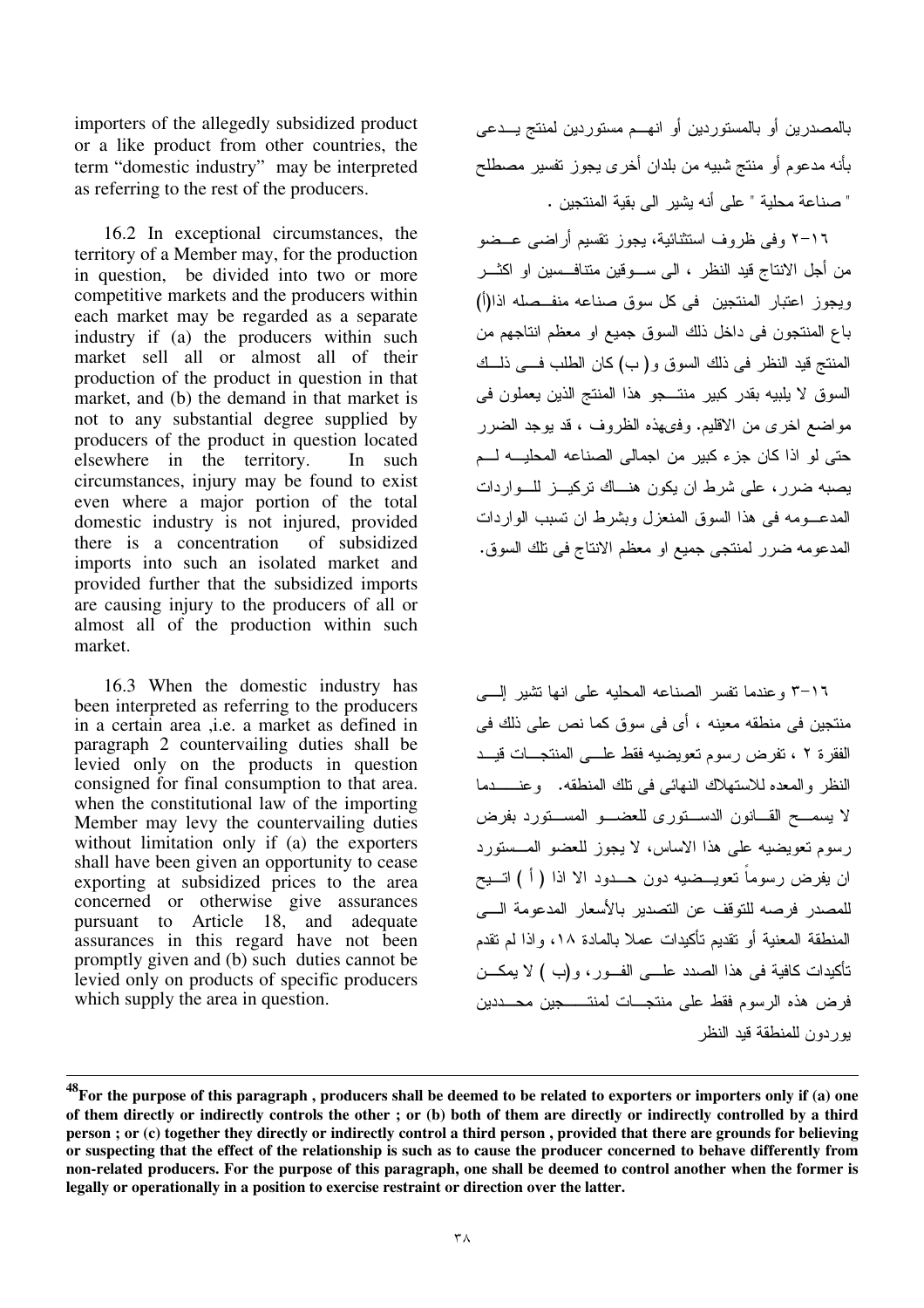16.4 Where two or more countries have reached under the provisions of paragraph 8 (a) of Article XXIV of GATT 1994 such a level of integration that they have the characteristics of a single, unified market, the industry in the entire area of integration shall be taken to be the domestic industry referred to in paragraphs 1 and 2.

16.5 The provision of paragraph 6 of Article 15 shall be applicable to this Article.

*Article 17* 

#### **Provisional Measures**

17.1 Provisional measures may be applied only if :

(a) an investigation has been initiated in accordance with the provisions of Article of 11, a public notice has been given to that effect and interested Members and interested parties have given adequate opportunities to submit information and make comments;

(b) a preliminary affirmative determination has been made that a subsidy exists and that there is injury to a domestic industry caused by subsidized imports; and

(c) the authorities concerned judge such measures necessary to prevent injury being caused during the investigation.

17.2 Provisional measures may take the form of provisional countervailing duties guaranteed by cash deposits or bonds equal to the amount of the provisionally calculated amount of subsidization.

17.3 Provisional measures shall not be applied sooner than 60 days from the date of initiation of the investigation.

1٦-> 5 وعندما يحقق اثنان من البلدان أو أكثـــر بمقتـــضـي أحكام الفقرة ٨ ( أ ) من المادة ٢٤ من اتفاقيــــة جــــات ١٩٩٤ مستوى من النكامل له خواص سوق وحيـــدة موحـــدة، تعتبـــر الصناعة في كامل منطقة النكامل هذه الصناعة محلبة كما أشبر الے ذلك في الفقر تين ١و ٢ .

0-17 نتطبق احكام الفقرة ٦ من المادة ١٥ على هذه المادة

#### العلاة ١٧

#### التدابير المؤقتة

: 6M I = -]

.

( أ ) كان التحقيق قد بدأ طبقاً لاحكام المادة٤١١ وصدر اعلام رسمي بهذا المعنى وأتبحت للاعضاء والاطراف المعنبة فرص كافية لنقديم معلومات وتعليقات ؛

( ب ) صدر حكم ايجابي أولىي بوجود دعم وان هنـــاك ضر ر اً بالصناعة المحلية تسببت فيه الو ار دات المدعمة؛

( ج ) تعتبر السلطات المعنية أن تلك التدابير ضرورية لمنع الضرر الذي بحدث خلال التحقيق .

+\ 1 قد تأخذ التدابير المؤقتة شكل رســـوم تعـــويـــضية مؤقتة تضمنها ودائع نقدية أو سندات مساوية لمقدار مبلغ مسنح الدعم المحسوب مؤقتاً.

٢٠١٧ لا نتطبق التدابير المؤقتة قبل ٦٠ يوما مـــن تـــاريخ يدء التحقيق.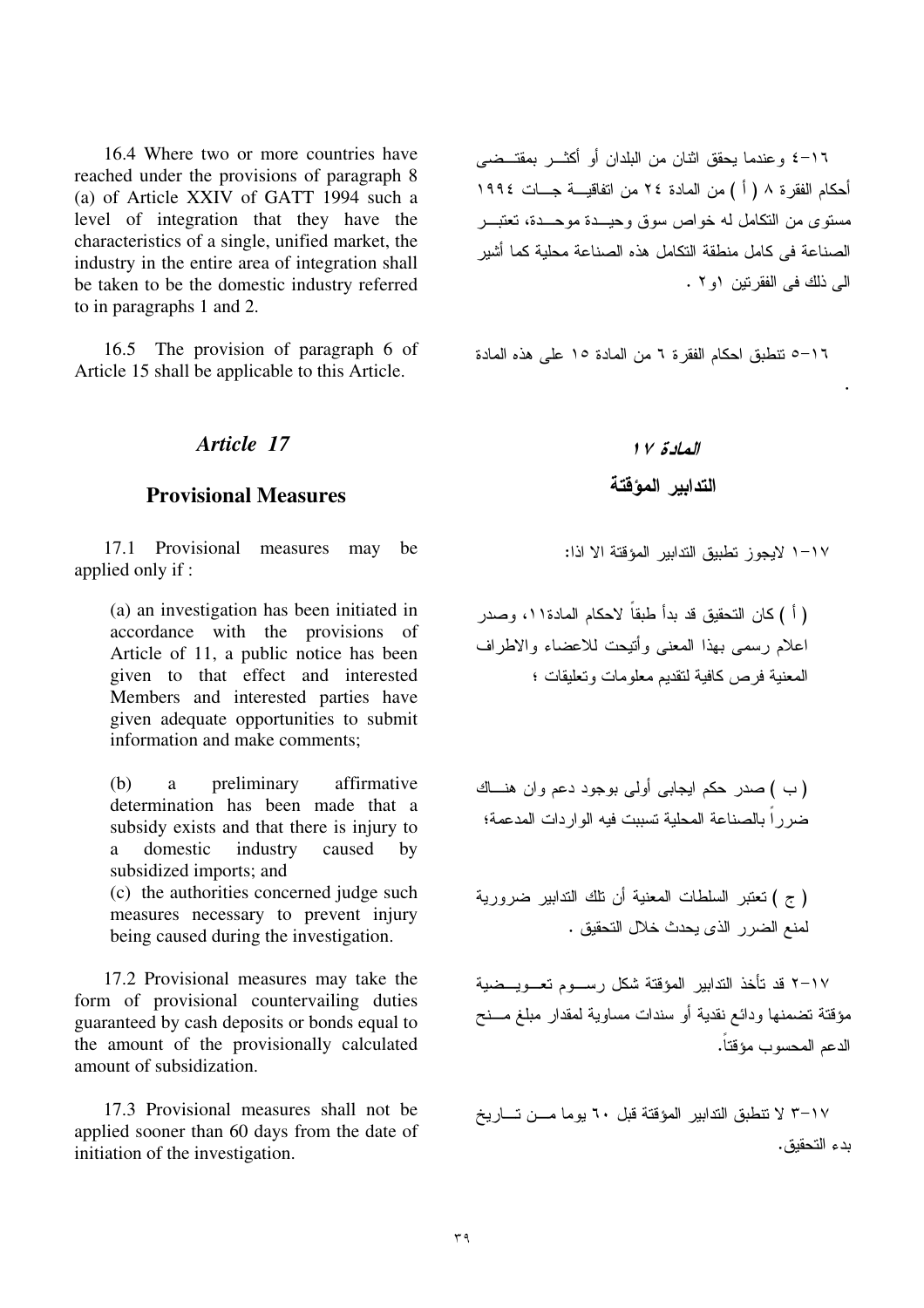17.4 The application of provisional measures shall be limited to as short a period as possible, not exceeding four months.

17.5 The relevant provisions of Article 19 shall be followed in the application of provisional measures.

#### *Article 18*

#### **Undertakings**

18.1 Proceedings may<sup>49</sup> be suspended or terminated without the imposition of provisional measures or countervailing duties upon receipt of satisfactory voluntary undertakings under which:

> (a) the government of the exporting Member agrees to eliminate or limit the subsidy or take other measures concerning its effects; or

> (b) the exporter agree to revise its prices so that the investigation authorities are satisfied that the injurious effect of the subsidy is eliminated. Price increases under such undertakings shall not be higher than necessary to eliminate the amount of the subsidy. it is desirable that the price increases be less than the amount of the subsidy if such increases would be adequate to remove the injury to the domestic industry .

18.2 Undertakings shall not be sought or accepted unless the authorities of the importing Member have made a preliminary affirmative determination of subsidization and injury caused by such subsidization and , in case of undertakings from exporters, have obtained the consent of the exporting Member.

17–٤ يقتصر تطبيق التدابير المؤقتة على أقصر مدة ممكنة على الا نتجاوز أربعة أشهر .

١٧–٥ نتبع الاحكام ذات الصلة من المادة ١٩ عند تطبيــق التدابير المؤقتة .

> المصادة ١٨ التعهدات

١٨-١ يجوزُ أَ نعليق الاجراءات أو انهاءهــا دون فـــرض تدابير مؤقتة أو رسوم تعويضية عند تــسلم تعهــدات طوعيـــة مقبولة بكون من شأنها أن:

( أ ) تو افق حكومة العضو المصدر على الغاء الــدعم أو الحد منه أو اتخاذ تدابير أخرى تتعلق بآثار ه؛ أو

(ب ) يوافق المصدر على اعادة النظر في أسعاره بحيث تتأكد سلطات التحقيق من أن الاثار الضارة للدعم قد تـــم القضـــاء علــبها. ولاتكــون زيـــادات الاســعار بنـــاء علمي هذه النعهدات أعلمي مما يلزم لاستبعاد مبلغ الـــدعم. ومن المرغوب فيه أن تكون الزيادات في الاسعار أقل من مبلغ الدعم إذا كانت هذه الزيادات كافية لاز السة السضرر بالصناعة المحلبة.

+١٨-٢ لا يجوز السعى الى الحصول علـــي تعهــدات ولا يجوز قبـــولـها مـا لـم نتوصل سلطـات الـعضو المستورد الـي تأكيد ايجابـي أولـي من وجود الدعـــم ومن وجود الضرر فيــــه الــــذي يسببه، فإذا كان هناك تعهد من المصدرين يجب الحصول على مو افقة العضو المصدر .

)I?& )
 : ). 4 : +
 @-\_ 18.3 Undertakings offered need not be

 $\overline{a}$ 

<sup>&</sup>lt;sup>49</sup> لا تفسر كلمة " يجوز " على ألها تسمح بمواصلة الاجراءات فى نفس الوقت مع تنفيذ تعهدات ، فيما عدا نص عليه فى الفقرة £ .

**<sup>49</sup>The word "may" shall not be interpreted to allow the simultaneous continuation of proceedings with the implementation of undertakings, except as provided in paragraph 4.**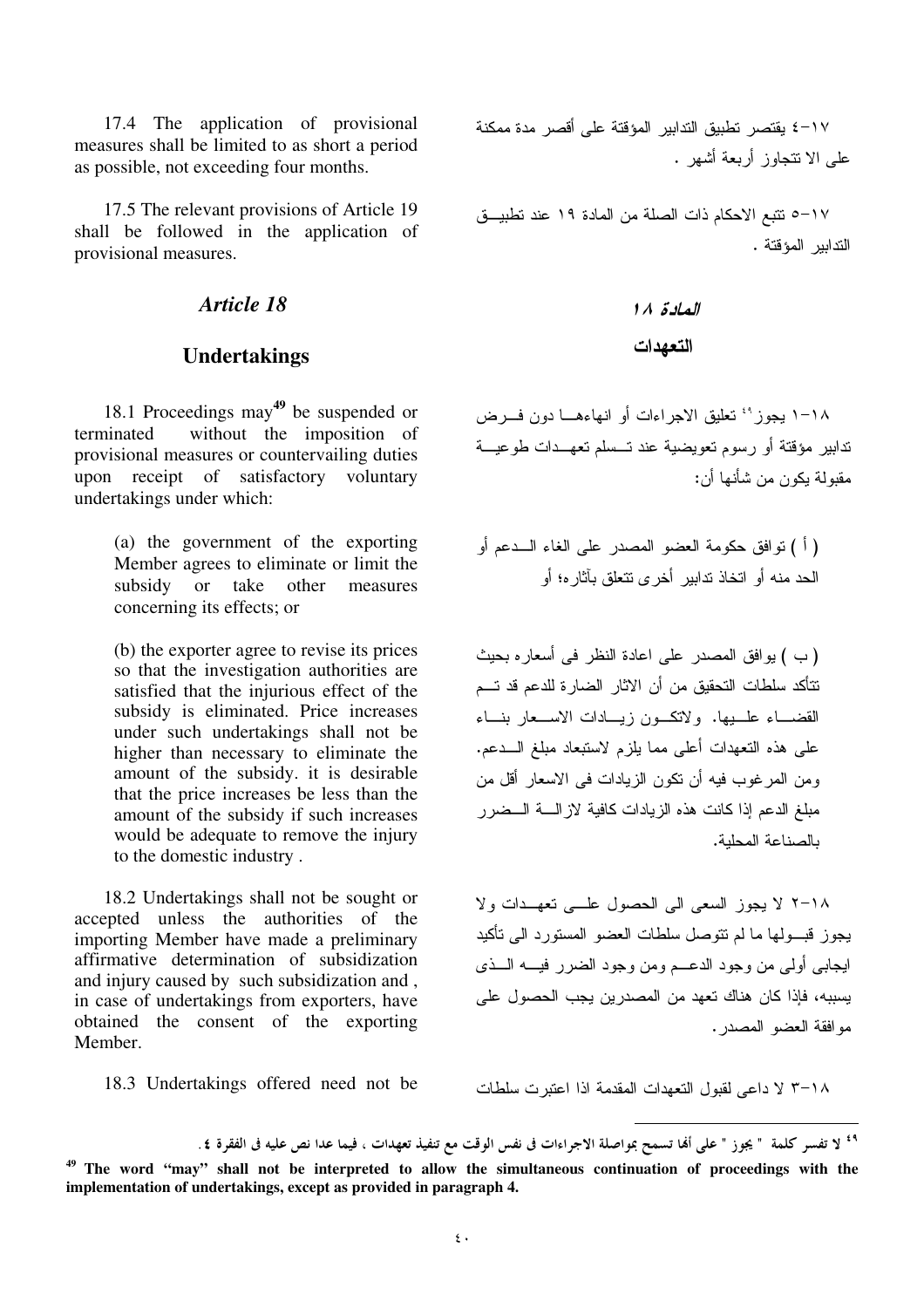accepted if the authorities of the importing Member consider their acceptance impractical, for example if the number of actual or potential exporters is too great, or for other reasons, including reasons of general policy. Should the case arise and where practicable, the authorities shall provide to the exporter the reasons which have led them to consider acceptance of an undertaking as in appropriate, and shall, to the extent possible, give the exporter an opportunity to make comments thereon.

18.4 If an undertaking is accepted, the investigation of subsidization and injury shall nevertheless be completed if the exporting Member so desires or the importing Member so decides. In such a case, if a negative determination of subsidization or injury is made, the undertaking shall automatically lapse, except in cases such a determination is due in large part to the existence of an undertaking. In such cases, the authorities concerned may require that an undertaking be maintained for a reasonable period consistent with the provisions of this Agreement. In the event that an affirmative determination of subsidization and injury is made, the undertaking shall continue consistent with its terms and the provisions of this Agreement.

18.5 price undertakings may be suggested by the authorities of the importing Member, but no exporter shall be forced to enter into such undertakings. The fact that governments or exporters do not offer such undertakings, or do not accept an invitation to do so, shall in no way prejudice the consideration of the case. However, the authorities are free to determine that a threat of injury is more likely to be realized if the subsidized imports continue.

18.6 authorities of an importing Member may require any government or exporter from whom an undertaking has been accepted to provide periodically information relevant to the fulfillment of such an undertaking, and to permit verification of pertinent data. In case of violation of an undertaking, the authorities of the importing Member may take, this Agreement in conformity with its provisions, expeditious actions which may constitute العضو المستورد أن قبولها غير عملي، مــثلا اذا كـــان عــدد المصدر بن الفعليين أو المحتمل كبير جداً ، أو لاسباب أخـــر ي، .<br>بما في ذلك أسباب السياسة العامة . و عندما نثار المسألة تقــدم السلطات ، للمصدر الأسباب التي أدت بها الى اعتبار فبــــول النعهد غير ملائم واذا كان ذلك ممكناً، وتوفر للمصدر ، بالقـــدر المستطاع، الفرصة لتقديم تعليقات عليها.

١٨-٤ وإذا قبل التعهد، يستكمل التحقيق في مــنح الــدعم والضرر إذا رغب في ذلك العضو المصــدر أو قــرر ذلــك العضو المستورد.وفي تلك الحالة ، اذا صدر قرار سلبي بشان منح الدعم أو الضرر، ينتهي النعهد تلقائياً ، فيمـــا عـــدا فـــي الحالات التي يكون فيها هذا الحكم راجعاً في جزء كبير لوجود تعهد. و في تلك الحالات ،قد تطلب السلطات المعنيه الإيقاء على التعهد لفترٍ ه معقوله نتمشى مع احكام هذا الاتفاق . وفيي حاله صدور حكم ايجابي بشان منح الدعم والــضرر ، يظــل النَّعهد قائماً وفقاً لشر وطه و احكام هذا الاتفاق.

٥-١٨ بجوز ان نقترح سلطات العضو المستورد تعهـدات سعريه، ولا يجبر مصدر على الدخول في مثل هذه النعهــدات. و عدم عر ض مثل هذه النعهدات من الحكومات او المصدر بن او عدم قبولهم دعوة للقيام بذلك، لايحول بأى شكل من الاشـــكال دون النظر في المسأله. ومع ذلك، نكون السلطات حـــرة فـــي تحديد ما اذا كان هناك تهديد بضر ر من المحتمـــل حدو ثــــه اذا نواصلت الواردات المدعمة.

٦-١٨ يجوز أن تطلب سلطات عــضو مــستورد مـــن أي الإيفاء بهذا النعهد ، مع السماح بالنحقق من البيانات. وفي حالة انتهاك التعهد، تتخذ سلطات العضو المستورد ، بمقتضى هــذا الاتفاق ( تمشيا مع أحكامه) ، اجراءات سريعة تكــون تطبيقــا فورياً للندابير المؤقتة استنادا الى أفضل معلومات متاحة. وفي هذه الحالات، قد تفرض رسوم نهائية طبقاً لهذا الانفــاق علــــى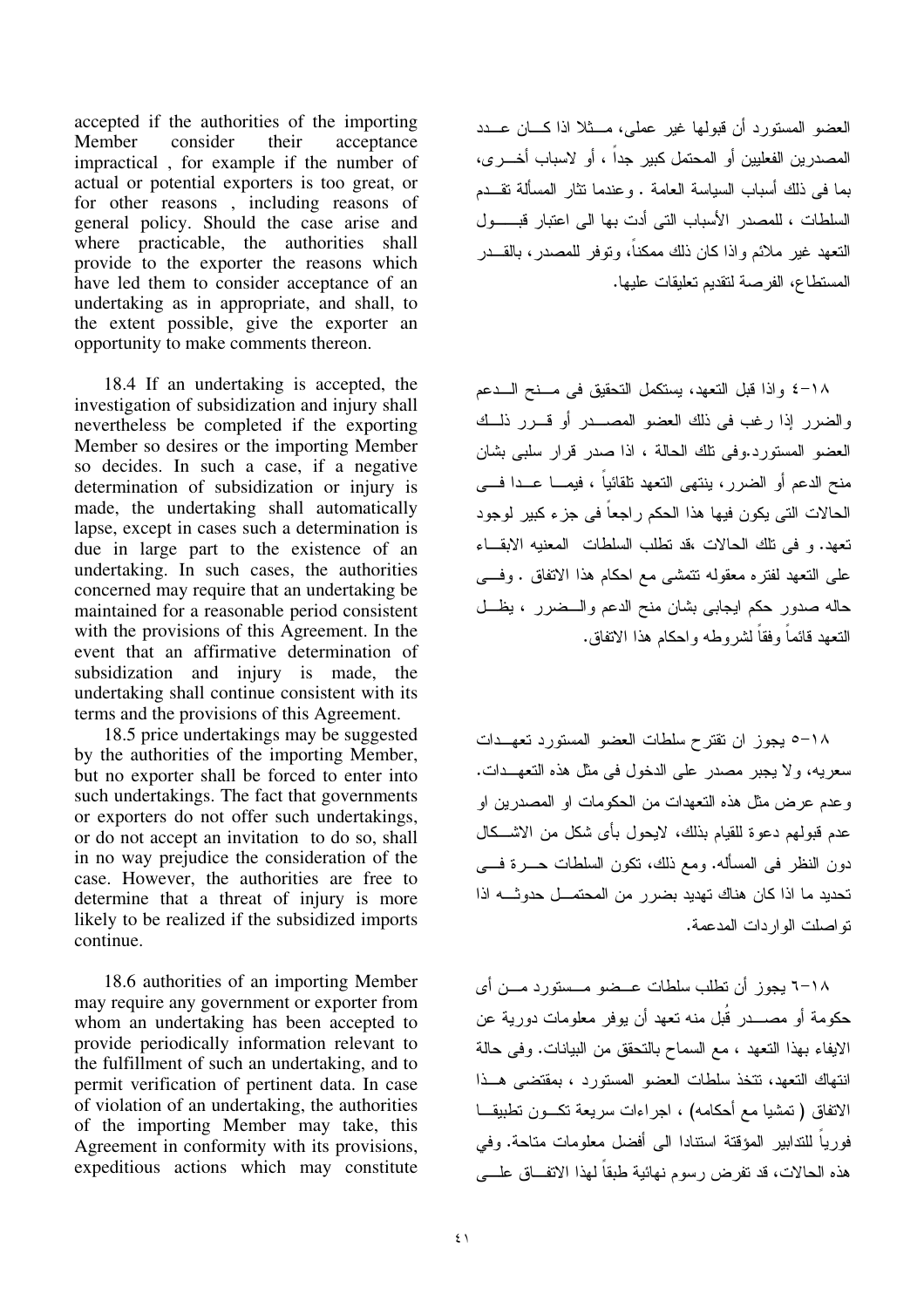immediate application of provisional measures using the best information available. In such cases, definitive duties may be levied in accordance with this Agreement on products entered for consumption not more than 90 days before the application of such provisional measures, expect that any such retroactive assessment shall not apply to imports entered before the violation of the undertaking.

# *Article 19* **Imposition and Collection of Countervailing Duties**

19.1 If, after reasonable efforts have been made to complete consultations, a Member makes a final determination of the existence and amount of the subsidy and that, through the effects of the subsidy, the subsidized imports are causing injury, it may impose a countervailing duty in accordance with the provisions of this Article unless the subsidy or subsidies are withdrawn.

19.2 The decision whether or not to impose a countervailing duty in cases where all requirements for the imposition have been fulfilled , and the decision whether the amount of the countervailing duty to be imposed shall be the full amount of the subsidy or less , are decisions to be made by the authorities of the importing Member. It is desirable that imposition should permissive in the territory of all Member, that the duty should be less than the total amount of the subsidy if such lesser duty would be adequate to remove the injury to the domestic industry, and that procedures should be established which would allow the authorities concerned to take due account of representations made by domestic interested parties<sup>50</sup> whose interests might be adversely affected by the imposition of a countervailing duty.

منتـــــجات دخلت لـلاستـــــهلاك قبل أقل من ٩٠ يوما من تطبيق الندابير المؤقتة ، ولا ينطبق أن أى نقييم بــــأثر رجعــــي علــــي الو ار دات التي دخلت قبل انتهاك التعهد .

# المعادة ١٩ فرض الرسوم التعويضية وتحصيلها

1-۱۹ بعد بذل جهود معقولة للانتهاء مـــن المـــشاورات ، يصدر عضو قرارا نهائيا بوجود دعم ومقداره ويجوز فسرض رسم تعويض ( طبقاً لاحكام هذه المادة ) إذا تسبب الدعم بسبب الو ار دات المدعمة في الحاق الضر ر ما لم بتم سحب الدعم.

٢-١٩ يرجع الى سلطات العضو المستورد اتخـــاذ القـــرار سواء بفرض أو عدم فرض رسم تعويض في الحـــالات التــــي نستوفي جميع شروط فرضه ، والقرار بما اذا كان مقدار الرسم المقابل الذي يفرض سيكون المقدار الكامل للدعم أو أقل. ومـــن المرغوب فيه أن يكون الفرض مسموحا به في أراضي جميـــع الاعضاء، وأن يكون الرسم أقل من المبلغ الاجمـــالـي للدعم اذا كان بكفي لاز الة الضرر بالصناعة المحلية مع ضرورة وضـــع اجراءات تسمح للسلطات المعنية أن تولى عنايـــــة كافيــــة لاراء الإطر اف المعنية مجلياً<sup>. •</sup> الذين قد تتأثر مصبالجهم بصور ة سلبية عن طريق فرض رسم تعويضي.

 $\overline{a}$ 

<sup>. °</sup>في هذه الفقرة يشمل مصطلح " الاطراف المهتمة المحلية " المستهلكين والصناعة المحلية التي تستخدم المنتوج المستورد الخاضع للتحقيق .

**<sup>50</sup>For the purpose of this paragraph , the term "domestic interested parties" shall include consumers and industrial users of the imported product subject to investigation.**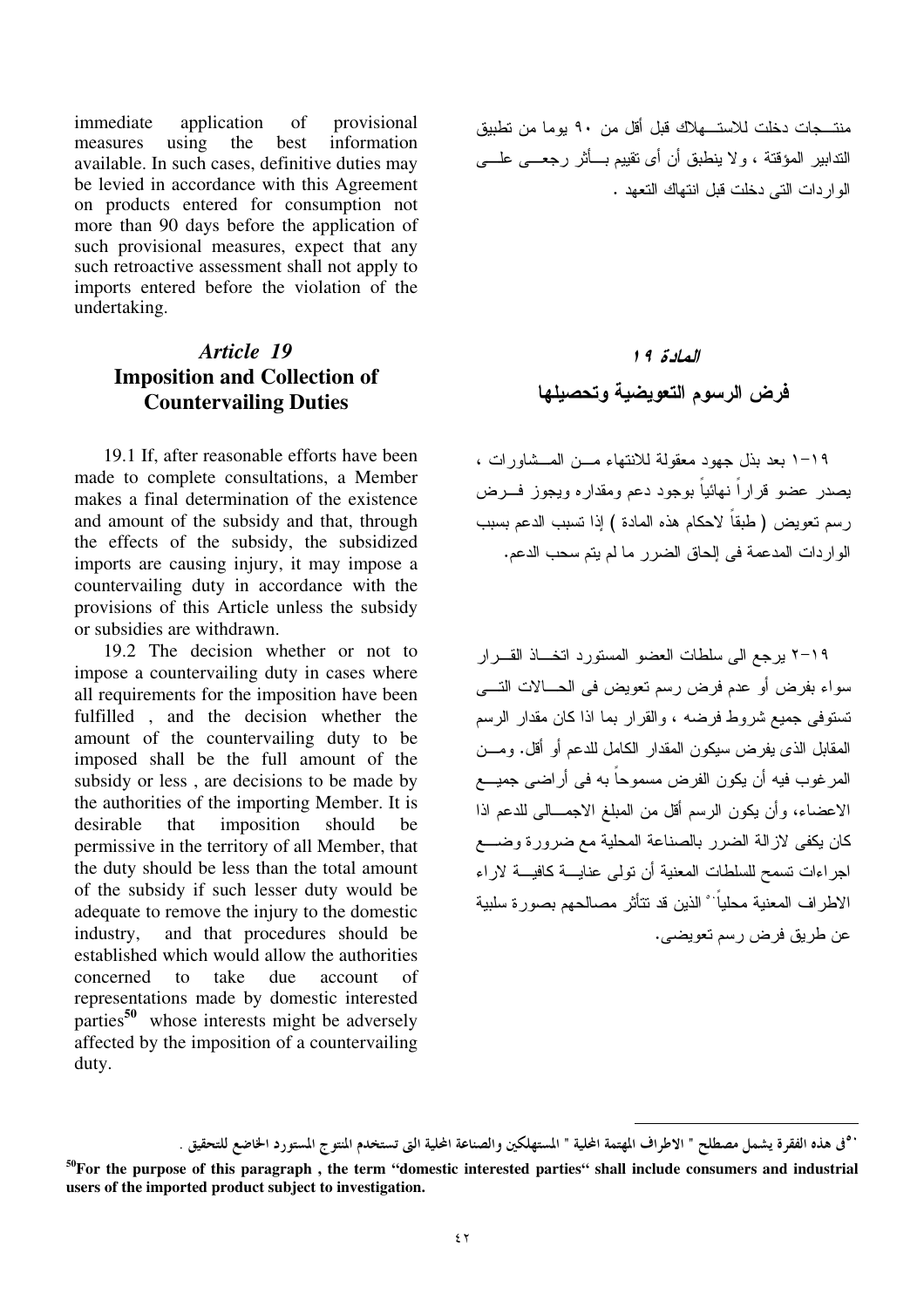19.3 When a countervailing duty is imposed in respect of any product, such countervailing duty shall be levied, in the appropriate amounts in each case, on a nondiscriminatory basis on imports of such product from all sources found to be subsidized and causing injury, except as to imports from those sources which have renounced any subsidies in question or from which undertakings under the terms of this Agreement have been accepted. Any exporter whose exports are subject to a definitive countervailing duty but who was not actually investigated for reasons other than a refusal to cooperate, shall be entitled to an expedited review in order that the investigating authorities promptly establish an individual countervailing duty rate for that exporter.

19.4 No countervailing duty shall be levied**<sup>51</sup>** on any imported product in excess of the amount of the subsidy found to exist, calculated in terms of subsidization per unit of the subsidized and exported product.

*Article 20*

# 1۹–۳ وعند فرض رسم نعويض بالنسبة لاي منتج، يفرض ذلك الرســم بالمبالغ الملائمة في كل حالة، على أســـاس غيـــر نمييزي على الواردات من هذا المنتج من جميع المصادر التسي وجد أنها مدعمة وتسبب ضررا، فيمـــا عـــدا الـــواردات مـــن المصــــادر التي قررت إزالة أي دعم قيد النظر او من المصـادر التي تكون تعهداتها قد قبلت بمقتضى شروط هذا الاتفاق. وأي مصدر تخضع صادراته لرســم مقابل نهائـي ولكن لـــم يجـــر التحقيق فيه لاسباب غير رفضه للتعاون ، يكون له الحق فـــى مراجعة عاجلة لكي تضع سلطات التحقيق فورا رسم تعـــويض خاص بهذا المصدر .

۱۹–٤ لا یفرض<sup>، د</sup>رسم مقابل علی أی منتج مستورد بمـــا يجاوز مبلغ الدعم الذي نبين وجوده محسوبا علىي أساس السدعم لكل وحدة من المنتج المدعوم والمصدر .

 .  4 )\*

+٢-١ لا نتطبق الندابير المؤقتة والرسوم المقابلة الا علـــي المنتــــجات التـي تدخل للاستهلاك بـعد الوقت الذي يبدأ فيه نفاذ القرار بمقتضى الفقرة ١ من المادة ١٧، والفقرة ١ من المسادة ١٩، على التوالي ، مع مراعاة الاستثناءات الواردة في المسادة الحالبة .

۲۰–۲ اتخاذ قرار نهائي بوجود الضرر (وليس التهديد بـــه أو الاعاقة المادية لانشاء صناعة) أو عند اتخاذ قرار بوجـــود تهديد بالضرر وعندما بوجد تهديد يكون من شــــأن الــــواردات المدعومة، عند عدم وجود ندابير مؤقتة الـــي الحكـــم بوقـــو ع الضرر، يجوز فرض رسوم مقابلة بأثر رجعي على المدة التي

 $\overline{a}$ 

# **Retroactively**

20.1 Provisional measures and countervailing duties shall only be applied to products which enter for consumption after the time when the decision under paragraph 1 of Article 17 and paragraph 1 of Article 19 , respectively , enter into force , subject to the exceptions set out in this Article .

20.2 Where a final determination of injury ( but not of a threat thereof or of a material retardation of the establishment of an industry) is made or, in the case of a final determination of a final determination of a threat of injury where the effect of the subsidized imports would, in the absence of the provisional measures, have led to a

<sup>``</sup> يعني " بفرض " كما يستخدم في هذا الاتفاق تقييم قانوني نـــهائي أو تحصيل رسم أو ضريبة .

**<sup>51</sup> As used in this Agreement "levy" shall mean the definitive or final legal assessment or collection of a duty or tax .**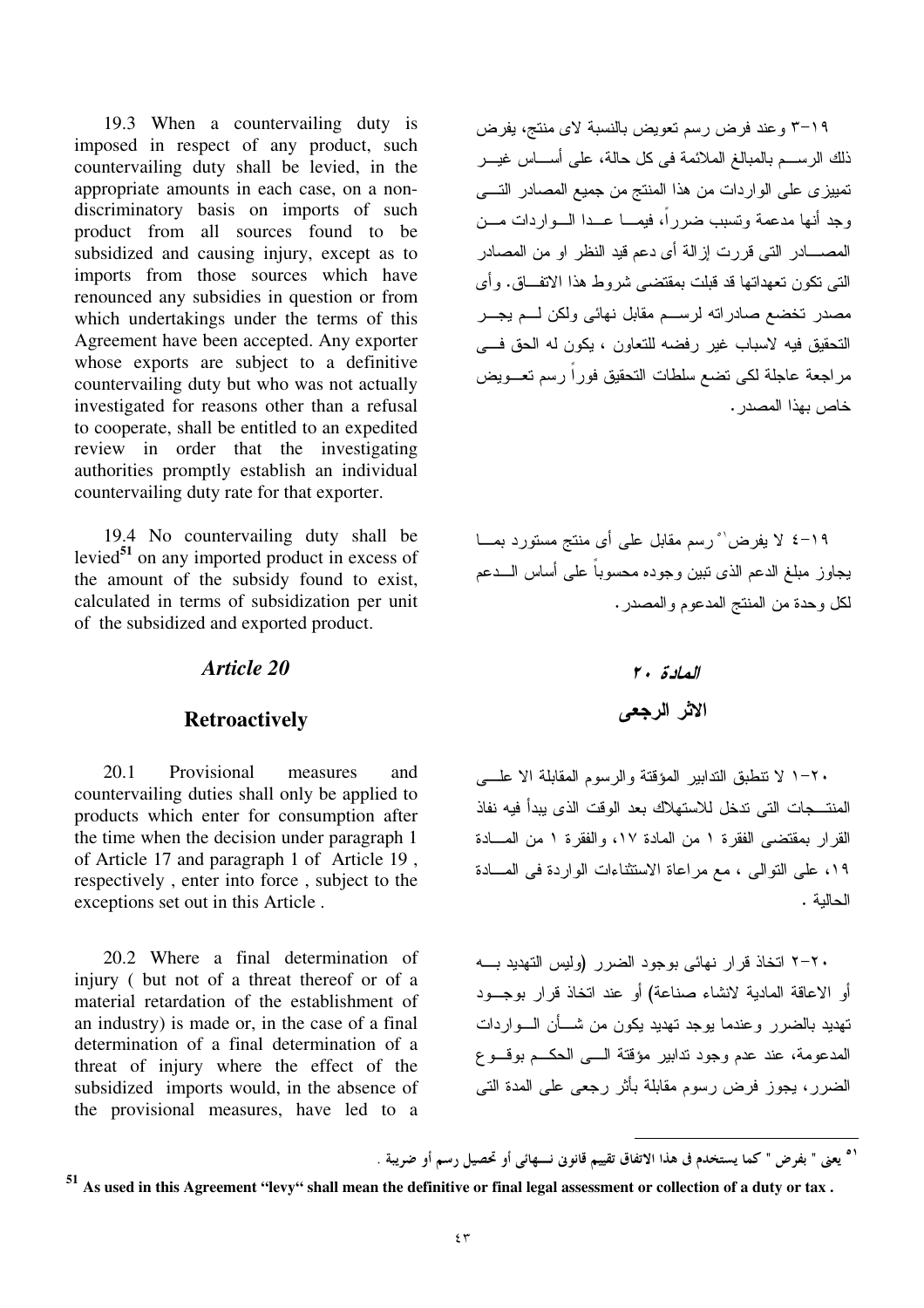determination of injury, countervailing duties may be levied retroactively for the period for which provisional measures, if any, have been applied.

20.3 If the definitive countervailing duty is higher than the amount guaranteed by the cash deposit or bond , the difference shall not be collected . If the definitive duty is less than the amount guaranteed by the cash deposit or bond, the excess amount shall be reimbursed or the bond released in an expeditious manner

20.4 Except as provided in paragraph 2, where a determination of threat of injury or material retardation is made (but no injury has yet occurred) a definitive countervailing duty may be imposed only from the date of the determination of threat of injury or material retardation , and any cash deposit made during the period of the application of provisional measures shall be refunded and any bonds released in an expeditious manner.

20.5 Where a final determination is negative, any cash deposit made during the period of the application of provisional measures shall be refunded and any bonds released in an expeditious manner.

20.6 In critical circumstances where for the subsidized product in question the authorities find that injury which is difficult to repair is caused by massive imports in a relatively short period of a product benefiting<br>from subsidies paid or bestowed from subsidies paid or bestowed inconsistently with the provisions of GATT 1994 and of this Agreement and where it is deemed necessary, in order to preclude the recurrence of such injury, to assess countervailing duties retroactively on those imports, the definitive countervailing duties may be assessed on imports which were entered for consumption not more than 90 days prior to the date of application of provisional measures.

طبقت فيها الندابير المؤقتة، ان وجدت.

۲۰–۳٪ اذا كان الرسم التعويضيي النهائي أعلى من المقدار المضمون بودائع نقدية أو سندات، لا تحصل الفروق. وإذا كان الرسم النهائي أقل من المقدار المضمون بو اسطة وديعة نقدية أو سند، يسدد المبلغ الزائد أو يفرج عن السندات بطريقة سريعة.

+٢-٤ وباستثناء ما نص عليه في الفقرة ٢، وعندما يصدر قرار بوجـــود تـهديد بالضـــــرر أو بـالاعاقة المـادية (ولكـــن لــــم يحدث أي ضرر بعد) يجوز فرض رسم تعويضيي نهائي مـــن تاريخ القرار بالتهديد بالضرر أو الاعاقة الماديسة، وتعساد أي ودبعة نقدبة قدمــت خلال فترة تطبيق التدابير المؤقتــة كمـــا بفر ج عن السندات بأسر ع و قت ممكن.

۲۰–٥ واذا كان الحكم النهائبي سلبيا، يعاد نسديد أي وديعة نقدية قدمت خلال فتر ة تطبيق الندابير المؤقتـــة ويفـــرج عـــن السندات بطر بقة سر بعة .

٢٠-٦ وفي الظروف الحرجة حيث تجـد الــسلطات فيمـــا يخص المنتج المدعوم قيد النظر أن الــضرر الــذى يــصعب اصلاحه قد تسببت فيه واردات بكميات ضخمة خـــلال فتـــرة نسبية قصبر ة من منتج بستفيد من الـــدعم المقـــدم أو الممنـــو ح بصورة متعارضة مع أحكام اتفاقية جات ١٩٩٤ ومع الاتفــاق الحالي، وكلما كان ضرورياً لعدم فرض الرسوم النعويضية بأثر رجعي على الواردات لمنع نكرر هذا الضرر، يجــوز فـــرض الرسوم النعويضية النهائية على الواردات التي دخلت للاستهلاك قبل ٩٠ يو ماً قبل تار يخ تطبيق التدابير المؤقتة .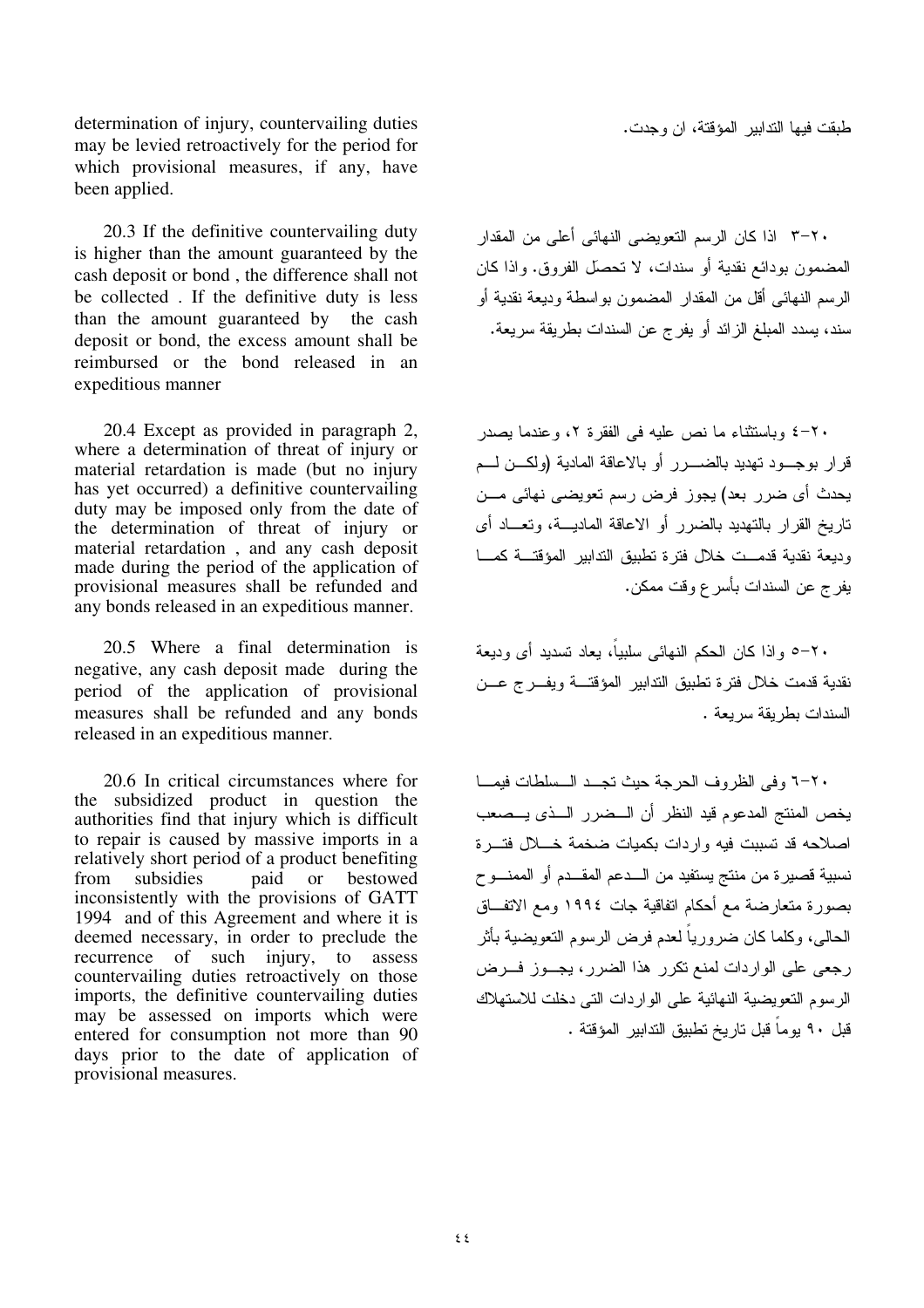#### *Article 21*

# **Duration and Review of Countervailing Duties and Undertakings**

21.1 A countervailing duty shall remain in force only as long as and to the extent necessary to counteract subsidization which is causing injury.

21.2 The authorities shall review the need for the continued imposition of the duty, where warranted, on their own initiative or provided that a reasonable period of time has elapsed since the imposition of the definitive countervailing duty, upon request by any interested party which submits positive information substantiating the need for a review . Interested parties shall have the right to request the authorities to examine whether the continued imposition of the duty is necessary to offset subsidization, whether the injury would be likely to continue or recur if the duty were removed or varied, or both . If , as a result of the review under this paragraph, the authorities determine that the countervailing duty is not longer warranted, it shall be terminated immediately.

21.3 Notwithstanding the provision of paragraphs 1 and 2, any definitive countervailing duty shall be terminated on a date not later than five years from its imposition (or from the date of the most recent review under paragraph 2 if that review has covered both subsidization and injury, or under this paragraph), unless the authorities determine, in a review initiated before that date on their own initiative or upon a duly substantiated request made by or on behalf of the domestic industry within a reasonable period of time prior to that date , that the expiry of the duty would be likely to lead to continuation or recurrence of

#### مدة الرسوم التعويضية والتعهدات وإعادة النظر فيها

٢١–١ يظل الرسم المقابل سارى المفعول فقط للمدة وللحـــد الضرور ى لمواجهة أثر الدعم الذي نسبب الضرر .

٢٦١-٢ تعيد السلطات النظر في ضرورة مواصـــلة فـــرض رسم، عندما يجب ذلك، بناء على مبادرة منها أو بنـــاء علــــي طلب طرف معنى قدم معلومات ايجابية نؤيد ضـــــرورة اعــــادة النظر بشرط انقضاء فترة معقولة من الزمن منذ فرض رســم مقابل نهائي. وبحق للاطر اف المعنية أن تطلب من الــسلطات در اسة ما اذا كانت مو اصلة فرض الرسم ضــــرورية لمقابلـــة منح الاعانات، وما إذا كان من المحتمل أن بتواصل الضر ر أو بحدث مر ة ثانية اذا أز بل الرسم أو تغير أو كلاهما. واذا حددت السلطات بعد اعادة النظر بمقتضى هــذه الفقــــــرة أن الرســـم النعويضي لم يعد هناك ما يستوجب فرضه، ينتهي العمـــل بــــه فورا.

٢٦١–٣ وبغض النظر عن أحكـــام الفقــــرنين ١و ٢ ينتهــــي العمـــل برسم نعويض نهائي في تـــاريخ لا يتجـــاوز خمـــس سنوات منذ فرضه ( أو من تاريخ آخر اعادة نظـــر بمقتـــضي الفقرة ٢ إذا شملت كل من منح الدعم والـــضرر أو بمقتــضي هذه الفقرة) ما لم نقرر السلطات، في استعراض تكـــون قــد بدأته قبل هذا التـــاريخ بناء على مبادره منها أو بناء على طلب مؤيد تقدمت به الصناعة المحلية أو نيابة عنها في خلال فتـــرة زِ مِنية معقولة قبل ذلك التاريخ، أن انتهاء العمل بالرسم قد يؤدي الي مواصلة أو تكرار منح الإعانات والضرر .٥٢ وقــد يظـل الرسم سار ي المفعول في انتظار نتائج الاستعر اض.

 $\overline{a}$ 

<sup>&</sup>lt;sup>0۲</sup> عند فرض مقدار الرسم التعويضي بأثر رجعي ، واذا تبين في آخر تقييم عدم ضرورة تحصيل رسم فهذا في حد ذاته لا يتطلب من السلطات الغـــاء الرســـم النهائي .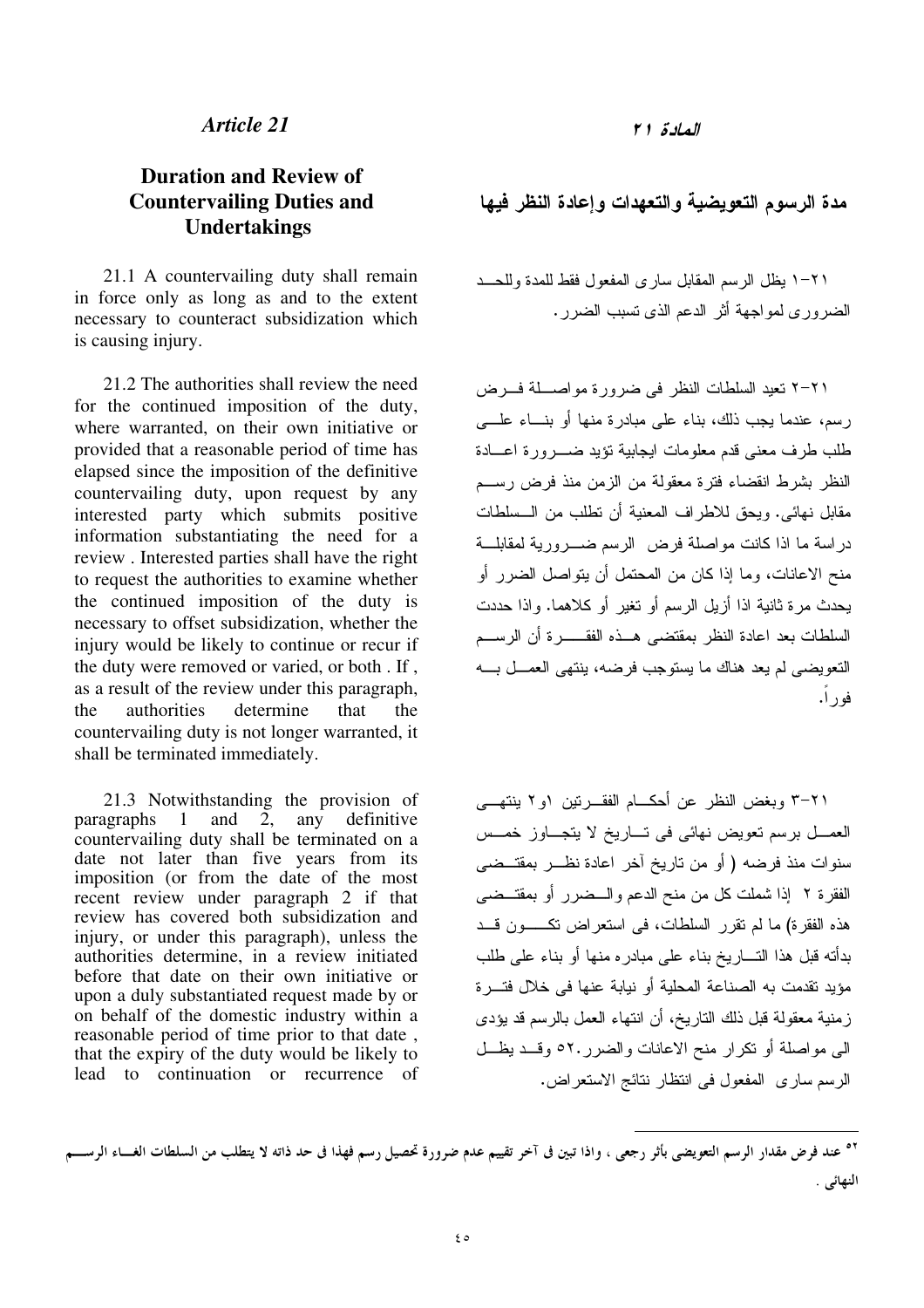subsidization and injury<sup>52</sup> .The duty may remain in force pending the outcome of such a review.

 $21.4$ provisions of Article12 The regarding evidence and procedure shall apply to any review carried out under this Article .Any such review shall be carried out expeditiously and shall normally he concluded within 12 months of the date of initiation of the review.

21.5 The provisions of this Articles shall apply mutatis mutandis to undertakings accepted under Article 18.

#### **Article 22**

# **Public Notice and Explanation of Determinations**

22.1 When the authorities are satisfied that there is sufficient evidence to justify the initiation of an investigation pursuant to Article 11, the Member or Members the products of which are subject to such investigation and other interested parties known to the investigating authorities to have an interest therein shall be notified and a public notice shall be given.

22.2 A public notice of the initiation of an investigation shall contain, or otherwise make available through a separate report<sup>53</sup>, adequate information on the following:

> (i) the name of the exporting country or countries and the product involved;

> (ii) the date of initiation of the investigation;

٢١-٤ نتطبق أحكام المسادة ١٢ فيمــا بتعلــق بالاثبــات والاجراءات على أي إعادة نظر بمقتضى هذه المادة . ونتفذ أي اعادة النظر بسرعة وبتم الانتهاء منها عادة خلال ١٢ شهراً من تاريخ بدايته.

٢١–٥ نتطبق أحكام هذه المادة بعد اجراء التغيير ات اللازمة على التعهدات المقبولة بمقتضى المادة ١٨.

#### $rr \ddot{s}$

# الاخطار العام وشرح اتخاذ القرار

٢٢–١ عندما نتأكد السلطات من أن هناك دلبلا كافياً ببـــر ر بدء تحقيق عملا بالمادة ١١، بخطر العضو أو الاعضاء البذين تخضع منتجاتهم للتحقيق والاطراف المعنية الاخرى التى تعرف سلطات التحقيق أن لما مصلحة فيه، وبصدر اخطار عام.

٢٦-٢ ويحتوى الاخطار العام ببدء التحقيق على معلومات كافيـــة، أو يوفر هذه المعلومات في تقرير منفصل "°، بشأن ما يلې :

"١" اسم البلد المسصدر أو البلــدان المـــصدر ة و المنـــتج المعنى؛

"٢" تاريخ بدء التحقيق

°° عندما توفر السلطات معلومات وشروحاً بمقتضى أحكام هذه المادة فى تقرير منفصل ، فيجب أن تضمن أن يكون هذا التقرير متاحاً للجمهور .

 $52$  When the amount of the countervailing duty is assessed on a retrospective basis, a finding in the most recent assessment proceeding that no duty is to be levied shall not by itself require the authorities to terminate the definitive duty.

<sup>&</sup>lt;sup>53</sup> Where authorities provide information and explanations under the provisions of this Article in a separate report, they shall ensure report is readily available to the public.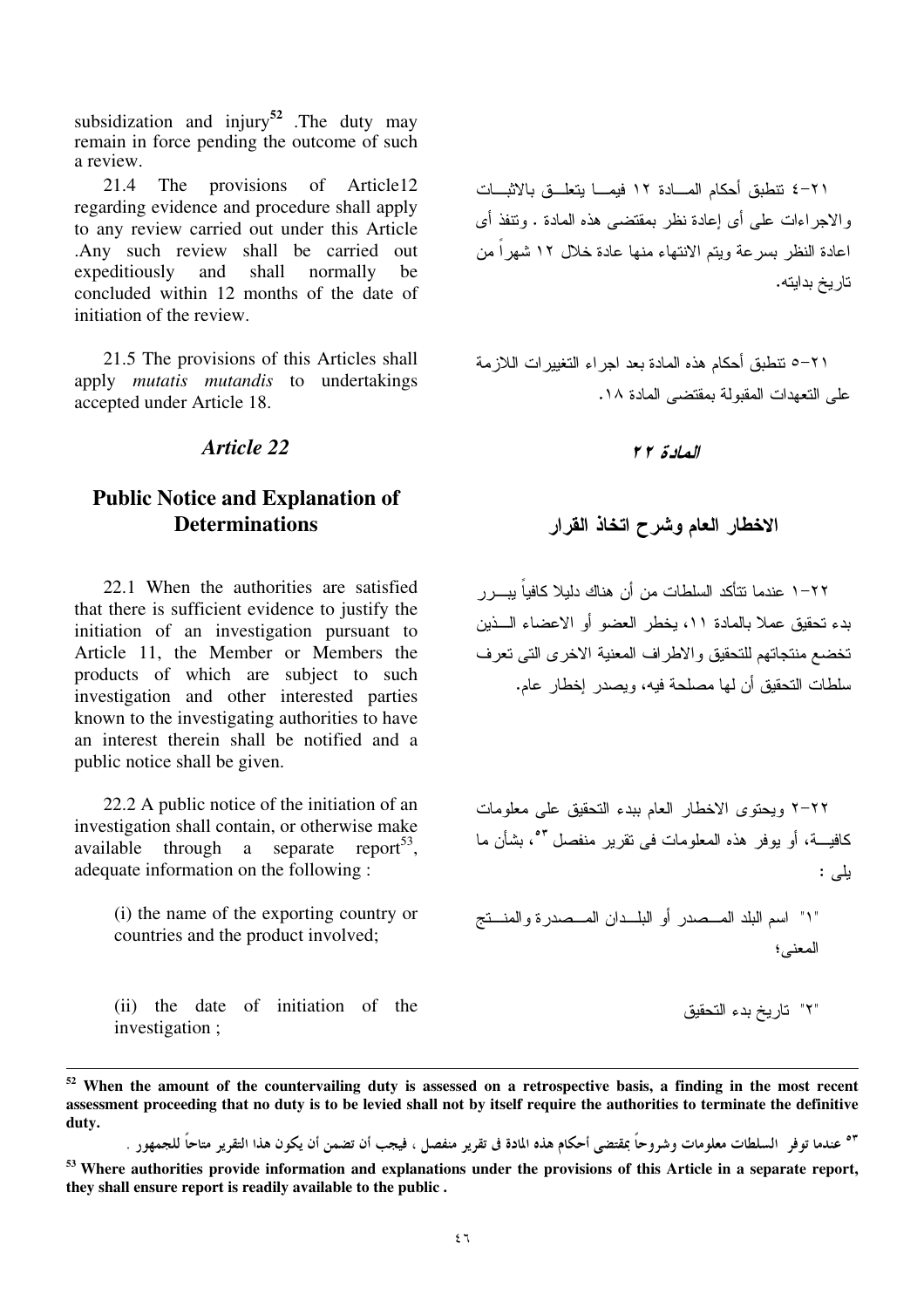(iii) a description of the subsidy practice or practices to be investigated:

(iv) a summary of the factors on which the allegation of injury is based;

(v) the address to which representations by interested Members and interested parties should be directed; and

(vi) the time- limits allowed to interested Members and interested parties for making their views known.

22.3 Public notice shall be given of any preliminary or final determination, whether affirmative or negative, of any decision to accept an undertaking pursuant to Article 18, of the termination of such an undertaking, and of the termination of a definitive countervailing duty. Each such notice shall set forth, or otherwise make available through a separate report, in sufficient detail the findings and conclusions reached on all issues of fact and law considered material by the investigating authorities. All such notices and reports shall be forwarded to the Member or Members the products of which are subject to such determination or undertaking and to other interested parties known to have an interest therein.

22.4 A public notice of the imposition of provisional measures shall set forth, or otherwise make available through a separate report, sufficiently detailed explanations for preliminary determinations on the the existence of a subsidy and injury and shall refer to the matters of fact and law which have led to arguments being accepted or rejected. Such a notice or report shall, due regard being paid to the requirement for the protection of confidential information, contain in particular:

> (i) the names of the suppliers or, when this is impracticable, the supplying countries involved:

> (ii) a description of the product which is sufficient for customs purposes;

"٣" وصف لممارسة أو لممارســات مــنح الــدعم قيــد التحقيق؛ "٤" موجز بالحقائق التي يقوم عليها الادعاء بالضرر؛

"٥" العنوان الذي نوجه اليه الاعضاء المعنيين والاطراف المعنبة؛

"٦" الحدود الزمنية المسموح بهــا للاعــضاء المعنيــبن و الاطر اف المعنية لطرح أرائها.

٢-٢ يصدر إخطار عام عن أي قرار أولـــي أو نهــائي، سواء الايجابي أو السلبي، وعن أي قرار بقبول تعهــد عصــلا بالمادة ١٨، وعن انهاء ذلك النعهد، وعن الغاء الرسم المقابــل النهائي، وبحدد في كل اعلان، أو في تقرير منفصل، تفاصيل كافية بالنتائج والاستتتاجات بسشأن جميسع المسسائل المتعلقسة بالوقائع والقانون التي نرى سلطة التحقيق أنها مهمة. وتحــال كل هذه الاعلانات والنقارير الى العضو أو الاعــضاء الـــذين تخضع منتجاتهم لذلك القرار أو التعهد والى الاطراف المعنيــة الاخر ي المعروف عنها اهتمامها بالامر .

٢٢-٤ يحتوى الاخطار العام بفرض تـدابير مؤقتــة ، أو النقرير المنفصل على شروح تفصيلية كافية للقـــرارات الاوليـــة عن وجود دعم أو ضرر ويشير الى الحقائق القانونية والفعليــة التي أدت الى قبول الحجج أو رفضها. وينبغي أن يــولى هــذا الإعسلان أو النقرير أهمية إلى فرض حماية المعلومات السرية التي تحتوي بشكل خاص على:

"١" أسماء الموردين ، فإذا لم يكن فأسماء البلدان الموردة المعنبة؛

"٢" وصف المنتج بطريقة نكفى لاغراض الجمارك؛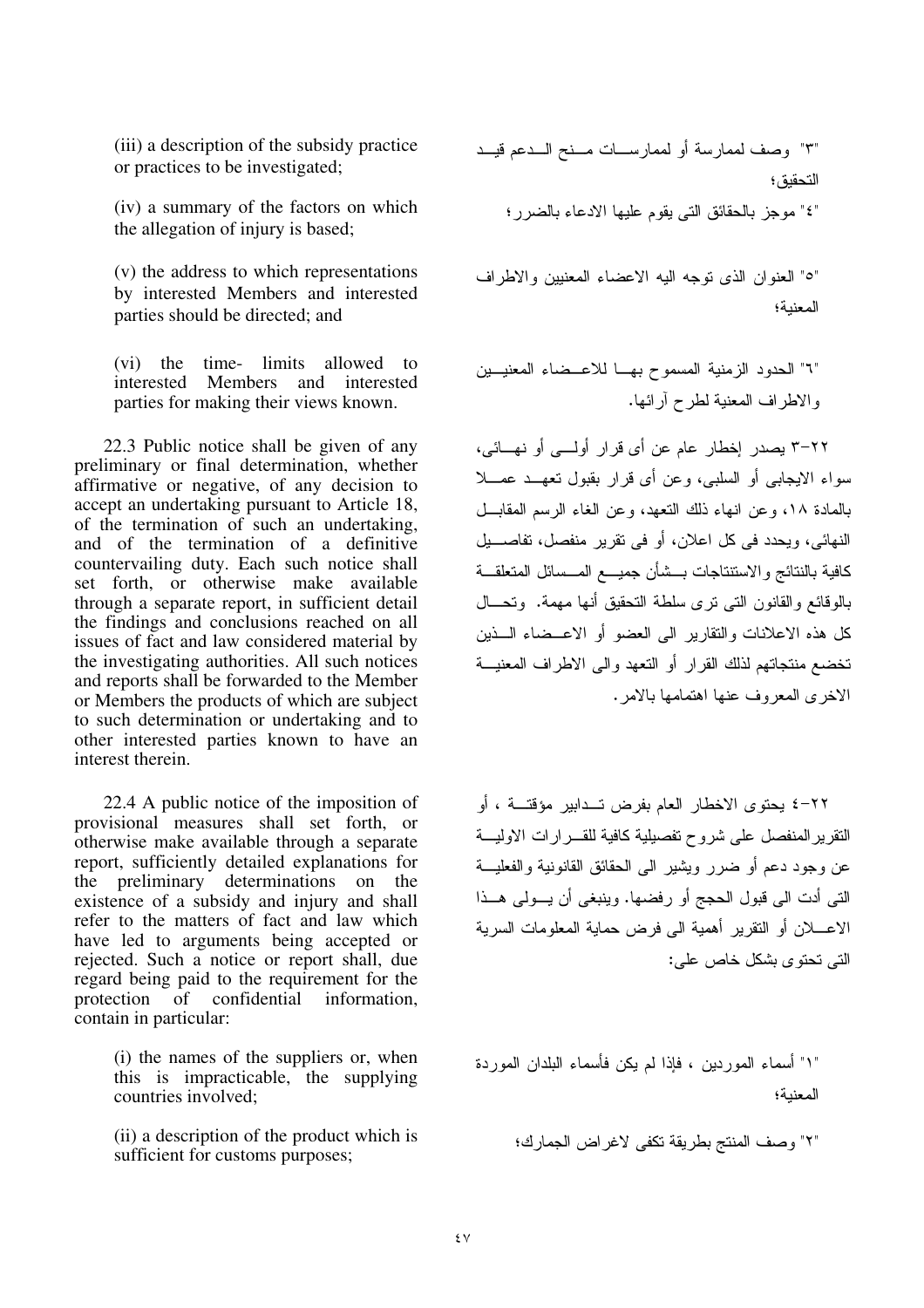(iii) the amount of subsidy established and the basis on which the existence of a subsidy has been determined;

(iv) considerations relevant to the injury determination as set out in Article 15:

(v) the main reasons leading to the determination.

22.5 A public notice of conclusion or suspension of an investigation in the case of an affirmative determination providing for the imposition of a definitive duty or the acceptance of an undertaking shall contain, or otherwise make available through a separate report, all relevant information on the matters of fact and law and reasons which have led to the imposition of final measures or the acceptance of an undertaking, due regard being paid to the requirement for the protection of confidential information. In particular, the notice or report shall contain the information described in paragraph 4, as well as the reasons for the acceptance or rejection of relevant arguments or claims made by interested Members and by the exporters and importers.

22.6 A public notice of the termination or suspension of an investigation following the acceptance of an undertaking pursuant to Article 18 shall include, or otherwise make available through a separate report, the nonconfidential part of this undertaking.

22.7 The provisions of this Article shall apply mutatis mutandis to the initiation and completion of reviews pursuant to Article 21 and to decisions under Article 20 to apply duties retroactively.

#### *Article 23*

#### **Judicial Review**

Each Member whose national legislation contains provisions on countervailing duty measures shall maintain judicial, arbitral or administrative tribunals or procedures for the purpose, inter alia, of the prompt review of administrative actions relating to final determinations and reviews of determinations within the meaning of Article 21. Such "٣" مقدار الدعم الذي وجد والاساس الذي تم بناء عليـــه تحديد وجود الدعم ؛

"٤" الاعتبارات المتعلقة بقرار وجود الضرر كما وردت في المادة ١٥؛ "0" السبب الاساسي الذي أدى الى القر ار .

٢٢–٥ الاخطار العام بإنتهاء التحقيق أو إيقافه فـــي حالــــة قرار ايجابي ينـــص على فرض رسم نهائي أو قبول تعهد يجب أن يحتــــوي، أو يَتيح من خلال نقرير منفصل، علــــي جميــــع المعلومات ذات الصلة بشـــأن الـحقـــائق القانونيـــة والفعليـــة و الاســباب التي أدت الى فرض ندابير نهائية أو قبول تعهد، مع ايلاء الاعتبار الى شرط حماية المعلومات الـــسرية. ويحتـــوى الاخطار أو النقرير على نحو خاص ، على المعلومات الواردة في الفقرة ٤ وكذلك على أسباب قبـــول أو رفـــض الـحجـــج أو المطالبات ذات السصلة التسى قبدمها الاعتضاء المعنيسون والمصدرون والمستوردون .

٢٦–٦ يشمل الاخطار العام بإنهاء أو ايقاف تحقيق عقـــب قبول تعهد عملاً بالمادة ١٨، الجزء غير السرى من هذا النعهد، أو بنبحه في نقربر منفصل .

٢٢–٧ نتطبق أحكام هذه المادة ( بعــد اجـــراء التغييـــرات اللازمة ) على البدء في اعادة النظر والانتهاء منها عملا بالمادة ٢١ وعلى قرارات تطبيق الرسوم بأثر رجعي بمقتضى المسادة  $. 7.$ 

# $rr\ddot{o}$

# إعادة النظر أمام القضاء

كل عضو يحتوى تشريعه الوطني على أحكـــام بـــشأن تدابير الرسوم النعويضية يجب أن نكون له محاكم قـــضائية أو تحكيمية أو ادارية لغرض اعادة النظر بدون ابطاء، مـــن بـــين جملة أمور، في الاجراءات الادارية المتعلقة بالاحكام النهائيـــة واستعراض القرارات في مفهوم المسادة ٢١ . وتكبون هـذه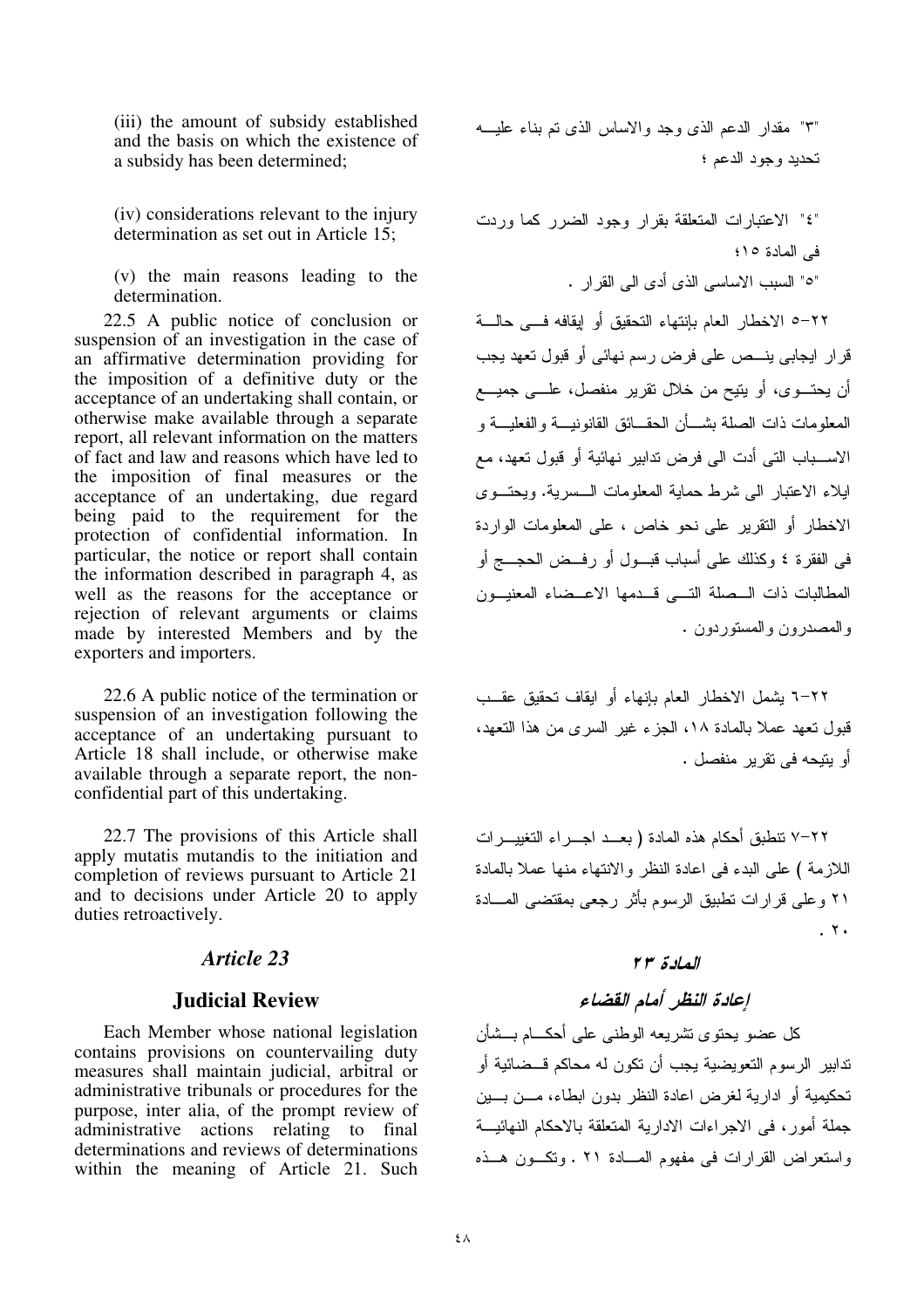tribunals or procedures shall be independent of the authorities responsible for the determination or review in question, and shall provide all interested parties who participated in the administrative proceeding and are directly and individually affected by the administrative actions with access to review.

### **PART VI: INSTITUTIONS**

# Article 24 **Committee on Subsides and Countervailing Measures** and Subsidiary Bodies

24.1 There is hereby established a Committee on subsidies and Countervailing Measures composed of representatives from each of the Members. The Committee shall elect its own Chairman and shall meet not less than twice a year and otherwise as envisaged by relevant provisions of this Agreement at the request of any Member. The Committee shall carry out responsibilities as assigned to it under this Agreement or by the Members and it shall afford Members the opportunity of consulting on any matter relating to the operation of the Agreement or the furtherance of its objectives. The WTO Secretariat shall act as the secretariat to the Committee.

24.2 The Committee may set  $\mathbf{u}\mathbf{p}$ subsidiary bodies as appropriate.

24.3 The Committee shall establish a Permanent Group of Experts composed of five independent persons, highly qualified in the field of subsidies and trade relations. The experts will be elected by the Committee and one of them will be replaced every year. The PGE may be requested to assist a panel, as provided for in paragraph 5 of Article 4. The Committee may also seek an advisory opinion on the existence and nature of any subsidy.

24.4 The PGE may be consulted by any Member and may give advisory opinions on the nature of any subsidy proposed to be introduced or currently maintained by that Member. Such advisory opinions will be المحاكم أو الإجر اءات مستقلة عن السلطات المسؤولة عن الحكم أو المر اجعة قيد النظر ، وتوفر فرصة الوصول الى المراجعة للاطر اف المعنية التي تشارك في الاجر إءات الادار يسة والتسي نتأثَّل بطريقة مباشرة وفردية بهذه الاجراءات الادارية .

#### الجزء السادس: النـواحي المؤسسية

# $r \epsilon$   $\delta$  $1$

لجنة الدعم والرسوم التعويضية والهيئات الفرعية

٢٤–١ نتشأ لجنة الدعم والندابير المقابلة التي نتسألف مسن ممثلين عن كل الاعضاء. وتتنخب اللجنة رئيسها وتجتمع مرتين على الاقل في السنة أو كما جاء في أحكام الاتفاق الحالي بنساء على طلب أي عضو . وتتولى اللجنة المسؤوليات المحالة لهـا بمقتضى هذا الاتفاق أو بواســطة الاعضاء ونتيح الفرصـــــة للاعضاء للتشاور في أي مسائل تتعلق بتنفيذ الاتفاق أو تعزيــز أهدافه. وتتولى أمانة منظمة التجارة العالمبسة أعمسال أمانسة اللجنة.

٢-٢ يجوز للجنة أن تتشئ هبئات فر عبة حسب الاقتضاء.

٢-٢ تتشيئ اللجنة فريق الخبراء الدائم الذي يتألف مـــن خمسة أشخاص مستقلين، مؤ هلين تأهيلا عالياً في مجالات الدعم والعلاقات التجارية . وتتتخب اللجنة الخبر اء ويسستبدل واحــد منهم كل عام. ويجوز أن يطلب من فريق الخبراء الدائم تقــديم المساعدة لاحد الافرقة كما ينص على ذلك في الفقـــرة ٥ مـــن المادة ٤. ويجوز أن تطلب اللجنة رأياً استشارياً عن وجود أي دعم و عن طبيعته.

٢٤-٤ يجوز لاى عضو استثنارة فريت الخبـــراء الــــدائم ويجوز له أن يقدم آراء استشارية عن طبيعة أي دعــم يقتـــرح العضو تقديمه أو استبقاؤه. وتكون هذه الاراء الاستشارية سرية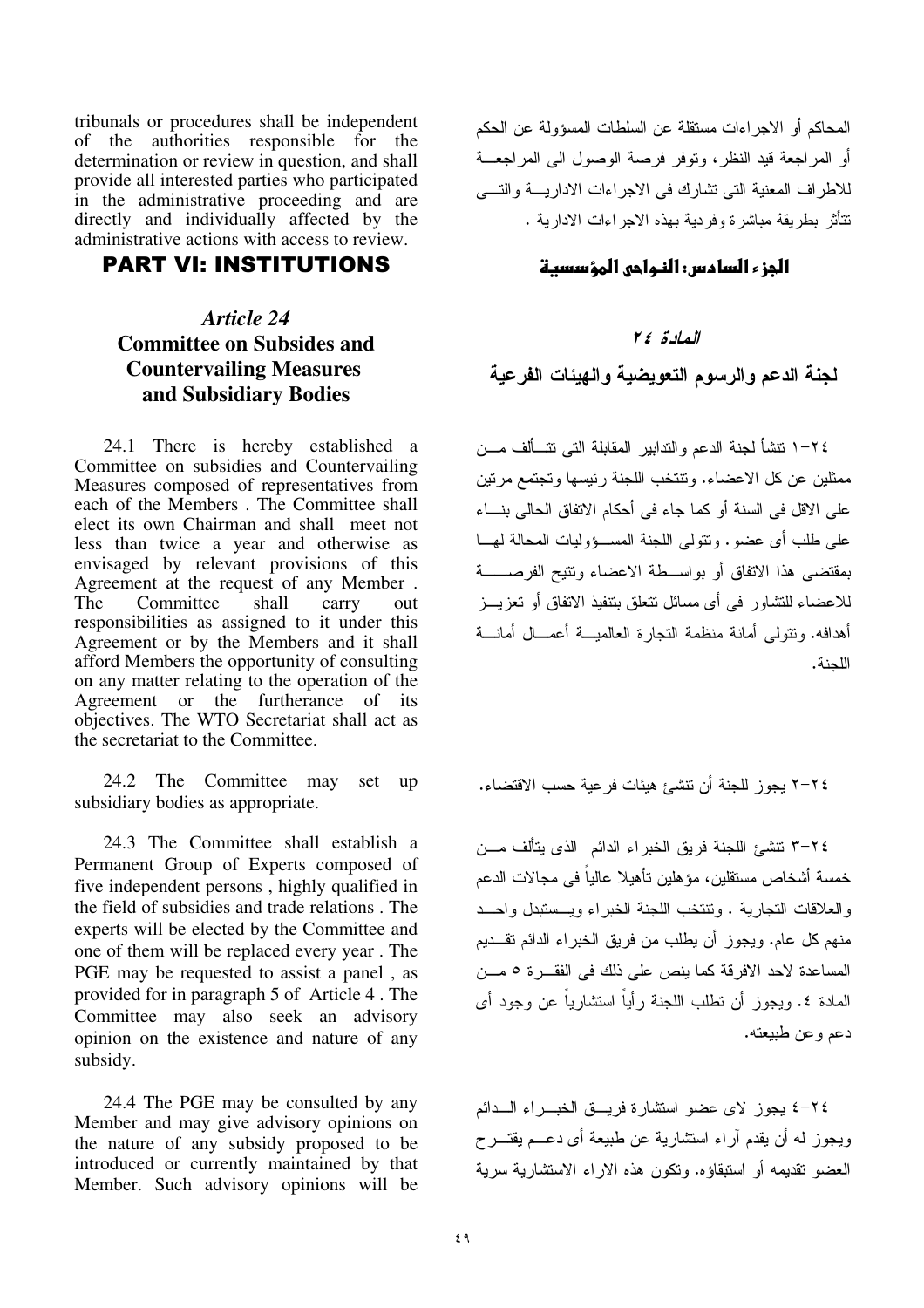confidential and may not be invoked in proceedings under Article 7.

24.5 In carrying out their functions, the Committee and subsidiary bodies may consult with and seek information from any source they deem appropriate. However, before the Committee or a subsidiary body seeks such information from a source within the jurisdiction of Member it shall inform the Member involved

# **PART VII: NOTIFICATION AND SURVEILLANCE**

#### **Article 25 Notifications**

25.1 Members agree that, without prejudice to the provisions of paragraph 1 of 1994, their Article XVI OF GATT notifications of subsidies shall be submitted not later than 30 June of each year and shall conform to the provisions of paragraphs 2 through 6.

25.2 Members shall notify subsidy any as defined in paragraph 1 of Article 1, which is specific within the meaning of Article 2, granted or maintained within their territories.

25.3 The content of notifications should be sufficiently specific to enable other Members to evaluate the trade effects and to understand the operation of notified subsidy programmes. In this connection, and without prejudice to the contents and form of the<br>questionnaire on subsidies<sup>54</sup>, Members shall ensure that their notifications contain the following information:

> (i) form of a subsidy (i.e. grant, loan,  $tax$  concession, etc..);

> (ii) subsidy per unit or, in cases where this is not possible, the total amount or

و لا يجوز اللجوء البها في الإجر اءات بمقتضى المادة ٧.

٢٤-٥ يجوز للجنة وهيئاتها الفرعية عنب نتفيذ مهامهيا استشارة أي مصدر نراه ملائمــاً والــسعى للحــصول علـــى معلومات منه . ولكن قبل أن تسعى اللحنة أو أي هيئة فر عبـــة تابعة لها للحصول على معلومات من مصدر تحت ســـلطة أي عضو تخطر العضو المعنى.

# الجزء السابع: الأخطار والرصد

# المادة ٢٥ الاخطار ات

٢٥–١ نوافق الاعضاء دون اخلال بأحكام الفقـــرة ١ مـــن المادة ١٦ من اتفاقية جات ١٩٩٤، على أن تقــدم اخطار اتهــا بشأن الدعم في موعد لايتجاوز ٣٠ حزير ان/يونيو من كل عام على أن تتطابق مع أحكام الفقر ات من ٢ الى ٦.

٢-٢ بقدم الاعضاء اخطار اً يأى دعــم بحــسب تعريبــف الفقرة ١ من المادة ١، يكون مخصصاً فــي مفهــوم المـــادة٢ ويكون ممنوجاً أو مستبقى في أراضيها .

٢٥-٣ بنبغي أن بكون محتوى الإخطار ات محدداً بما بكفي للاعضاء الاخرين لنقييم الاثار التجارية وفهم تطبيق بسرامج الدعم التي تم الاخطار عنها. وفي هذا الــصدد، ودون اخــــلال بمحتويات وشكل الاستيبان بشأن الإعانات<sup>، م</sup> تتأكد الاعضاء من أن اخطار اتها تحتوى على المعلومات التالية :

"١" شكل الدعم ( أي منحة أو قرض أو امتياز ضــــريبي وما البي ذلك )؛

"٢" الدعم للوحدة، فإذا لم يمكن فالمبلغ الاجمالي أو المبلغ السنوي المخصص لذلك الدعم ( مع الاشـــارة ، اذا كـــان

<sup>04</sup> تنشئ اللجنة فريق عمل لاستعراض محتويات وشكل الاستبيان كما ورد في الوثيقة BISD 9S/193-194 .

<sup>54</sup>The Committee shall establish a Working party to review the contents and form of the questionaire as contained in **RISD 9S/193-194.**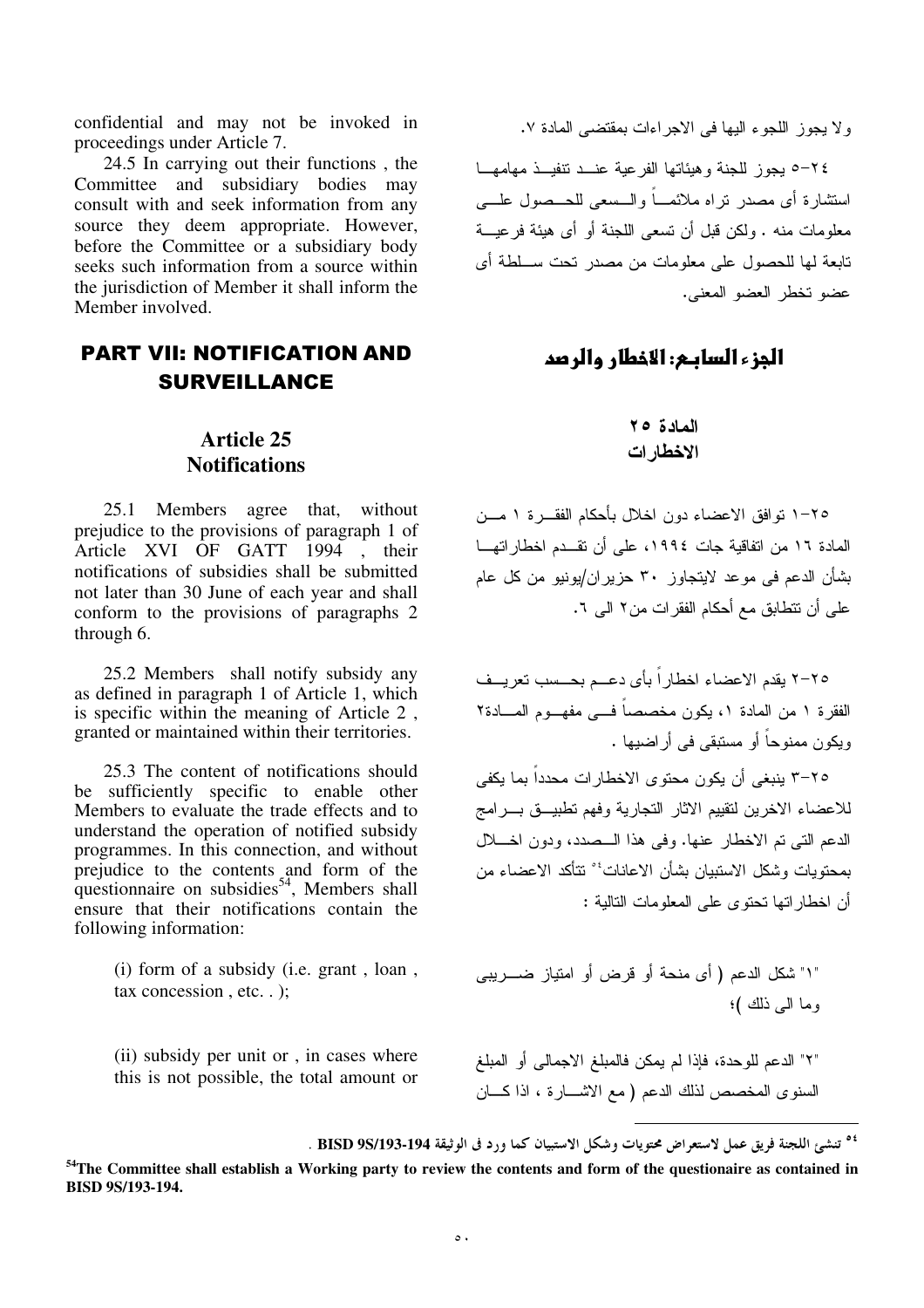the annual amount budgeted for subsidy (indicating, if possible, the average subsidy per unit in the previous year)

(iii) policy objective and/or purpose of a subsidy:

(iv) duration of a subsidy and /or any other time - limits attached to it:

(v) statistical data permitting an assessment of the trade effects of a subsidy.

25.4 Where specific points in paragraph 3 have not been addressed in a notification, an explanation shall be provided in the notification itself.

25.5 If subsidies are granted to products or sectors the notifications should be organized by product or sector.

25.6 Members which consider that there are no measures in their territories requiring notification under paragraph 1 of Article XVI of GATT 1994 and this Agreement shall so inform the secretariat in writing.

25.7 Member recognize that notification of a measure does not prejudge either its legal status under GATT 1994 and this Agreement , the effects under this Agreement, or the nature of the measure itself.

25.8 Any Member may, at any time, make a written request for information on the nature and extent of any subsidy granted or maintained by another Member (including any subsidy referred to in Part IV), or for an explanation of the reasons for which a specific measure has been considered as not subject to the requirement of notification.

25.9 Members so requested shall provide such information as quickly as possible and in a comprehensive manner, and shall be ready, upon request, to provide additional information to the requesting Member. In particular, they shall provide sufficient details to enable the other Member to assess their compliance with the terms of this Agreement. Any Member which considers that such ممكناً ، لمتوسط الدعم للوحدة في السنة السابقة )؛

"٤" مدة الدعمرو/أو أي حدود زمنية مرتبطة بها؛

"٥" بيانات احصائية تسمح بعمل نقييم للاثـــار التجاريــــة للدعم.

٢٥-٤ اذا لم ينتاول الاخطار نقاطا محددة مما جباء فبي الفقر: ٣ يقدم الشرح في الاخطار نفسه.

٢٥–٥ اذا منح الدعم لمنتجات أو قطاعات محـــددة ، تـــنظم الإخطار ات على اساس كل منتج أو قطاع على حدة.

٢٥-٦ اذا اعتبر اعضاء انه لا توجد تدابير في اراضيها تتطلب اخطاراً بمتقضى الفقرة ١ من المادة ١٦ مـــن اتفاقيـــة جات عام ١٩٩٤ و الإتفاق الحالي تخطر الإمانة بذلك كتابة.

٢٥-٧ بسلم الاعضاء بأن الاخطار بنديير لا بعني الحكيم على وضعه القانوني بمقتضى اتفاقية جسات ١٩٩٤ والاتفاق الحالبي، و لا علي الاثار بمقتضبي هذا الاتفاق، أو علـــي طـــابع التدبير نفسه.

٢٥-٨ بجوز الاي عضو ، في أي وقت، أن بقدم طلباً كتابياً بالحصول على معلومات عن طبيعة ومدى أي دعم ممنـــوح أو .<br>مستبقى بها بواسطة عضو آخر (بما في ذلك أي دعم مــشار اليه في الجزء الرابع) أو بطلب توضيح أسباب الاعتقاد بعــدم خضوع تدبير بعينه لشرط الإخطار .

٢٥-٩ الإعضاء التي بطلب منهــا ذلــك عليهــا أن تقــدم معلومات بأسرع وقت ممكن وبطريقة شاملة، وتكــون علـــبي استعداد، بناء على طلب، لنقديم معلومات اضافية الى العــضو الطالب. وتقدم، بصورة خاصة، تفاصيل كافية لتمكن العــضو الاخر من نقييم امتثالها لشروط هذا الانفاق. وأى عضـــو يعتبر أن هذه المعلومات لم تقدم أن بستر عي انتباه اللجنة الى ذلك.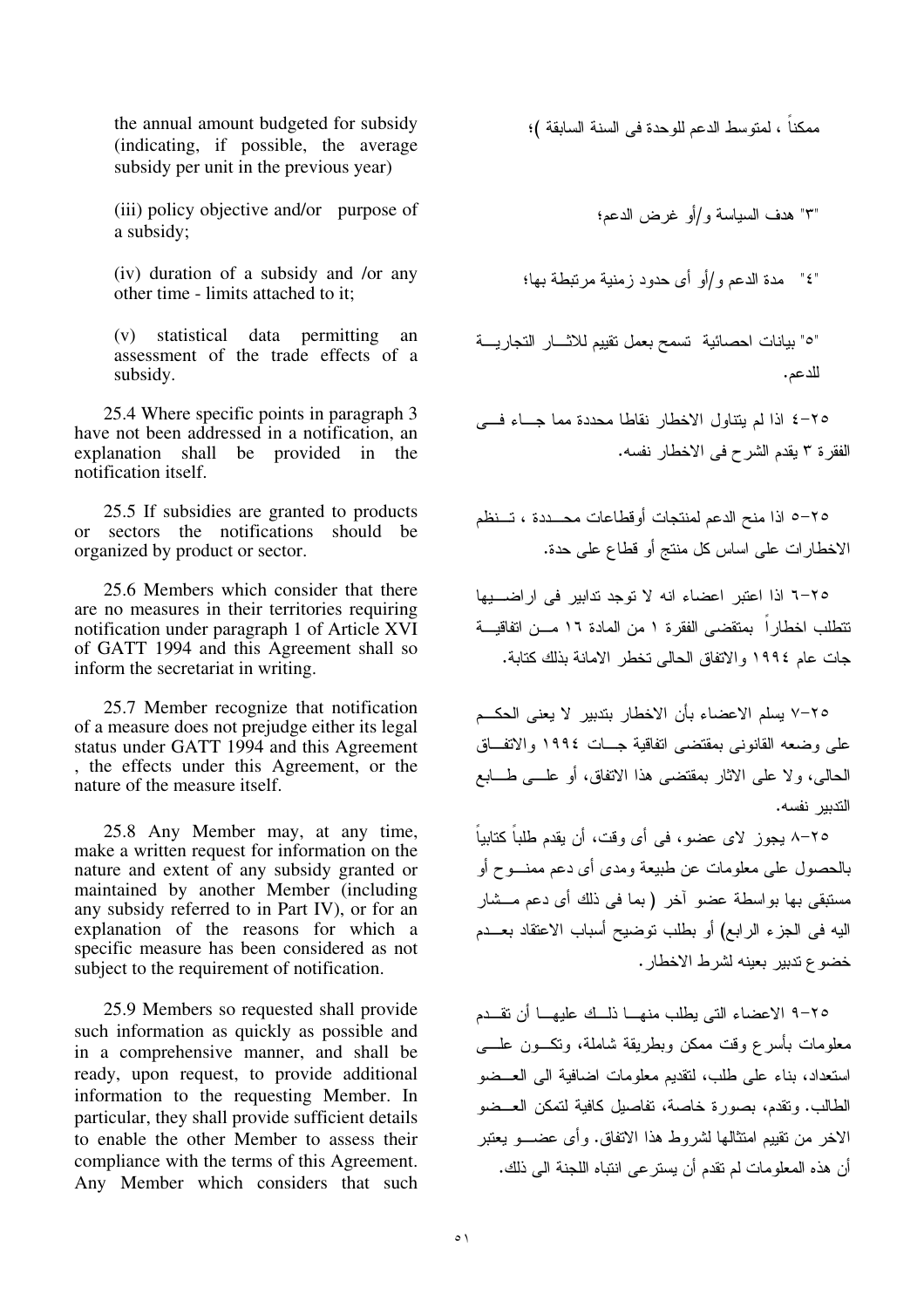information has not been provided may bring the matter to the attention of the Committee.

25.10 Any Member which considers that any measure of another Member having the effects of a subsidy has not been notified in accordance with the provisions of paragraph 1 of Article XVI of GATT 1994 and this Article may bring the matter to the attention of such other Member. If the alleged subsidy is not thereafter notified promptly, such Member may itselfbring the alleged subsidy in question to the notice of the Committee.

25.11 Members shall report without delay to the Committee all preliminary or final actions taken with respect to countervailing duties. Such reports shall be available in the secretariat for inspection by other Members. Members shall also submit, on a semi annual basis, reports on any countervailing duty actions taken within the preceding six months. The semi -annual reports shall be submitted on an agreed standard form.

25.12 Each Member shall notify the Committee (a) which of its authorities are initiate competent to and conduct investigations referred to in Article 11 and (b) its domestic procedures governing the initiation and conduct of such investigations.

#### Article26

#### surveillance

26.1 The Committee shall examine new and full notifications submitted under paragraph 1 of Article XVI of GATT 1994 and paragraph 1 of Article 25 of this Agreement at special sessions held every third year. Notifications submitted in the intervening years (up-dating notifications) shall be examined at each regular meeting of the Committee.

26.2 The Committee shall examine reports submitted under paragraph 11 of Article 25 at each regular meeting of the Committee.

#### **PART VIII : DEVELOPING**

٢٥-١٠ يجوز لاي عضو يعتبر أن أي ندبير عند عضـــو أخر له أثار دعم ولم يتم الاخطار به طبقاً لاحكام الفقرة ١ من المادة ١٦من اتفاقية جات ١٩٩٤و هذه المادة، أن بستر عي انتباه العضو الإخر الى ذلك. وإذا لم بتم الإخطسار فسوراً بالسدعم المدعى بوجوده ، يجوز للعضو نفسه أن يعلم اللجنة بالدعم قيد النظر المدعى بوجوده.

٢٥–١١ يقدم الاعضاء تقريراً دون تأخير السي اللجـــــنة بجميع الاجـــراءات الاولية والنهائية المتخذة فيما يتعلق بالرسوم النعويضية. ونتاح هذه النقارير للامانة يقوم بفحصها الاعضاء الاخرون. ويقدم الاعضاء أيضاً ، على أساس نصف ســـنوي، تقارير عن أي اجر اءات رسوم تعويضية اتخذت خلال السستة أشهر السابقة. وتقدم النقارين النصف سنوية في نموذج نمطـــي متفق عليه.

٢٥-١٢ يخطر كل عضو اللجنة ( أ ) عن أي سلطة تابعـــة له نكون مختصة ببدء واجراء التحقيقات المسشار اليهــا فـــى المادة ١١ و (ب ) بالاجر اءات المحلية التي تحكم بدء اجر اء هذه التحقيقات .

> $175$   $5 - 11$ الرقـــــــابة

٢٦–١ تدرس اللجنة الاخطارات الجديدة والكاملة المقدمـــة بمقتضبي الفقر ة ١ من المادة ١٦ من اتفاقية جات ١٩٩٤ و الفقر ة ١ من المادة ٢٥ من الاتفاق الحسالي في دورات خاصة تعقــد كل ثالث سنة . وندرس الاخطارات المقدمة فيما بين السنوات ( الاخطارات المستكملة ) في كل اجتماع عادي لللجنة .

٢-٢٦ تدرس اللجنة التقارير المقدمة بمقتضبي الفقرة ١١من المادة ٢٥ في كل اجتماع عادي للجنة.

الَّذِء الثامنِ: البِلْدانِ النامِيةِ الاعَضاء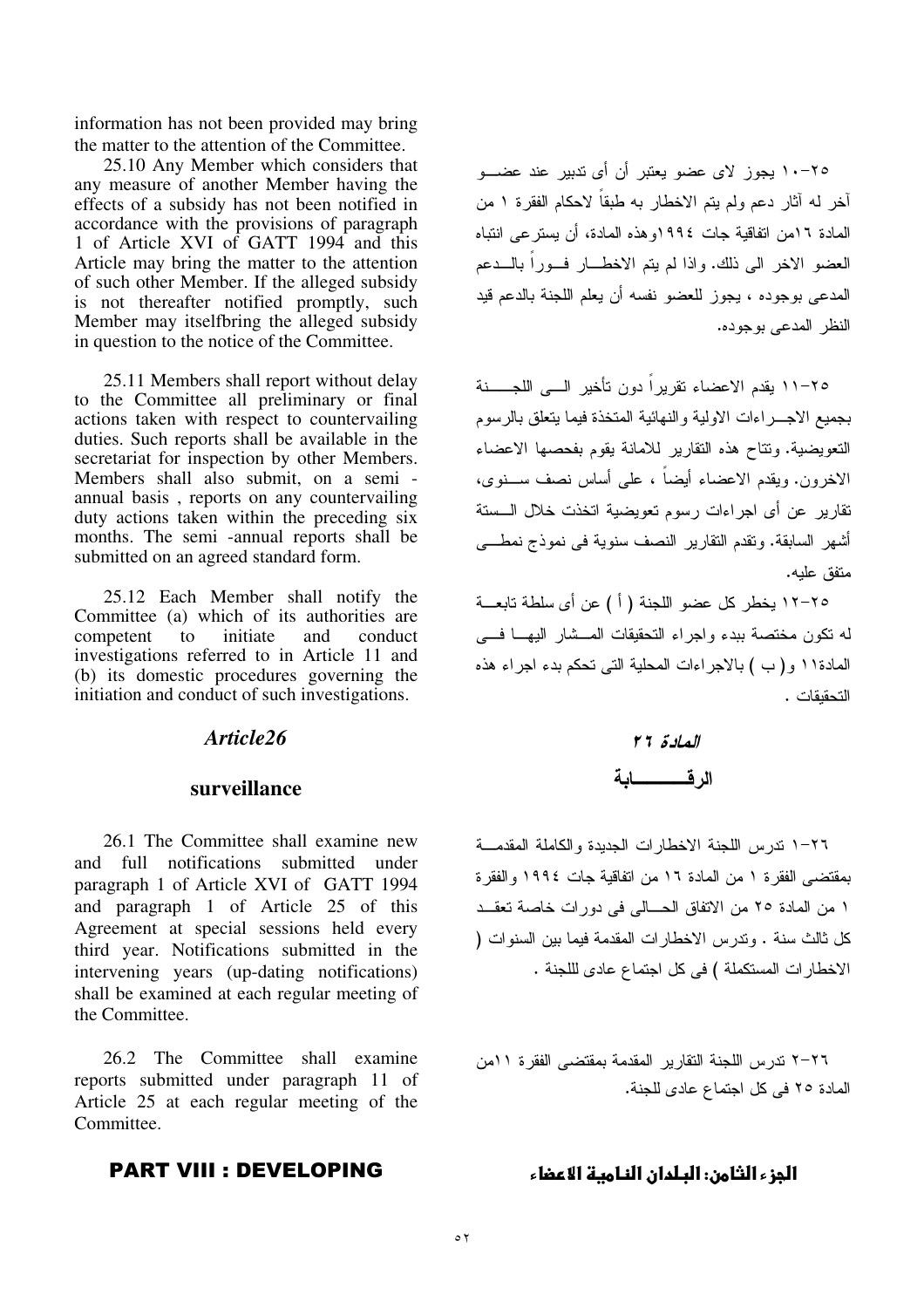#### COUNTERY MEMBERS

#### *Article 27*

# **Special and Differential Treatment of Developing Country Members**

27.1 Members recognize that subsidies may play an important role in economic development programmes of developing country Members.

27.2 The prohibition of paragraph 1(a) of Article 3 shall not apply to:

> (a) developing country Members referred to in Annex VII.

> (b) other developing country Members for a period of eight years from the date of entry into force of the WTO agreement, subject to compliance with the provisions in paragraph 4.

27.3 The prohibition of paragraph 1(b) of Article 3 shall not apply to developing country Members for a period of five years, and shall not apply to least developed country Members for a period of eight years, from the date of entry into force of the WTO Agreement.

27.4 Any developing country Member referred to in paragraph 2(b) shall phase out its export subsidies within the eight-year period, preferably in progressive manner. However a developing country Member shall not increase the level of its export subsidies55, and shall eliminate them within a period shorter than that provided for in this paragraph when the use of such export subsidies is inconsistent with its development  $YV$   $\ddot{o}$   $\Delta U$ 

المعاملة الخاصة والتفصيلية للبلدان النامية الاعضاء

٢٧–١ يعترف الاعضاء بأن الدعم قد يلعب دورًا هاماً فـــي بر امج التتمية الاقتصادية في البلدان النامية الاعضاء.

٢٧–٢ لا ينطبق الحظر الوارد في الفقرة ١(أ) من المادة ٣  $: \underline{\mathcal{A}}$ 

( أ ) البلدان النامية الاعضاء المشار اليهم فـــى الملحـــق السابع.

(ب) البلدان النامية الاعضاء الاخرين لفتر ة ٨ سنوات من تاريخ نفاذ اتفاقية منظمة النجارة العالمية، بشرط الامتثال لاحكام الفقر ة ٤ .

٢٧–٣ لا ينطبق الحظر الوارد في الفقرة١ (ب) من المسادة ٣ على البلدان النامية الاعضاء لمدة خمس سنوات، ولا ينطبق على البلدان الاقل نمواً من الاعضاء لمدة ٨ سنو ات من تـــار بخ نفاذ اتفاقية منظمة النجارة العالمية .

٢٧–٤ يعمل أي بلد نام عضو مشار اليه في الفقرة ٢ (ب) على انهاء دعم التصدير خلال فترة ٨ سنو ات، ومن الافضل أن يكون ذلك بطريقة تدريجية. الا أن أي بلد نام لا يحق له زيادة O L8 3 
 )(
 " --& 4 % O?
 على الغائه خلال فترة اقصر من المنصوص عليها فسي هــذه الفقرة عندما لا يتمشى استخدام دعم التصدير هذا مع احتياجات النتميةالخاصة به. وإذا رأى بلد نام عضو أن من الضـــروري

 $\overline{a}$ 

<sup>&</sup>lt;sup>00</sup> بالنسبة لبلد نام لا يمنح اعانات تصدير منذ تاريخ بدء نفاذ اتفاقية منظمة العاملية ، تنطبق هذه الفقرة على أساس مستوى دعم التصدير المنسوح في عام ١٩٨٦.

**<sup>55</sup>For a developing country Member not granting export subsidies as of the date of entry into force of the WTO Agreement, this paragraph shall apply on the basis of the level of export sibsidies granted in 1986.**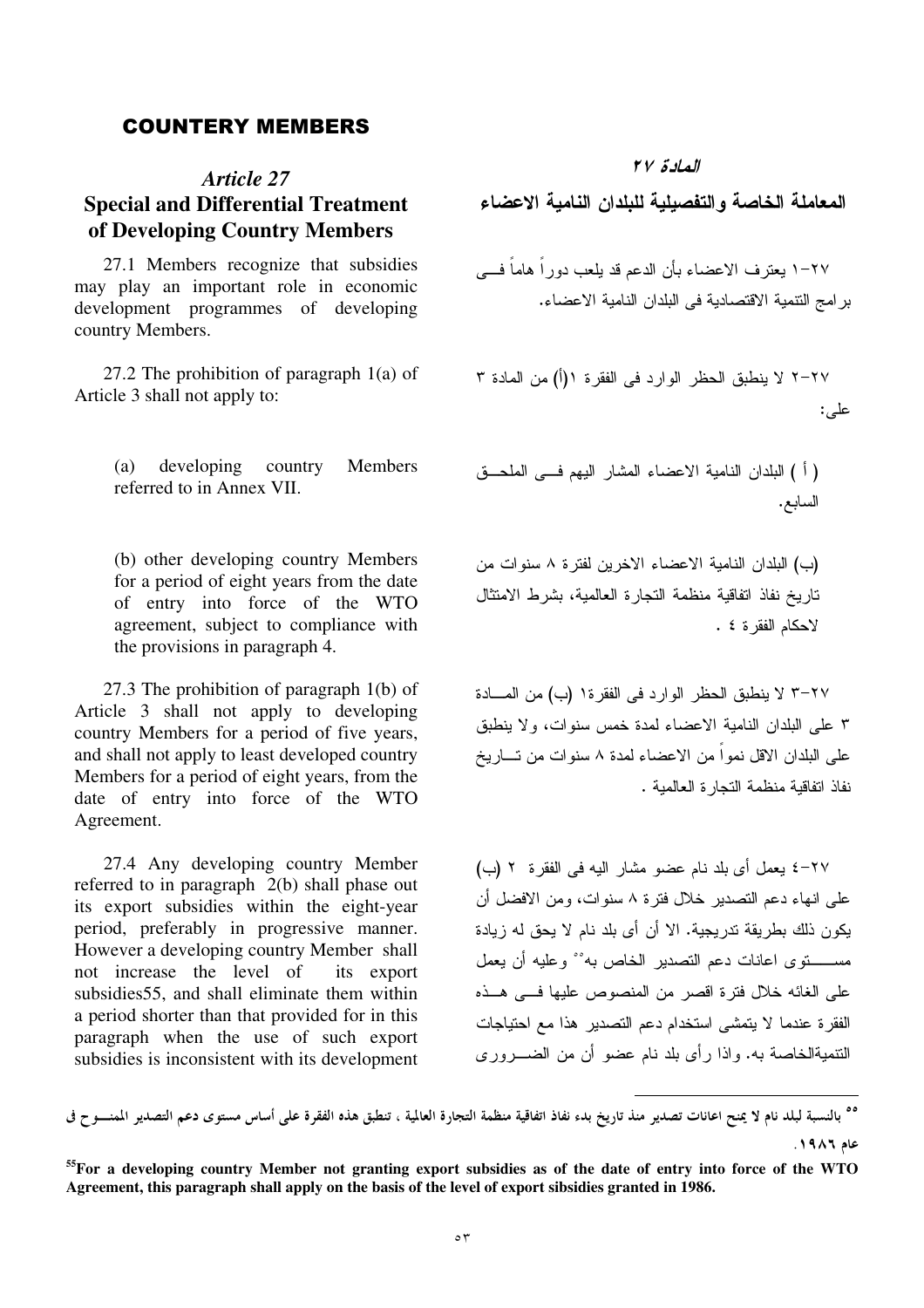needs. If a developing country Member deems it necessary to apply such subsidies beynod the 8- year period, it shall not later than one year before the expiry of this period enter into consultation with the Committee, which will determined whether an extension of this period is justified, after examining all the relevant economic, financial and development needs of the developing country Member in question. If the Committee determines that the extension is justified, the developing country Member concerned shall hold annual consultations with the Committee to determined the necessity of maintaining the subsidies. If no such determination is made by the Committee, the developing country Member shall phase out the remaining export subsidies within two years from the end of the last authorized period.

27.5 A developing country Member which has reached export competitiveness in any given product shall phase out its export subsidies for such product(s) over a period of two years. However, for a developing country Member which is referred to in Annex VII and which has reached export competitiveness in one or more products, export subsidies on such products shall be gradually phased out over a period of eight years.

27.6 Export competitiveness in a product exists if a developing country Member's exports of that product have reached a share of at least 3.25 per cent in world trade of the product for two consecutive calendar years. Export competitiveness shall exists either (a) on the basis of notification by the developing country Member having reached export competitiveness, or (b) on the basis of a Computation undertaking by the secretariat at the request of any Member. For the purpose of this paragraph, a product is defined as a section heading of the<br>Harmonize System Nomenclature. The Harmonize System Nomenclature. The Committee shall review the operation of this provision five years from the date of entry into force of the WTO Agreement.

اعطاء هذا الدعم بعد فترة ٨ سنوات، يدخل في مشاورات مـــع اللجـــنة فـي فترة لاتتجاوز سنة بعد انقضـاء تلك المـهلة، وتـحدد -& F O 0 F %# (-? جميع الاحتياجات الاقتصادية والمسالية والانمائية ذات العلاقسة بالبلد النامي العضو قيد النظر. وإذا قررت اللجنة ان التمديد له ما يبرره، يتشاور البلد النامي العضو سنويا مع اللجنة لتحديـــد ضرورة استبقاء الدعم. واذا لم نصدر اللجنة مثل هــذا الحكم، يعمل البلد النامي العضب على انهاء دعم التسصدير المتبقى بالندريج خلال عامين من نهاية الفترة الاخيرة المرخص بها.

٢٧–٥ على البلد النامي العضو الذي حقق قدرة تنافسية في تصدير أي منتج أن يلغي تدريجيا دعم التصدير لهذا المنستج أو المنتجات خلال عامين. إلا أن للبلد النامي العضو المشار إليــــه في الملحق السابع والذي حقق قدرة نتافسية في تصدير منتج أو أكثر ، أن يلغي اعانات تصدير هذة المنتجات تدريجيا أثناء فتر ة ثمانی سنو ات.

٢٧–٦ نتحقق التنافسية في تـــصدير منـــتج مــــا اذا كانـــت صادرات بلد نام عضو من ذلك المنتج قد وصلت اإــــى نـــسبة ٣,٢٥ في المائة من النجارة العالمية من ذلك المنستج لمــــــدة سنتين تقويميتين متعاقبتين. وتوجــد التنافسية في التصدير إما ( أ ) على أساس اخطار من البلد النامي العــضو بأنـــه حقــق نتافسية في التصـــدير ، أو (ب ) علـــى أســـــــــاس الحــساب الحذي تجــريه الامـــانة بنـــاء عــلى طــلب أي عــضـــو. وفي تطبيق هذه الفقرة، يعرف المنتج على أنه قسم في تصنيف النظام المنسق. وتستعرض اللجنة تطبيق هذا الحكم بعد خمـــس سنوات من تــــاريخ نفاذ إتفاقية منظمة التجارة العالمية .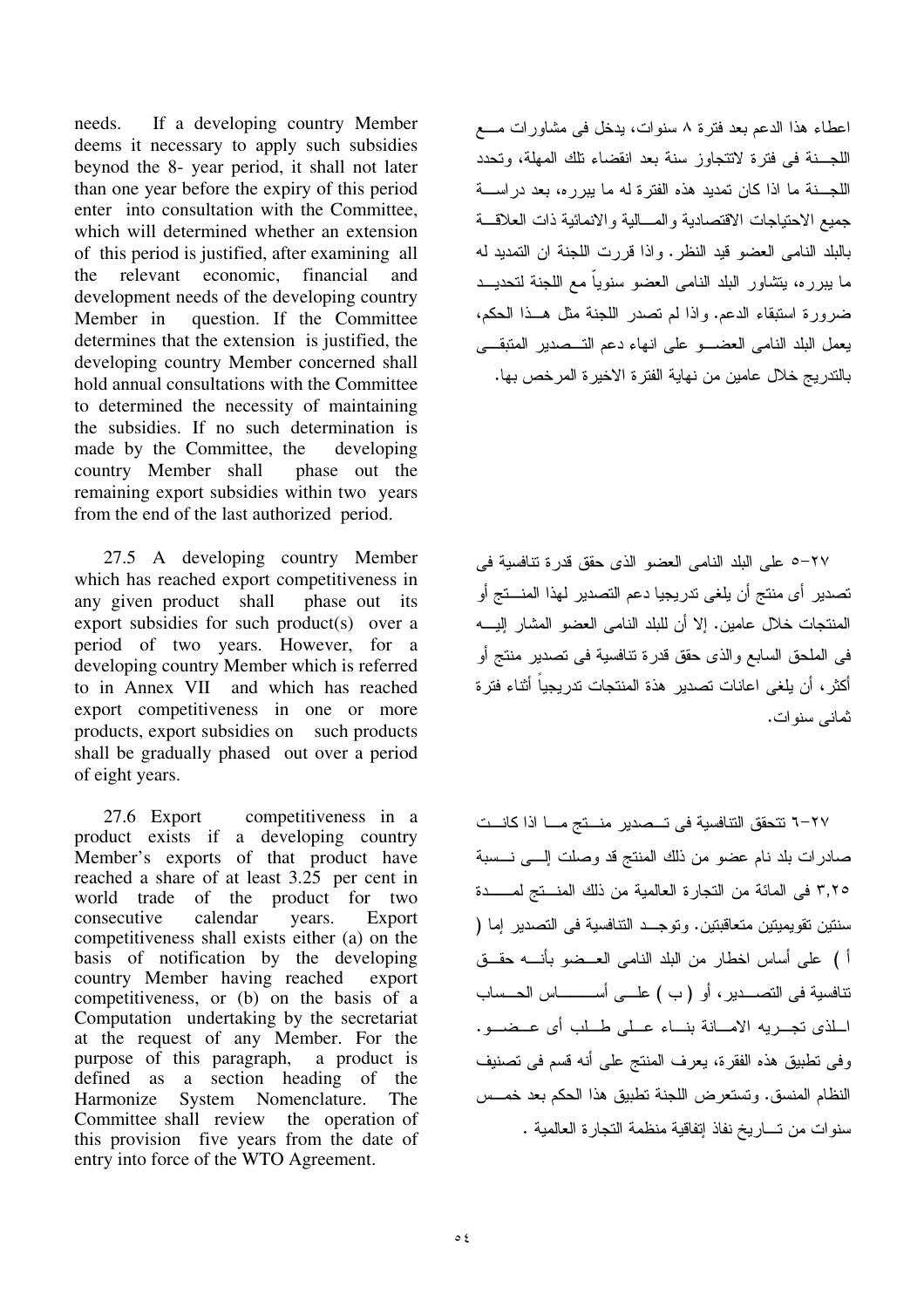27.7 The provisions of Article 4 not apply to a developing country Member in the case of export subsidies which are in conformity with the provisions of paragraphs 2 through 5. The relevant provision in such a case shall be those of Article 7.

27.8 There shall be no presumption in terms of paragraph 1 of Article 6 that a subsidy granted by a developing country Member results in serious prejudice, as defined in this Agreements. Such serious prejudice, where applicable under the terms of paragraph 9, shall be demonstrated by positive evidence in accordance with the provisions of paragraphs 3 through 8 Article 6.

27.9 Regarding actionable subsidies granted or maintained by developing country Member other than those referred to in paragraph 1 of Article 6, action may not be authorized or taken under Article 7 unless nullification or impairment of tariff concessions or other obligations under GATT 1994 is found to exist as a result of such subsidy, in such a way as to displace or impede imports of a like product of another Member into the market of subsidizing developing country Member or unless injury to a domestic industry in the market of an importing Member occurs.

27.10 Any countervailing duty investigation of a product originating in a developing Member shall be terminated as soon as the authourities concerned determine that;

> (a) the overal level of subsidies granted upon the product in question does not exceed 2 per cent of its value calculated on a per unit basis ; or

> (b) the volume of the subsidized imports represents less than 4 per cent of the total imports of the like product in the importingMember, unless imports from

٢٧–٧ لا نتطبق أحكام المادة ٤ على بلد نام عــضو ٍ فـــى حالة دعم تصدير نتمشى مع أحكام الفقـــرات مـــن ٢ الــــى ٥. و نكون الاحكام ذات العلاقة في هذه الحالة هي أحكام المادة ٧.

٢٧–٨ لا يوجد افتراض على أساس الفقرة ١ من المســادة ٦ بأن الدعم التي يمنحها بلد نام عضو يؤدي الى إضرار خطير ، كما حدد فـي هذا الاتفاق . ويجب اثبات هذا الإضرار الخطير، عندما ينطــــبق بمقتضــي الفقرة ٩، بأدلة ايجابية، طبقا لاحكــــام الفقر ات من ٣ الى ٨ من المادة ٦.

٢٧–٩ وفيما يتعلق بالدعم الذي يستوجب انخــــاذ اجـــــــــراء الذي يمنحه أو يستبقيه بها بلد نام عضو غير نلك المشار اليهــا في الفقرة ١ من المادة ٦، لا يجوز الترخيص باتخاذ اجراء أو اتخاذه فعلا بناء على المادة ٧ ما لم يتبــين ابطــال مفعــــول النتاز لات النعريفية أو الالتزامات الاخرى بمقتضىي اتفاقية جات ١٩٩٤ كنتيجة لتلك الاعـــانة، وبطريقة تـــؤدى الــــى ازاحــــة صادر ات منتج شبيه من عضو آخر أو اعاقة هذه الـــصادر ات الى سوق بلد نام عضـــو يمنح دعـــم أو لـــم يحـــدث ضــــرر بالصناعة المحلية في سوق العضو المستورد .

۲۷–۱۰ ینتهی أی تحقیق فی رسوم تعویضیة عن منتج نشأ في بلد نام عضو بمجرد أن تحدد السلطات المعنية :

( أ ) أن المستوى الشامــل للاعانات الممنوحة للمنتج لا يتجاوز ٢ في المائة من قيمته محسوبة على أساس الوحدة ؛ أو

( ب ) أن حجم الواردات المدعومة أقل من ٤ في المائــــة من اجمالي واردات المنتج الشبيه في العضو المـــستورد ، الا اذا كانت الواردات مـــن البلدان النامية الاعضاء التي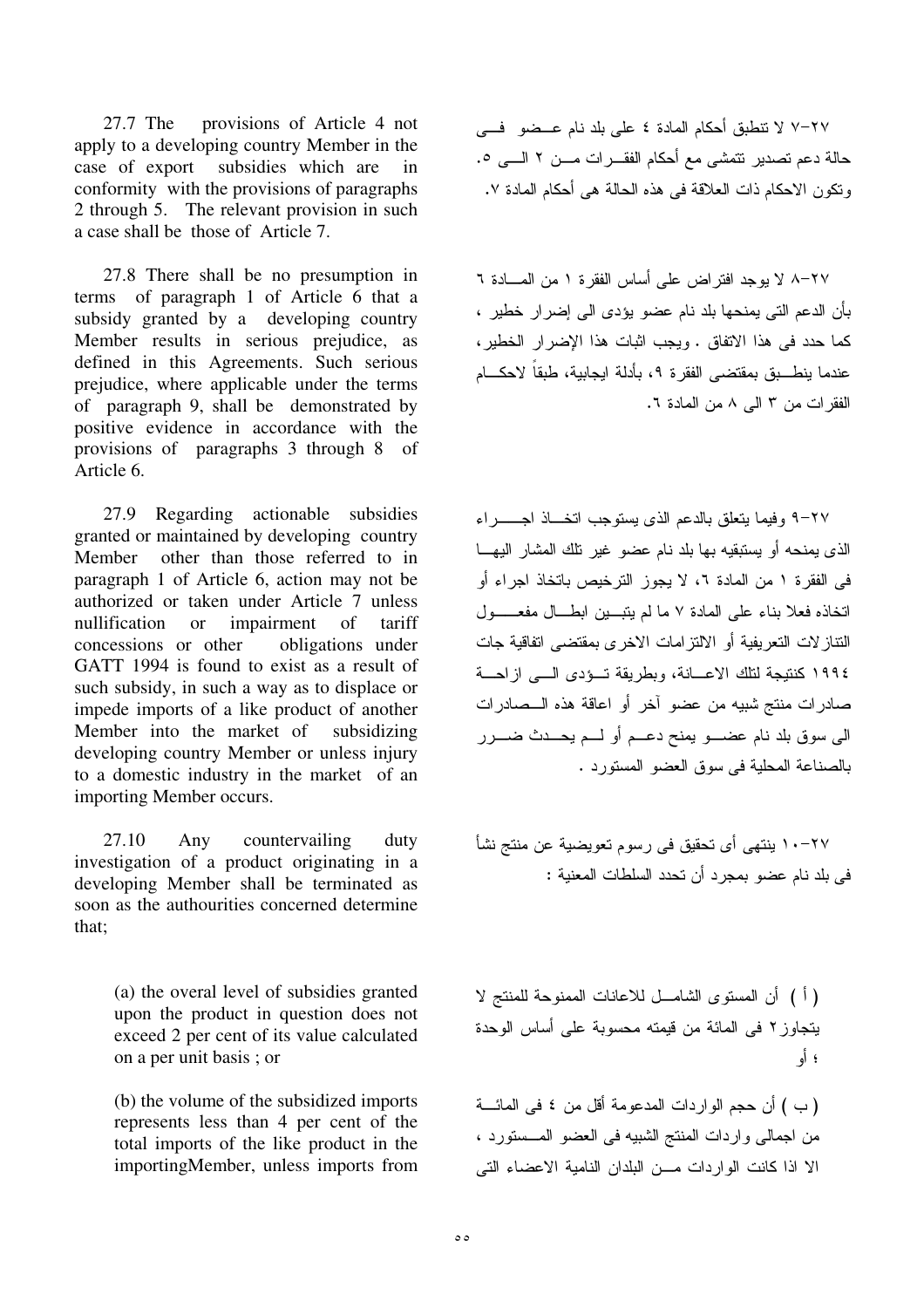developing country Members whose individual shares of total imports represent less than 4 per cent collectively account for more than 9 per cent of the total imports of the like product in the importing Member.

27.11 For those developing country Members within the scope of paragraph 2(b) which have eliminated export subsidies prior to the expiry of the period of eight years from the date of entry into force of the WTO Agreement, and for those developing country Members referred to in Annex VII, the number in paragraph 10(a) shall be 3 per cent rather than 2 per cent. This provision shall apply from the date that the elimination of export subsidies is notified to the Committee, and for so long as export subsidies are not granted by the notifiyng developing country Member. This provision shall expire eight years from the date of entry into force of the WTO Agreement.

27.12 The provisions of paragraphs 10 and 11 shall govern any determination of de minimis under paragraph 3 of Article 15.

27.13 The provisions of Part III shall not apply to direct forgiveness of debts, subsidies to cover social costs, in whatever form, including relinquishment of government revenue and other transfer of liabilities when such subsidies are granted within and directly linked to a privatization programme of a developing country Member, provided that both such progamme and the subsidies involved are granted for a limited period and notified to the Committee and that the programme results in eventual privatization of the enterprise concerned.

27.14 The Committee shall, upon request by an interested Member, undertake a review of a specific export subsidy practice of a developing country Member to examine whether the practice is in conformity with its development needs.

27.15 The Committee shall, upon request by an interested developing country Member, undertake a review of a speicific نكون حصصها الفردية من اجمالي الواردات أقل مــــن ٤ في المائة مجتمعة قد وصلت الىي أكثر من ٩ في المائة من اجمالي الواردات من المنتج الشبيه في العضو المستورد .

٢٧–١١ بالنسبة للبلدان النامية الاعضاء في نطاق الفقر ة ٢( ب ) التي ألغت دعم التصدير قبل انتهاء فترة ٨ سنو ات من نفاذ اتفاقية منظمة النجارة العالمية، وبالنسبة للبلدان النامية الاعضاء المشار البها في الملحق السابع، يكون الرقم في الفقرة ١٠ ( أ ) هو ٣ في المائة بدلا من ٢ في المائة. وينطبق هذا الحكم من ناريخ الغاء دعم النصدير الذي أخطرت به اللجنة، وما دام البلد النامي العضو الذي أخطر لا يقدم دعم تصدير . وينتهي العمـــل بهذا الحكم بعد ٨ سنوات من نفاذ اتفاقية منظمة التجارة العالمية .

٢٧–١٢ نتطبق أحكام الفقرنين ١٠و ١١ على أي قرار حول الدعم قليل الشأن بمقتضىي الفقرة ٣ من المادة ١٥.

٢٧–١٣ لا نتطبق أحكام الجزء الثالث على الاعفاء مــــــن الديون المباشرة والدعم الذي يغطي النكاليف الاجتماعية، فـــي أي شكل، بما في ذلك التخلي عن الإيسر اد الحكسومي ونقسل الخصوم الاخرى عندما تمنح ذلك الدعم في اطــــــار برينـــامج الخصـــخصة في البلد النامي العضو، تكون متصلة مباشرة بهذا البرنامج على شرط أن يطبق كل من البرنامج الدعم الممنـــوح لفتــــرة محــــدودة تخطــــر بـهــــــا اللجـــــــذة وأن يــــؤدى البرنـامج في النهاية الى تحويل المنشآت المعنية الى القطاع الخاص.

٢٧-١٤ بناء على طلب من أي عضو صـــاحب مــصلحة تستعرض اللجنة ممارسة منح دعم تصدير بعينه من بلــد نـــام عضو للفحص لمعرفة ما اذا كانــت الممارســـة تتمــشى مـــع احتياجاته الانمائية.

٢٧-١٥ بناء على طلب من بلد عضو نام صاحب مصلحة تستعرض اللجنة أية رسوم تعويضية تفرض عليه لدراسة اتفاقه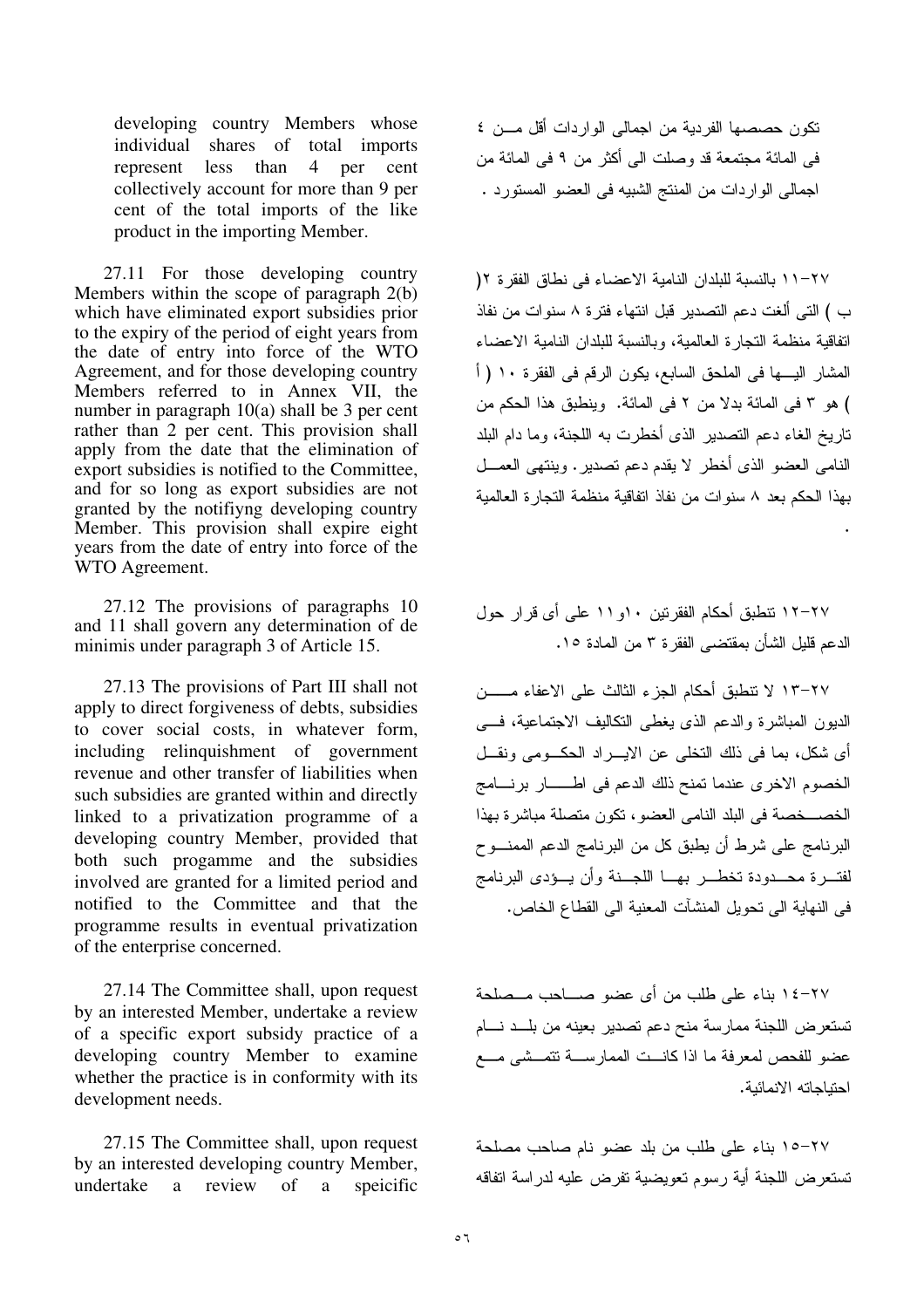countervailing measure to examine whether it is consistent with the provisions of paragraphs 10 and 11 as applicable to the developing country, Member in question.

# **PART IX: TRANSITIONAL ARRANGEMENTS**

# Article 28 **Existing Programmes**

28.1 Subsidy programmes which have been established within the territory of any Member berfore the date on which such a Member signed the WTO Agreement and which are inconsistent with the provisions of this Agreement shall be:

> (a) notified to the Committee not later than 90 days after the date of entry into force of the WTO Agreement for such Member; and

> (b) brought into confomity with the provisions of this Agreement within three years of the date of entry into force of the WTO Agreement for such Member and until then shall not be subject to Part II.

28.2 No Member shall extend the scope of any such programme, nor shall such a programme be renewed upon its expiry.

#### Article 29

#### **Transformation into a Market Economy**

29.1 Members in the process of transformation from a centrally-planned into a market, free-enterprise economy may apply programmes and measures necessary for such a transformation.

 $29.2$ For such Members, subsidy programmes failling within the scope of Article 3, and notified according to paragraph 3, shall be phased out or brought into conformity with Article 3 within a period of مع أحكام الفقريّين ١٠و ١١ لمطابقة سريانها على البلد النسامي العضو قيد النظر .

الجزء التاسع: تر تيبـات مؤقتة

### العادة ٢٨ البرامج الحالية

٢٨-١ ينبغي لبرامج الدعم التي كانــت موجــودة فـــــي أراضي أي عضو قبل تاريخ توقيعه على اتفاقية منظمة التجارة العالمية والتبي لا تتمشى مع أحكام هذا الاتفاق أن :

( أ ) تخطر بها اللجنة قبل ٩٠ يوماً من تـــاريخ ســـريان اتفاقية منظمة التجار ة العالمية على ذلك العضو ؛

(ب )إخضاعها لاحكام هذا الاتفاق خلال ٣ سنوات مـن سربان نفاذ اتفاقية منظمة التجارة العالميسة علسى ذلسك العضو وحتى ذلك الوقت لا تخضع للجزء الثاني منه.

٢٨-٢ لا يحق لاى عضو تمديد نطاق أى برنامج من هــذا النوع، و لا يجدد مثل هذا البر نامج عند انتهائه.

# العلاق ٢٩ التحول الى اقتصاد السوق

٢٩–١ يجوز للاعضاء الذين يمرون بمرحلة التحــول مــن اقتصاد التخطيط المركزي الى اقتصاد السوق تطبيــق بـــرامج وتدابير ضروربة لمذا التحول.

٢-٢٩ على هؤلاء الاعضاء الذين تقع برامج الدعم الخاصة بهم في نطاق المادة ٣ و المخطر بها طبقاً للفقر ة ٣ ، العمل على الغائها ندريجياً أو جعلها نتمشى مع المادة ٣ خلال فترة ســـبع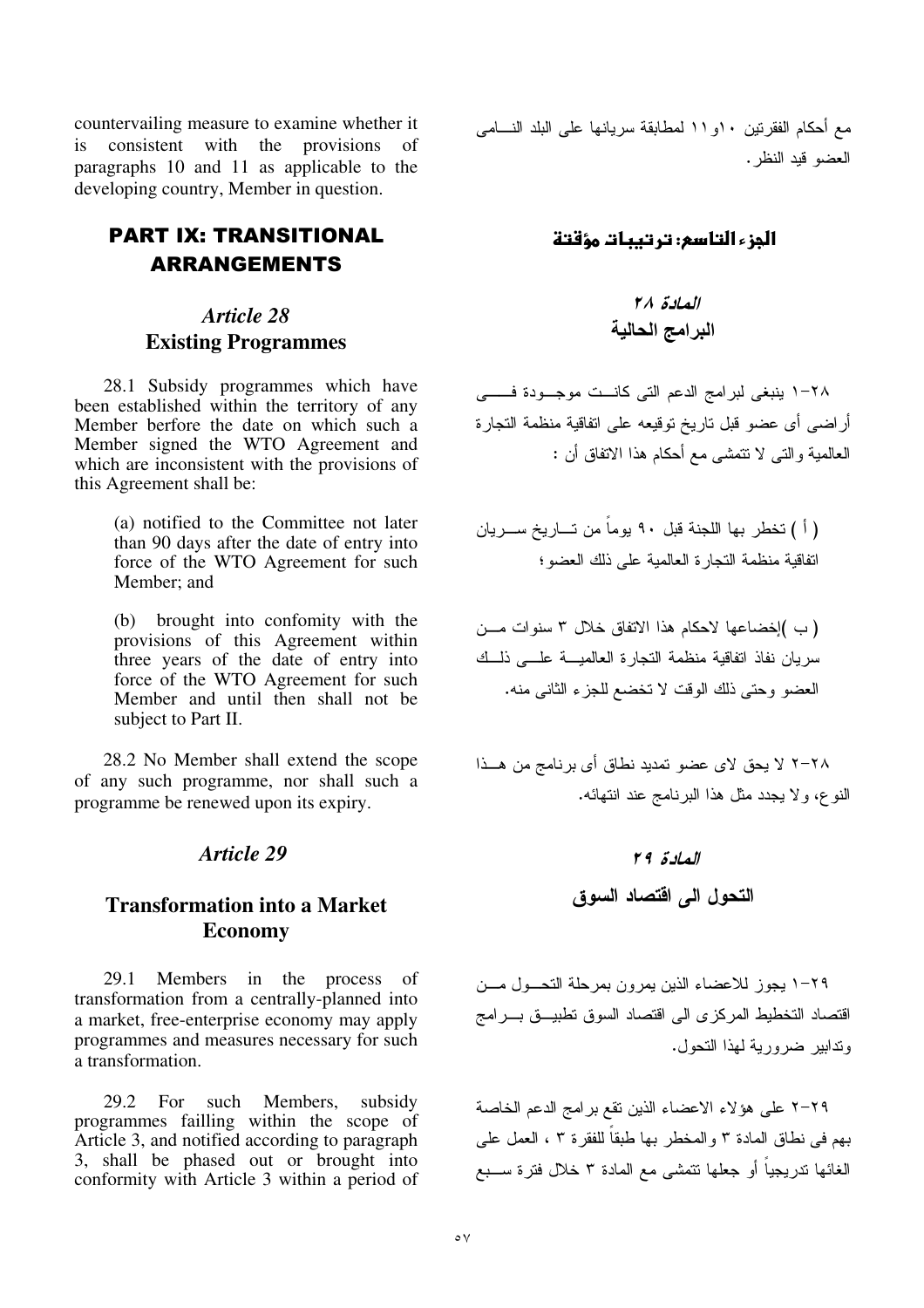seven years from the date of entry into force of the WTO Agreement. In such a case, Article 4 shall not apply. In addition during the same period:

> (a) Subsidy programmes failing within the scope of paragraph 1(d) of Article 6 shall not be actionable under Article 7;

> (b) With respect to other actionable subsidies, the provisions of paragraph 9 of Article 27 shall apply.

29.3 Subsidy programmes falling within the scope of Article 3 shall be notified to the Committee by the earliest practicable date after the date of entry into force of the WTO Agreement. Further notifications of such subsidies may be made up to two years after the date of entry into force of the WTO Agreement.

29.4 In exceptional circumstances Members referred to in pargraph 1 may be given departures from their notified programmes and measures and their timeframe by the Committee if such departures are deemed necessary for the process of transformation.

سنوات من نفاذ انفاقية منظمة النجارة العالمية. وفـي هذه الـحالـة، لا نتطبق المادة ٤. وبالاضافة الى ذلك خلال نفس المدة :

( أ ) لا تبرر برامج الدعم التي تقع في نطاق الفقــرة ((د) من المادة ٦ اتخاذ إجراء بمقتضىي المادة ٧ ؛

(ب ) تتطبق أحكام الفقرة ٩ من المادة ٢٧، على الــدعم الاخر الذي ببرر اقامة دعو ي.

٢٩–٣ تخطر اللجنة ببرامج الدعم التي تقع في نطاق المادة ٣ في أقرب تاريخ ممكن بعد نفـــاذ اتفاقيـــة منظمـــة التجـــار ة العالمية. ويمكن تقديم اخطارات عن هذا الدعم حتى مدة سنتين بعد بدء نفاذ انفاقية منظمة النجارة العالمية .

٢٩–٤ وفي ظروف استثنائية، يجوز للجنة منح الاعــضاء المشار اليهم في الفقر ة ١ اعفاء من البر امج و التدابير المخطـــر بها ومن اطارها الزمنى اذا كان هذا الخروج ضرورياً لعمليـــة التحو ل.

PART X: DISPUTE SETTLEMENT

الجزء العاشر : تسوية المناز عات

العلاة ٣٠

*Article 30*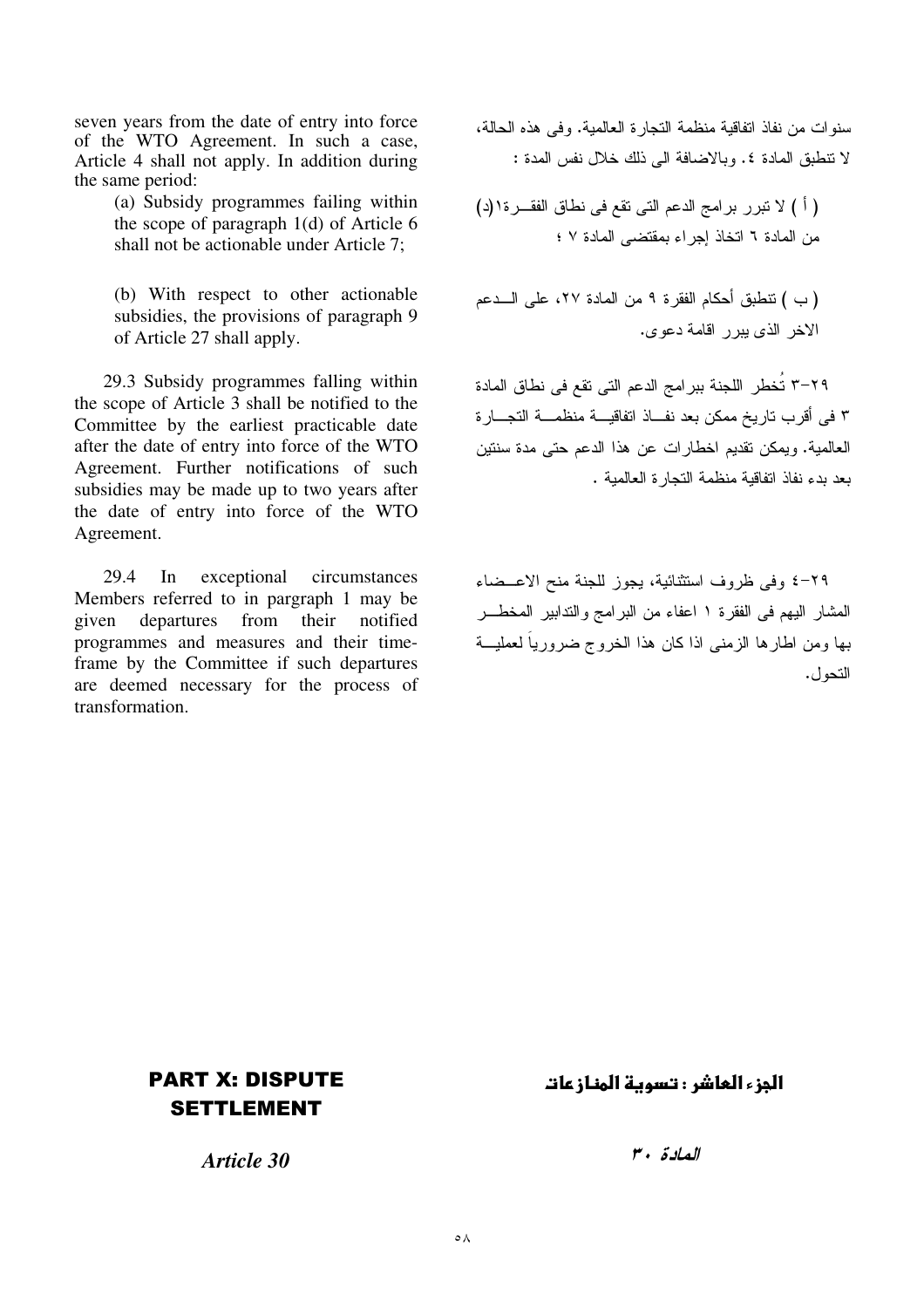The provisions of Article XXII and XXIII of GATT 1994 as elaborated and applied by the Dispute Settlement Understanding shall apply to consultaions and the settlement of disputes under this Agreement, except as otherwise specifically provided herein.

### **PART XI: FINAL PROVISIONS**

### **Article 31**

#### **Provisional Application**

The provisions of paragraph 1 of Article 6 and the provisions of Article 8 and Article 9 shall apply for a period of five years, beginning with the date of entry into force of the WTO Agreement. Not later than 180 days before the end of this period, the Committee shall review the operation of those provisions, with a view to determining wether to extend their application, either as presently drafted or in a modified form, for a further period.

#### Article 32

#### **Other Final Provisions**

32.1 No specific action against a subsidy of another Member can be taken except in accordance with the provision of GATT 1994, as interpreted by this Agreement<sup>56</sup>

32.2 Reservations may not be entered in respect of any of the provisions of this Agreement without the consent of the other Members.

32.3 Subject to paragraph 4, provisions of this Agreement shall apply to investigations,

أحكام المادنين الثانية والعشرين والثالثة والعشرين مسن اتفاقية جات ١٩٩٤ كما وضعها وبطبقها التفاهم بشــأن تسوية المنازعات نتطبق على المسشباورات وتسعوية المنازعيات بمقتضى الاتفاق الحالي، الا كان هناك نص على غير ذلك هنا.

#### الجزء الحامى عشر : أحكام ختامية

# العلاة اس التطبيق الموقت

نتطبق أحكام الفقرة ١ من المادة ٦ واحكــام المــادة ٨ والمادة ٩ لمدة خمس سنوات ، نبدأ من نفــاذ اتفاقيـــة منظمـــة التجارة العالمية . وتستعرض اللجنة، في تاريخ لا يتجاوز ١٨٠ بوماً قبل نهاية هذه المدة، تطبيق هذه الاحكام من أجل تحديد ما اذا كـــان من الممكن تمديد هذا التطيبـــق ، ســـــــواء بـــصيغته الحالية أو في شكل معدل لمدة أخرى .

٣٢–١ لا يمكن اتخاذ اجراء محدد ضد دعم لعضو آخر الا طبقاً لاحكام اتفاقية جات ١٩٩٤، كما يفسر ها هذا الاتفاق<sup>٥٦-</sup>

٢٦-٢ لا بجوز تقديم أي تحفظات على أي من أحكام هــذا الاتفاق دون موافقة الاعضاء الاخرين.

٣-٣٦ مع مراعاة حكم الفقرة ٤ ، تتطبق أحكام هذا الاتفاق

<sup>56</sup> This paragraph is not intended to preclude action under other relevant provisions of GATT 1994, where appropriate.

<sup>&</sup>lt;sup>07</sup> ليس الغرض من هذه الفقرة استبعاد أي اجراء بمقتضى أحكام أخرى ذات علاقة في اتفاقية جات ١٩٩٤ عندما يقتضى الامر .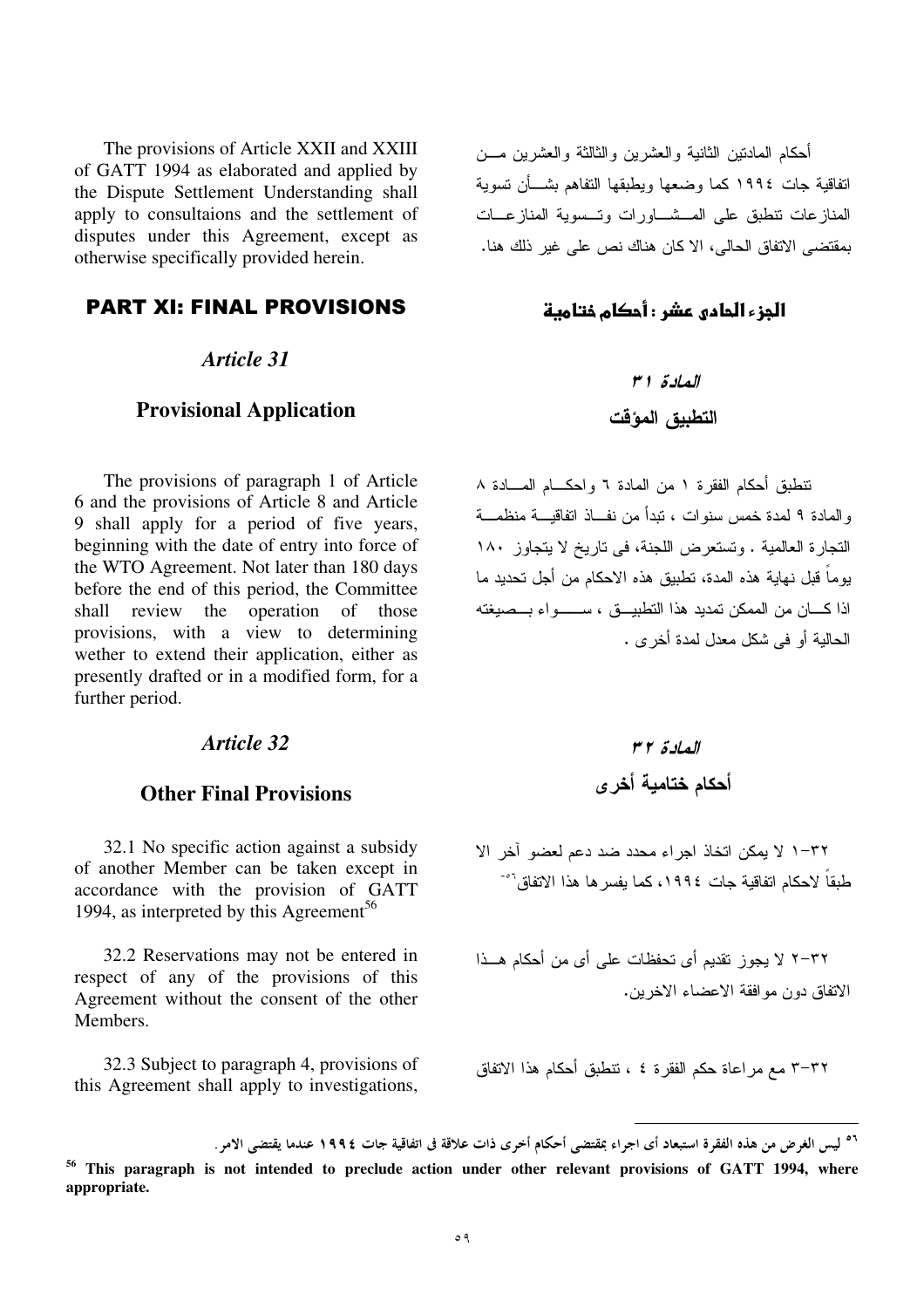and reviews of existing measures, initiated pursuant to applications which have been made on or after the date of entry into force for a Member of the WTO Agreement.

32.4 For the purposes of paragraph 3 of Article 21, existing countervailing measures shall be deemed to be imposed on a date not later than the date of entry into force for a Member of the WTO Agreement, except in cases in which the domestic legislation of a Member in force at that date already included a clause of the type provided for in that paragraph.

32.5 Each Member shall take all necessary steps, of a general or particular character, to ensure, not later than the date of entry into force of the WTO Agreement for it, the conformity of its laws, regulations and administrative proceedures with the provisions of this Agreement as they may apply to the Member in question.

32.6 Each Member shall inform the Committee of any changes in its laws and regulations relevent to this Agreement and in the administration of such laws and regulations.

32.7 The Committee shall review annually the implemetation and operation of this Agreement, taking into account the objectives thereof. The Committee shall inform annually the Council for Trade in Goods of development during the period covered by reviews.

32.8 The Annexes to this Agreement constitute an integral part thereof.

على تحقيقات ومراجعة الندابير الحالية ، التي بدأت بمقتـــضـي طلبات قدمت في تاريخ سريان اتفاقية منظمة التجارة العالميــــة على العضو ، أو بعد هذا الناريخ .

٣٦-٤ وفي نطبيق الفقــرة ٣ مــن المـــادة ٢١ ، تعتبــر الاجراءات النعويضية الحالية مفروضة في ناريخ لا يتجـــاوز تاريخ سريان اتفاقية منظمة التجارة العالمية على العــضو ، الا اذا كان النتثىريع المحلي الساري المفعول لدى العضو في ذلــك التاريخ قد شمل شرطاً من النوع المنصوص عليـــه فـــي تلــك الفقر ۃ .

٣٦–٥ يتخذ كل عضو الخطوات الضرورية ، ذات الطـــابـع العام أو الخاص، بما يضمن، في تـــاريخ لا يتجــــاوز ســــريان اتفاقية منظمة النجارة العالمية على العضو ، أن نتطابق قوانينه ونظمه واجراءاته الادارية مع أحكام هذا الاتفاق كمسا نتطبـــق على العضو قبد النظر .

٣٦–٦ يخطر كل عضو اللجنة بأى تغييرات في قوانينه أو نظــمه المتعلقة بهذا الاتفاق وبتطبيق نلك القوانين والنظم .

٣٦–٧ تراجع اللجنة سنويا نتفيذ هذا الاتفاق وتطبيقــه مـــع أخذ أهدافه في عين الاعتبار . وتخطر اللجنة ســنويا مجلــس النجارة في السلع بالنطـــورات التي حدثت خلال الفتــــرة النـــــي نشملها هذه المراجعة .

٣٦–٨ نكون الملحقات بهذا الاتفاق جزءا متكاملا منه.

### **ANNEX 1**

# **ILLUSTRATIVE LIST OF EXPORT SUBSIDIES**

الملحق الاول

قائهة ابـضاحبـة لدعم التصدير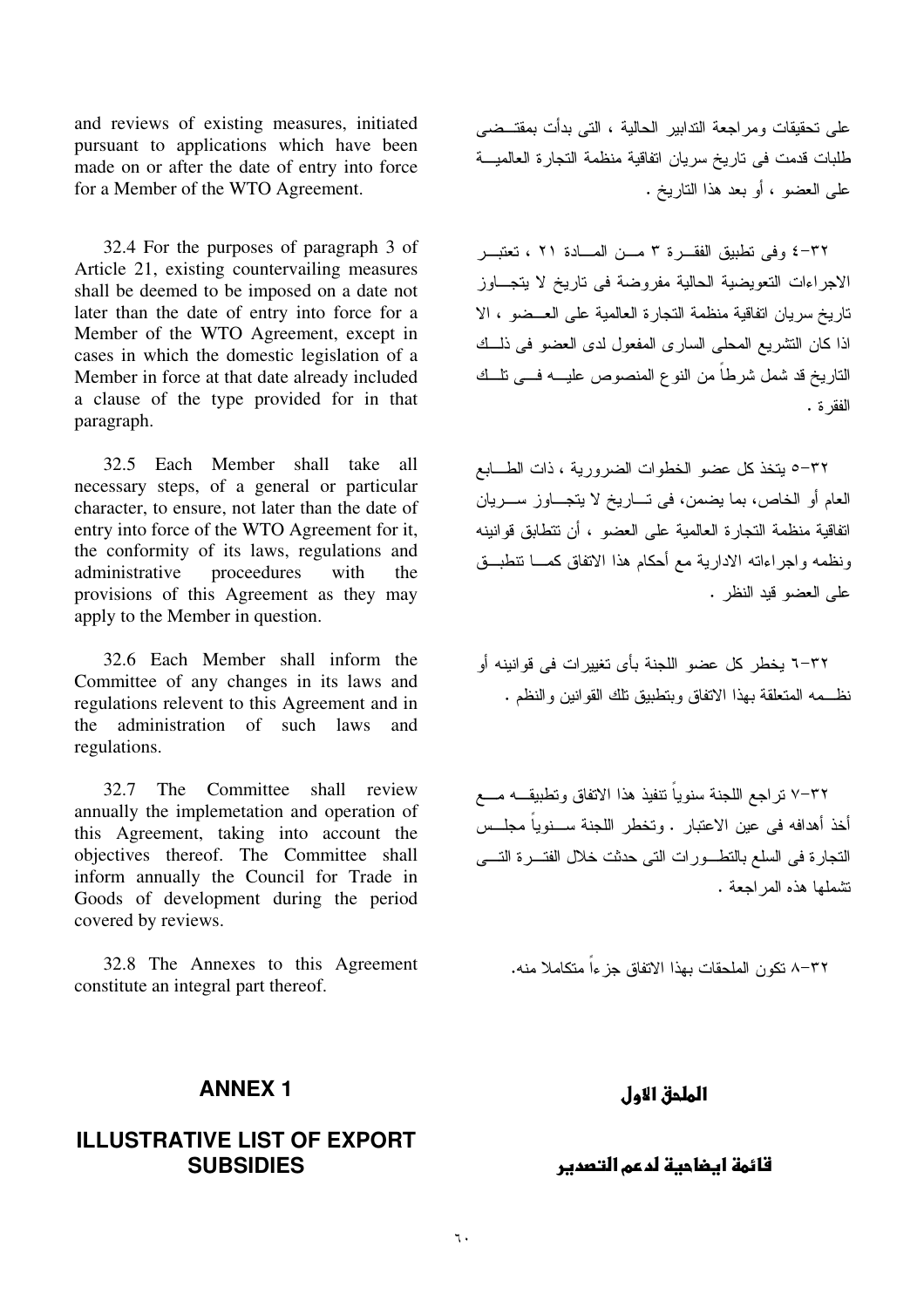(a) The provision by governments of direct subsidies to a firm or an industry contingent upon export performance.

(b) Currency retention schemes or any similar practices which involve a bonus exports.

(c) Internal transport and freight charges on export shipments, provided or mandated by governments, on terms more favourable than for domestic shipments.

(d) The provision by governments or their either directly or indirectly through government- mandated schemes, of imported or domestic products or services for use in the production of exported goods, on terms or conditions more favourable than for provision of like or directly competitive products or services for use in the production of goods for domestic consumption, if (in the case of products) such terms or conditions are more favourable than those commercially available<sup>57</sup> on world markets to their exporters.

(e) The full or partial exemption remission, or deferral specifically related to exports, of direct taxes<sup>58</sup> or social welfare charges paid or payable

( أ ) منح دعم مباشر من الحكومة لـــشركة أو لـــصناعة بسبب أداء الصادر ات .

( ب ) بر امج الاحتفاظ بالعملات الاجنبية أو أي ممارسات مماثلة تتضمن منحة للتصدير .

(ج) نكاليف النقل الداخلي والسشحن علـــي شـــحنات التصدير التي تحددها أو تفرضها الحكومــات بـــشروط أفضل من المفر وضنة على الشحنات المحلبة .

(د ) منح دعم من الحكومات أو وكالاتها ، سواء بطريقة .<br>مباشــــــر ة أو غير مباشر ة من خـــــلال بـــــر امـج نفر ضــــــها الحكومات ، لمنتجات مـــستوردة أو محليـــة أو خـــدمات .<br>للاستخدام في انتاج سلع للتصدير ، بشر وط أفسضل مـــن المقـــدمة لمنتجات أو خدمات تنافسية شبيهة أو مبـــاشرة للاستــخدام في انتاج سلع للاستهلاك المحلي ، إذا ( فسي حالة المنتجات ) كانت هذه الشروط أفضل مـــن المتاحــــة تجارياً <sup>٥٧</sup> في الاسواق العالمية لمصدريها .

( هــ ) الاســـنثناء أو الاعفـــاء أو التأجيـــل الكامـــل أو الجزئي، المرتبط بــصورة محــددة بالــصادرات، مـــن الضرائب المباشرة<sup>^</sup>° أو رسوم الرعاية الاجتماعية التــــى

 $\overline{a}$ 

°° يعني مصطلح " متاحة تجارياً " أن الاختبار غير مقيد بين منتجات محلية ومستوردة ويعتمد فقط على الاعتبارات التجارية .

**<sup>57</sup>the term commercially available "means that the choice between domestic and imported products is unrestricted and depends only on commercial considerations.** 

° في هذا الاتفاق : يعني مصطلح " الضرائب الماشرة " ضرائب على الاجور والارباح والفوائد المصرفية والايجارات والعوائد وكل الاشكال الاخرى للدخل والــضرائب علــي الملكية العقارية، يعني مصطلح " رسوم الواردات " التعريفات والرسوم المالية الاخرى غير الواردة في هذه الحاشية التي تفرض على الواردات، يعني مصطلح " الضرائب غير المباشرة " الضرائب على الميعـــات والانتاج وإجمالي الاعمال والقيمة المضافة والاعفاءات والدمغة والنقل والجـــرد والـــضرائب على المعدات والضرائب عند الحدود وجميع الضرائب الاخرى غير الضرائب الماشرة ورسوم الاستيراد، يعتبر مصطلح "مرحلة سابقة " ضرائب مباشرة تم فرضها على البضائع أو الخدمات المستخدمة بطريقة مباشرة أو غير مباشرة في صناعة منتج،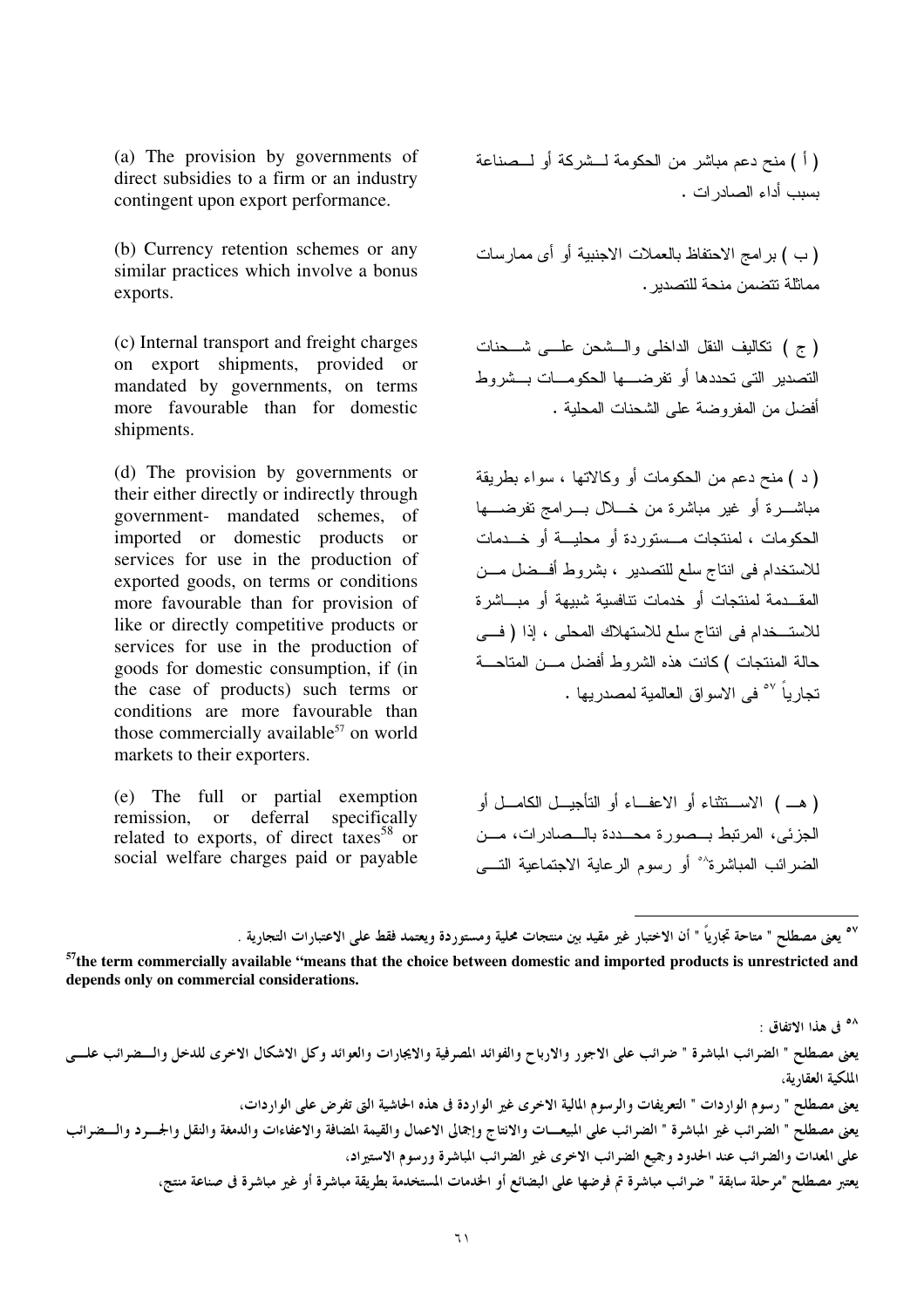by industrial commercial **or** enterprises<sup>59</sup>

(f) The allowance of special deductions directly related to exports or exports performance, over and above those granted in respect to production for domestic consumption. in the calculation of the base on which direct taxes are charged.

 $(g)$  The exemption or remission. in respect  $\sigma$ f the production and distribution of exported products, of

دفعتها أو يجلب أن تلدفعها المؤسلسات المصناعية أو التحارية ف (و) المسماح بتخفيــضات خاصـــة متعلقــة مباشـــرة .<br>بالصادر ات أو أداء الصــــادر ات أكثر من الممنو جة عنـــد الانتاج للاستهلاك المحلي، عند حساب الاســاس الــذى تفرض عليه الضر ائب المباشر ة.

(ز ) الاستثناء أو الاعف|ء، المنعلـــق بانتـــاج ونوزيــــع المنتجات المصدرة، من الضرائب غير المباشـــرة. بمـــا

يعتبر مصطلح " ضرائب غير مباشرة تراكمية " ضرائب متعددة المراحل تفرض عندما لا تتوفر آلية لاعادة الضرئب اذا كانت السلع أو الخدمات التي تخسضع للضريبة في مرحلة من مراحل الانتاج تستخدم في مرحلة لاحقة من الانتاج، يشمل " الاعفاء " من الضرائب رد الضرائب أو تخفيضها، يشمل " الاعفاء أو رد رسوم الاستيراد " الاعفاء من رسوم الواردات أو تأجيلها كلياً أو جزئياً.

<sup>58</sup>For the purpose of this Agreement :

The terms "direct taxes" shall mean taxes on wages, profits, interests, rents, royalties, and all other forms of income and taxes on the ownership of real property.

The term "import charges" shall mean tariffs, duties, and other fiscal charges not elsewhere enumerated in this note that are levied on imports:

The term "indirect taxes" mean sales, excise, turnover, value added, franchise, stamp transfer, inventory and equipment taxes, border taxes and all taxes other than direct taxes and import charges;

"prior-stage" indirect taxes are those levied on goods or services used directly or indirectly in making the product. "Cumulative: indirect taxes are multi-staged taxes levied where there is no mechanism for subsequent crediting of the tax if the goods or services subject to tax at one stage of production are used in a succeeding stage of production; "Remission" of taxes includes the refund or rebate of taxes;

"Remission or drawback" includes the full or partial exemption or deferral of import charges;

ا مسلم الاعضاء بأن التأجيل لا يعتبر بالضرورة دعم تصدير مثلا عند تحصيل القوائد المناسبة ، ويؤكد الاعضاء من جديد على مبدأ أن أســـعار البـــضائع في صفقات بين مؤسسات تصدير ومشترين أجانب تحت رقابتها أو تحت نفس الرقابة ، ينبغي عند حساب الضرائب ، أن تكون هي الاسعار الـــق تـــدفع بـــين مؤسستين مستقلتين بعيدتين . ويجوز أن يسترعي أي عضو انتباه عضو آخر الى ممارسات ادارية أو غيرها قد تتعارض مع هذا المبدأ وينتج عنها وفسر كسبير في الضرائب المباشرة في صفقات الصادرات. وفي هذه الظروف تحاول الاعضاء عادة أن تحل الخلافات فيما بينها باستخدام التسهيلات الموجسودة في معاهـــدات الضرائب الثنائية أو آليات دولية محددة آخري ، دون مساس بحقوق والتزامات الاعضاء عقتضي اتفاقية جات ١٩٩٤ ، عا في ذلك حق التشاور الذي أنسشئ في الجملة السابقة

وليس القصد من الفقرة ( هــ ) هو تقييد عضو من اتخاذ تدابير لتجنب ازدواج الضريبة على الدخل المتحصل من مــصادر أجنبيـــة لمؤســـساته أو مؤسسات عضو آخر .

<sup>59</sup>The Members recognize that deferral need not amount to an export subsidy where, for example, appropriate interest charges are collected. The Members reaffirm the principle that the prices for goods in transactions between exporting enterprises and foreign buyers under their or under the same control should for tax purposes be the prices which would be charged between independent enterprises acting at arm's length .Any Member may draw the attention of another member to administrative or other practices which may contravene this principle and which result in a significant saving of direct taxes in export transactions . In such circumstances the Members shall normally attempt to resolve their difference using the facilities of exiting bilateral tax treaties or other specific international mechanisms, without prejudice to the rights and obligations of Members under GATT 1994, including the right of consultation created in the preceding sentence.

Paragraph (e) is not intended to limit a Member from taking measures to avoid the double taxation of foreign-source income earned by its enterprises or the enterprises of another Member.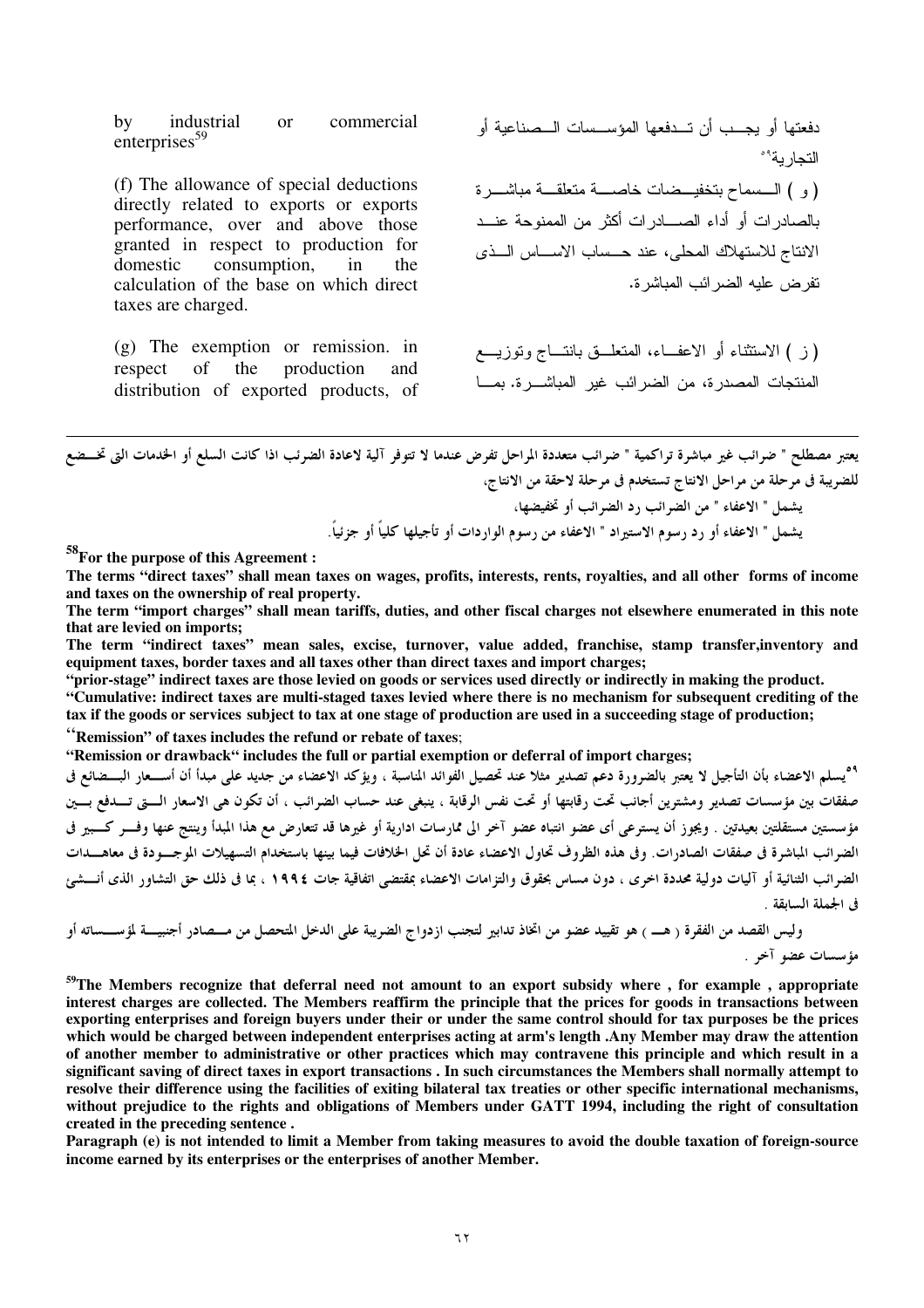indirect taxes<sup>58</sup> in excess of those levied in respect of the production and distribution of like products when sold for domestic consumption.

(h) The exemption, remission or deferral of prior-stage cumulative indirect  $\arccos^{58}$  on goods or services used in the production of exported products in excess of the exemption, remission or deferral of like prior-stage cumulative indirect taxes on goods or services used in the production of like products when sold for domestic consumption; provided, however, that prior-stage cumulative indirect taxes may be exempted, remitted or deferred on exported products even when not exempted, remitted, or deferred on like products when sold for domestic consumption, if the prior-stage cumulative indirect taxes are levied on inputs that are consumed in the production of the exported product (making normal allowance for waste) $60$ . This item shall be interpreted in accordance with the guidelines on consumption inputs in the production process contained in Annex II.

(i) The remission or drawback of import charges<sup>58</sup> in excess of those levied on imported inputs that are consumed in the production of the exported product (making normal allowance for waste); provided however, that in particular cases a firm may a quantity of use home market inputs equal to, and having the same quality and characteristics as, the imported inputs as a substitute for them in order to benefit from this provision if the import and the corresponding export operations both occur within a reasonable time period, not to exceed two years. This item shall be interpreted in accordance with the guidelines on consumption of يجاوز نلك المقررة لانتاج وتوزيع منتجات شــــبيهة عنـــد بيعها للاستهلاك المحلي.

( ح ) اســـتثناء أو اعفـــاء أو تأجيـــل الـــضرائب غيـــر المباشــــــرة المنز اكمة من مرحلة ســـــابقة علــــي الــــسلع أو الخدمات المستخدمة في انتاج ســلع مــصـــدرة تتجـــاوز مقادير الاستثناء او الاعفاء او ناجيـــل الـــضرائب غيـــر المباشر ة الشبيهة المتر اكمة من مرحلة سابقة على السسلع أو الخدمات المستخدمة فـــي انتاج منتجات شبيهة عنـــدما تباع للاستهلاك المحلي ، بشـــرط أن الـــضرائب غيـــر المباشرة المتراكمة مـــن مرحلة سابقة يجوز الاستثناء أو الاعفاء منها أو تأجيلها على المنتجات المصدرة حتى لـــو لم نستثنى ۖ أو نَعفي أو نؤجل على المنتجات الشبيهة عنـــد بيعها للاستهلاك المحلي، اذا فرضت ضرائب غير مباشرة متر اكمة من مرحلة سابقة على المدخلات التي تستهلك في انتاج منتج مصدر (مع السماح بنسبة الفقــد المعتـــادة) ``. ويفسر هذا البند طبقا للمبادىء النوجيهية بشأن إســــنهلاك المدخلات في عملية الانتاج الوار دة في الملحق الثاني .

( ط ) الاعفاء أو رد رسوم الواردات النبي نتجاوز الرسوم المفر وضبة على المدخلات المستوردة التي تسستهلك في إنتاج منتجات مصدرة ( للسماح العادي بالفقد)، ولكن في حالات خاصة قد تستخدم شركة كمية من مدخلات السوق المحلية تساوى، ولمهـــا نفــس النوعيـــة والخــصـــائص، المدخلات المستوردة كبديل للاستفادة من هذا التوفير إذا حدثت عمـــليات الواردات والصـادرات المتوافقـــة معهـــا خلال فترة معقولة من الزمن لاتتجاوز سنتين. ويفسر هذا البند – طبقا للمبادىء النوجيهية بشأن إستهلاك المدخلات في عملية الانتاج الواردة في الملــحق الثاني والمبـــاديء

 $\overline{a}$ 

في الفقرة (ح) على أنظمة ضريبة القيمة المضافة والمواءمة الضريبية عند الحدود التي تحل محلها ، وتشمل مشكلة الاعفاء المفــرط لـــضرائب القيمـــة المضافة الفقرة (ز) على وجه الحصر .

**<sup>60</sup> paragraph (h) dose not apply to value-added tax systems and border-tax adjustment in lieu thereof; the problem of the excessive remission of value-added taxes is exclusively covered by paragraph (g).**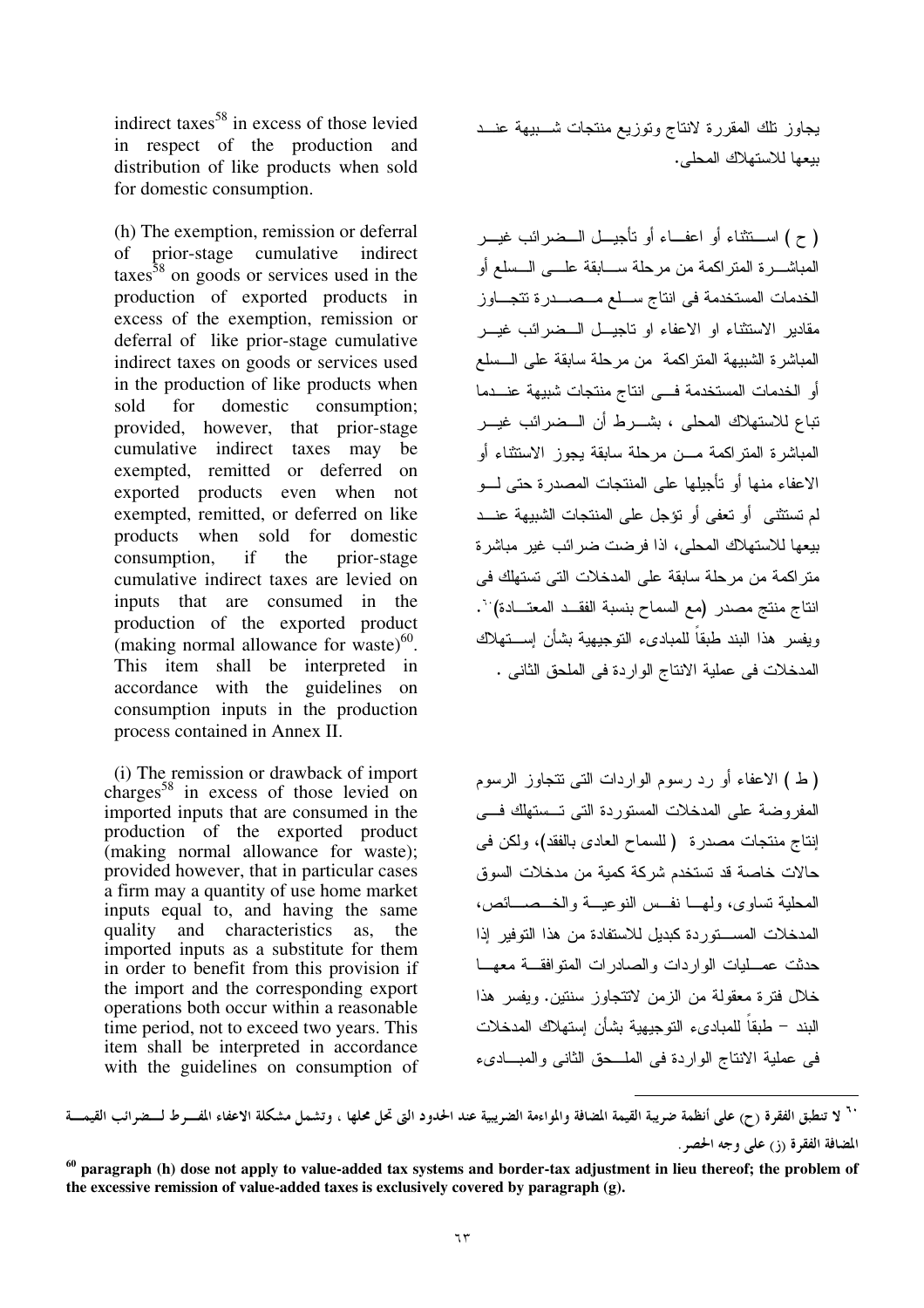inputs in the production process contained in Annex II and the guidelines in the determination of substitution drawback systems as export subsidies contained in Annex III.

(i) The provision by governments (or special instituions controlled  $\mathbf{b}$ governments) of export credit guarantee or insurance programmes, of insurance or guarantee programmes against increases in the cost of exported products or of exchange risk programmes, at premium rates which are inadequate to cover the long-term operating costs and losses of the programmes.

(k) The grant by governments (or special institution controlled by and/or the acting under authority of governments) of export credits at rates below those which they actually have to pay for the funds so employed (or would have to pay if they borrowed on international capital markets in order to obtain funds of the same maturity and other credit terms and denominated in the same currency as the export credit), or the payment by them of all or part of the costs incurred by exporters or financial institutions in obtaining credits, in so far as they are used to secure a material advantage in the field of export credit terms.

Provided, however, that if a Member is a party to an international undertaking on official export credit to which at least twelve original Member  $\mathbf{t}$ this Agreement are parties as of 1 January 1979 (or a successor undertaking which has been adopted by those original Members), or if in practice a Member applies the interest rates provisions of the relevant undertaking, an export credit practice which is in conformity with those provisions shall not be considered an export subsidy prohibited by this Agreement.

(1) Any other charge on the public account constituting an export subsidy in the sense of Article XVI of GATT 1994.

التوجيهية في تحديد بدائل نظـــم ر د رســـو م الاســــــــتير اد بإعتبار ها إعانات تصدير الواردة في الملحق الثالث.

( ي ) تقديم ضمانات ائتمانية أو للتأمين على الـــصادرات من جانب الحكومات (أو منشآت خاضعة لما ) أو تقــديم بر امج تأمين أو ضمان ضد الز يادات في تكاليف المنتجات المصدرة أو برامج تغطي اخطــار أســعار الــصرف ، بأقساط لا تكفي لتغطية تكاليف التشغيل طب وبل الاجل وخسائر هذه البرامج .

(ك ) تقديم منح من الحكومـات ( أو منــشآت خاصـــة خاضعة لها و / أو تتصرف نبابة عن سلطة حكومبــة ) لائتمانات الصادر ات بأسعار أقل مـــن الواجـــب دفعهـــا للامو ال المستخدمة ( أو الواحب دفعها عند اقتر اضبها من الاسواق الر أسمالية الدولية للحصول على أمــوال بـــنفس الإجال وبشر وط ائتمانية أخرى وبنفس عملـــة ائتمانــــات الصبادر ات ) أو التسديد الكلي أو الجزئي للتكـــاليف التــــي يتكبدها المصدرون أو المؤسسات المالية للحصول علـــي ائتمانات، طالما أنها تستخدم لتأمين ميز ة مادية في شر وط ائتمانات التصدير .

و مع ذلك يشــــتر ط أنه اذا كان العضو طر فاً في تعهد دولــــي بشأن ائتمانات تصدر رسمية يكون أطرافه ١٢ عضواً أصلياً على الاقل في هذا الاتفاق في ١ يناير ١٩٧٩ ( أو في تعهــد نال قد اعتمده الاعضاء الاصليون ) أو اذا كان العضو يطبق من الناحية العملية شرط أسعار فائدة في النعهد المعنـــي، لا تعتبر ممارسة ائتمان التصدير التي نتمشى مع نلك الاحكـــام دعم صادر ات محظور ۃ فی ہذا الاتفاق.

( ل ) أي نكليف آخر على حساب الحكومــــة يـــشكل دعـــم صادر ات بمعنى المادة ١٦ من اتفاقية جات عام ١٩٩٤ .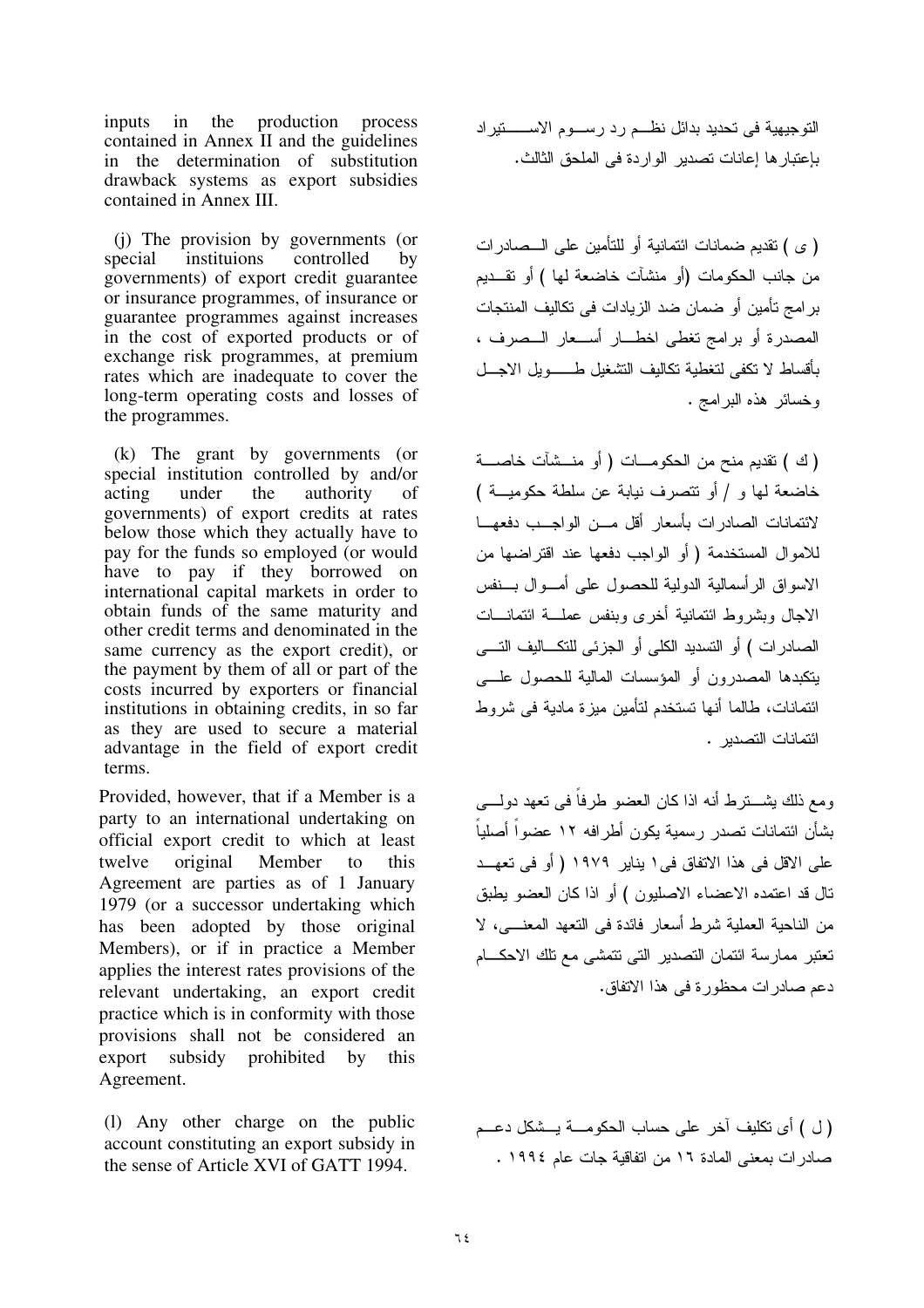# **ANNEX II GUIDELINES ON CONSUMPTION** OF INPUTS IN THE PRODUCTION PROCESS<sup>61</sup>

#### T

1- Indirect tax schemes can allow for exemption, remission or deferral of priorstage cumulative indirect taxes levied on inputs that are consumed in the production of exported product (making normal the allowance for waste). Similarly, drawback schemes can allow for the remission or drawback of import charges levied on inputs that are consumed in the production of the exported product (making normal allowance for waste).

2- The Illustrative List of Export Subsidies in Annex I of this Agreement makes reference to the term "inputs that are consumed in the production of the exported product" in paragraphs (h) and (I) Pursuant to paragraph (h), indirect tax rebate schemes can constitute an export subsidy to the extent that they result in exemption, remission or deferral of prior-stage cumulative indirect taxes in excess of the amount of such taxes actually levied on inputs that are consumed in the production of the exported product. Pursuant to paragraph (i), drawback schemes can constitute an export subsidy to the extent that they result in a remission or drawback of import charges in excess of those actually levied on inputs that are consumed in the production of the exported product. Both paragraphs stipulate that normal allowance for waste must be made in findings consumption of inputs in the regarding production of the exported product. Paragraph(i) also provides for substitution, where appropriate.

# $\mathbf{H}$

# الملحق الثاني مىادىء توجيمية بشأن أستملاك المدنلات فى عملية الانتام `` أو لا

١- يمكن في برامج تخفيض الضريبة غير المباشرة السمـــاح .<br>بالاستثناء أو الاعفاء من الضر ائب غير المباشرة المتر اكمة من مر حلة سابقة المفر وضنة على المدخلات التي تستهلك في أنتاج المنتج المصدر (مع السماح العادي للعوادم)، أو تأجيسل هــذه الضرائب . وبالمثل يمكن لبر امج رد رسوم الاستيراد أن نسمح بالاعفاء أو رد رسوم الاستيراد المفــروضة على المدخــــلات التي تستهلك في إنتاج منتج مصدر (مع السماح بنــسبة الفقــد المعتادة ) .

٢– القائمة الإبضاحية بدعم التصدير في الملحيق الاول بهذا الاتفاق تتحدث عن "المدخلات التي تستهلك في إنتاج منتج مصدر" في الفقرنتين (ح) و (ط) . وعملا بالفقرة (ح) ، يمكن أن تعتبر برامج تخف يض السضرائب غيسر المباشسرة دعسم للصادرات بقدر ما نؤدي إلى استثناء أو إعفاء من ضرائب غير مباشر ة متر اكمة من مر حلة سابقة أو الى تأجيل هذه الـــضر ائب بما يجاوز مبلغ الضرائب المفر وضة فعلياً على المنتجات التـــى تستهلك في إنتاج منتج مصدر . وعملا بالفقر ة (ط)، بمكـــن أن تعتبر برامج رد رسوم الاستيراد دعم للصادرات بقدر ما بؤدي الاعفاء أو رد رسوم الواردات بما يجاوز الرسوم المفروضـــة .<br>فعلاً على المدخلات المستهلكة فـــى إنتـــاج منـــتج مـــصدر . وتفترض كل من الفقرنتين السماح بنسبة الخسارة العادية فيمسا بتعلَّق باستهلاك المدخلات في إنتاج منتج مصدر . وتنص الفقر ة ( ط) أبضاً على بدبل، عند الاقتضاء .

ثانيأ

<sup>``</sup> أن المدخلات المستهلكة في عملية الانتاج هي مدخلات دخلت فعلا ومادياً ، مثل الطاقة و الوقود والزيت المستخدم في هملية الانتاج والعوامل المساعدة التي تستهلك خلال استخدامها للحصول على المنتج المصدر .

 $<sup>61</sup>$ Inputs consumed in the production process are inputs physically incorporated, energy, fuels and oil used in the</sup> production process and catalysts which are consumed in the course of their use to obtain the exported product.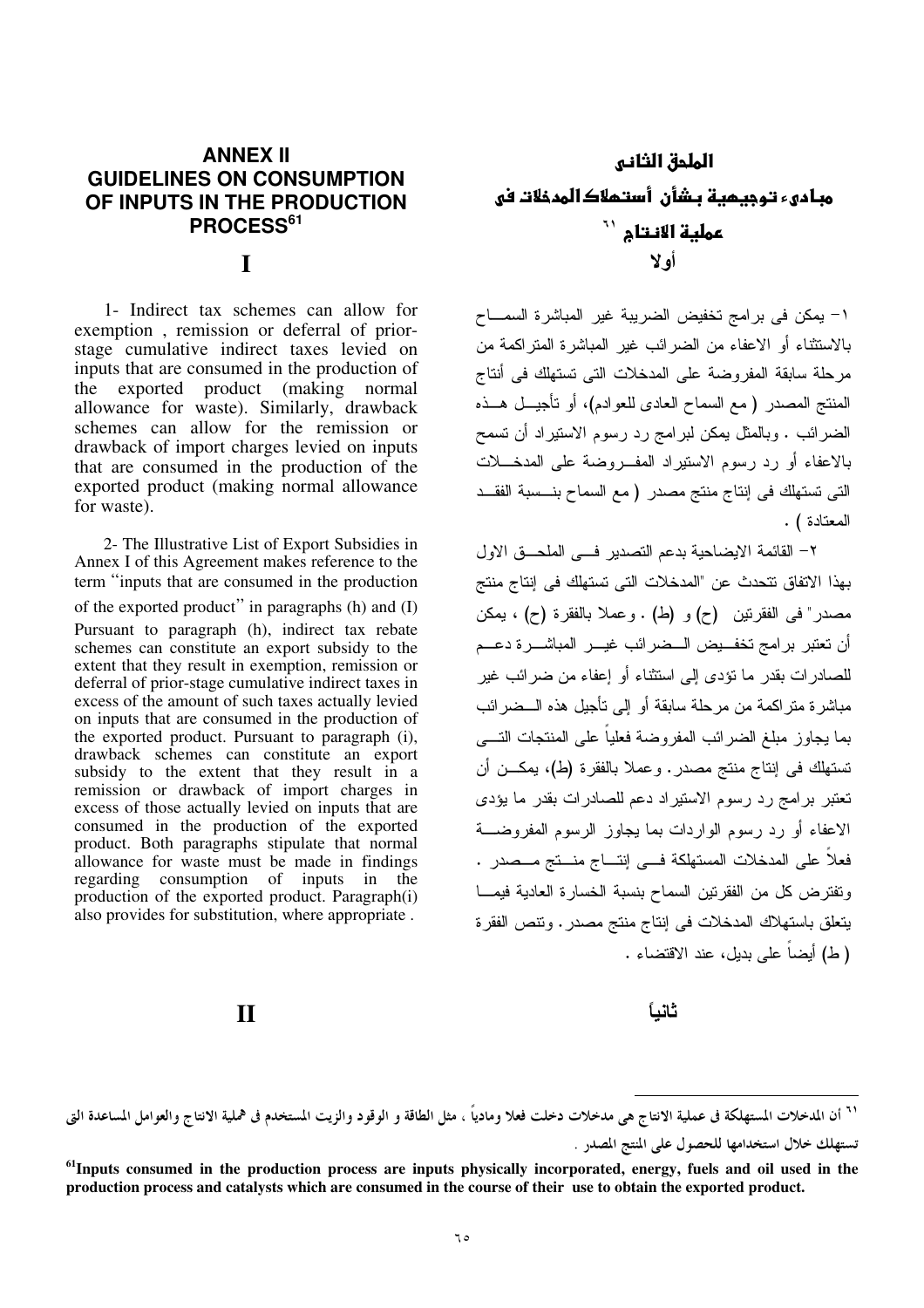In examining whether inputs are consumed in the production of the exported product, as part of a countervailing duty investigation pursuant to this Agreement , investigating authorities should proceed on the following basis:

1-Where it is alleged that an indirect tax rebate scheme , or a drawback scheme , conveys a subsidy by reason of over - rebate or excess drawback of indirect taxes or imports charges on inputs consumed in the production of the exported product, the investigating authorities should first determine whether the government of the exporting Member has in place and applies a system or procedure to confirm which inputs are consumed in the production of the exported products and in what amounts. Where such a system or procedure is determined to be applied , the investigating authorities should then examine the system of procedure to see whether it is reasonable , effective for the purpose intended and based on generally accepted , commercial practices in the country of export . The investigating authorities may deem it necessary to carry out , in accordance with paragraph 6 of Article 12 certain practical tests in order to verify information or to satisfy themselves that the system or procedure is being effectively applied.

2- Where there is no such system or procedure, where it is not reasonable, or where it is instituted and considered reasonable but is found not to be applied or not to be applied effectively, a further examination by the exporting Member based on the actual inputs involved would need to be carried out in the context of determining whether an excess payment occurred. If the investigating authorities deemed it necessary, a further examination would be carried out in accordance with Paragraph 1.

3- Investigating authorities should treat inputs as physically incorporated if such inputs are used in the production process and are physically present in the product exported. The Members note that an input need not be present in the final product in the same form in which it entered the production

عند دراسة ما إذا كانت المدخلات تستهلك لانتاج منستج مصدر، كجزء من التحقيق في رسم تعويــضـي عمـــلا بهــذا الاتفاق، ينبسغي على سلطات التحقيق أن تسير في عملها على أساس ما يلبي:

1– عندما يكون هناك إدعاء بأن برنامج تخفيض الضريبة غير المباشرة أو برنامج رد رسوم الاستيراد بحقق دعم بـــسبب الافراط في التخفيض أو زيـــادة رد رســـوم الـــضرائب غيـــر المباشرة أو رسوم الواردات على مدخـــلات تستهلك في إنتـــاج منتج مصدر ، ينبغي أن تحدد سلطات التحقيـــق أو لا إذا كانـــت حكـــومة العضــــو المصـــــدر عندها وتطبق نظاما أو إجــــراء يتأكـــــد من أن المدخـــــــلات تستهلك فــــى إنتــــاج منتـــــــــج مصدر وبأى كمية . وعن التأكد من وجـــود هـــذا النظــــام أو الاجراء و من أنه يطبق ، ينبغي علـــي ســـلطات النحقيـــق أن ندرس النظام أو الاجراء لنرى إذا كان معقـــولا وذي فاعليـــة للغرض المقصــــود منـــــه، ويقوم علــي ممارسات نـجارية مقبولة بصورة عامة في بلد التصدير . وقد تعتبر سلطات التحقيـــق أن من الضروري، طبقاً للفقرة ٦ من المادة ١٢ ، تنفيــذ بعــض الاختبار ات العملبة للتحقق من المعلومات أو للتأكد بنفسها مـــن أن النظام أو الاجراء يطبق بفاعلية .

٢– وعندما لا يوجد مثل هذا النظام أو الاجراء، وعنــــدما يكون غير معقول أو يكون موجودا ويعتبر معقولا ولكن وجـــد أنه لا يطبق أو يطبق بطريقة غير فعالة، يقتضى الامر مزيــدا من الدراسة من جانب العضو المصدر استنادا الى المـــدخلات الفعلية لتحديد وجود مدفوعات زائدة أم لا. واذا رأت ســـلطات التحقيق أن ذلك ضرورى ، تقوم بمزيد مـــن الدراســـة طبقـــا للفقر ة١.

٣– ينبغي لسلطات التحقيق أن تعامل المدخلات باعتبار ها داخله مادياً في المنتج إذا كانت نلك المدخــــلات تـــستخدم فــــي عمــــلية الانتاج و موجودة ماديا فــي المنتج المصدر . ويلاحـــظ الاعضاء أن أي مدخـــل لا يجب أن يكون موجودا في المنـــنج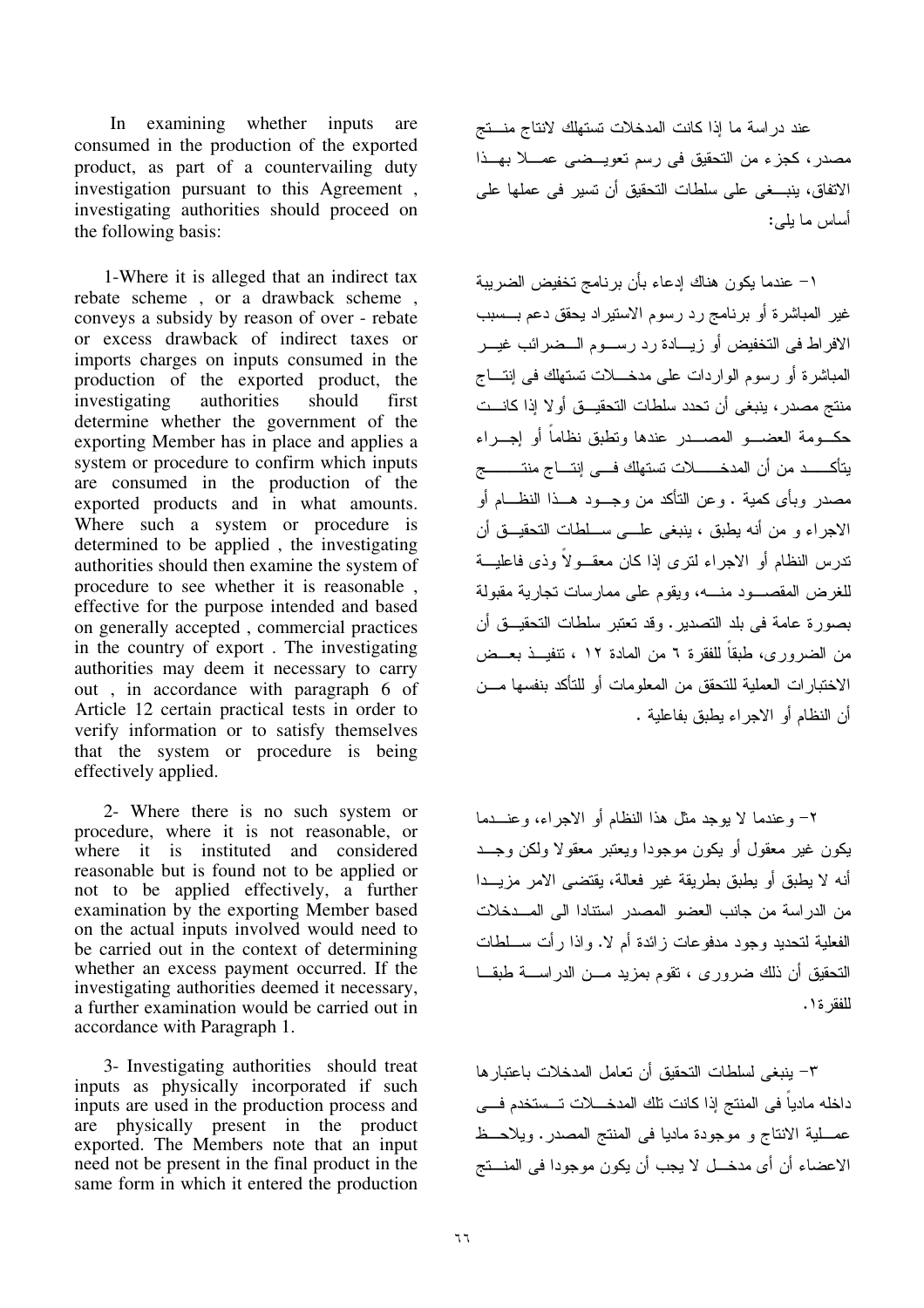4- In determining the amount of a particular input that is consumed in the production of the exported product, a "normal allowance for waste" should be taken into account, and such waste should be treated as consumed in the production of the exported product . The term "waste" refers to that portion of a given input which does not serve an independent function in the production process , is not consumed in the production of the exported product (for reasons such as inefficiencies) and is not recovered, used or sold by the same manufacturer.

5- The investigating authority's determination of whether the claimed allowance for waste is" normal" should take into account the production process, the average experience of the industry in the country of export, and other technical factors, as appropriate. The investigating authorities should bear in mind that an important question is whether the authorities in the exporting Member have reasonably calculated the amount of waste, when such an amount is intended to be included in the tax of duty rebate or remission.

### **ANNEX III GUIDELINES IN THE DETERMINATION OF SUBSTITUTION DRAWBACK SYSTEMS AS EXPORT SUBSIDIES**

**I** 

Drawback systems can allow for the refund or drawback of import charges on inputs which are consumed in the production process of another product and where the export of this latter product contains domestic inputs having the same quality and characteristics as those substituted for the imported inputs. Pursuant to paragraph(i) of the illustrative list of export subsidies in Annex 1, substitution drawback systems can constitute an export subsidy to the extent that they result in an excess drawback of the imports charges levied initially on the

. Q( ?
 +, O, 48 " 4#/ J( +!.( process.

٤ – عند تحديد مقدار مدخل معين استهلك في انتاج منـــتج مصدر ، ينبغي أخذ "السماح العادي بالفقد" في عين الاعتبار و ينبغي معاملة ذلك الفقد باعتباره قد استهلك في انتــاج المنــتج المصدر . ويشير مصطلح "الفقد" الى الجزء من المدخل الذي لا بؤدي وظيفة مستقلة فسي عملية الانتاج و لا يستهلك في انتاج المنتج المصدر (لاسباب عدم كفاءتــه ) و انـــه لا بـــستعاد أو يستخدم أو يباع من قبل نفس المنتج .

0– أن حكم سلطة التحقيق بما اذا كان السماح بالفقد هو " عادي " ينبغي أن يراعي نوع عملية الانتـــاج ومنوسط خبـــرة الصناعة في بلد التصدير و العوامل التقــنية الاخرى كلما كان ملائما. وبنبغي أن تأخذ سلطات التحقيق في الاعتبــار مــسألة مهمة وهي أن السلطات في العضو المصدر فد قامت بحساب مقدار الفقد بطريقة معقولة، عندما أدخلته في حساب الضرببة أو خفض الرسوم أو الاعفاء منها.

الملحق الثالث مبادىء توجيمية لتحديد نظم رد الرسوم البديلة التي تهتبر دعم تصدير

# أو

يمكن أن تسمح رد رسوم الاستيراد بإعادة تسديد رسوم الاستيراد أو ردها على المدخلات التي تستهلك في عملية انتاج منتج جديد وحين يحتوى تصدير هــذا المنـــتج الاخيـــر علــــي مدخلات محلية لها نفس النوعية والخصائص التي للمسدخلات المستوردة البديلة، وعملا بالفقرة (ط) من القائمة الايــضاحية بدعم التصدير ً في الملحق الأول ، بمكن أن تكـــون بـــدائل ر د رسوم الاستير اد بمثابة دعــم تصدير بقدر ما بنتج عنها زيادة في رد رسوم الاستيراد المفروضة مبــدئياً علــــى المـــدخلات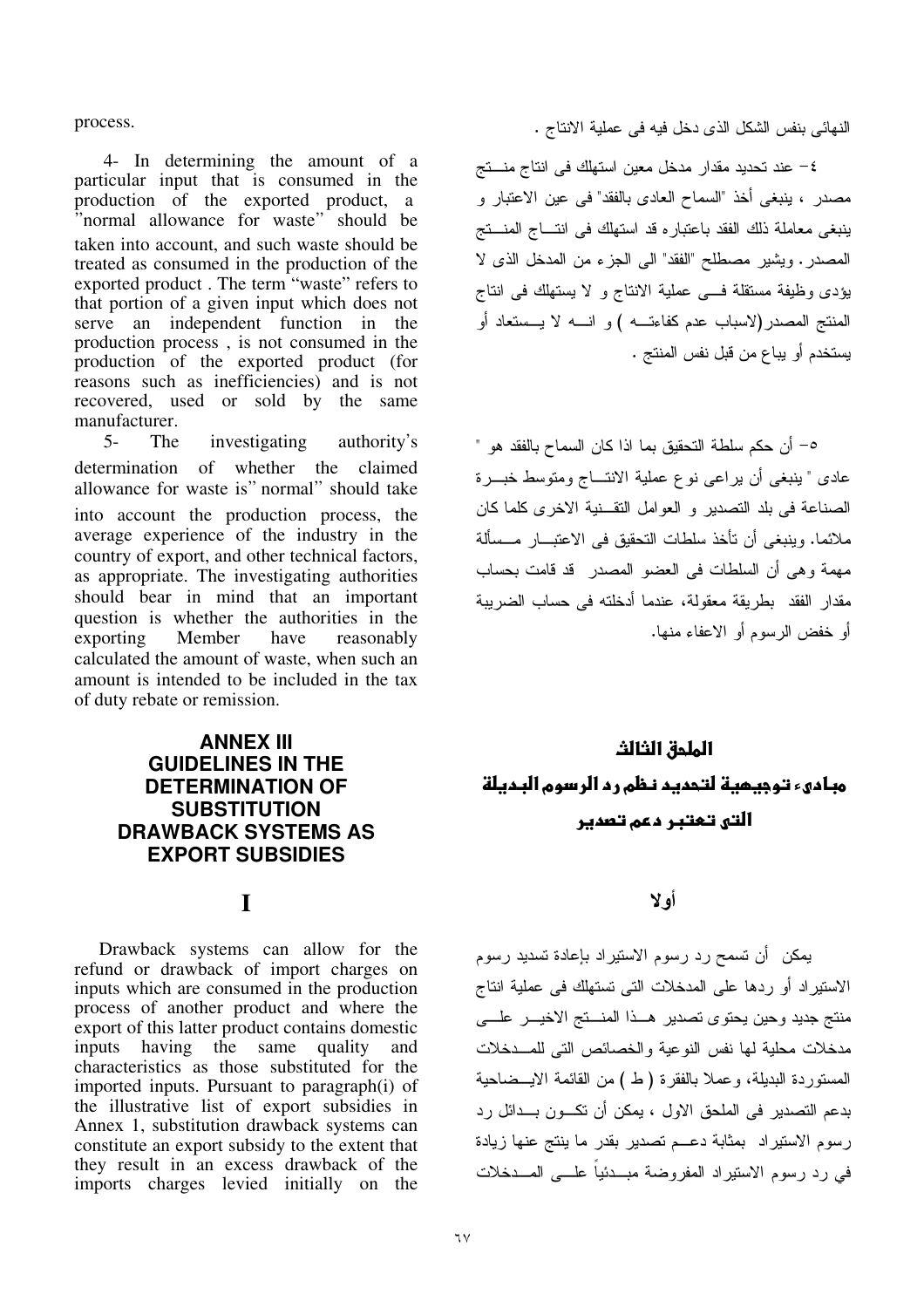المستوردة التي يطلب رد رسوم الاستيراد عنها.

imported inputs for which drawback is being claimed.

# $\mathbf{I}$

In examining any substitution drawback system as part of a countervailing duty investigation pursuant to this Agreement, investigating authorities should proceed on the following basis:

1- Paragraph (I) of the Illustrative List stepulates that home market inputs may be substituted for imported inputs in the production of a product for export provided such inputs are equil in quantity to, and have the same quality and characteristics as, the imported inputs being substituted. The existence of a verification system or producer important because it enables is the government of the exporting Member to ensure and demonstrate that the quantity of inputs for which drawback is claimed does not exceed the quantity of similar products exported, in what ever from, and that there is not drawback of import charges in excess of those originally levied on the imported inputs in question.

2- Where it in alleged that a substitution drawback system, conveys a subsidy, the investigating authorities should first determine whether the government of the exporting Member has in place and applies a system or procedure to confirm which inputs are consumed in the production of the exported product and in what amounts. where such a system or procedure is determined to be applied, the investigating authorities should then examine the verification whether they procedures to see are purpose reasonable. effective the for intended, and based on generally accepted commercial practices in the country of exports. To the extent that the procedures are determined to meet this test and are effectively applied, no subsidy should be presumed to exist. it may be deemed necessary by the investigating authorities to carry out, in accordance with paragraph 6 of Article 12, certain practical tests in order to verify information of satisfy themselves that verification procedures the are being effectively applied.

ثانيأ

عند در اسة أي بديل لنظام رد رسوم الاستيراد كجزء من التحقيق في الرسم التعويضي عملا بهذا الاتفاق، ينبغي أن تعمل سلطات التحقيق على الإساس التالي :

١– نشتر ط الفقر ة (ط) من القائمــــة الايـــضـاحية جــــو از الاستعاضة بمدخــــلات السوق المحلية عن المدخلات المستوردة لإنتاج منتج للتصدير بشـــرط أن تكون هذه المدخلات مـــساوية في الكمية، ولمها نفس نوعية وخصائص المدخلات المسستوردة التي يتم إستبدالها. ووجود نظام أو اجراء تحقق مهم لأنه يمكن حكومة العضو المصدر من إثبات أن كميـــة المـــدخلات التــــى بطلب عنها رد رسوم الاستبر اد لانتجـــاوز كمبـــة المنتجـــات المصدرة المماثلة، في أي شَــكل، و أنـــه لايوجــد رد لريســوم الاستبر اد تزيد عن الرسوم التي فرضت في الاصل علي المدخلات المستوردة قيد النظر.

٢– و عندما يكون هناك ادعاء بأن بديل نظام ر د رســـو م الاستبر اد يتضمن دعم، يجب على سلطات التحقيق العمـــل أو لا على تحديد ما إذا كان لدى حكومة العضو المسصدر نظَّــام أو اجر اء تحقق وما اذا كانت تطبقه وإذا تحدد وجود هذا النظام أو الإحراء وأنه مطبق، بجب علي سططات التحقير في در اسبة اجراءات التحقيق لنزى ما اذا كانت معقولة وفعالسة للغسرض المطلوب منها ونقوم على اساس ممارســات تجاريـــة مقبولـــة بصورة عامة في صورة بلد التصدير . لا يفترض وجود دعــم بقدر ما نفى هذه الاجراءات بهـذا الاختيــار وتكــون مطبقــة بفعالية. وقد ترى سلطات التحقيق أن تقوم، طبقا للفقر ة ٦ مـــن المادة١٢، ببعض الاختبارات العملية للتـحقق من المعلومــات أو لنتأكد بنفسها من أن احر اءات النحقق نطبق بفعالية .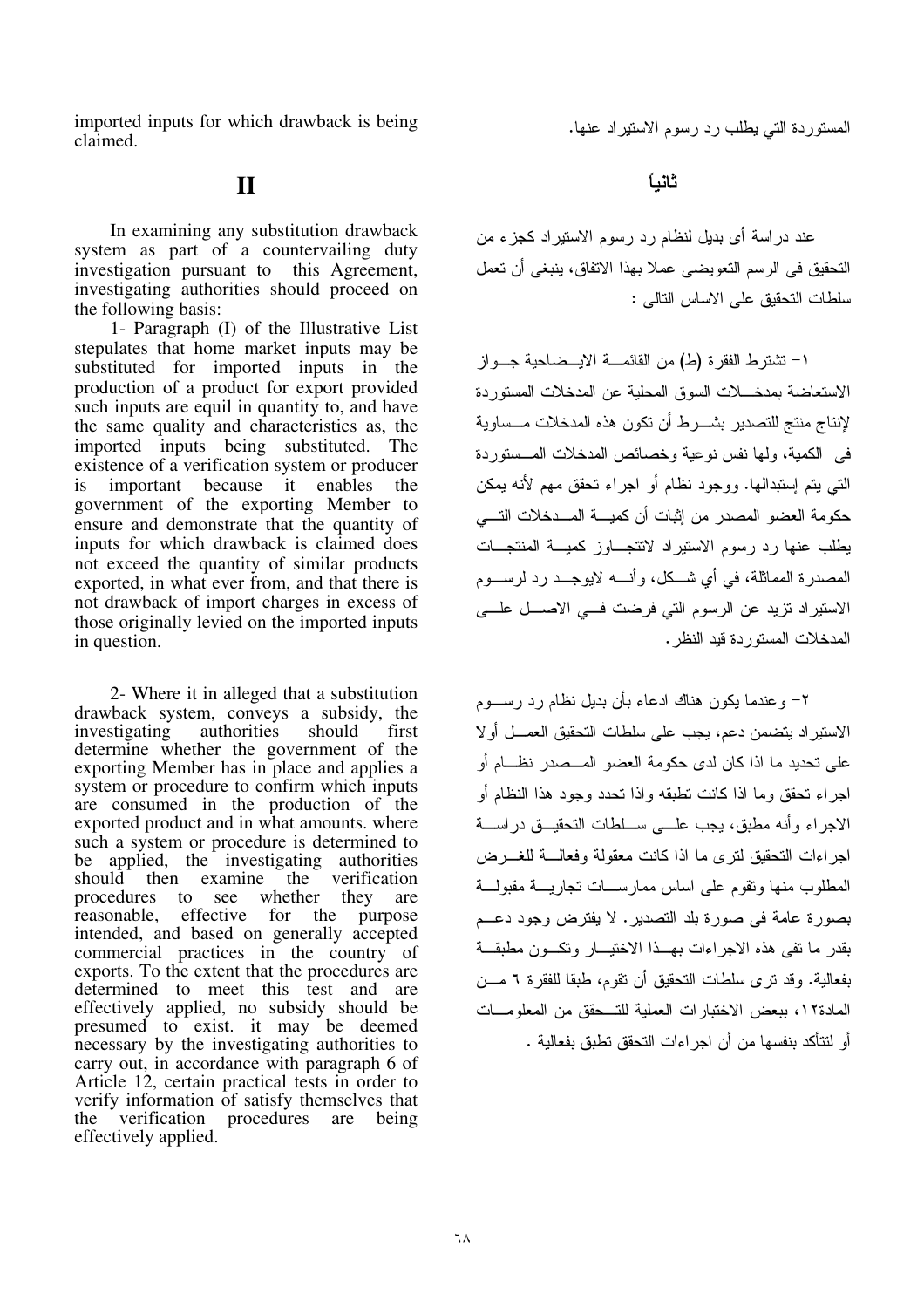3- Where there are no verification procedures, where there are not reasonable, or where such procedures are instituted and considered reasonable but are found not to be actually applied or not applied effectively, there may be a subsidy. In such cases a further examination by the exporting Member based on the actual transactions involved would need to be carried out to determine whether an excess payment occurred. If the investigating authorities deemed it necessary. a further examination would be carried out in accordance with paragraph 2.

4-The existence of a substitution drawback provision under which exporters are allowed to select particular import shipments on which drawback is claimed should not of itself be considered to convey a subsidy.

5- An excess drawback of import charges in the sense of paragraph (i) would be deemed to exist where governments paid interest on any monies refunded under their drawback schemes, to the extent or the interest actually paid or payable.

# **ANNEX IV CALCULATION OF THE TOTAL AD VALOREM SUBSIDIZATION** (PARAGRAPH1(A)OF ARTICLE 6)<sup>62</sup>

1- Any calculation of the amount of a subsidy for the purpose of paragraph 1 (a) of Article 6 shall be done in terms of the cost to the granting government.

2- Except as provided in paragraphs 3 through 5, in determining whether the overall rate of subsidization exceeds 5% of the value of the product, the value of the product shall ٣- و عندما لا نوجد اجر اءات تحقيق، أو نكسون غيسر معقولة، أو نكون موجودة وتعتبر معقولة ولكن لا تطبـــق أولا تطبق بفعالية، يمكن أن تكون هناك دعم. وفي هذه الحالات يقوم العضو المصدر بمزيد من الدراسة على أســـــاس الــصفقات الفعلية وذلك لتحديد ما اذا كان هناك مــدفو عات ز ائـــدة. واذا اعتبرت سلطات التحقيق أن ذلك ضروري ، تجرى مزيدا مـــن الدر اسة طبقا للفقر ة ٢.

٤- ان وجود نص علي بــدبل رد رســوم الاســتبر اد بسيمح للمصيدرين باختيار شجنات واردات معيبنة بطيالب بنـــاء عليـــها برد رسوم الاســـــــتيراد لا ينبـــغي أن يعتبر في حد ذاته متضمناً دعماً.

٥– تكون هناك مدفوعات زائدة ردا لرسوم الإستير اد في مفهوم الفقر ة (ط) عندما تدفع الحكومة فائـــدة علــــى المــــــبالغ المعاد تسديدها بمقتضى برامج رد رسوم الاستيراد ، وبقدر ما نكون هذه الفائدة قد دفعت فعلا أو استحق دفعها .

# الملحق الرابم حساب اجمالي الدعم بحسب القيمة (الفقرة ١ (ألف) من المادة ٢ ) ``

١- يكون حساب مقدار الاعانة في مفهوم الفقــر ١٥ ( أ ) من المادة ٦ على اساس التكلفة التي تحملتها الحكومة المانحة.

٢- وفيما عدا ما نص علية في الفقرات من ٣ الـــي ٥، و عند تحديد ما اذا كان المعدل الشامل لمنح الدعم بتجاوز ٥ في المائة من قيمة المنتج، تحسب قيمة المنتج بإعتبار هـــا القيمـــة

<sup>&</sup>lt;sup>7۲</sup> ينبغي وضع تفاهم فيما بين الاعضاء ، كلما كان ضرورياً ، بشأن مسائل لم تحدد في هذا الملحق أو التي تحتاج الى مزيد من التوضيح لاغراض الفقـــرة ١ (أ) من المادة ٦ .

 ${}^{62}$ An understanding among Members should be developed, as necessary, on matters which are not specified in this Annex or which need further clarification for the purposes of paragraph 1(a) of Article 6.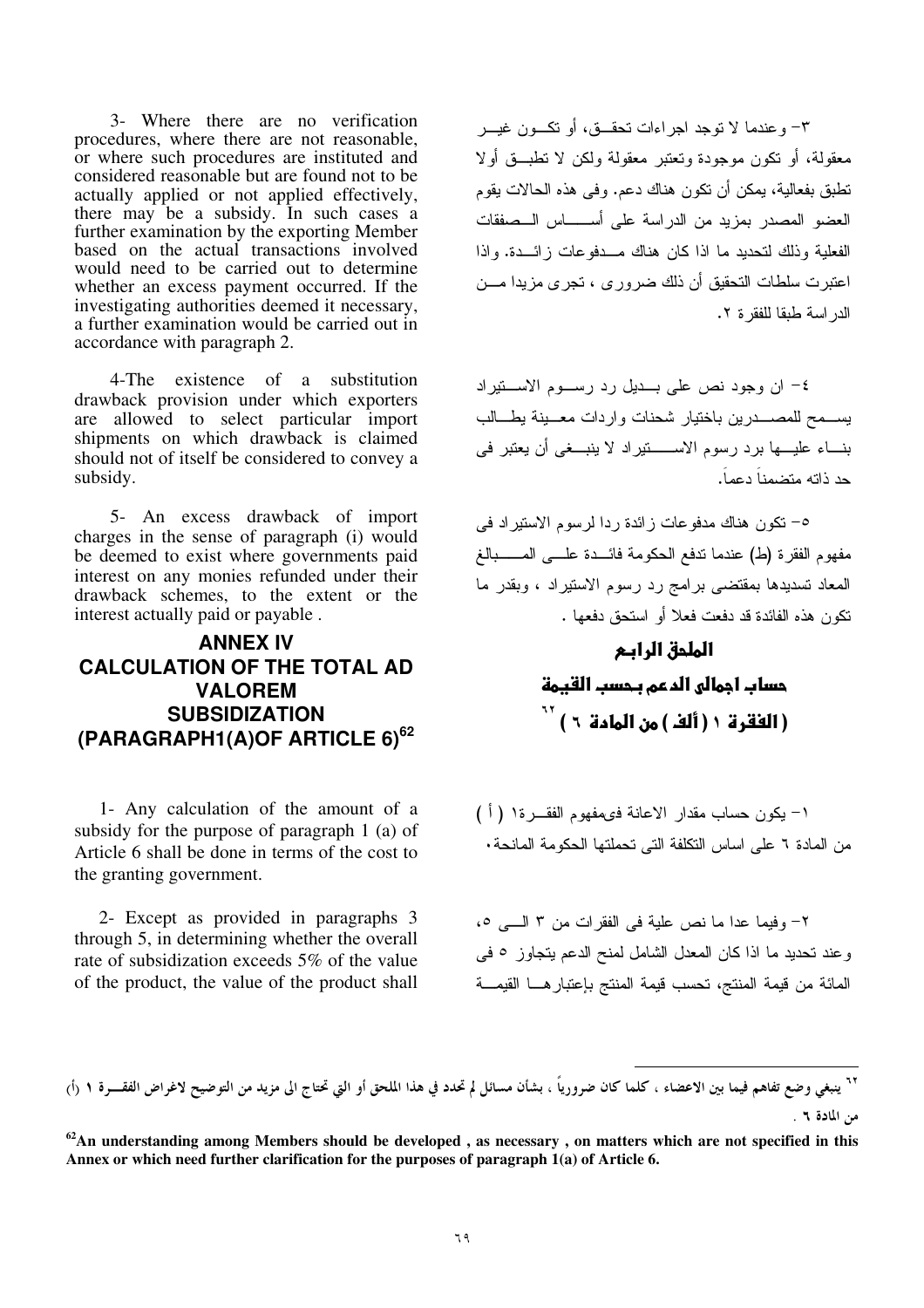be calculated as the total value of the recipient firm's63 sales in the most recent 12 month period, for which sales data is available, preceding the period in which the subsidy is granted64.

3- where the subsidy is tied to the production or sale of a given product , the value of the product shall be calculated as the total value of the recipient firm's sales of that product in the most recent 12 month period, for which sales data is available , preceding in the period in which the subsidy is granted.

4- Where the recipient firm is in a start-up situation , serious prejudice shall be deemed to exist in the overall rate of subsidization exceeds 15% of the total funds invested. For purposes of this paragraph, a start-up period will not extent beyond the first year of production<sup>65</sup>

5- Where the recipient firm is located in an inflationary economy country, the value of the product shall be calculated as the recipient firm's total sales (or sales of the relevant product , if the subsidy is tied) in the preceding calendar year indexed by the rate of inflation experienced in the 12 months preceding the month in which the subsidy is to be given .

6- In determining the overall rate of ( (& +, 
 7( 4/ 4 \$ (
 -[ subsidization in a given year, subsidies given

-

الكلية لمبيعات الشـــركة المتلقية" خلال آخر مدة ١٢ شــــهر ا تتو افر عنـها بيـانـات ، قبل الفتر ة التـي بمنح فيها الدعم<sup>ـْ ت</sup>.

٣- وعندما برنبط الدعم بإنناج أو بيـــع منـــنـج معـــين، تحسب قيمة المنتج بإعتبارها القيمة الكلية لمبيعــات الــشركة المتلقية من ذلك المنتج خلال آخر مدة ١٢ شهراً تتوافر عنهــا بيانات، قبل الفترة التي يمنح فيها الدعم .

٤– إذا كانت الشركة المتلقية في مرحلة البدايــــة يكـــون هناك إجحاف خطير إذا تجاوز المعدل الشامل لمنح الاعانــــات ١٥ في المـــائة من المبالـغ الاجمالية المستثمرة. وفـىتطبيق هذه الفقرة، لاتتجاوز مرحلة البداية السنة الاولى للانتاج°<sup>י</sup>

٥– إذا وجدت الشركة المتلقيـــة فــــي بلــــد ذا إقتـــصـاد تضخمي، تحسب قيمة المنتج بإعتبارها المبيعات الكلية للشركة المتلقية ( أو مبيعات المنتج المعنى ، إذا كان الدعم مربوط به ) في السنة النقو بمبة السابقة مع حساب معدل التــضخم الــذي مرت به في ال ١٢ شهراً السابقة على الشهر الذي يمــنح فيــه الدعم .

<sup>٦٣</sup> الشركة المتلقية هيى شركة في أراضي العضو الذى يقدم المنح .

**<sup>63</sup>The recipient firm is a firm in the territory of the subsidizing Member.** 

أني حالة الدعم المرتبط بالضرائب تحسب قيمة المنتجات بإعتبارها القيمة الكلية للمبيعات الشركة المتلقية في السنة المالية التي استحقت فيها هـــذا الاجـــراء الضرائبي .

**<sup>64</sup>In the case of tax- related subsidies the value of the product shall be calculated as the total value of the recipient firm**'**s sales in the fiscal year in which the tax-related measure was earned.**

<sup>70</sup> تشمل حالات فترة البدء الحالات التي تكون فيها الالتزامات المالية قد أبرمت لتطوير منتج أو إنشاء ملحقات ولتصنيع منتجات تستفيد من الدعم ، حتى لو لم يبدأ الانتاج بعد .

**<sup>65</sup>Start-up situations include instances where financial commitments for product development or construction of facilities to manufacture products benefiting from the subsidy have been made , even though production has not begun.**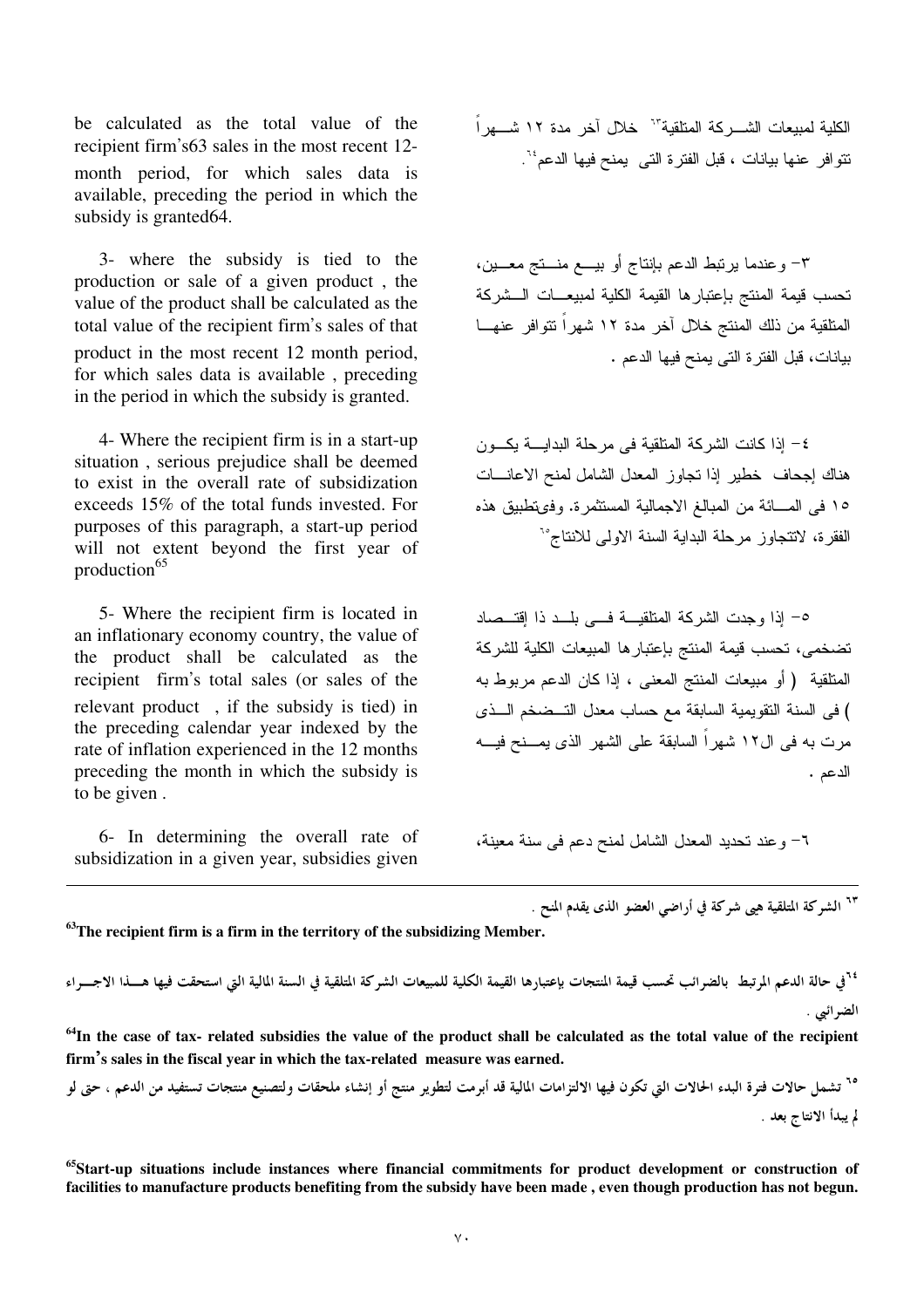under different programmes and by different authorities in the territory of a Member shall be aggregated.

7- Subsidies granted prior to the date of entry into force of the WTO Agreement, the benefits of which are allocated future production, shall be included in the overall rate of subsidization.

8- Subsidies which are non-actionable under relevant provisions of this Agreement shall not be included in the calculation of the amount of a subsidy for the purpose of paragraph  $1(a)$  of Article 6.

# **ANNFX V** PROCEDURES FOR DEVELOPING **INFORMATION CONCERNING SERIOUS PREJUDICE**

1- Every Member shall cooperate in the development of evidence to be examined by a panel in procedures under paragraphs 4 through 6 of Article 7. The parties to the dispute and any third-country Member concerned shall notify to the DSB, as soon as the provisions of paragraph 4 of Article 7 invoked. the have been organization responsible for administration  $\alpha$ f this provision within its territory and the procedures to be used to comply with requests for information.

2- In cases where matters are referred to the DSB under paragraph 4 of Article 7, the DBS shall, upon request, initiate the procedure to obtain such information from the government of the subsidizing Member as necessary to establish the existence and amount of subsidization, the value of total sales of the subsidized firms, as well as information necessary to analyze, the adverse effects caused by the subsidized product<sup>66</sup>.

يجمع الدعـم الممنوح بمقتضى برامج مختلفة ومن قبل سلطات مختلفة في أراضي العضو .

٧- تدرج في المعدل الشامل لمنح الدعم ذلك الـــدعم الممنوح قـبل بدء نفاذ إنفاقية منظمة التجارة العالمية، والــذى يكون منافعه مخصصة للانتاج في المستقبل .

٨– لايدخل الدعم الذي لايبرر إقامة دعوى بمقتــضي الاحكام ذات الصلة في الاتفاق الحالي في حساب مقدار الـــدعم في مفهوم فقرة ١ ( أ) من المادة٦.

# الملحق الخامس اجراءات لجمع معلومات عن الاضرار الخطبر

۱– ينعاون كل عضو في جمع أدلـــة ليدرســــها فريـــق التحكيم في الإجراء الوارد في الفقرات من٤ الى ٦ من المسادة ٧. وعلمي الاطراف في النزاع وأي بلد ثالث عضو معنـــي أن يخطر جهاز تسوية المنازعات، عند اللجوء الى أحكام الفقرة ٤ من المادة ٧، باسم الجهة المسئولة عن نتفيذ هذا النص داخل أر اضبها والاجر اءات المستخدمة للامتثال لطلبات مـــن أجـــل الحصول على المعلومات .

٢- و عند إحالة مسألة الى جهـــاز تـــسوية المناز عـــات بمقتضى الفقر ة ٤ من المادة ٧ ، ببدأ الجهــاز ، عنــد الطلــب، اجراءاً للحصول على المعلومات الـــضرورية مـــن حكــــــومة العضو الذي بقدم الدعم لتحديد وجود السدعم ومقسدار ه وقيمسة إجمالي مبيعات المنتج المدعم<sup>ة</sup> وقد نشمل هذه العمليـــة كلمــــا إقتضبي الامر ، تقديم أسئلة لحكومة العبضو المقبدم للبدعم وللعضو الشاكي لجمع معلومات وكبذلك للنوضيح والحبصول

 $^{66}$ In cases where the existence serious prejudice has to be demonstrated.

<sup>&</sup>lt;sup>71</sup> في الحالات التي ينبغي فيها اثبات وقوع الاضرار الحطير .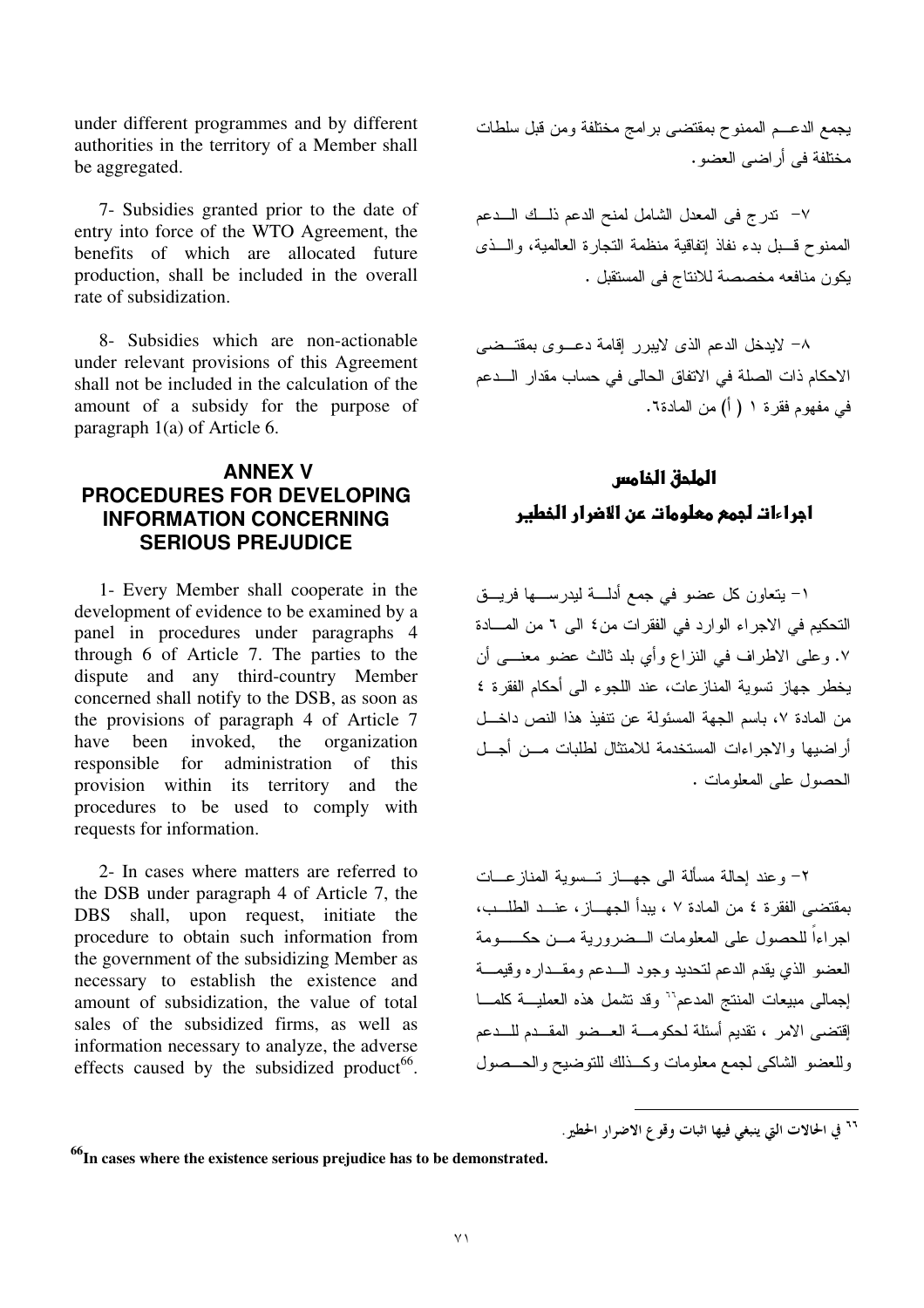This process may include, where appropriate, presentation of questions to the government of the subsidizing Member and of the complaining Member to collect information, as well as to clarify and obtain elaboration of information available to the parties to a dispute through the notification procedures set forth in Part VII<sup>67</sup>.

3- In the case of effects in third-country markets, a party to a dispute may collect information, including through the use of questions to the government of the third country Member, necessary to anaylse adverse effects, which is not otherwise reasonably available from the complaining Member or subsidizing Member. This requirement should be administered in such a way as not to impose an unreasonable burden on the third-country Member in particular, such a Member is not expected to make a market or price analysis specially for that purpose. The information to be supplied is that which is already available or can be readily obtained by this Member ( e.g. most resent statistics which already have been gathered by relevant statistical services but which have not yet been published, customs data concerning imports and declared values of the products concerned, etc.). However, if a party to a dispute undertakes a detailed market analysis at its own expense, the task of the person or firm conducting such an analysis shall be facilitated by the authorities of the third-country Member and such a person or firm shall be given access to all information which is not normally maintained confidential by the government.

4- The DSB shall designate a representative to serve the function of facilitating the information-gathering process. The sole purpose of the representative shall be to ensure the timely development of the information necessary to facilitate expeditious subsequent multilateral

-

على شرح للمعلومات المتاحة للاطراف في النزاع من خــلال اجراءات الاخطار الواردة في الجزء الســــابـع<sup>\٦</sup> .

٣- وفي الحالات التي نكون لمها أثار في اســـواق بلـــد ثالث، يستطيع طرف النزاع أن يجمع المعلومات ، بما في ذلك نقديم اسئلة البي حكومة البلد الثالث العضو، من أجـــل تحليـــل الاثار السلبية، اذا كانت هذه المعلومـــات لا تتـــوافر بطريقـــة معقولة أخرى من العضو الشاكي أو العضو المقــدم للـــدعم . وينبغي تطبيق هذا الشرط بطريقة لا تفرض عبئا غير معقــول على البلد الثالث للعضو. و لا يتوقع من هذا العــضو القيـــام بتحليل السوق أو الاسعار لهذا الغرض. فالمعلومات المطلبوب تقديمها هي المتاحة فعلا أو التي يمكن أن يحصل عليهـــا هــذا العضو (مثل أخر إحــصاءات جمعتهـــا ادارات الاحـــصاءات المختصة، ولم نتشر بعد ، وبيانات الجمارك الواردات والقـــيم المعلنة للمنتجات المعنية وما البي ذلك ). ومع هذا، اذا اضطلع طرف في نزاع بتحليل تفصيلي للسوق على نفقتـــه الخاصـــة، نيسر سلطات البلد الثالث العضو مهمة الشخص أو المكتب الذي .<br>بقوم بـهذا التـحليل وتسمح للشحص أو المكتب بالوصـــول الــــ*ي* جميع المعلومات التبي لا تعتبرها الحكومة معلومات سرية فسي العادة .

٤– يعين جهاز نسوية المنازعات ممثلا للقيــــام بمهمــــة نيسير عملية جمع المعلومات . ويكون الغرض الوحيد للممثـــل هو ضمان جمع المعلومات الضرورية فـــي الوقـــت المناســـب لتيسير النظر في النزاع بأسلوب متعدد الاطـــراف بعـــد ذلـــك

<sup>&</sup>lt;sup>77</sup> في عملية جمع المعلومات التي يقوم بما جهاز تسوية المنازعات تراعى ضرورة حماية المعلومات التي قد تكون سرية الطابع أو التي تقدم على أساس سري مـــن عضو مشترك في هذه العملية .

**<sup>67</sup>The information-gathering process by the DSB shall take into account the need to protect information which is by nature confidential or which is provided on a confidential basis by any Member involved in this process.**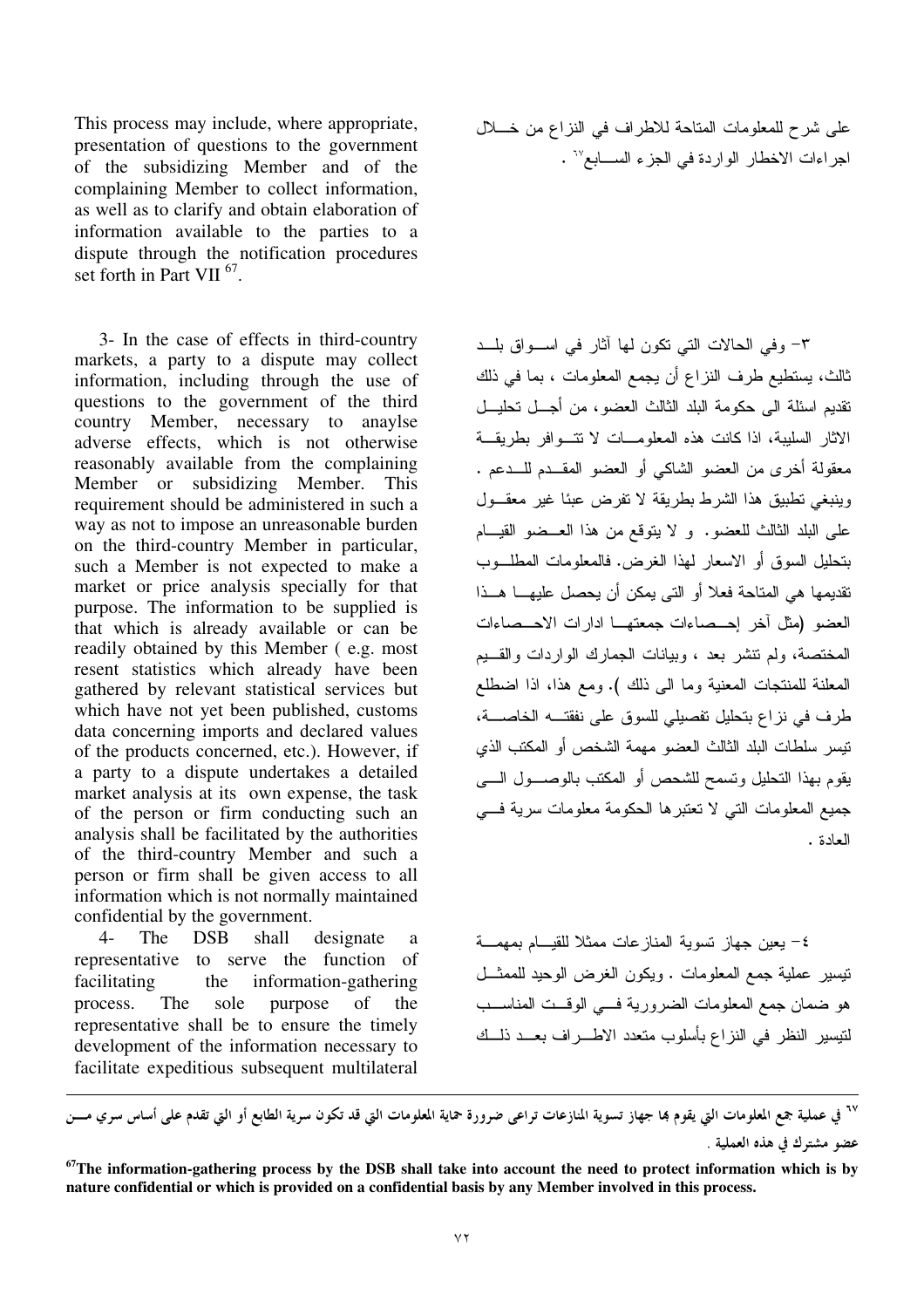review of the dispute. In particular, representative may suggest ways to most efficiently solicit necessary information as well as encourage the cooperation of the parties.

5- The information-gathering process outline in paragraph 2 through 4 shall be completed within 60 days of the date in which the matter has been referred to the DSB under paragraph 4 of Article7. The information obtained during this process shall be submitted to the panel established by the DSB in accordance with the provisions of part X. This information should include, *inter alia*, data concerning the amount of the subsidy in question (and, where appropriate, the value of total sales of the subsidized firms), prices of the subsidized product, prices of the non- subsidized product, prices of other suppliers to the market, changes in the supply of the subsidized product to the market in question and changed in market shares. It should also include rebuttal evidence, as well as such supplemental information as the panel deems relevant in the course of reaching its conclusions.

6- If the subsidizing and /or third-country Member fail to cooperate in the informationgathering process, the complaining Member will present its case of serious prejudice, based on evidence available to it, together with facts and circumstances of the noncooperation of the subsidizing and / or thirdcountry Member. Where information is unavailable due to non-cooperation by the subsidizing and / or third-country Member, the panel may complete the record as necessary relying on best information otherwise available.

7- 1n making its determination, the panel should draw adverse inferences from instances of non-cooperation by any party involved in the information-gathering process.

بسرعة. ويجوز للممثل اقتـــراح وســــائل لـجمــــع المعلومــــات الضرورية بطريقة فعالة وكذلك تشجيع التعاون مع الاطراف.

0- تستكمل عملية جمع المعلومات المبينة في الفقـــرات من ٢ إلى ٤ خلال ٦٠ بوماً من الناريخ الذي أحبلت فيه المسألة إلى جهاز نسوية المنازعات بمقتضى الفقرة ٤ مـــن المــــادة ٧. ونقدم المعلومات التي بمكن الحصول عليها خلال هذه العمليـــة إلى الفريق الذى أنشأه جهاز تسوية المنازعات طبقـــا لاحكــــام الجزء العاشر . وينبغي أن نشمل هذه المعلومات، من بين جملة أمور، بيانات عن مقدار الدعم قيد النظــــر (وقيمــــة إجمـــــــالـي مبيعات الشركات المدعومة عندما يكون ذلك مناسباً)، وأسعار المنتجات وأسعار المنتجات غير المدعومة وأسعار المسوردين الاخرين في السوق والنغيرات في عرض المنتجات المدعومـــة في السوق قيد النظر والتغييرات في الحصص مـــن الـــسوق. وينبغي أن نشمل أيضاً الادلة التي نثبـــن العكـــــس وكـــذلك المعلومات الاضافية التي يعتبرها الفريق مفيدة للتوصـــل الــــي نتائج.

٦– إذا لم يتعاون العضو المقدم للدعم و/أو البلد الثالـــث العضو في عملية جمع المعلومات، يقدم العضو الشاكي ادعاءه بالاجحاف الخـــطير على أساس الدليل المناح لديه ، مع حقائق وظروف عدم نعاون العضو المقدم الدعم و/ أو البلـــد الثالـــث العضو . وعندما لاتتاح المعلومات نتيجة لعدم تعـــاون العـــضو المقدم للدعم و / أو البلد الثالث الععضو ، يــستكمل الفـــــــــر بق ملف الدعوى كما بلزم بالاعتماد علـــى أفــضل المـــــعلومات المتاحة بطر بقة أخر ي.

٧– وينبغي للفريق عند اصدار حكمه أن يستخلص نتيجة عکسیة من عدم تعاون أی طرف مشترك فـــي عملیــــة جمــــع المعلومات .

8- In making a determination to use either وعند نقرير استخدام أفضل المعلومات المتاحـــة أو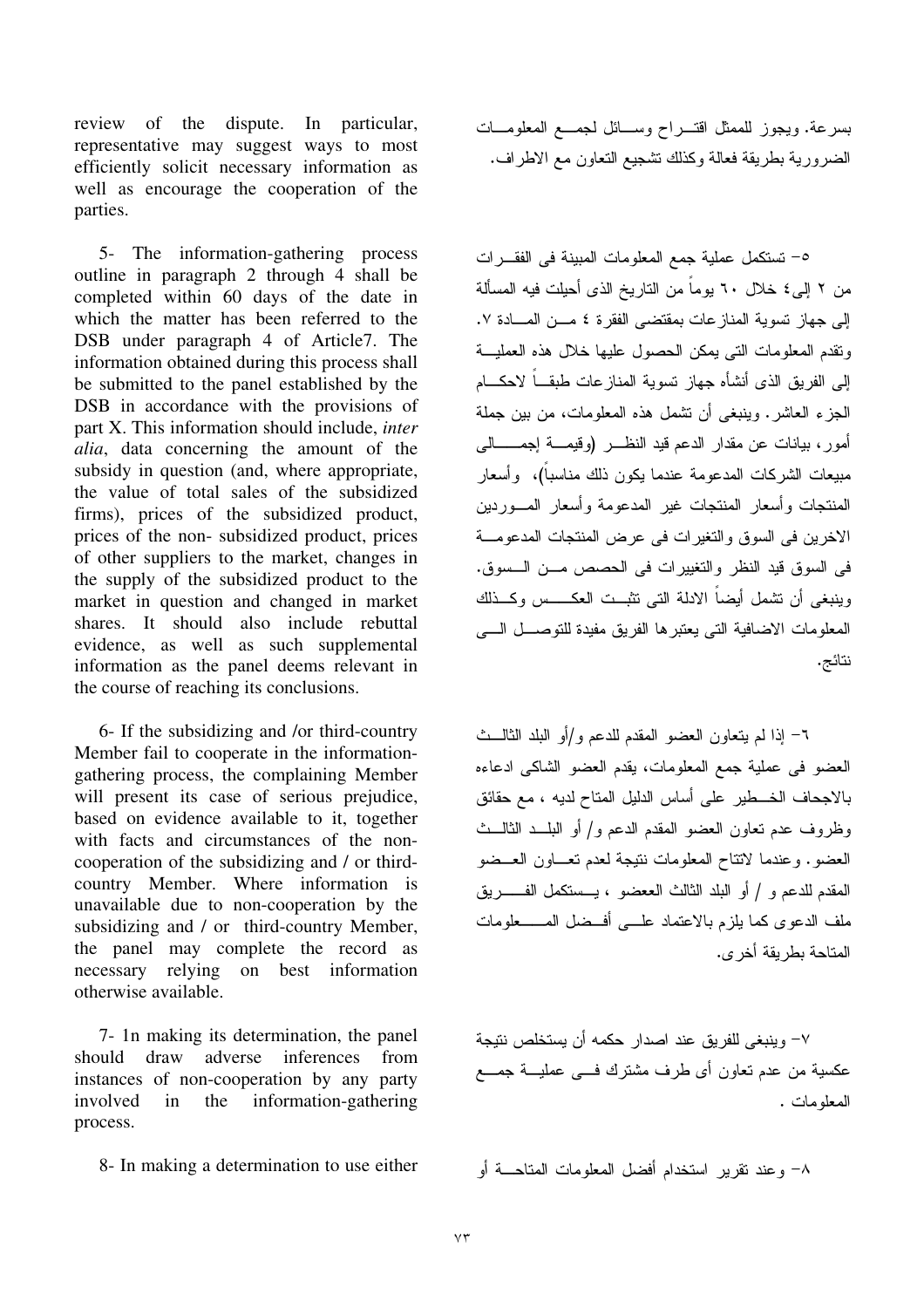hest information available  $\alpha$ adverse inferences, the panel shall consider the advice of the DSB representative nominated under paragraph 4 as to the reasonableness of any requests for information and the efforts made by parties to comply with these requests in a cooperative and timely manner.

9- Nothing in the information-gathering process shall limit the ability of the panel to seek such additional information it deems essential to a proper resolution to the dispute. and which was not adequately sought or developed during that process. However, ordinarily the panel should not request additional information to complete the record where the information would support a particular party's position and the absence of that information in the record is the result of unreasonable non-cooperation by the party in the information-gathering process.

### **ANNEX VI PROCEDURES FOR ON-THE-SPOT INVESTIGATIONS PURSUANT TO PARAGRAPH 6 OF ARTICLE 12**

1- Upon initiation of an investigation, the authorities of the exporting Member and the firms known to be concerned should be informed of the intention to carry out-thespot investigation.

2- If in expecptionel circumstances it is intendet to include non-government team, the firms and the authorities of the exporting Member should be so informed. Such nongovernmental exports should be subject to effective sanctions for breach  $\sigma$ f confidentiality requirements.

3- It should be standard practice to obtain explicit agreement of the firms concerned in the exporting Member before the visit is finally scheduled.

النتائج العكسية المستخلصة ، يأخذ الفريق فسي إعتبـــاره رأى ممثل جهاز تسوية المنازعات المسمى عملا بالفقرة ٤عن مدى معقولية أي طلبات للحصول على معلومات والجهود التي بذلتها الاطراف للامتثال لهذه الطلبات بطريقة تعاونية وفي الوقت المناسب.

٩- لبس في عملية جمع المعلومات ما يحد مــن قــدرة فريق التحكيم على السعى للحصول على المعلومات االتي يرى أنها ضرورية لحل النزاع حلا سليماً إذا لم يكن السعى إليها أو جمعها قد جرى بطريقة كافية خلال العملية. ومع ذلك، لا ينبغي للفريق في العادة أن يطلب معلومات إضافية لاستكمال ملَّــف الدعوى إذا كانت هذه المسعلومات سندعم موقف طرف معسين وكان غياب نلك المعلومات من الملف يرجع إلى عدم التعـــاون غير المعقول من جانب هذا الطرف في عملية جمع المعلومات.

# الملحق السادس أجراءات التحقيقات في الموقع عملا بالفقرة ٢ من المادة ١٢

١- عند بدء تحقيق ما، بنبغي اخطار ســلطات العــضو المصدر والشركات المعروف أنها معنبة بأن النبة تتجــه الــــى القيام بتحقيقات في الموقع .

٢– في ظروف استثنائية، اذا كانت هناك نيسة اشتراك خبراء غير حكوميين في فريق التحقيق، ينبغي اخطار الشركات وسلطات العضو المصدر . وينبغي أن يكسون هؤلاء الخبسراء غير الحكوميين عرضة لعقوبات فعالة عنــد انتهــاك شـــروط السرية .

٣- بنبغي أن بكون الإسلوب المعتاد هو الحصول علـــي مو افقة و اضحة من الشركات المعنية في العضو المصدر قبــل تحديد الموعد النهائي للزيارة .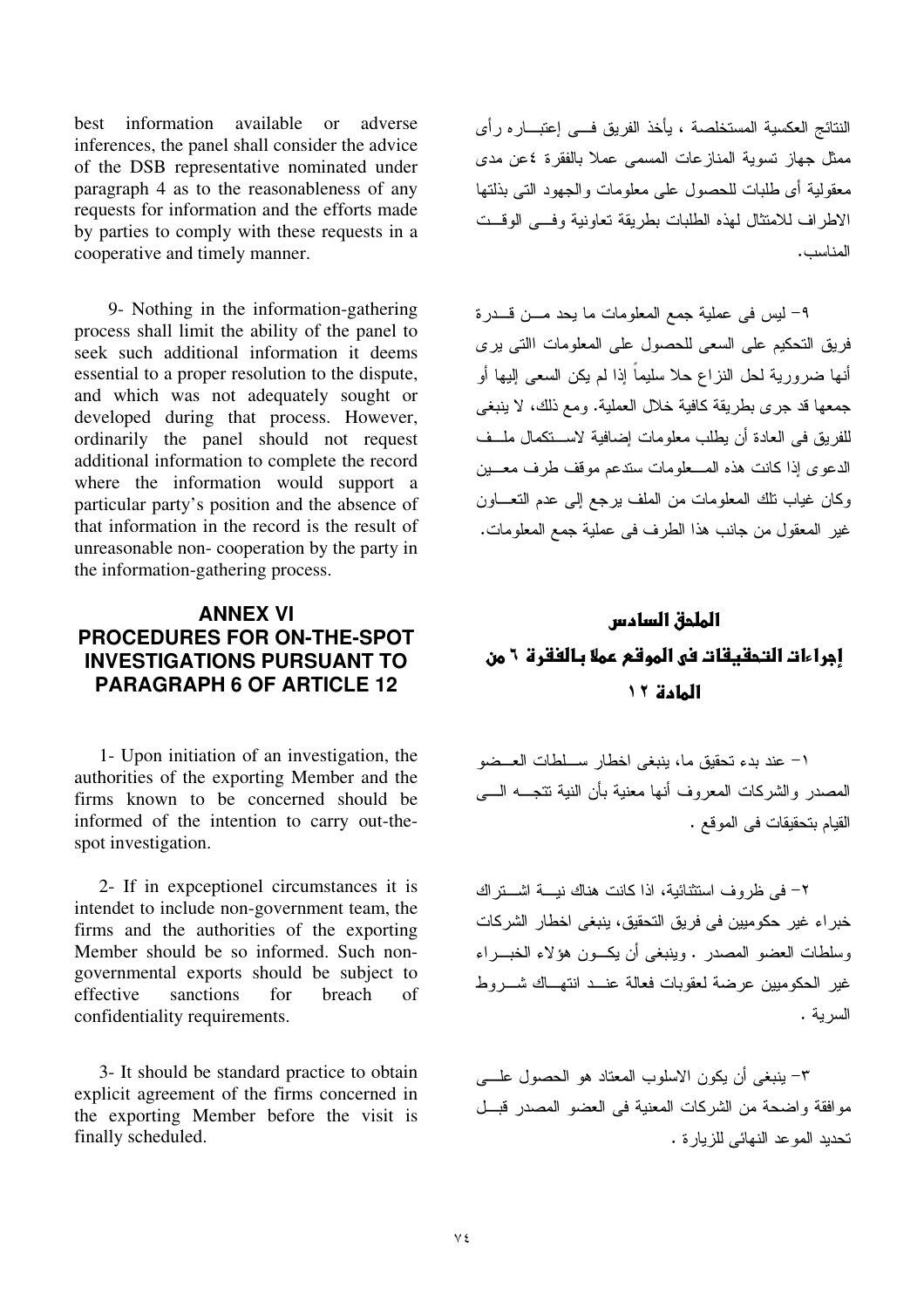4- As soon as the agreement of the firms heen concerned has obtained. the investigating authorities should notify the authorities of the exporting Member of the names and addresses of the firms to be visited and the dates agreed.

5- Sufficient advance notice should be given to the firm in question before the visit is made.

6- Visits to explain the questionnaire should only be made at the request of an exporting firm. In case of such a request the investigating authorities may place themselves at the disposal of the firm; such a visit may only be made if (a) the authorities of the importing Member notify the representatives of the government of the Member in question and (b) the latter do not object to the visit.

7- As the main purpose of the on-the-spot investigation is to verify information provided or to obtain further details, it should be carried out after the response to the questionnaire has been received unless the firm agrees to the contrary and the government of the exporting Member is informed by the investigating authorities of the anticipated visit and does not object to it; further, it should be standard practice prior to the visit to advise the firm concerned of the general nature of the information to be verified and of any further information which needs to be provided, through this should not preclude requests to be made on the spot for further details to be provided in the light of information obtained.

8- Enquiries or questions put by the authorities or firms of the exporting Members and essential to a successful on-the-spot investigation should, whenever possible, be answered before the visit is made.

٤– وبمجرد الحصول على موافقة السشركات المعنيسة، ينبغي لسلطات التحقيق أن تخطر ســلطات العــضو المــصدر بأسمـــاء وعناوين الشركات الني سيزورها والنواريخ التي تـــم الاتفاق عليها .

٥– ينبغي اعطاء اخطار مسبق كاف للشر كات قيد النظر قبل الزيارة .

٦– لا ترتب زيارات لشرح الاستبيان الا بناء على طلب شركة التصدير . وفي حالة هذا الطلب، تضع سلطات التحقيق نفسها نحت طلب الشركة ؛ ولايجوز القيام بهذه الزيـــارة الا اذا (أ ) أخطرت سلسطات العضو المستورد ممثلي حكومة العضو صاحب الشأن و (ب) ولم يعتز ض الاخبر على الزبار ة .

٧– بما أن الغرض الاساسي من التحقيق في الموقع هو النحقق من المعلومات المقدمة أو الحصول علـــى مزيـــد مـــن التفاصيل، بنبغي اجراء هذا التحقيق بعد وصول الاجابة علـــي الاستبيان ما لم نو افق الشركة على عكس ذلك وتخطر سلطـــات التحقيق حكومة العضو المسصدر بالزيسارة المتوقعسة دون أن تعتر ض عليها الحكومة؛ وفضلا عن ذلــك، بنيغـــي أن بكــون الاسلوب المعناد قبل الزيارة هو اخطـــار الـــشركات المعنيـــة بالطابع العام للمعلومات المطلوب النحقق منها وأى مزيد مـــن المسعلومات ندعو الحاجة الى نوفيرها، ولكن هــذا لا يــستبعد نقديم طلبات للحصول على مزيد من النفاصيل في الموقع على ضوء المعلومات التي سبق الحصول علبها.

٨- ينبغي الاجابة على الاستفهامات والاسئلة التبي تقدمها سلطات أو شركات الاعضاء المصدرة والتي نكون ضــــرورية لنجاح التحقيق في الموقع، قبل الزيار ة، كلما أمكن ذلك.

#### **ANNEX VII**

الملحق السابم